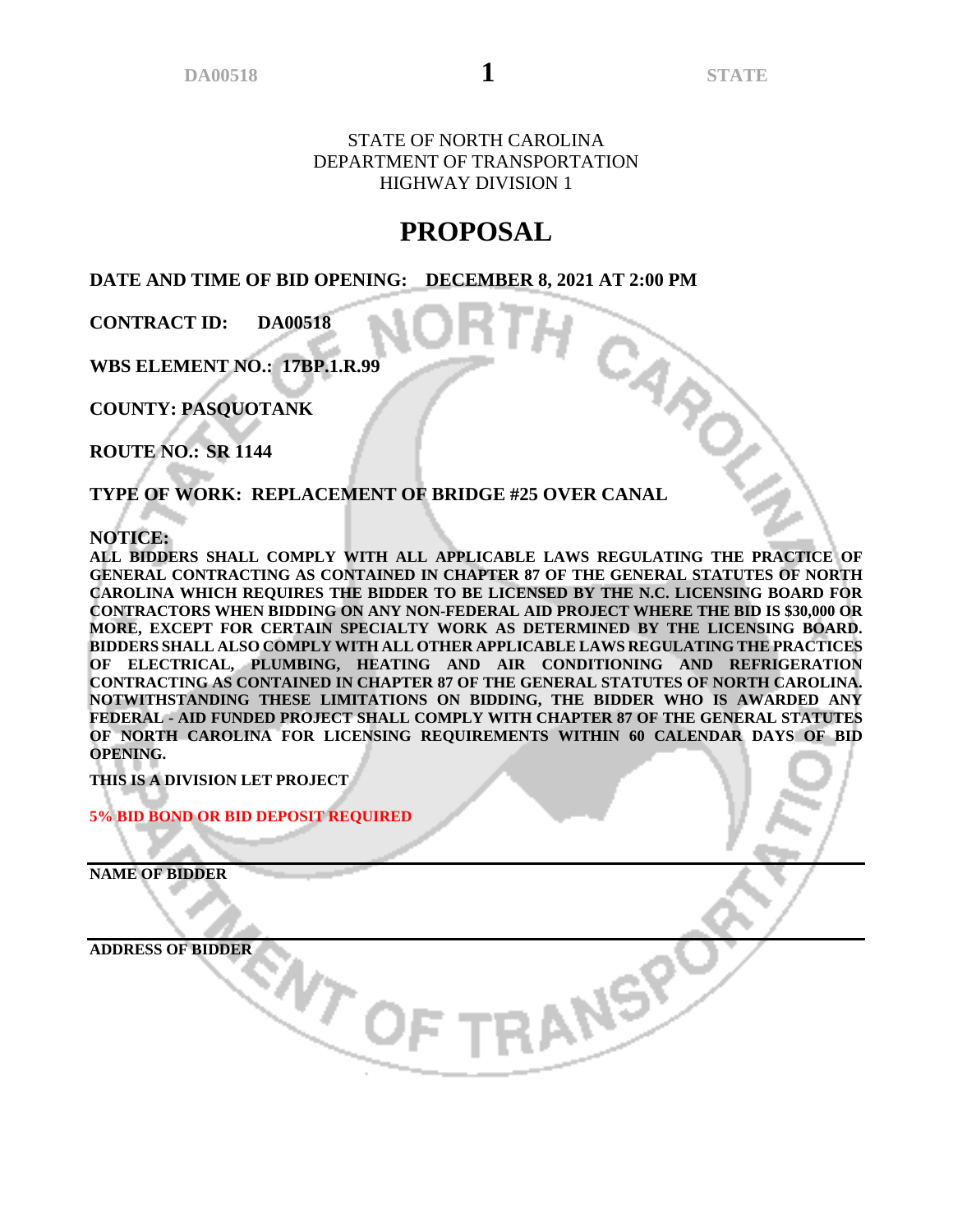# **PROPOSAL FOR THE CONSTRUCTION OF CONTRACT NO. DA00518 IN PASQUOTANK COUNTY, NORTH CAROLINA DATE: NOVEMBER 9, 2021 DEPARTMENT OF TRANSPORTATION, RALEIGH, NORTH CAROLINA**

The Bidder has carefully examined the location of the proposed work to be known as Contract No. **DA00518**; has carefully examined the plans and specifications, which are acknowledged to be part of the proposal, the special provisions, the proposal, the form of contract, and the forms of contract payment bond and contract performance bond; and thoroughly understands the stipulations, requirements and provisions. The undersigned bidder agrees to bond upon his execution of the bid and subsequent award to him by the Department of Transportation in accordance with this proposal to provide the necessary contract payment bond and contract performance bond within fourteen days after the written notice of award is received by him. The undersigned Bidder further agrees to provide all necessary machinery, tools, labor, and other means of construction; and to do all the work and to furnish all materials, except as otherwise noted, necessary to perform and complete the said contract in accordance with *the 2018 Standard Specifications for Roads and Structures* by the dates(s) specified in the Project Special Provisions and in accordance with the requirements of the Engineer, and at the unit or lump sum prices, as the case may be, for the various items given on the sheets contained herein.

The Bidder shall provide and furnish all the materials, machinery, implements, appliances and tools, and perform the work and required labor to construct and complete State Highway Contract No. **DA00518** in **Pasquotank County** for the unit or lump sum prices, as the case may be, bid by the Bidder in his bid and according to the proposal, plans, and specifications prepared by said Department, which proposal, plans, and specifications show the details covering this project, and hereby become a part of this contract.

The published volume entitled *North Carolina Department of Transportation, Raleigh, Standard Specifications for Roads and Structures, January 2018* with all amendments and supplements thereto, is by reference incorporated into and made a part of this contract; that, except as herein modified, all the construction and work included in this contract is to be done in accordance with the specifications contained in said volume, and amendments and supplements thereto, under the direction of the Engineer.

If the proposal is accepted and the award is made, the contract is valid only when signed either by the Contract Officer or such other person as may be designated by the Secretary to sign for the Department of Transportation. The conditions and provisions herein cannot be changed except over the signature of the said Contract Officer or Division Engineer.

The quantities shown in the itemized proposal for the project are considered to be approximate only and are given as the basis for comparison of bids. The Department of Transportation may increase or decrease the quantity of any item or portion of the work as may be deemed necessary or expedient.

An increase or decrease in the quantity of an item will not be regarded as sufficient ground for an increase or decrease in the unit prices, nor in the time allowed for the completion of the work, except as provided for the contract.

Accompanying this bid is a bid bond secured by a corporate surety, or certified check payable to the order of the Department of Transportation, for five percent of the total bid price, which deposit is to be forfeited as liquidated damages in case this bid is accepted and the Bidder shall fail to provide the required payment and performance bonds with the Department of Transportation, under the condition of this proposal, within 14 calendar days after the written notice of award is received by him, as provided in the Standard Specifications; otherwise said deposit will be returned to the Bidder.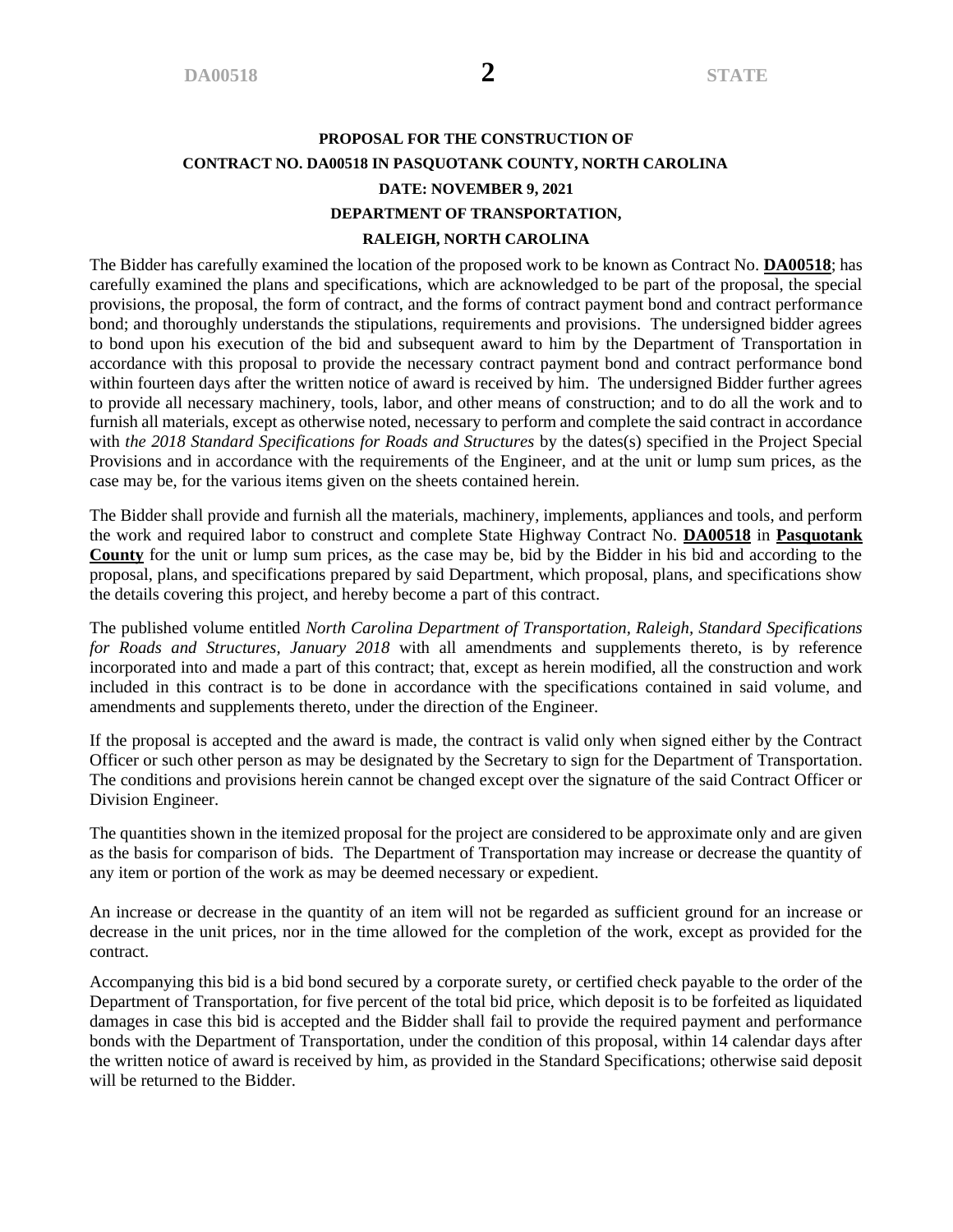**DA00518 3 STATE**

# **TABLE OF CONTENTS**

| <b>COVER SHEET</b>                  |                  |
|-------------------------------------|------------------|
| <b>PROPOSAL SHEET</b>               |                  |
| <b>TABLE OF CONTENTS</b>            | 3                |
| <b>INSTRUCTIONS TO BIDDERS</b>      | $\boldsymbol{4}$ |
| <b>PROJECT SPECIAL PROVISIONS</b>   | 5                |
| <b>ROADWAY SPECIAL PROVISIONS</b>   | 28               |
| <b>STANDARD SPECIAL PROVISIONS</b>  | 59               |
| <b>STRUCTURE SPECIAL PROVISIONS</b> | 93               |
| <b>BID FORM</b>                     | 111              |
| UTILITY CONTACTS                    |                  |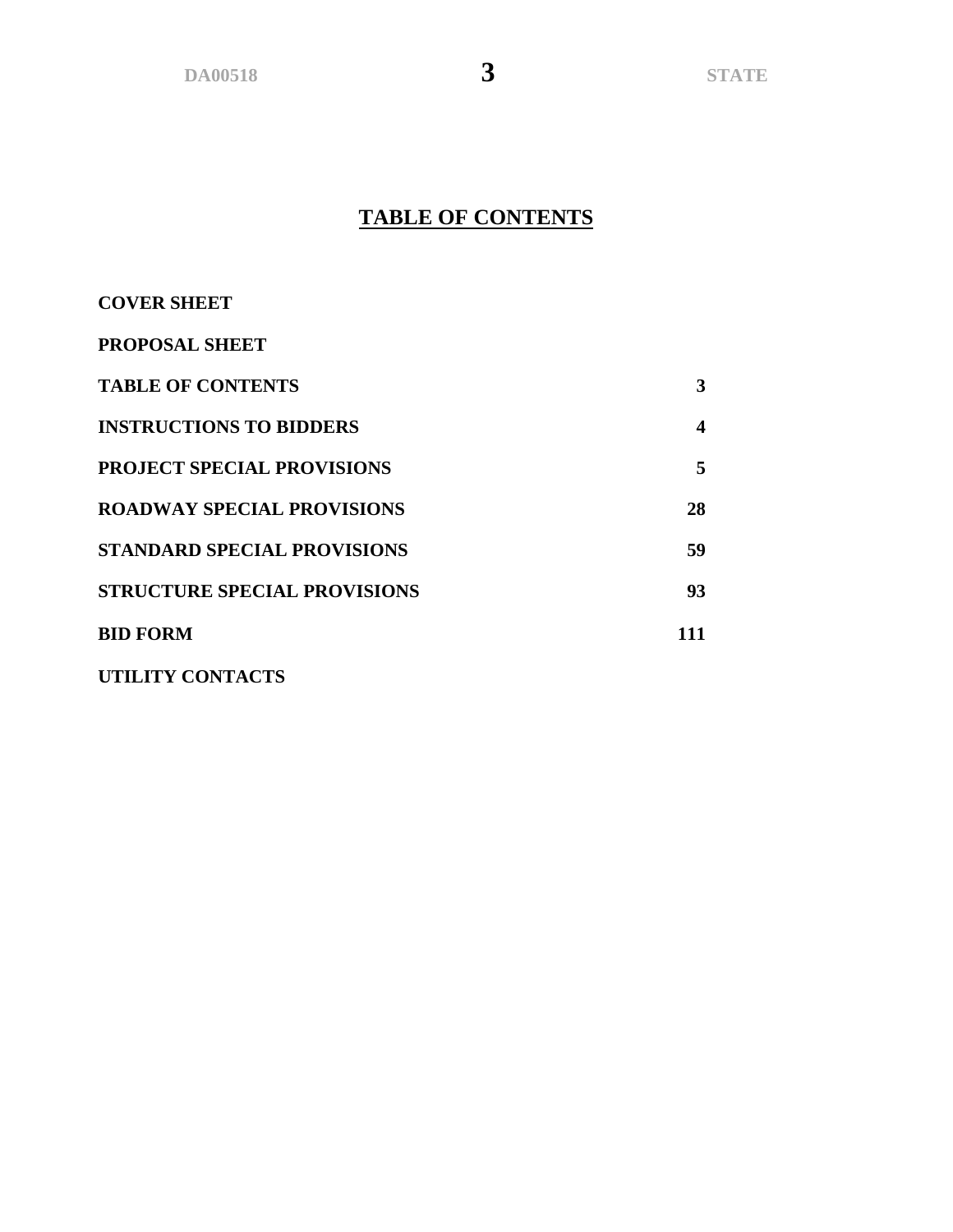# **INSTRUCTIONS TO BIDDERS**

### **PLEASE READ ALL INSTRUCTIONS CAREFULLY BEFORE PREPARING AND SUBMITTING YOUR BID.**

**All bids shall be prepared and submitted in accordance with the following requirements. Failure to comply with any requirement may cause the bid to be considered irregular and may be grounds for rejection of the bid.**

For preparing and submitting the bid electronically, refer to Article 102-8(B) of the *2018 Standard Specifications.* 

Bidders that bid electronically on Raleigh Central-Let projects will need a separate Digital Signature from the approved electronic bidding provider for Division Contracts.

#### **ELECTRONIC ON-LINE BID:**

- 1. Download entire proposal from Connect NCDOT website. Download the electronic submittal file from the approved electronic bidding provider website.
- 2. Prepare and submit the electronic submittal file using the approved electronic bidding provider software.
- 3. Electronic bidding software necessary for electronic bid preparation may be downloaded from the Connect NCDOT website at: <https://connect.ncdot.gov/letting/Pages/Electronic-Bidding.aspx> or from the approved electronic bidding provider website.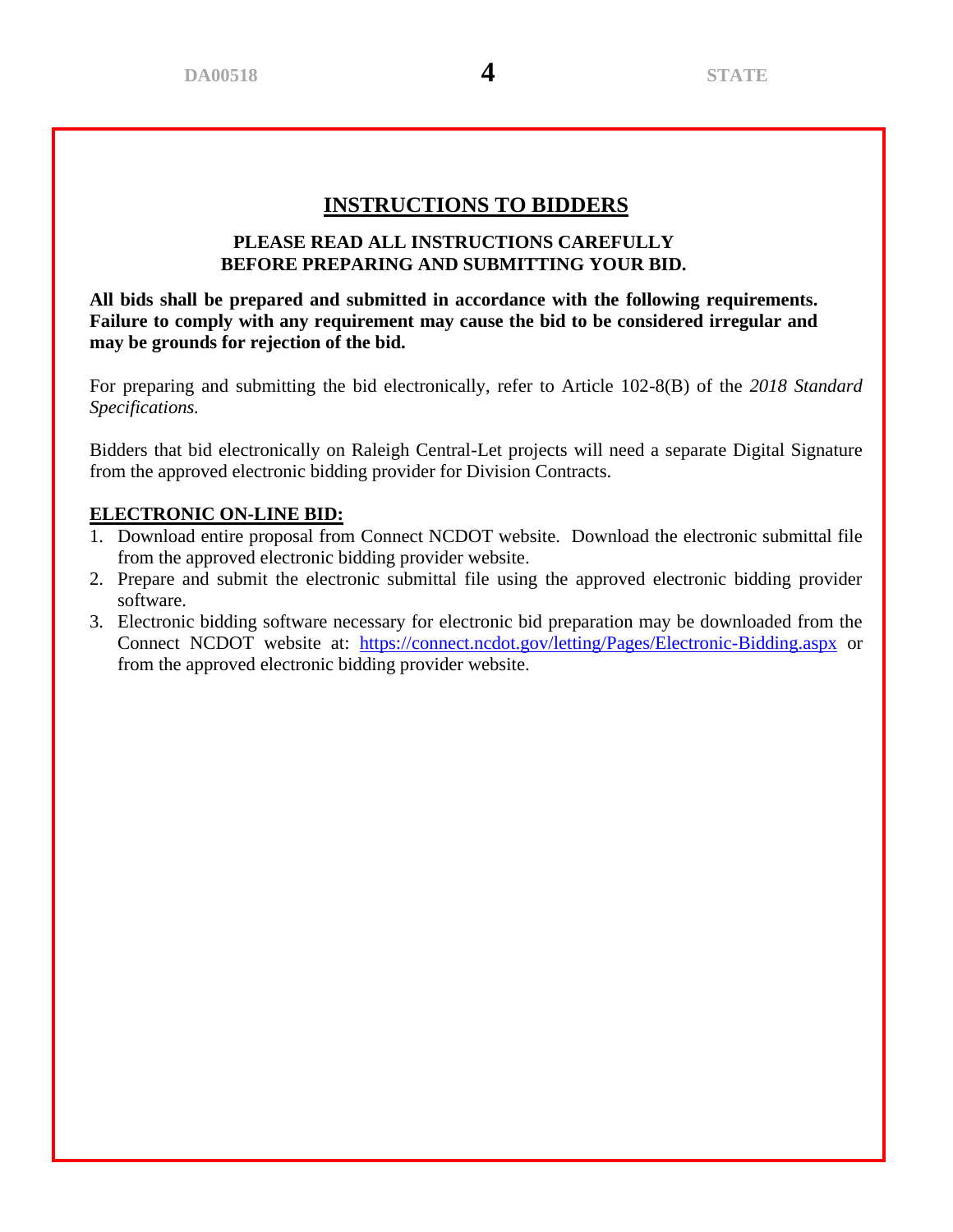# **PROJECT SPECIAL PROVISIONS**

# **BOND REQUIREMENTS:**<br>(06-01-16)

(06-01-16) 102-8, 102-10 SPD 01-420A

A Bid Bond is required in accordance with Article 102-10 of the 2018 Standard Specifications for Roads and Structures.

Contract Payment and Performance Bonds are required in accordance with Article 103-7 of the 2018 Standard Specifications for Roads and Structures.

# **CONTRACT TIME AND LIQUIDATED DAMAGES:**

### **The date of availability for this project is February 1, 2022.**

The completion date for this contract is **the date of acceptance of all erosion control measures in the contract. Liquidated Damages will begin if erosion control items are not accepted within 90 consecutive calendar days following acceptance of roadway and structure items.**

The liquidated damages for this contract will be **Seven Hundred Dollars (\$700.00)** per calendar day. After award of the project, the Contractor shall notify the Engineer of his expected date for beginning work.

# **INTERMEDIATE CONTRACT TIME NUMBER 1 AND LIQUIDATED DAMAGES:**

Except for the work required of final establishment of erosion control measures contained in the contract and removal of temporary erosion control measures, the Contractor will be required to complete all work included in this contract and shall place and maintain traffic on same.

**The date of availability for this intermediate contract time is February 1, 2022.**

**The completion date for this intermediate contract time is the date of acceptance of all roadway and structure items in the contract. Liquidated Damages will begin if roadway and structure items in the contract are not completed within 90 days from the date construction begins but must be complete no later than July 29, 2022.**

The liquidated damages for this intermediate contract time are **Seven Hundred Dollars (\$700.00)** per calendar day.

Upon apparent completion of all the work required to be completed by this intermediate date, a final inspection will be held in accordance with Article 105-17 and upon acceptance, the Department will assume responsibility for the maintenance of all work except for the final establishment of erosion control measures and removal of temporary erosion control measures. The Contractor will be responsible for and shall make corrections of all damages to the completed roadway and/or bridge caused by operations performed in final establishment of erosion control measures and removal of temporary erosion control measures, whether occurring prior to or after placing traffic on the project.

Payment for maintenance and removal of temporary erosion control measures is incidental to the various pay items in the contract. No additional compensation will be made for maintenance and removal of temporary erosion control items.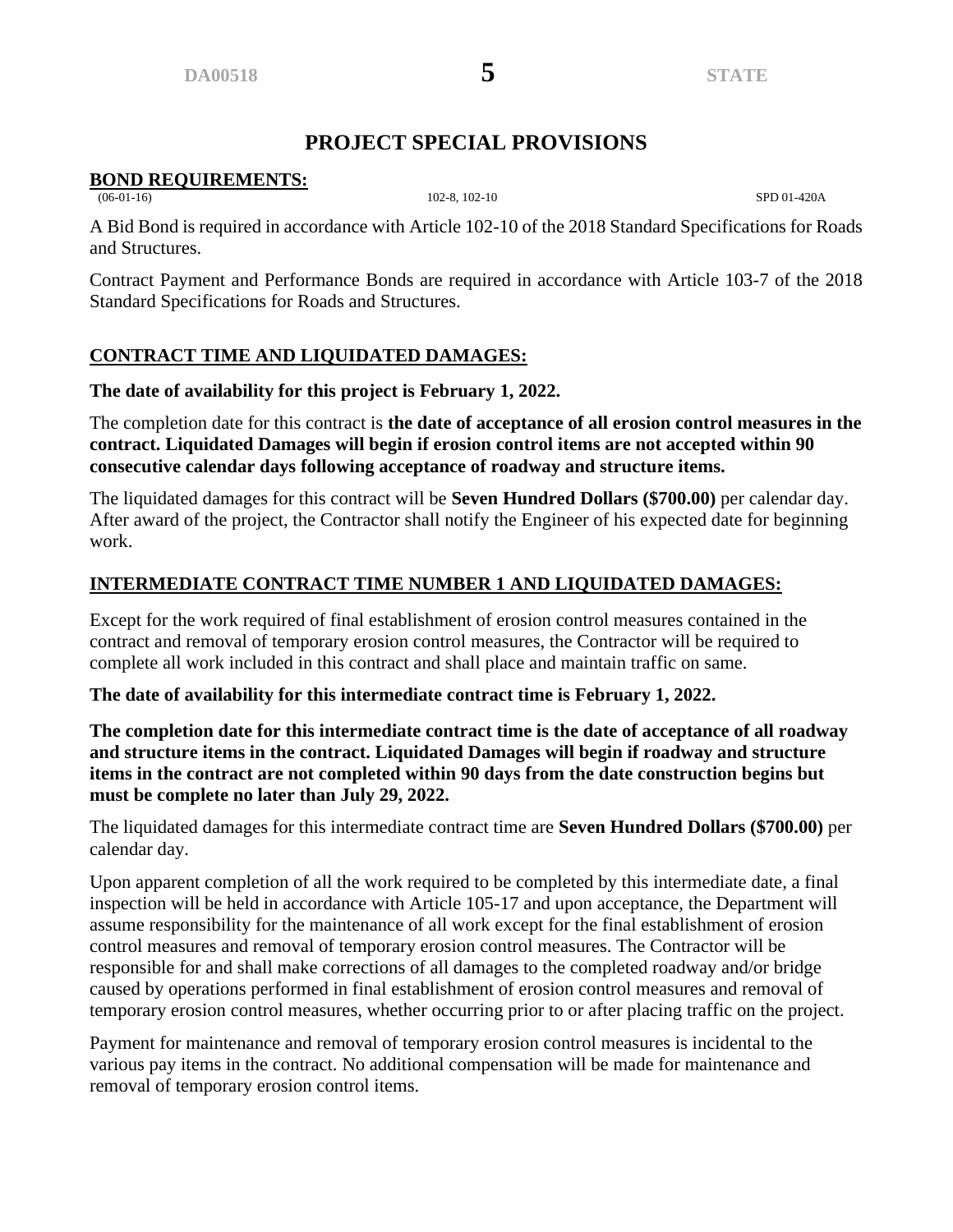#### **PROSECUTION OF WORK:**

(7-1-95) (Rev. 8-21-12) 108 SP1 G15R

The Contractor will be required to prosecute the work in a continuous and uninterrupted manner from the time he begins the work until completion and final acceptance of the project. The Contractor will not be permitted to suspend his operations except for reasons beyond his control or except where the Engineer has authorized a suspension of the Contractor's operations in writing.

In the event that the Contractor's operations are suspended in violation of the above provisions, the sum of **\$ 250.00** will be charged the Contractor for each and every calendar day that such suspension takes place. The said amount is hereby agreed upon as liquidated damages due to extra engineering and maintenance costs and due to increased public hazard resulting from a suspension of the work. Liquidated damages chargeable due to suspension of the work will be additional to any liquidated damages that may become chargeable due to failure to complete the work on time.

#### **PERMANENT VEGETATION ESTABLISHMENT:**

(2-16-12) (Rev. 10-15-13) 104 SP1 G16

Establish a permanent stand of the vegetation mixture shown in the contract. During the period between initial vegetation planting and final project acceptance, perform all work necessary to establish permanent vegetation on all erodible areas within the project limits, as well as, in borrow and waste pits. This work shall include erosion control device maintenance and installation, repair seeding and mulching, supplemental seeding and mulching, mowing, and fertilizer topdressing, as directed. All work shall be performed in accordance with the applicable section of the *2018 Standard Specifications*. All work required for initial vegetation planting shall be performed as a part of the work necessary for the completion and acceptance of the Intermediate Contract Time (ICT). Between the time of ICT and Final Project acceptance, or otherwise referred to as the vegetation establishment period, the Department will be responsible for preparing the required National Pollutant Discharge Elimination System (NPDES) inspection records.

Once the Engineer has determined that the permanent vegetation establishment requirement has been achieved at an 80% vegetation density (the amount of established vegetation per given area to stabilize the soil) and no erodible areas exist within the project limits, the Contractor will be notified to remove the remaining erosion control devices that are no longer needed. The Contractor will be responsible for, and shall correct any areas disturbed by operations performed in permanent vegetation establishment and the removal of temporary erosion control measures, whether occurring prior to or after placing traffic on the project.

Payment for *Response for Erosion Control*, *Seeding and Mulching, Repair Seeding*, *Supplemental Seeding, Mowing, Fertilizer Topdressing, Silt Excavation,* and *Stone for Erosion Control* will be made at contract unit prices for the affected items. Work required that is not represented by contract line items will be paid in accordance with Articles 104-7 or 104-3 of the *2018 Standard Specifications*. No additional compensation will be made for maintenance and removal of temporary erosion control items.

#### **CONSTRUCTION MORATORIUM:**

There is no moratorium on this project.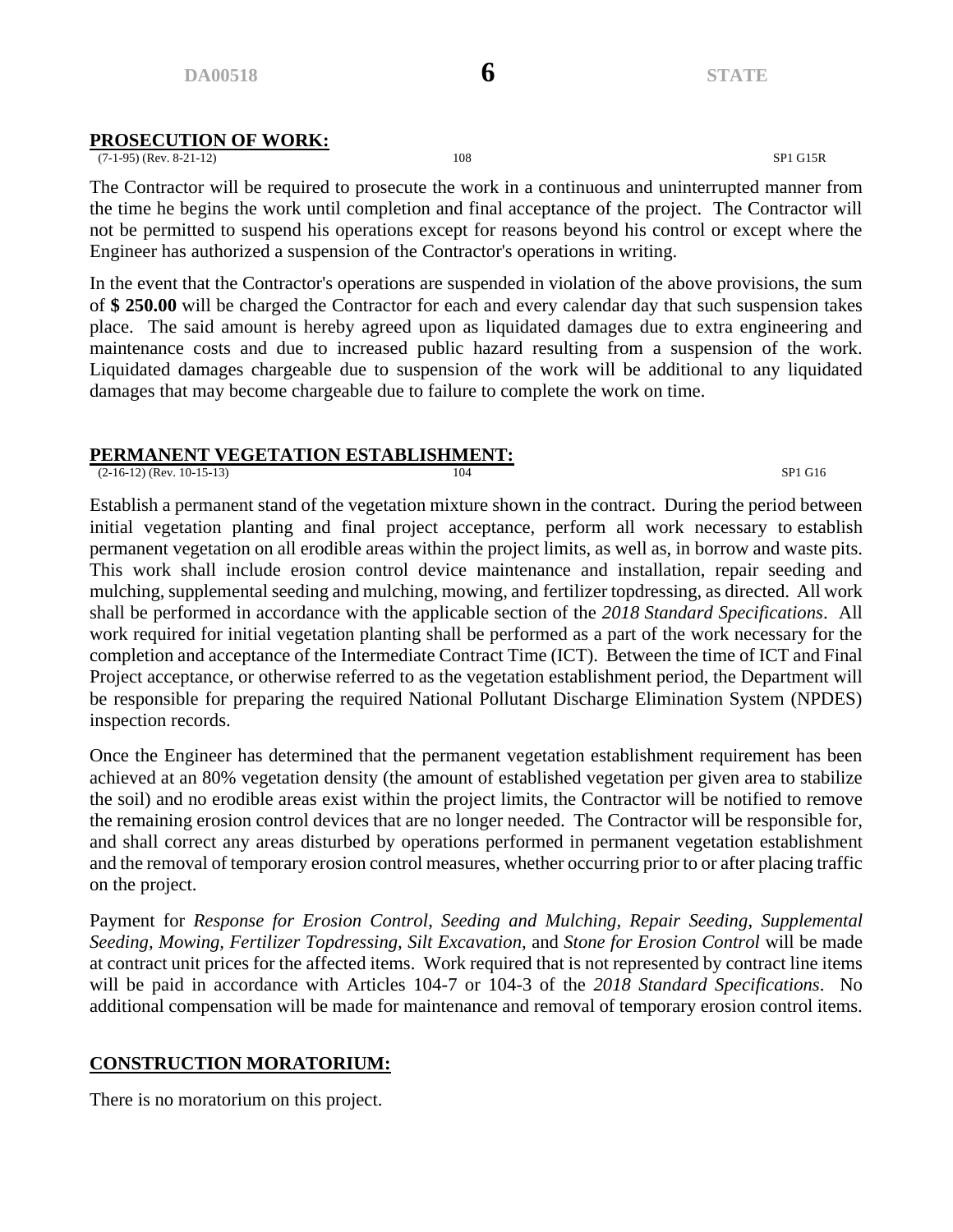#### **POSTED WEIGHT LIMITS:**

(7-1-95) (Rev.9-15-15) 105 SP1 G24R

The Contractor's attention is directed to Article 105-15 of the *2018 Standard Specifications* and to the fact that various Primary and Secondary Roads and bridges may be posted with weight limits less than the legal limit. Do not exceed the posted weight limits in transporting materials and/or equipment to the projects. Make a thorough examination of all projects and haul routes and be prepared to discuss them at the Preconstruction Conference.

# **NOTE TO CONTRACTOR:**

The Contractor must cooperate with State forces working within the limits of this project as directed by the Engineer. The Department reserves the right to make, at any time during the progress of the work, such alterations in plans or the details of construction as may be found necessary or desirable by the Engineer to complete the project. The Contractor shall maintain access to driveways for all residents and property owners throughout the life of the project. The Contractor shall be responsible for maintaining the project as directed by Section 104-10 in the *2018 Standard Specifications.*

The Contractor shall be responsible for returning any disturbed areas back to its original condition. This work may include, but will not be limited to, grading, seeding and mulching, etc. All materials and labor necessary to perform the above mentioned work will be considered incidental to the various contract items and no direct payment will be made for these activities.

The quantities shown in the itemized proposal for the project are considered to be approximate only and are given as the basis for comparison of bids. The Department of Transportation may increase or decrease the quantity of any item or portion of the work as may be deemed necessary or expedient. An increase or decrease in the quantity of any item will not be regarded as sufficient ground for an increase or decrease in the unit prices, nor in the time allowed for the completion of the work, except as provided for the contract.

**Apply an approved epoxy protective coating to the tops of all caps and to the exterior faces of all exterior core slab units. Payment for this work shall be incidental to other pay items in contract and no separate payment will be made for this work.**

**Use a Type 4A flexible and moisture insensitive epoxy coating in accordance with Section 1081 of the Standard Specifications. Provide a Type 3 material certification in accordance with Article 106-3 showing that the proposed epoxy meets Type 4A requirements.**

**Pavement along the transverse centerline of all caps shall be saw cut to a depth of ¾"±, cleaned, and filled with an approved asphalt sealant in accordance with Section 1028 of the Standard Specifications. Payment for this work shall be incidental to the contract unit price for various contract items.**

**A single layer of Type 4 or Type 5 Geotextile shall be installed one foot below the approach slab for the full width of the approach fill. Payment for this work shall be incidental to the contract unit price for various contract items.**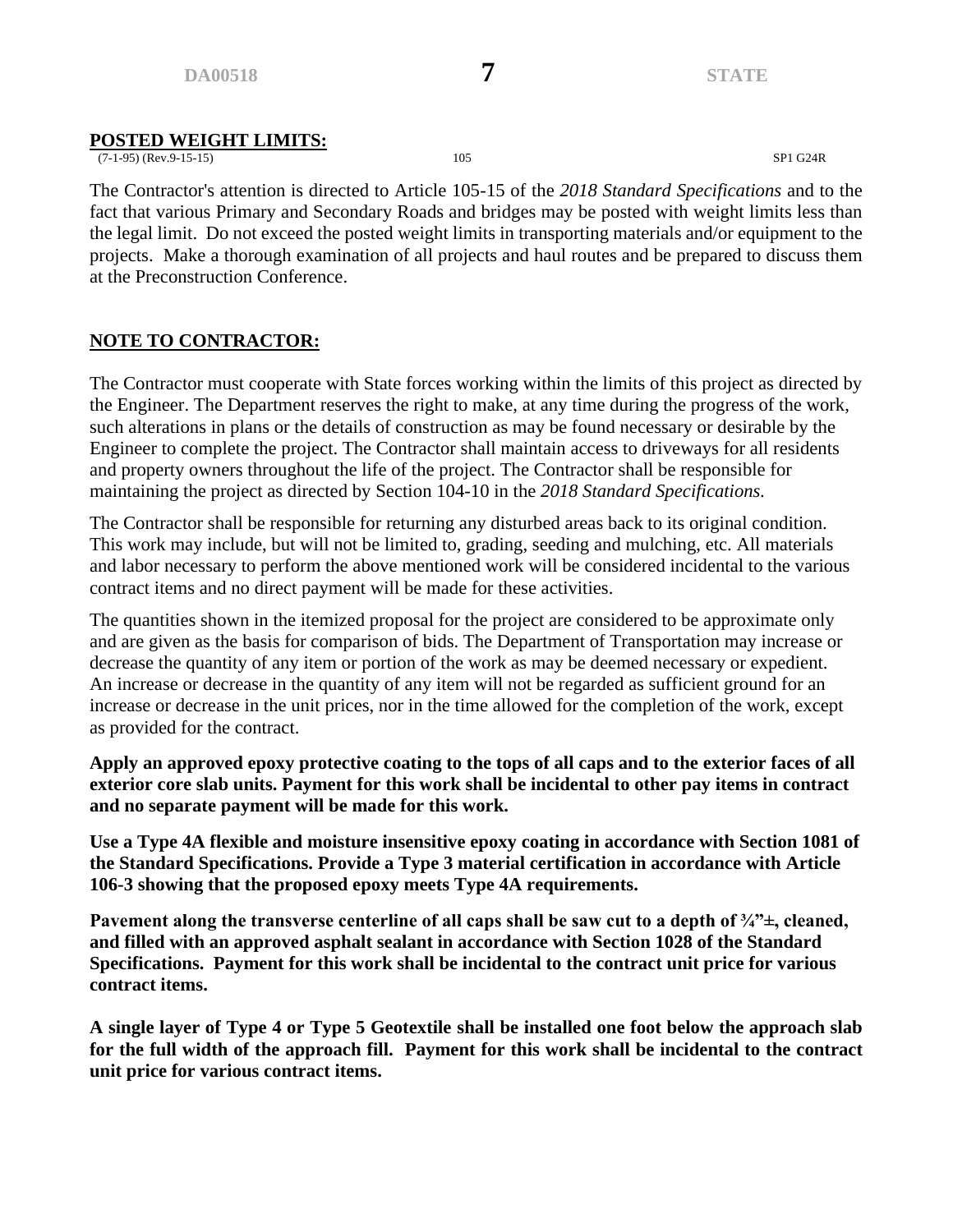#### **NO MAJOR CONTRACT ITEMS:**

(2-19-02) (Rev. 8-21-07) 104 SP1 G31

None of the items included in this contract will be major items.

#### **SPECIALTY ITEMS:**

(7-1-95)(Rev. 7-20-21) 108-6 SP1 G37

Items listed below will be the specialty items for this contract (see Article 108-6 of the *2018 Standard Specifications*).

| Line $#$  | <b>Description</b>          |
|-----------|-----------------------------|
| $33 - 38$ | Guardrail                   |
| 44        | Long-Life Pavement Markings |
| $45 - 67$ | <b>Erosion Control</b>      |

#### **FUEL PRICE ADJUSTMENT:**

(11-15-05) (Rev. 7-20-21) 109-8 SP1 G43

Revise the *2018 Standard Specifications* as follows:

#### **Page 1-87, Article 109-8, Fuel Price Adjustments,** add the following:

The base index price for DIESEL #2 FUEL is **\$ 2.6786** per gallon. Where any of the following are included as pay items in the contract, they will be eligible for fuel price adjustment.

The pay items and the fuel factor used in calculating adjustments to be made will be as follows:

| <b>Description</b>                                    | <b>Units</b> | <b>Fuel Usage</b><br><b>Factor Diesel</b> |
|-------------------------------------------------------|--------------|-------------------------------------------|
| <b>Unclassified Excavation</b>                        | Gal/CY       | 0.29                                      |
| <b>Borrow Excavation</b>                              | Gal/CY       | 0.29                                      |
| <b>Class IV Subgrade Stabilization</b>                | Gal/Ton      | 0.55                                      |
| <b>Aggregate Base Course</b>                          | Gal/Ton      | 0.55                                      |
| Sub-Ballast                                           | Gal/Ton      | 0.55                                      |
| Asphalt Concrete Base Course, Type _____              | Gal/Ton      | 0.90 or 2.90                              |
| Asphalt Concrete Intermediate Course, Type            | Gal/Ton      | 0.90 or 2.90                              |
| Asphalt Concrete Surface Course, Type _____           | Gal/Ton      | 0.90 or 2.90                              |
| <b>Open-Graded Asphalt Friction Course</b>            | Gal/Ton      | 0.90 or 2.90                              |
| Permeable Asphalt Drainage Course, Type               | Gal/Ton      | 0.90 or 2.90                              |
| Sand Asphalt Surface Course, Type                     | Gal/Ton      | 0.90 or 2.90                              |
| Aggregate for Cement Treated Base Course              | Gal/Ton      | 0.55                                      |
| <b>Portland Cement for Cement Treated Base Course</b> | Gal/Ton      | 0.55                                      |
| " Portland Cement Concrete Pavement                   | Gal/SY       | 0.245                                     |
| Concrete Shoulders Adjacent to __" Pavement           | Gal/SY       | 0.245                                     |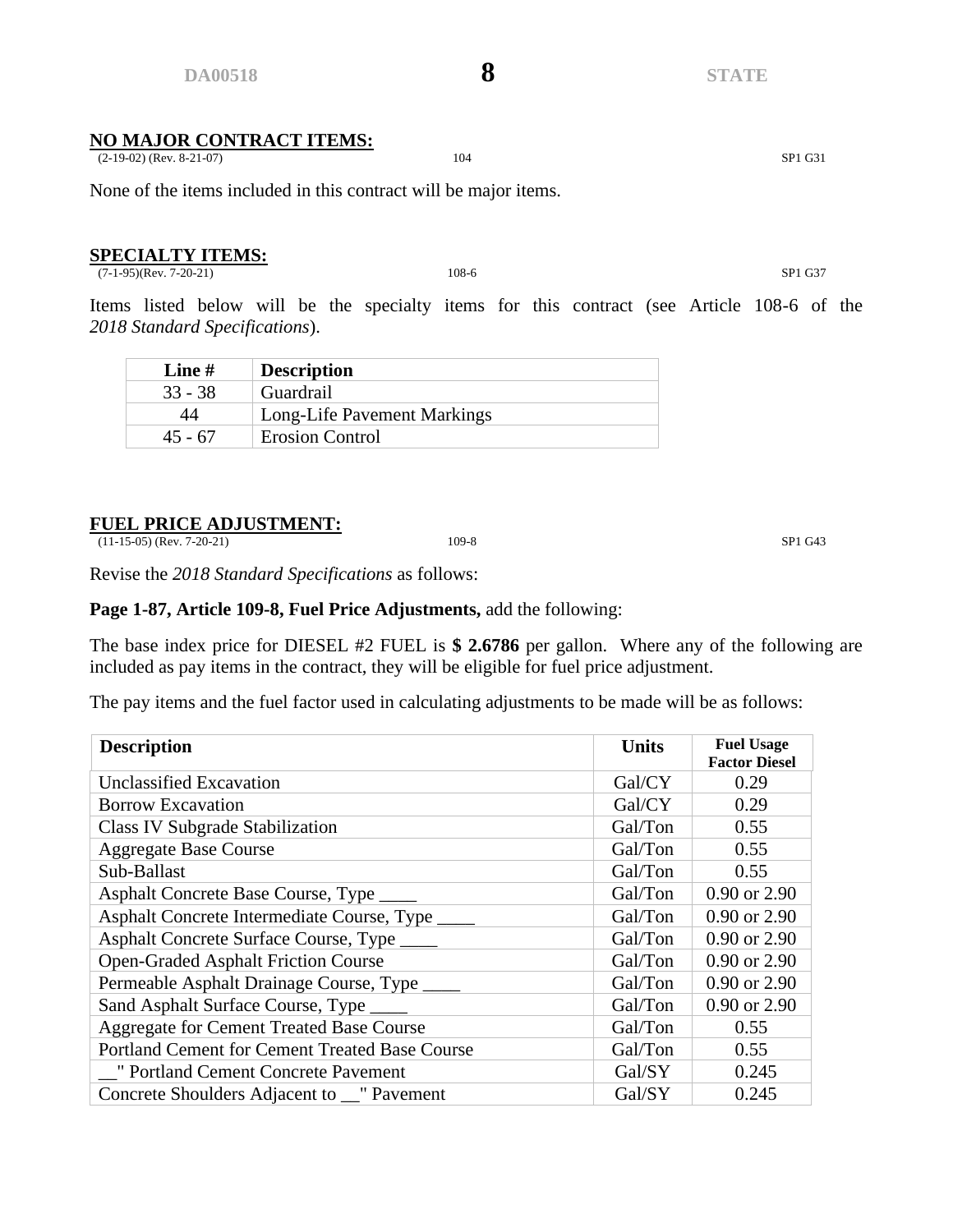<https://connect.ncdot.gov/letting/LetCentral/Fuel%20Usage%20Factor%20Adjustment%20Form.pdf>

Select either 2.90 Gal/Ton fuel factor or 0.90 Gal/Ton fuel factor for each asphalt line item on the *Fuel Usage Factor Adjustment Form*. The selected fuel factor for each asphalt item will remain in effect for the duration of the contract.

Failure to complete the *Fuel Usage Factor Adjustment Form* will result in using 2.90 gallons per ton as the Fuel Usage Factor for Diesel for the asphalt items noted above. The contractor will not be permitted to change the Fuel Usage Factor after the bids are submitted.

#### **MINORITY BUSINESS ENTERPRISE AND WOMEN BUSINESS ENTERPRISE (DIVISIONS):**  $(10-16-07)(\text{Rev. } 8-17-21)$  SP1 G67

# **Description**

The purpose of this Special Provision is to carry out the North Carolina Department of Transportation's policy of ensuring nondiscrimination in the award and administration of contracts financed in whole or in part with State funds.

# **Definitions**

*Additional MBE/WBE Subcontractors* - Any MBE/WBE submitted at the time of bid that will not be used to meet the Combined MBE/WBE goal. No submittal of a Letter of Intent is required.

*Combined MBE/WBE Goal:* A portion of the total contract, expressed as a percentage that is to be performed by committed MBE/WBE subcontractors.

*Committed MBE/WBE Subcontractor* - Any MBE/WBE submitted at the time of bid that is being used to meet the Combined MBE / WBE goal by submission of a Letter of Intent. Or any MBE or WBE used as a replacement for a previously committed MBE or WBE firm.

*Contract Goal Requirement* - The approved participation at time of award, but not greater than the advertised Combined MBE/WBE contract goal.

*Goal Confirmation Letter -* Written documentation from the Department to the bidder confirming the Contractor's approved, committed participation along with a listing of the committed MBE and WBE firms.

*Manufacturer* - A firm that operates or maintains a factory or establishment that produces on the premises, the materials or supplies obtained by the Contractor.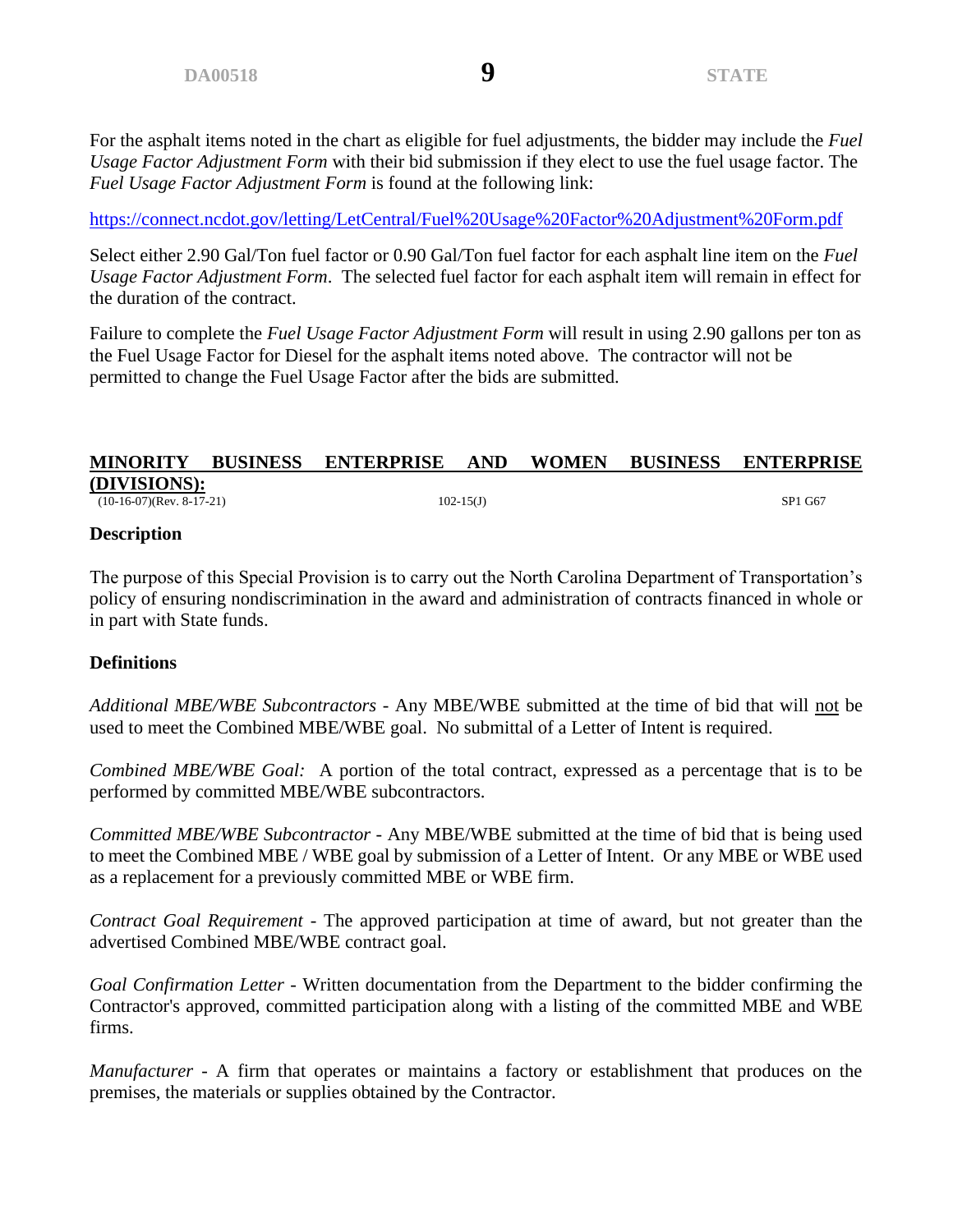*MBE Participation (Anticipated) -* A portion of the total contract, expressed as a percentage that is anticipated to be performed by committed MBE subcontractor(s).

*Minority Business Enterprise (MBE)* - A firm certified as a Disadvantaged Minority-Owned Business Enterprise through the North Carolina Unified Certification Program.

*Regular Dealer* - A firm that owns, operates, or maintains a store, warehouse, or other establishment in which the materials or supplies required for the performance of the contract are bought, kept in stock, and regularly sold to the public in the usual course of business. A regular dealer engages in, as its principal business and in its own name, the purchase and sale or lease of the products in question. A regular dealer in such bulk items as steel, cement, gravel, stone, and petroleum products need not keep such products in stock, if it owns and operates distribution equipment for the products. Brokers and packagers are not regarded as manufacturers or regular dealers within the meaning of this section.

*Replacement / Substitution* – A full or partial reduction in the amount of work subcontracted to a committed (or an approved substitute) MBE/WBE firm.

*North Carolina Unified Certification Pr*o*gram (NCUCP)* - A program that provides comprehensive services and information to applicants for MBE/WBE certification. The MBE/WBE program follows the same regulations as the federal Disadvantaged Business Enterprise (DBE) program in accordance with 49 CFR Part 26.

*United States Department of Transportation (USDOT)* - Federal agency responsible for issuing regulations (49 CFR Part 26) and official guidance for the DBE program.

*WBE Participation (Anticipated) -* A portion of the total contract, expressed as a percentage that is anticipated to be performed by committed WBE subcontractor(s).

*Women Business Enterprise (WBE)* - A firm certified as a Disadvantaged Women-Owned Business Enterprise through the North Carolina Unified Certification Program.

#### **Forms and Websites Referenced in this Provision**

*Payment Tracking System* - On-line system in which the Contractor enters the payments made to MBE and WBE subcontractors who have performed work on the project. <https://apps.dot.state.nc.us/Vendor/PaymentTracking/>

DBE-IS *Subcontractor Payment Information* - Form for reporting the payments made to all MBE/WBE firms working on the project. This form is for paper bid projects only. https://connect.ncdot.gov/business/Turnpike/Documents/Form%20DBE-IS%20Subcontractor%20Payment%20Information.pdf

RF-1 *MBE/WBE Replacement Request Form* - Form for replacing a committed MBE or WBE.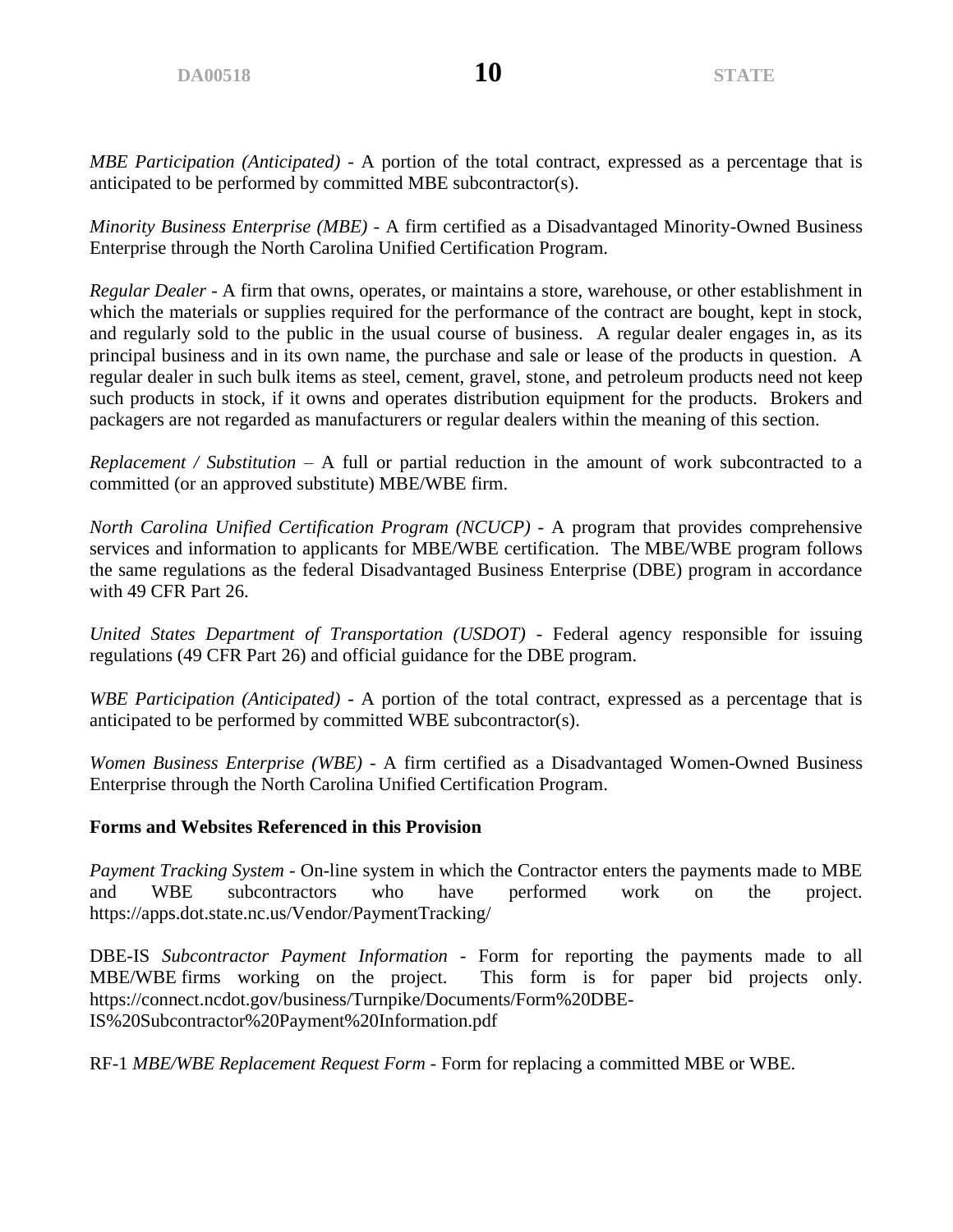http://connect.ncdot.gov/projects/construction/Construction%20Forms/DBE%20MBE%20WBE%20R eplacement%20Request%20Form.pdf

SAF *Subcontract Approval Form* - Form required for approval to sublet the contract. http://connect.ncdot.gov/projects/construction/Construction%20Forms/Subcontract%20Approval%20F orm%20Rev.%202012.zip

JC-1 *Joint Check Notification Form* - Form and procedures for joint check notification. The form acts as a written joint check agreement among the parties providing full and prompt disclosure of the expected use of joint checks.

http://connect.ncdot.gov/projects/construction/Construction%20Forms/Joint%20Check%20Notificatio n%20Form.pdf

*Letter of Intent* - Form signed by the Contractor and the MBE/WBE subcontractor, manufacturer or regular dealer that affirms that a portion of said contract is going to be performed by the signed MBE/WBE for the estimated amount (based on quantities and unit prices) listed at the time of bid. http://connect.ncdot.gov/letting/LetCentral/Letter%20of%20Intent%20to%20Perform%20as%20a%20 Subcontractor.pdf

*Listing of MBE and WBE Subcontractors Form -* Form for entering MBE/WBE subcontractors on a project that will meet the Combined MBE/WBE goal. This form is for paper bids only. http://connect.ncdot.gov/municipalities/Bid%20Proposals%20for%20LGA%20Content/09%20MBE-WBE%20Subcontractors%20(State).docx

*Subcontractor Quote Comparison Sheet -* Spreadsheet for showing all subcontractor quotes in the work areas where MBEs and WBEs quoted on the project. This sheet is submitted with good faith effort packages.

http://connect.ncdot.gov/business/SmallBusiness/Documents/DBE%20Subcontractor%20Quote%20Co mparison%20Example.xls

# **Combined MBE/WBE Goal**

The Combined MBE/WBE Goal for this project is **2 %**

The Combined Goal was established utilizing the following anticipated participation for Minority Business Enterprises and Women Business Enterprises:

- (A) Minority Business Enterprises **1 %**
	- (1) *If the anticipated MBE participation is more than zero*, the Contractor shall exercise all necessary and reasonable steps to ensure that MBEs participate in at least the percent of the contract as set forth above.
	- (2) *If the anticipated MBE participation is zero*, the Contractor shall make an effort to recruit and use MBEs during the performance of the contract. Any MBE participation obtained shall be reported to the Department.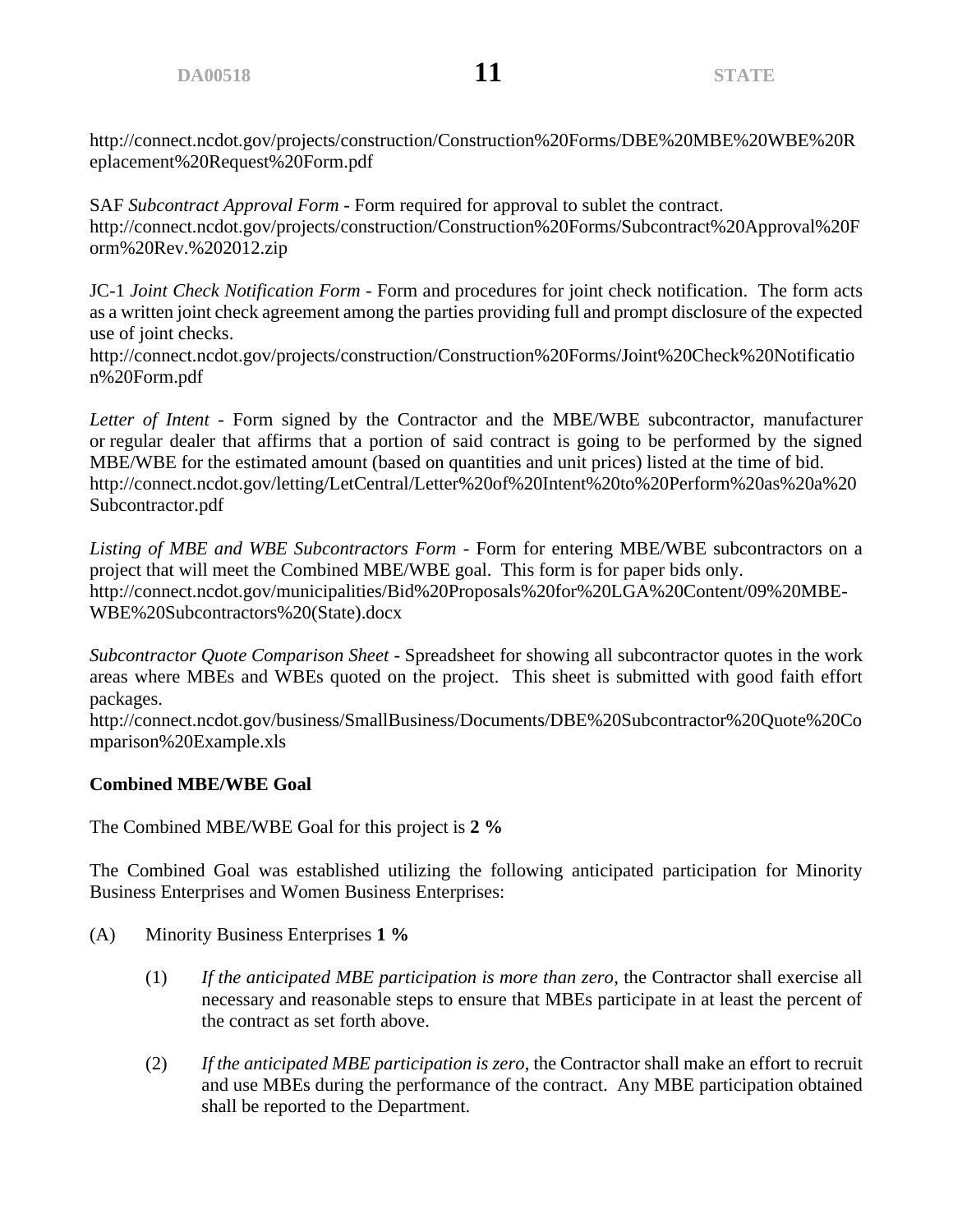- (B) Women Business Enterprises **1 %**
	- (1) *If the anticipated WBE participation is more than zero*, the Contractor shall exercise all necessary and reasonable steps to ensure that WBEs participate in at least the percent of the contract as set forth above.
	- (2) *If the anticipated WBE participation is zero*, the Contractor shall make an effort to recruit and use WBEs during the performance of the contract. Any WBE participation obtained shall be reported to the Department.

The Bidder is required to submit only participation to meet the Combined MBE/WBE Goal. The Combined Goal may be met by submitting all MBE participation, all WBE participation, or a combination of MBE and WBE participation.

#### **Directory of Transportation Firms (Directory)**

Real-time information is available about firms doing business with the Department and firms that are certified through NCUCP in the Directory of Transportation Firms. Only firms identified in the Directory as MBE and WBE certified shall be used to meet the Combined MBE / WBE goal. The Directory can be found at the following link.

https://www.ebs.nc.gov/VendorDirectory/default.html

The listing of an individual firm in the directory shall not be construed as an endorsement of the firm's capability to perform certain work.

#### **Listing of MBE/WBE Subcontractors**

At the time of bid, bidders shall submit all MBE and WBE participation that they anticipate to use during the life of the contract. Only those identified to meet the Combined MBE/WBE goal will be considered committed, even though the listing shall include both committed MBE/WBE subcontractors and additional MBE/WBE subcontractors. Any additional MBE/WBE subcontractor participation above the goal will follow the banking guidelines found elsewhere in this provision. All other additional MBE/WBE subcontractor participation submitted at the time of bid will be used toward the Department's overall race-neutral goals. Only those firms with current MBE and WBE certification at the time of bid opening will be acceptable for listing in the bidder's submittal of MBE and WBE participation. The Contractor shall indicate the following required information:

(A) Electronic Bids

Bidders shall submit a listing of MBE and WBE participation in the appropriate section of the electronic submittal file.

(1) Submit the names and addresses of MBE and WBE firms identified to participate in the contract. If the bidder uses the updated listing of MBE and WBE firms shown in the electronic submittal file, the bidder may use the dropdown menu to access the name and address of the firms.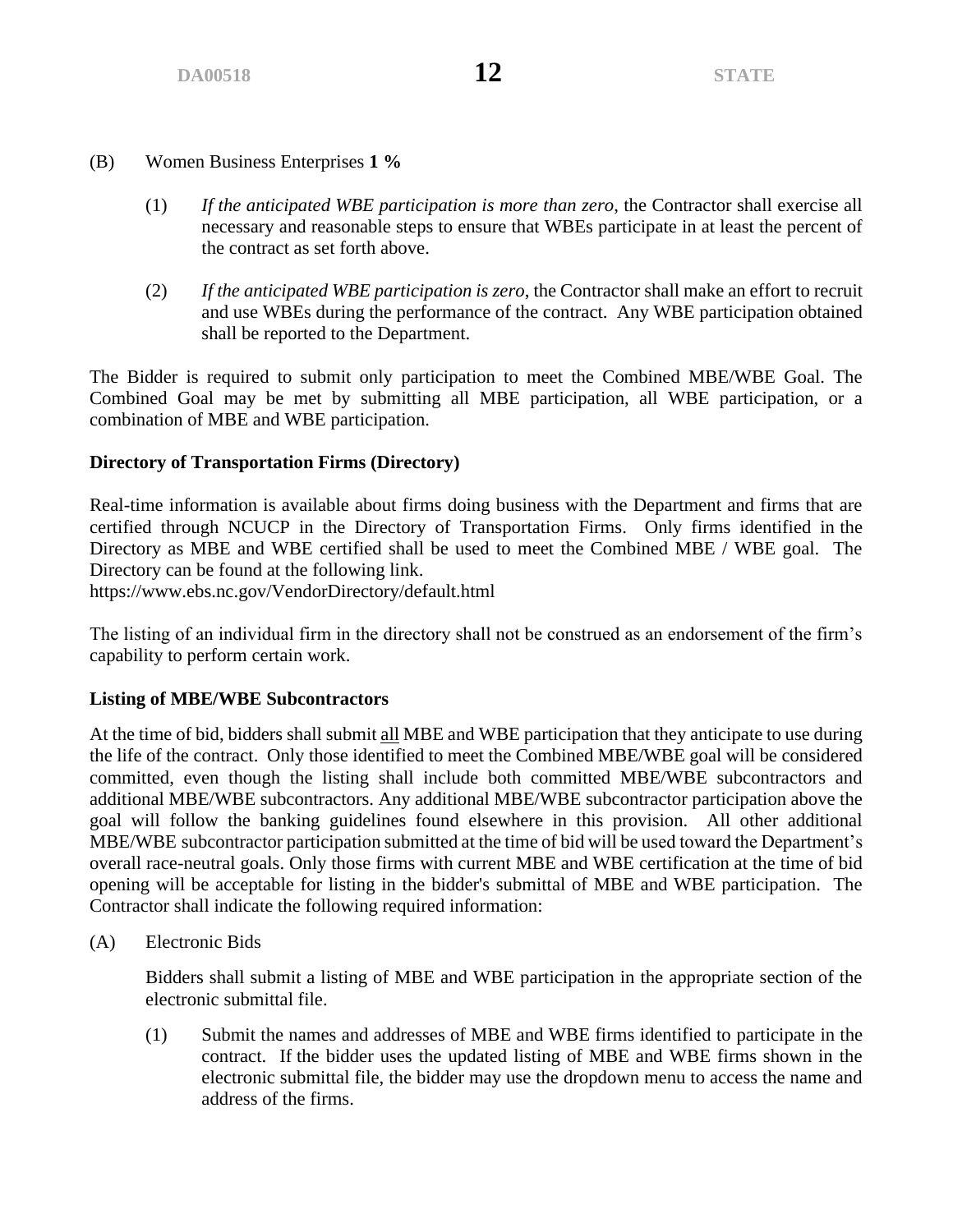- (2) Submit the contract line numbers of work to be performed by each MBE and WBE firm. When no figures or firms are entered, the bidder will be considered to have no MBE or WBE participation.
- (3) The bidder shall be responsible for ensuring that the MBE and WBE are certified at the time of bid by checking the Directory of Transportation Firms. If the firm is not certified at the time of the bid-letting, that MBE's or WBE's participation will not count towards achieving the Combined MBE/WBE goal.
- (B) Paper Bids
	- (1) *If the Combined MBE/ WBE goal is more than zero,*
		- (a) Bidders, at the time the bid proposal is submitted, shall submit a listing of MBE/WBE participation, including the names and addresses on *Listing of MBE and WBE Subcontractors* contained elsewhere in the contract documents in order for the bid to be considered responsive. Bidders shall indicate the total dollar value of the MBE and WBE participation for the contract.
		- (b) If bidders have no MBE or WBE participation, they shall indicate this on the *Listing of MBE and WBE Subcontractors* by entering the word "None" or the number "0." This form shall be completed in its entirety. **Blank forms will not be deemed to represent zero participation.** Bids submitted that do not have MBE and WBE participation indicated on the appropriate form will not be read publicly during the opening of bids. The Department will not consider these bids for award and the proposal will be rejected.
		- (c) The bidder shall be responsible for ensuring that the MBE/WBE is certified at the time of bid by checking the Directory of Transportation Firms. If the firm is not certified at the time of the bid-letting, that MBE's or WBE's participation will not count towards achieving the Combined MBE/WBE goal.
	- (2) *If the Combined MBE/WBE Goal is zero,* entries on the *Listing of MBE and WBE Subcontractors* are not required for the zero goal, however any MBE or WBE participation that is achieved during the project shall be reported in accordance with requirements contained elsewhere in the special provision.

#### **MBE or WBE Prime Contractor**

When a certified MBE or WBE firm bids on a contract that contains a Combined MBE/WBE Goal, the firm is responsible for meeting the goal or making good faith efforts to meet the goal, just like any other bidder. In most cases, a MBE or WBE bidder on a contract will meet the Combined MBE/WBE goal by virtue of the work it performs on the contract with its own forces. However, all the work that is performed by the MBE or WBE bidder and any other similarly certified subcontractors will count toward the goal. The MBE or WBE bidder shall list itself along with any MBE or WBE subcontractors, if any, in order to receive credit toward the goals.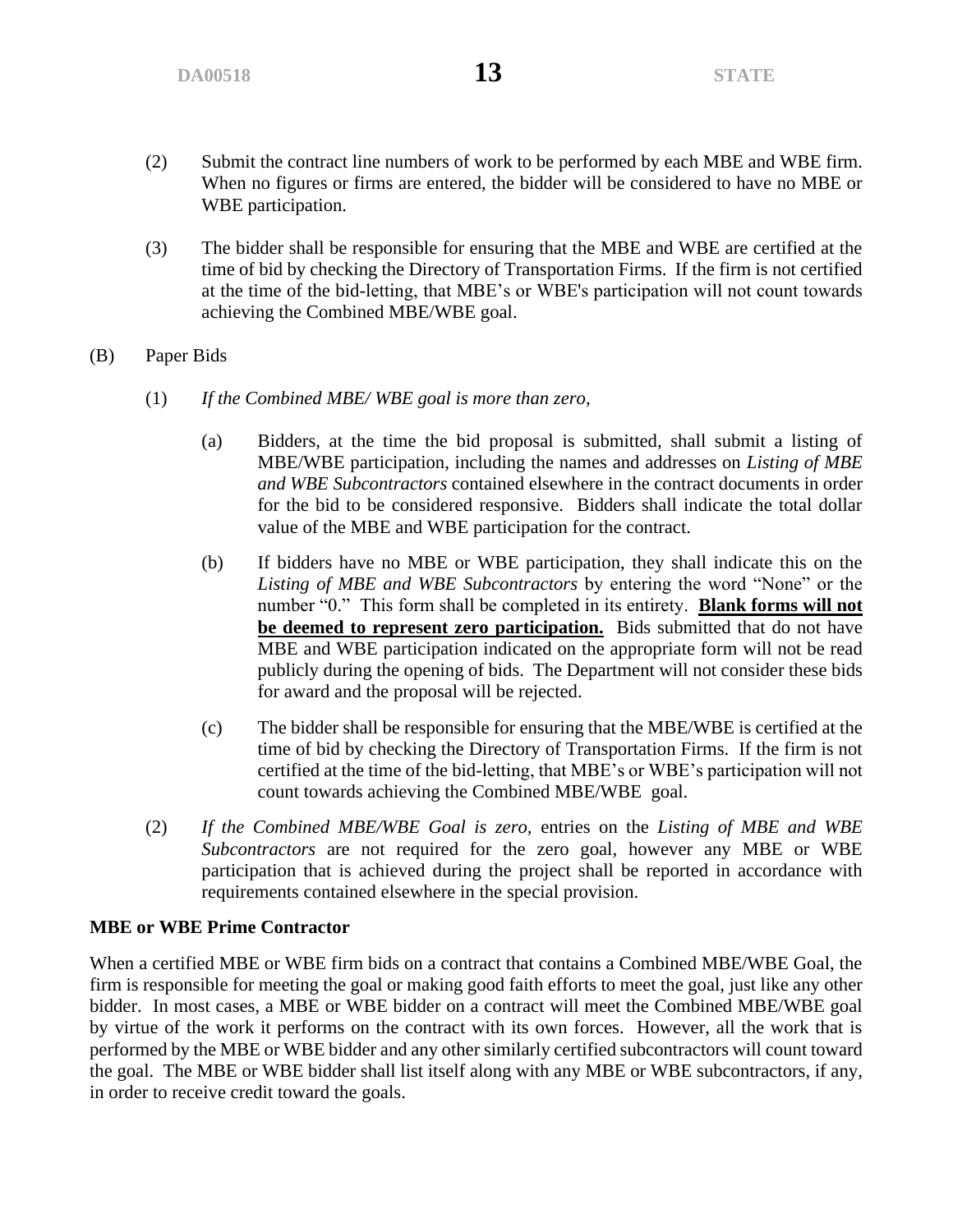MBE/WBE prime contractors shall also follow Sections A or B listed under *Listing of MBE/WBE Subcontractors* just as a non-MBE/WBE bidder would.

### **Written Documentation – Letter of Intent**

The bidder shall submit written documentation for each MBE/WBE that will be used to meet the Combined MBE/WBE goal of the contract, indicating the bidder's commitment to use the MBE/WBE in the contract. This documentation shall be submitted on the Department's form titled *Letter of Intent*.

The documentation shall be received in the office of the Engineer no later than 2:00 p.m. of the fifth calendar day following opening of bids, unless the fifth day falls on Saturday, Sunday or an official state holiday. In that situation, it is due in the office of the Engineer no later than 10:00 a.m. on the next official state business day.

If the bidder fails to submit the Letter of Intent from each committed MBE and WBE to be used toward the Combined MBE/WBE goal, or if the form is incomplete (i.e. both signatures are not present), the MBE/WBE participation will not count toward meeting the Combined MBE/WBE goal. If the lack of this participation drops the commitment below the Combined MBE/WBE goal, the Contractor shall submit evidence of good faith efforts for the goal not met, completed in its entirety, to the Engineer no later than 2:00 p.m. of the eighth calendar day following opening of bids, unless the eighth day falls on Saturday, Sunday or an official state holiday. In that situation, it is due in the office of the Engineer no later than 10:00 a.m. on the next official state business day.

#### **Banking MBE/WBE Credit**

If the committed MBE/WBE participation submitted exceeds the algebraic sum of the Combined MBE/WBE goal by \$1,000 or more, the excess will be placed on deposit by the Department for future use by the bidder. Separate accounts will be maintained for MBE and WBE participation and these may accumulate for a period not to exceed 24 months.

When the apparent lowest responsive bidder fails to submit sufficient participation by MBE and WBE firms to meet the advertised goal, as part of the good faith effort, the Department will consider allowing the bidder to withdraw funds to meet the Combined MBE/WBE goal as long as there are adequate funds available from the bidder's MBE and WBE bank accounts.

#### **Submission of Good Faith Effort**

If the bidder fails to meet or exceed the Combined MBE/WBE goal, the apparent lowest responsive bidder shall submit to the Department documentation of adequate good faith efforts made to reach that specific goal.

One complete set of this information shall be received in the office of the Engineer no later than 2:00 p.m. of the fifth calendar day following opening of bids, unless the fifth day falls on Saturday, Sunday or an official state holiday. In that situation, it is due in the office of the Engineer no later than 10:00 a.m. on the next official state business day.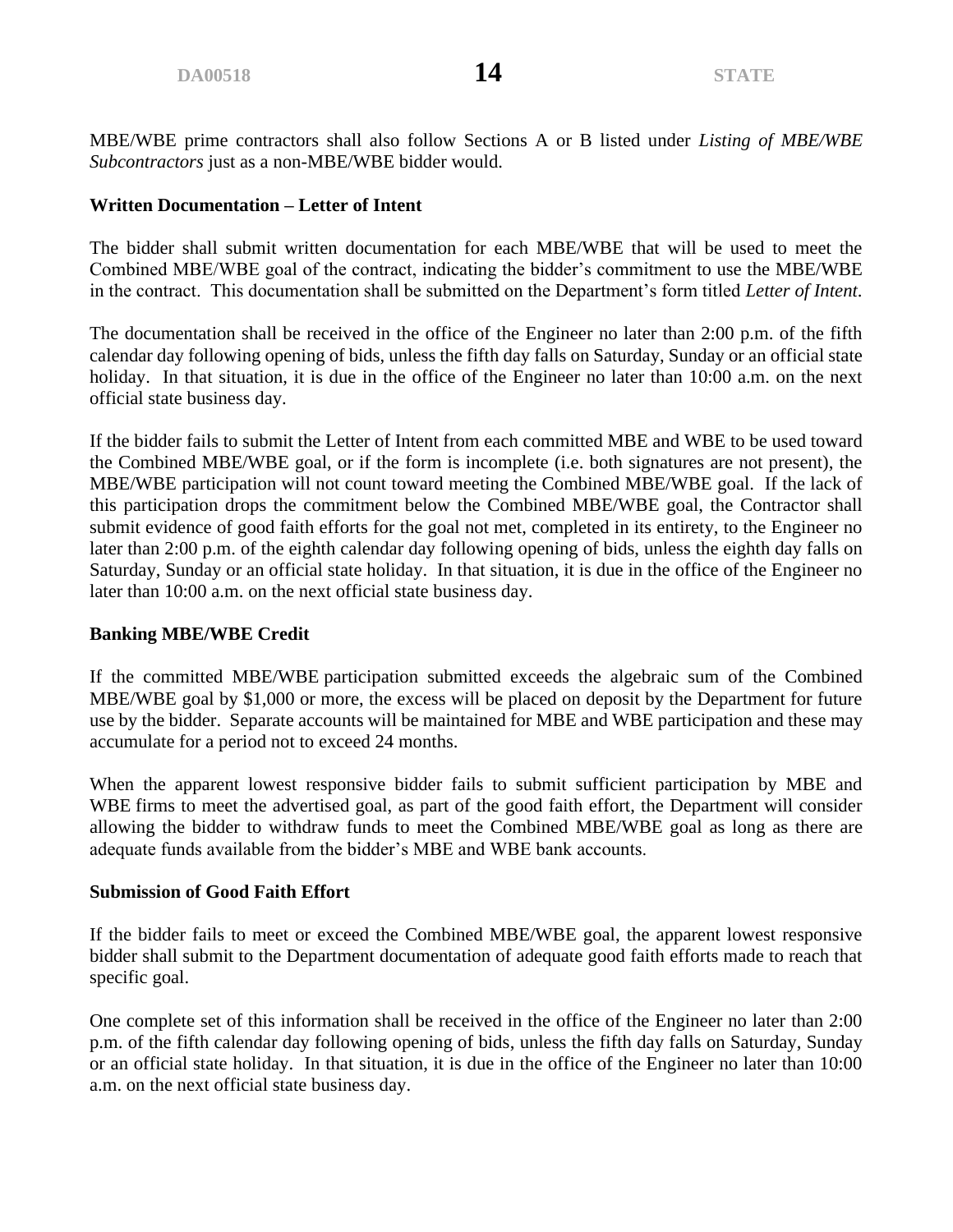Note: Where the information submitted includes repetitious solicitation letters, it will be acceptable to submit a representative letter along with a distribution list of the firms that were solicited. Documentation of MBE/WBE quotations shall be a part of the good faith effort submittal. This documentation may include written subcontractor quotations, telephone log notations of verbal quotations, or other types of quotation documentation.

# **Consideration of Good Faith Effort for Projects with a Combined MBE/WBE Goal More Than Zero**

Adequate good faith efforts mean that the bidder took all necessary and reasonable steps to achieve the goal which, by their scope, intensity, and appropriateness, could reasonably be expected to obtain sufficient MBE/WBE participation. Adequate good faith efforts also mean that the bidder actively and aggressively sought MBE/WBE participation. Mere *pro forma* efforts are not considered good faith efforts.

The Department will consider the quality, quantity, and intensity of the different kinds of efforts a bidder has made. Listed below are examples of the types of actions a bidder will take in making a good faith effort to meet the goals and are not intended to be exclusive or exhaustive, nor is it intended to be a mandatory checklist.

- (A) Soliciting through all reasonable and available means (e.g. attendance at pre-bid meetings, advertising, written notices, use of verifiable electronic means through the use of the NCDOT Directory of Transportation Firms) the interest of all certified MBEs/WBEs that are also prequalified subcontractors. The bidder must solicit this interest within at least 10 days prior to bid opening to allow the MBEs/WBEs to respond to the solicitation. Solicitation shall provide the opportunity to MBEs/WBEs within the Division and surrounding Divisions where the project is located. The bidder must determine with certainty if the MBEs/WBEs are interested by taking appropriate steps to follow up initial solicitations.
- (B) Selecting portions of the work to be performed by MBEs/WBEs in order to increase the likelihood that the Combined MBE/WBE goal will be achieved.
	- (1) Where appropriate, break out contract work items into economically feasible units to facilitate MBE/WBE participation, even when the prime contractor might otherwise prefer to perform these work items with its own forces.
	- (2) Negotiate with subcontractors to assume part of the responsibility to meet the advertised goal when the work to be sublet includes potential for MBE/WBE participation (2nd and 3<sup>rd</sup> tier subcontractors).
- (C) Providing interested certified MBEs/WBEs that are also prequalified subcontractors with adequate information about the plans, specifications, and requirements of the contract in a timely manner to assist them in responding to a solicitation.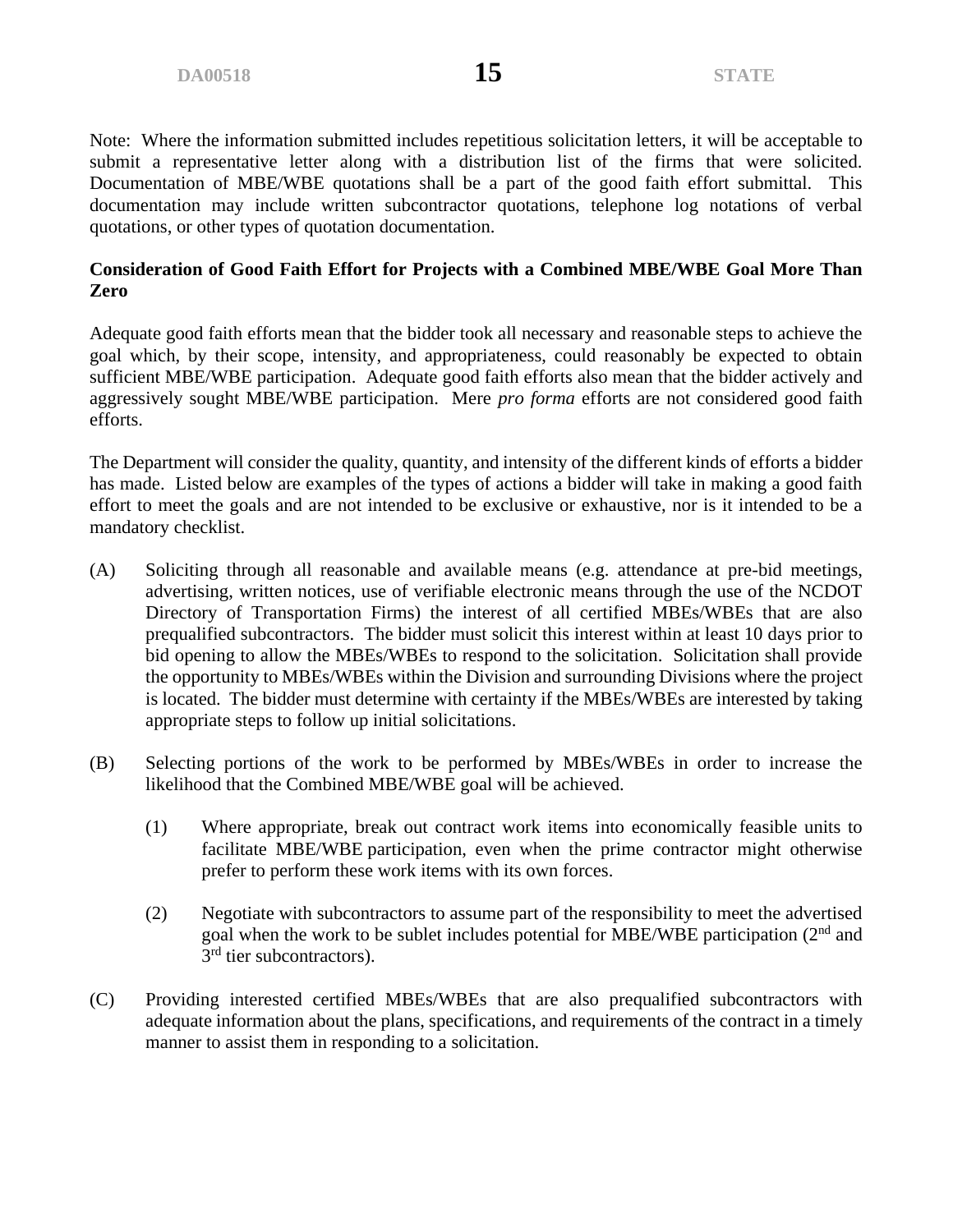- (D) (1) Negotiating in good faith with interested MBEs/WBEs. It is the bidder's responsibility to make a portion of the work available to MBE/WBE subcontractors and suppliers and to select those portions of the work or material needs consistent with the available MBE/WBE subcontractors and suppliers, so as to facilitate MBE/WBE participation. Evidence of such negotiation includes the names, addresses, and telephone numbers of MBEs/WBEs that were considered; a description of the information provided regarding the plans and specifications for the work selected for subcontracting; and evidence as to why additional agreements could not be reached for MBEs/WBEs to perform the work.
	- (2) A bidder using good business judgment would consider a number of factors in negotiating with subcontractors, including MBE/WBE subcontractors, and would take a firm's price and capabilities as well as the advertised goal into consideration. However, the fact that there may be some additional costs involved in finding and using MBEs/WBEs is not in itself sufficient reason for a bidder's failure to meet the advertised goal, as long as such costs are reasonable. Also, the ability or desire of a prime contractor to perform the work of a contract with its own organization does not relieve the bidder of the responsibility to make good faith efforts. Bidding contractors are not, however, required to accept higher quotes from MBEs/WBEs if the price difference is excessive or unreasonable.
- (E) Not rejecting MBEs/WBEs as being unqualified without sound reasons based on a thorough investigation of their capabilities. The bidder's standing within its industry, membership in specific groups, organizations, or associates and political or social affiliations (for example, union vs. non-union employee status) are not legitimate causes for the rejection or nonsolicitation of bids in the bidder's efforts to meet the project goal.
- (F) Making efforts to assist interested MBEs/WBEs in obtaining bonding, lines of credit, or insurance as required by the recipient or bidder.
- (G) Making efforts to assist interested MBEs/WBEs in obtaining necessary equipment, supplies, materials, or related assistance or services.
- (H) Effectively using the services of available minority/women community organizations; minority/women contractors' groups; Federal, State, and local minority/women business assistance offices; and other organizations as allowed on a case-by-case basis to provide assistance in the recruitment and placement of MBEs/WBEs. Contact within 7 days from the bid opening the Business Opportunity and Work Force Development Unit at [BOWD@ncdot.gov](mailto:BOWD@ncdot.gov) to give notification of the bidder's inability to get MBE or WBE quotes.
- (I) Any other evidence that the bidder submits which shows that the bidder has made reasonable good faith efforts to meet the advertised goal.

In addition, the Department may take into account the following:

(1) Whether the bidder's documentation reflects a clear and realistic plan for achieving the Combined MBE/WBE goal.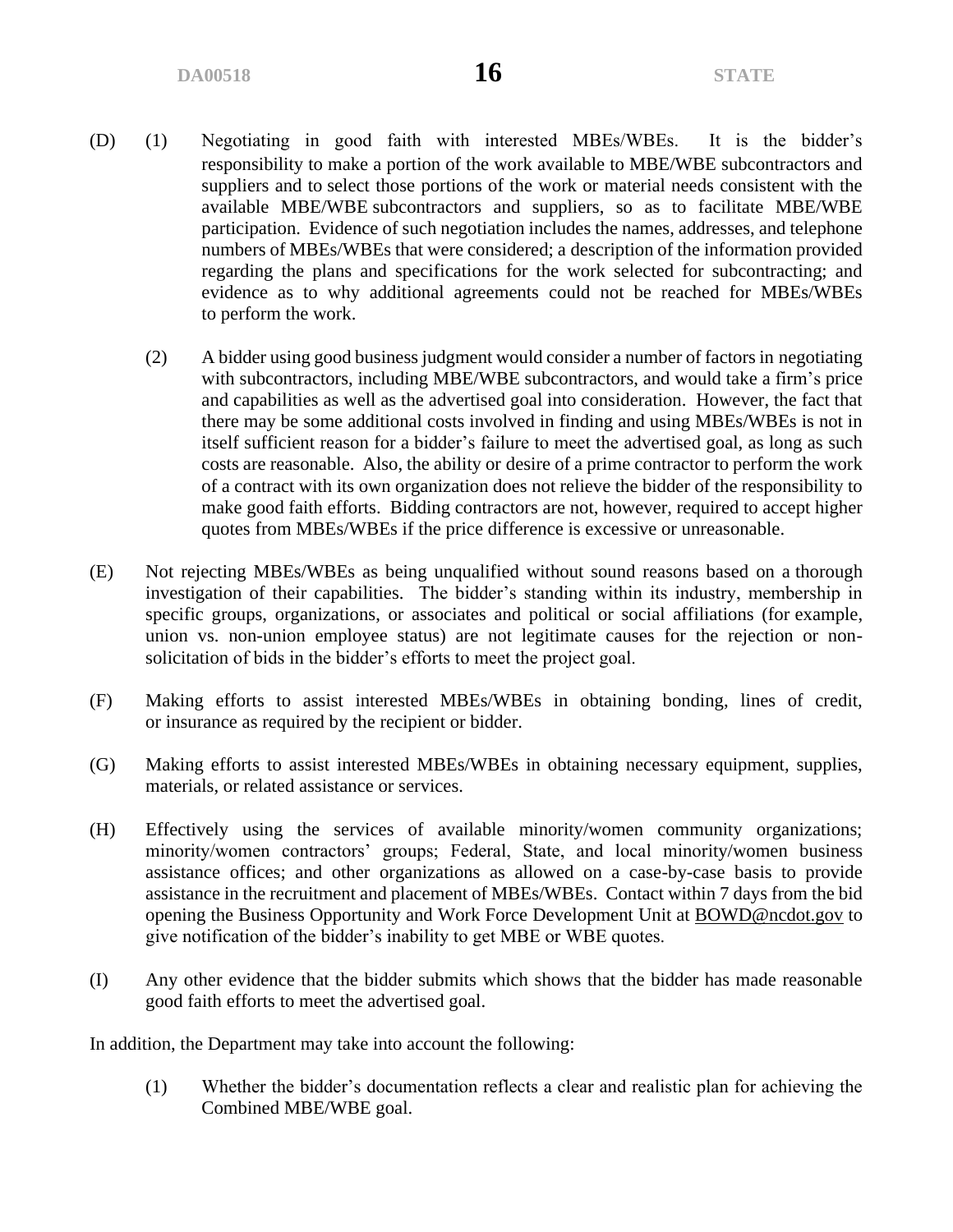- (2) The bidders' past performance in meeting the contract goal.
- (3) The performance of other bidders in meeting the advertised goal. For example, when the apparent successful bidder fails to meet the goal, but others meet it, you may reasonably raise the question of whether, with additional reasonable efforts the apparent successful bidder could have met the goal. If the apparent successful bidder fails to meet the advertised goal, but meets or exceeds the average MBE and WBE participation obtained by other bidders, the Department may view this, in conjunction with other factors, as evidence of the apparent successful bidder having made a good faith effort.

If the Department does not award the contract to the apparent lowest responsive bidder, the Department reserves the right to award the contract to the next lowest responsive bidder that can satisfy to the Department that the Combined MBE/WBE goal can be met or that an adequate good faith effort has been made to meet the advertised goal.

### **Non-Good Faith Appeal**

The Engineer will notify the contractor verbally and in writing of non-good faith. A contractor may appeal a determination of non-good faith made by the Goal Compliance Committee. If a contractor wishes to appeal the determination made by the Committee, they shall provide written notification to the Engineer. The appeal shall be made within 2 business days of notification of the determination of nongood faith.

# **Counting MBE/WBE Participation Toward Meeting the Combined MBE/WBE Goal**

(A) Participation

The total dollar value of the participation by a committed MBE/WBE will be counted toward the contract goal requirements. The total dollar value of participation by a committed MBE/WBE will be based upon the value of work actually performed by the MBE/WBE and the actual payments to MBE/WBE firms by the Contractor.

(B) Joint Checks

Prior notification of joint check use shall be required when counting MBE/WBE participation for services or purchases that involves the use of a joint check. Notification shall be through submission of Form JC-1 *(Joint Check Notification Form)* and the use of joint checks shall be in accordance with the Department's Joint Check Procedures.

(C) Subcontracts (Non-Trucking)

A MBE/WBE may enter into subcontracts. Work that a MBE subcontracts to another MBE firm may be counted toward the anticipated MBE participation. The same holds for work that a WBE subcontracts to another WBE firm. Work that a MBE/WBE subcontracts to a non-MBE/WBE firm does not count toward the contract goal requirement. It should be noted that every effort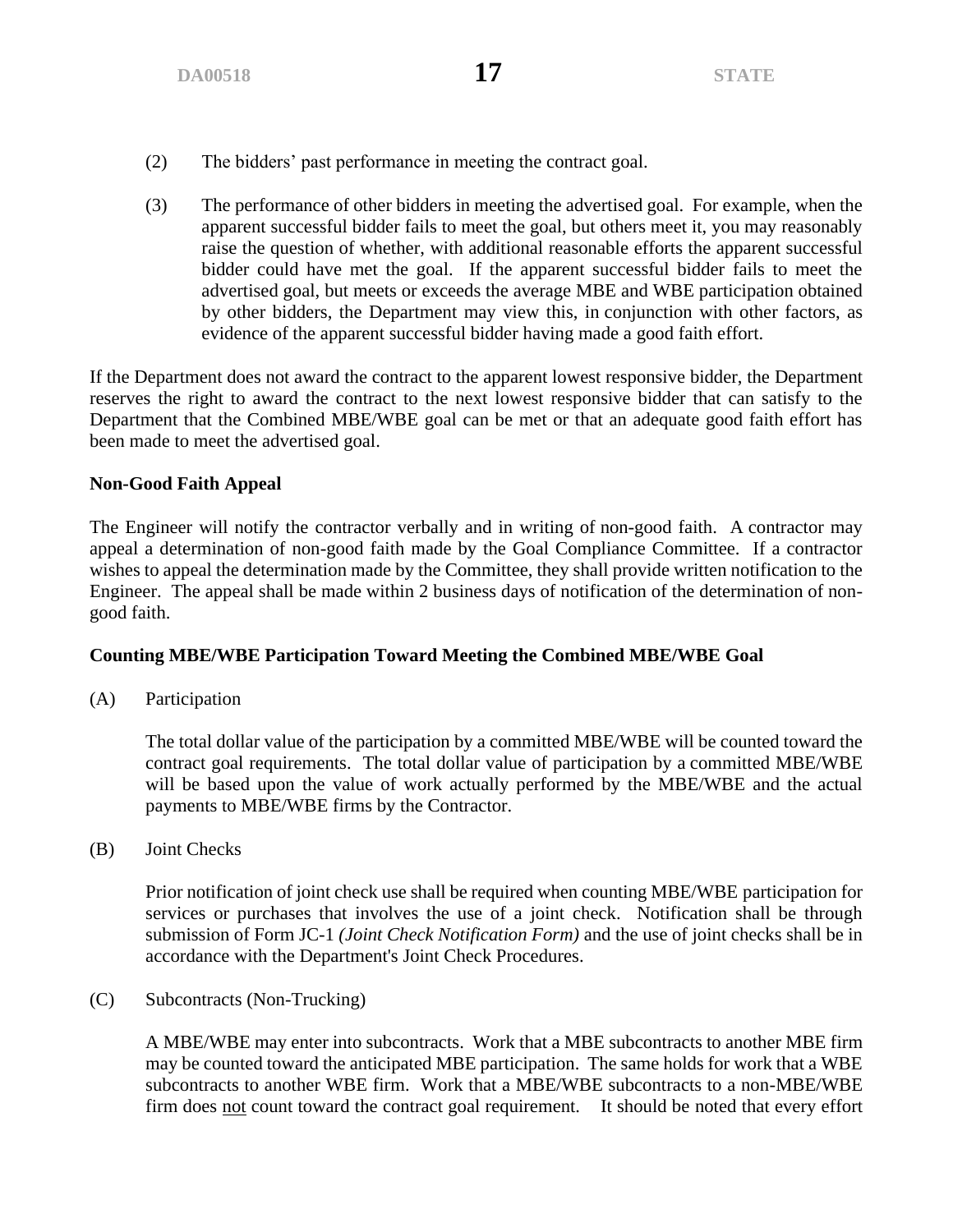shall be made by MBE and WBE contractors to subcontract to the same certification (i.e., MBEs to MBEs and WBEs to WBEs), in order to fulfill the MBE or WBE participation breakdown. This, however, may not always be possible due to the limitation of firms in the area. If the MBE or WBE firm shows a good faith effort has been made to reach out to similarly certified firms and there is no interest or availability, and they can get assistance from other certified firms, the Engineer will not hold the prime responsible for meeting the individual MBE or WBE breakdown. If a MBE or WBE contractor or subcontractor subcontracts a significantly greater portion of the work of the contract than would be expected on the basis of standard industry practices, it shall be presumed that the MBE or WBE is not performing a commercially useful function.

(D) Joint Venture

When a MBE or WBE performs as a participant in a joint venture, the Contractor may count toward its contract goal requirement a portion of the total value of participation with the MBE or WBE in the joint venture, that portion of the total dollar value being a distinct clearly defined portion of work that the MBE or WBE performs with its forces.

(E) Suppliers

A contractor may count toward its MBE /WBE requirement 60 percent of its expenditures for materials and supplies required to complete the contract and obtained from a MBE or WBE regular dealer and 100 percent of such expenditures from a MBE or WBE manufacturer.

(F) Manufacturers and Regular Dealers

A contractor may count toward its MBE /WBE requirement the following expenditures to MBE/WBE firms that are not manufacturers or regular dealers:

- (1) The fees or commissions charged by a MBE/WBE firm for providing a *bona fide* service, such as professional, technical, consultant, or managerial services, or for providing bonds or insurance specifically required for the performance of a DOT-assisted contract, provided the fees or commissions are determined to be reasonable and not excessive as compared with fees and commissions customarily allowed for similar services.
- (2) With respect to materials or supplies purchased from a MBE/WBE, which is neither a manufacturer nor a regular dealer, count the entire amount of fees or commissions charged for assistance in the procurement of the materials and supplies, or fees or transportation charges for the delivery of materials or supplies required on a job site (but not the cost of the materials and supplies themselves), provided the fees are determined to be reasonable and not excessive as compared with fees customarily allowed for similar services.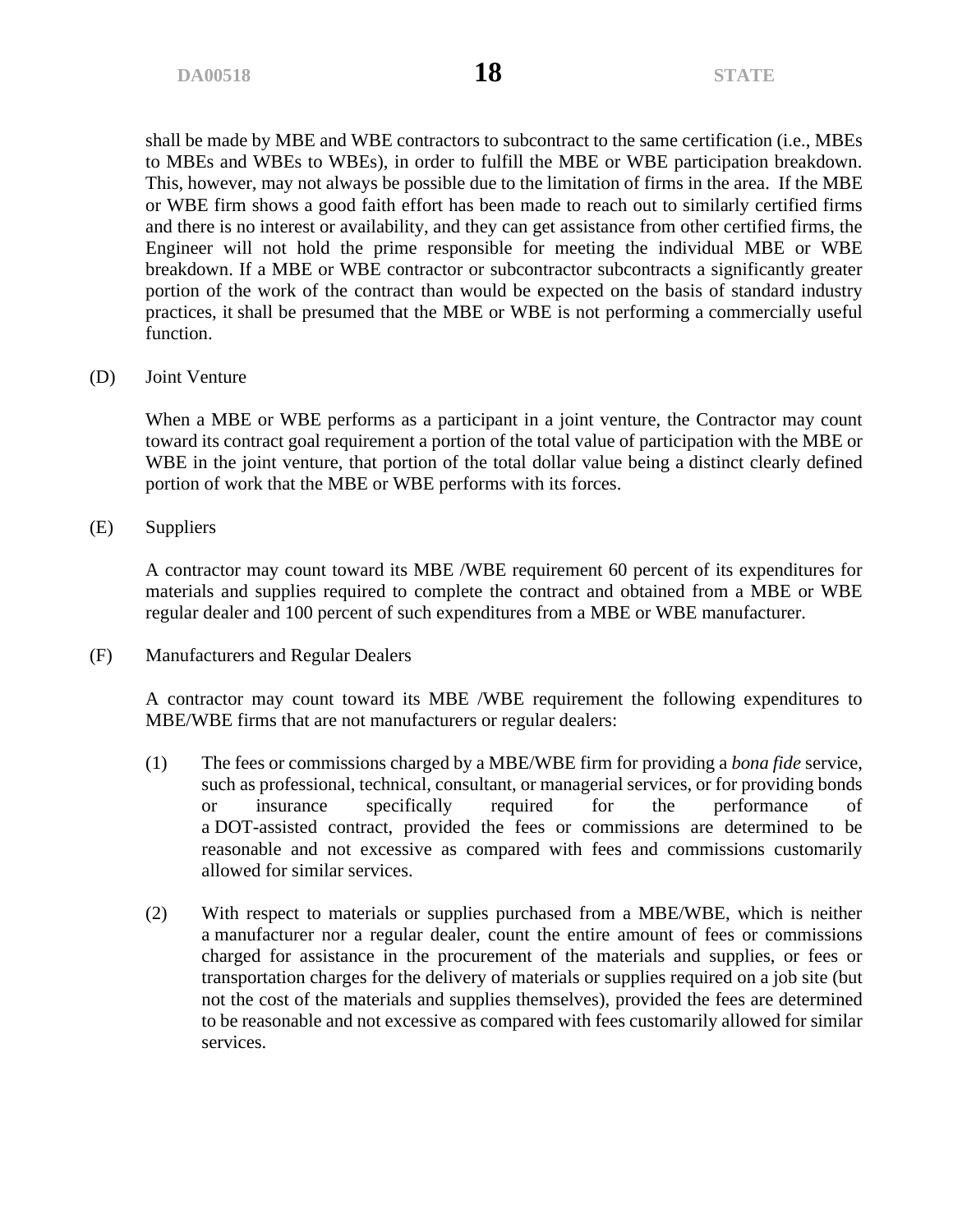#### **Commercially Useful Function**

#### (A) MBE/WBE Utilization

The Contractor may count toward its contract goal requirement only expenditures to MBEs and WBEs that perform a commercially useful function in the work of a contract. A MBE/WBE performs a commercially useful function when it is responsible for execution of the work of the contract and is carrying out its responsibilities by actually performing, managing, and supervising the work involved. To perform a commercially useful function, the MBE/WBE shall also be responsible with respect to materials and supplies used on the contract, for negotiating price, determining quality and quantity, ordering the material and installing (where applicable) and paying for the material itself. To determine whether a MBE/WBE is performing a commercially useful function, the Department will evaluate the amount of work subcontracted, industry practices, whether the amount the firm is to be paid under the contract is commensurate with the work it is actually performing and the MBE/WBE credit claimed for its performance of the work, and any other relevant factors. If it is determined that a MBE or WBE is not performing a Commercially Useful Function, the contractor may present evidence to rebut this presumption to the Department.

(B) MBE/WBE Utilization in Trucking

The following factors will be used to determine if a MBE or WBE trucking firm is performing a commercially useful function:

- (1) The MBE/WBE shall be responsible for the management and supervision of the entire trucking operation for which it is responsible on a particular contract, and there shall not be a contrived arrangement for the purpose of meeting the Combined MBE/WBE goal.
- (2) The MBE/WBE shall itself own and operate at least one fully licensed, insured, and operational truck used on the contract.
- (3) The MBE/WBE receives credit for the total value of the transportation services it provides on the contract using trucks it owns, insures, and operates using drivers it employs.
- (4) The MBE may subcontract the work to another MBE firm, including an owner-operator who is certified as a MBE. The same holds true that a WBE may subcontract the work to another WBE firm, including an owner-operator who is certified as a WBE. When this occurs, the MBE or WBE who subcontracts work receives credit for the total value of the transportation services the subcontracted MBE or WBE provides on the contract. It should be noted that every effort shall be made by MBE and WBE contractors to subcontract to the same certification (i.e., MBEs to MBEs and WBEs to WBEs), in order to fulfill the participation breakdown. This, however, may not always be possible due to the limitation of firms in the area. If the MBE or WBE firm shows a good faith effort has been made to reach out to similarly certified transportation service providers and there is no interest or availability, and they can get assistance from other certified providers, the Engineer will not hold the prime responsible for meeting the individual MBE or WBE participation breakdown.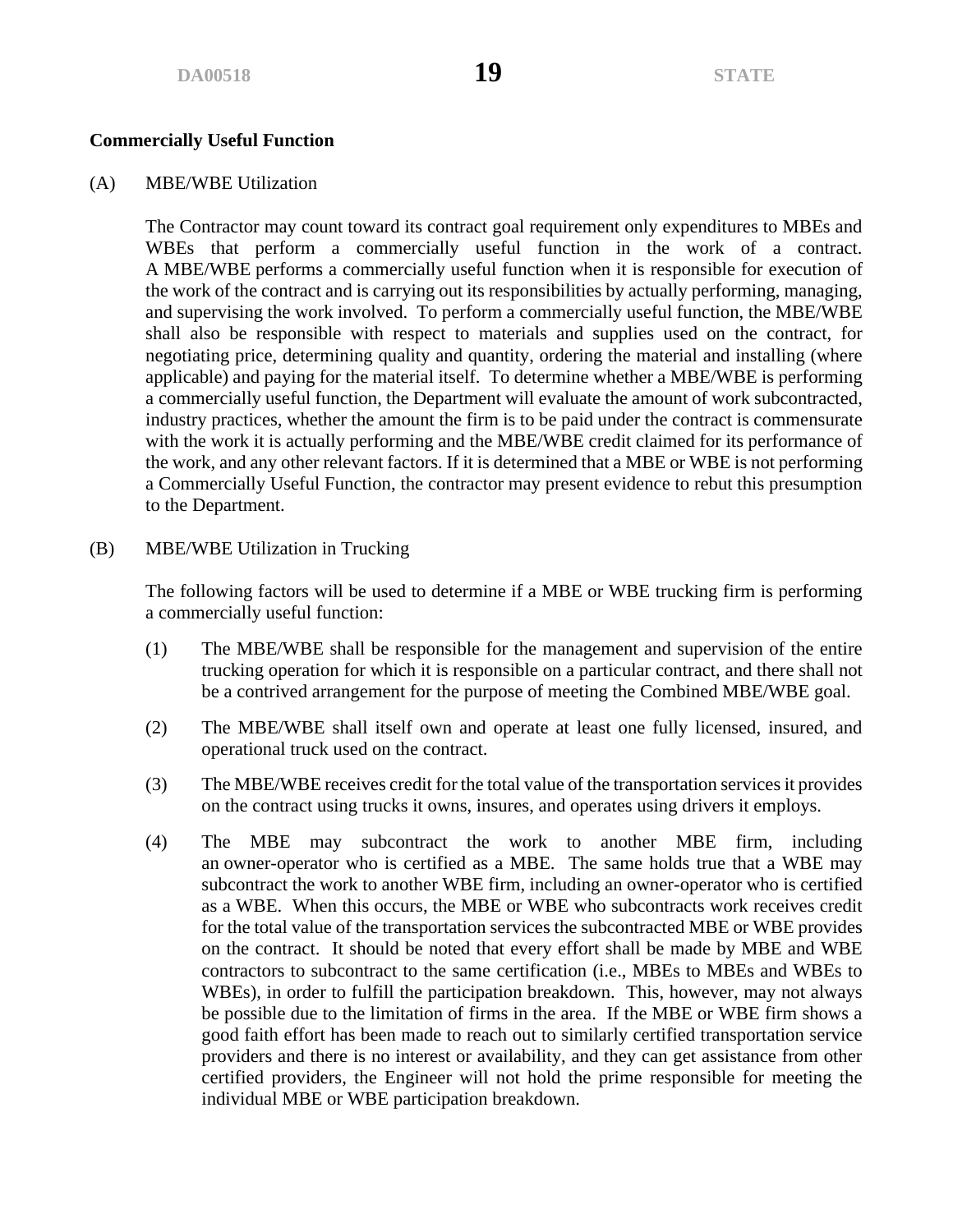- (5) The MBE/WBE may also subcontract the work to a non-MBE/WBE firm, including from an owner-operator. The MBE/WBE who subcontracts the work to a non-MBE/WBE is entitled to credit for the total value of transportation services provided by the non-MBE/WBE subcontractor not to exceed the value of transportation services provided by MBE/WBE-owned trucks on the contract. Additional participation by non-MBE/WBE subcontractors receives credit only for the fee or commission it receives as a result of the subcontract arrangement. The value of services performed under subcontract agreements between the MBE/WBE and the Contractor will not count towards the MBE/WBE contract requirement.
- (6) A MBE/WBE may lease truck(s) from an established equipment leasing business open to the general public. The lease must indicate that the MBE/WBE has exclusive use of and control over the truck. This requirement does not preclude the leased truck from working for others during the term of the lease with the consent of the MBE/WBE, so long as the lease gives the MBE/WBE absolute priority for use of the leased truck. This type of lease may count toward the MBE/WBE's credit as long as the driver is under the MBE/WBE's payroll.
- (7) Subcontracted/leased trucks shall display clearly on the dashboard the name of the MBE/WBE that they are subcontracted/leased to and their own company name if it is not identified on the truck itself. Magnetic door signs are not permitted.

#### **MBE/WBE Replacement**

When a Contractor has relied on a commitment to a MBE or WBE subcontractor (or an approved substitute MBE or WBE subcontractor) to meet all or part of a contract goal requirement, the contractor shall not terminate the MBE/WBE subcontractor for convenience. This includes, but is not limited to, instances in which the Contractor seeks to perform the work of the terminated subcontractor with another MBE/WBE subcontractor, a non-MBE/WBE subcontractor, or with the Contractor's own forces or those of an affiliate.

The Contractor must give notice in writing both by certified mail and email to the MBE/WBE subcontractor, with a copy to the Engineer of its intent to request to terminate and/or substitute, and the reason for the request. The Contractor must give the MBE/WBE subcontractor five (5) business days to respond to the Contractor's Notice of Intent to Request Termination and/or Substitution. If the MBE/WBE subcontractor objects to the intended termination/substitution, the MBE/WBE, within five (5) business days must advise the Contractor and the Department of the reasons why the action should not be approved. The five-day notice period shall begin on the next business day after written notice is provided to the MBE/WBE subcontractor.

A committed MBE/WBE subcontractor may only be terminated after receiving the Department's written approval based upon a finding of good cause for the proposed termination and/or substitution. For purposes of this section, good cause shall include the following circumstances:

(a) The listed MBE/WBE subcontractor fails or refuses to execute a written contract;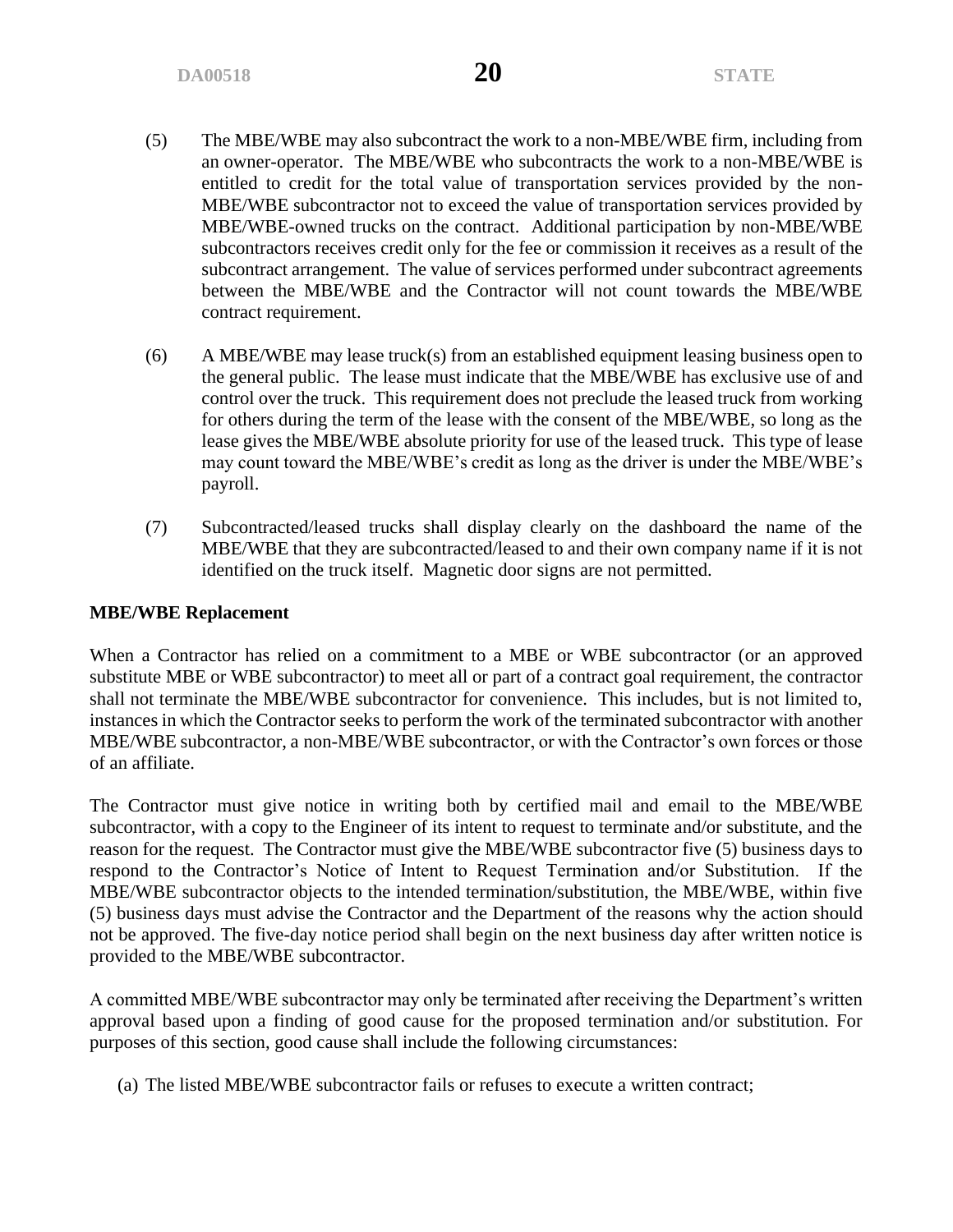- (b) The listed MBE/WBE subcontractor fails or refuses to perform the work of its subcontract in a way consistent with normal industry standards. Provided, however, that good cause does not exist if the failure or refusal of the MBE/WBE subcontractor to perform its work on the subcontract results from the bad faith or discriminatory action of the prime contractor;
- (c) The listed MBE/WBE subcontractor fails or refuses to meet the prime contractor's reasonable, nondiscriminatory bond requirements;
- (d) The listed MBE/WBE subcontractor becomes bankrupt, insolvent, or exhibits credit unworthiness;
- (e) The listed MBE/WBE subcontractor is ineligible to work on public works projects because of suspension and debarment proceedings pursuant to 2 CFR Parts 180, 215 and 1,200 or applicable state law;
- (f) The listed MBE/WBE subcontractor is not a responsible contractor;
- (g) The listed MBE/WBE voluntarily withdraws from the project and provides written notice of withdrawal;
- (h) The listed MBE/WBE is ineligible to receive MBE/WBE credit for the type of work required;
- (i) A MBE/WBE owner dies or becomes disabled with the result that the listed MBE/WBE contractor is unable to complete its work on the contract;
- (j) Other documented good cause that compels the termination of the MBE/WBE subcontractor. Provided, that good cause does not exist if the prime contractor seeks to terminate a MBE/WBE it relied upon to obtain the contract so that the prime contractor can self-perform the work for which the MBE/WBE contractor was engaged or so that the prime contractor can substitute another MBE/WBE or non-MBE/WBE contractor after contract award.

The Contractor shall comply with the following for replacement of a committed MBE/WBE:

(A) Performance Related Replacement

When a committed MBE/WBE is terminated for good cause as stated above, an additional MBE/WBE that was submitted at the time of bid may be used to fulfill the MBE/WBE commitment to meet the Combined MBE/WBE Goal. A good faith effort will only be required for removing a committed MBE/WBE if there were no additional MBE/WBEs submitted at the time of bid to cover the same amount of work as the MBE/WBE that was terminated.

If a replacement MBE/WBE is not found that can perform at least the same amount of work as the terminated MBE/WBE, the Contractor shall submit a good faith effort documenting the steps taken. Such documentation shall include, but not be limited to, the following:

- (1) Copies of written notification to MBE/WBEs that their interest is solicited in contracting the work defaulted by the previous MBE/WBE or in subcontracting other items of work in the contract.
- (2) Efforts to negotiate with MBE/WBEs for specific subbids including, at a minimum:
	- (a) The names, addresses, and telephone numbers of MBE/WBEs who were contacted.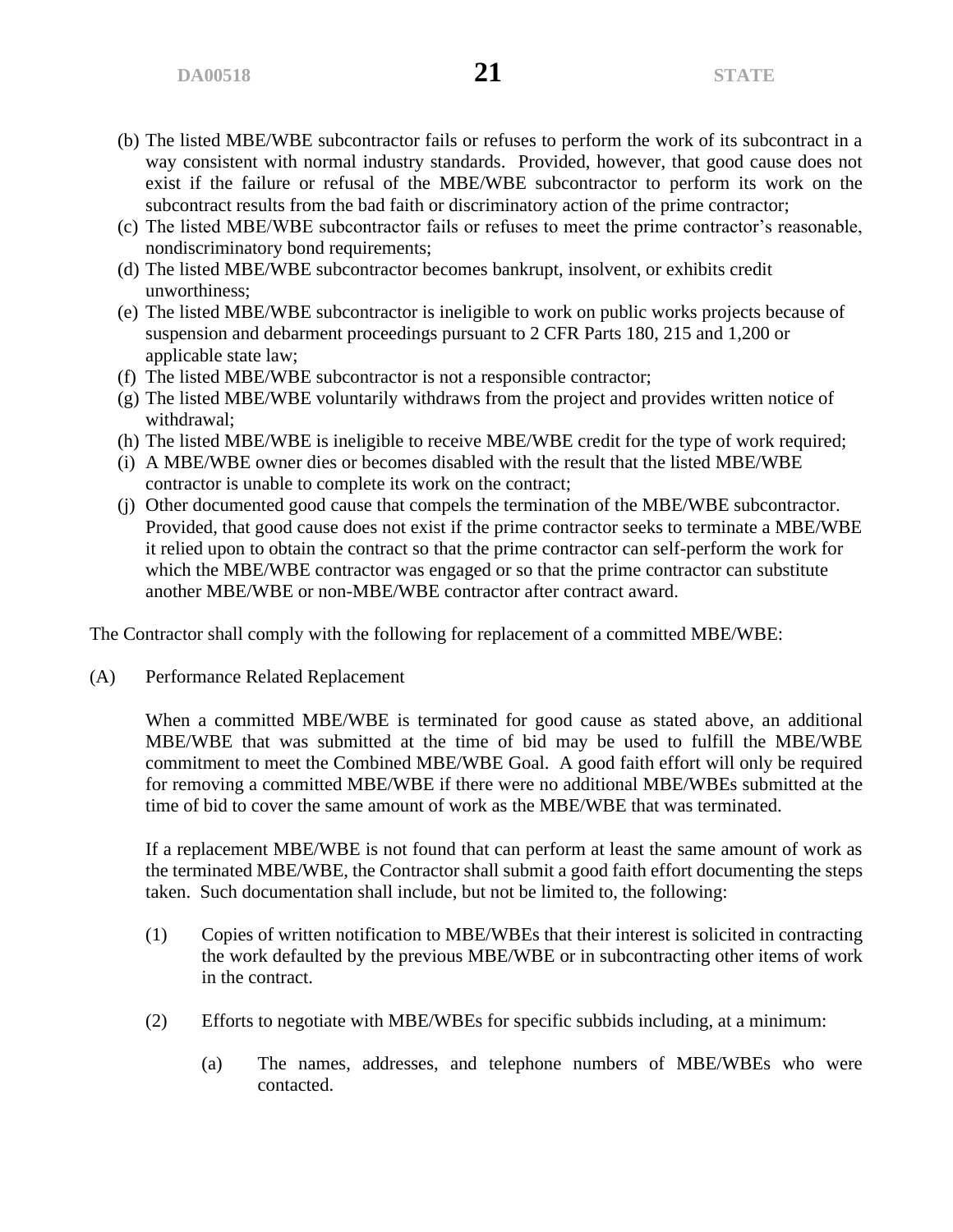- (b) A description of the information provided to MBE/WBEs regarding the plans and specifications for portions of the work to be performed.
- (3) A list of reasons why MBE/WBE quotes were not accepted.
- (4) Efforts made to assist the MBE/WBEs contacted, if needed, in obtaining bonding or insurance required by the Contractor.
- (B) Decertification Replacement
	- (1) When a committed MBE/WBE is decertified by the Department after the SAF (*Subcontract Approval Form*) has been received by the Department, the Department will not require the Contractor to solicit replacement MBE/WBE participation equal to the remaining work to be performed by the decertified firm. The participation equal to the remaining work performed by the decertified firm will count toward the contract goal requirement.
	- (2) When a committed MBE/WBE is decertified prior to the Department receiving the SAF (*Subcontract Approval Form*) for the named MBE/WBE firm, the Contractor shall take all necessary and reasonable steps to replace the MBE/WBE subcontractor with another MBE/WBE subcontractor to perform at least the same amount of work to meet the Combined MBE/WBE goal requirement. If a MBE/WBE firm is not found to do the same amount of work, a good faith effort must be submitted to NCDOT (see A herein for required documentation).
	- (3) Exception: If the MBE/WBE's ineligibility is caused solely by its having exceeded the size standard during the performance of the contract, the Department will not require the Contractor to solicit replacement MBE/WBE participation equal to the remaining work to be performed by the decertified firm. The participation equal to the remaining work performed by the decertified firm will count toward the contract goal requirement and overall goal.

All requests for replacement of a committed MBE/WBE firm shall be submitted to the Engineer for approval on Form RF-1 *(DBE Replacement Request).* If the Contractor fails to follow this procedure, the Contractor may be disqualified from further bidding for a period of up to 6 months.

#### **Changes in the Work**

When the Engineer makes changes that result in the reduction or elimination of work to be performed by a committed MBE/WBE, the Contractor will not be required to seek additional participation. When the Engineer makes changes that result in additional work to be performed by a MBE/WBE based upon the Contractor's commitment, the MBE/WBE shall participate in additional work to the same extent as the MBE/WBE participated in the original contract work.

When the Engineer makes changes that result in extra work, which has more than a minimal impact on the contract amount, the Contractor shall seek additional participation by MBEs/WBEs unless otherwise approved by the Engineer.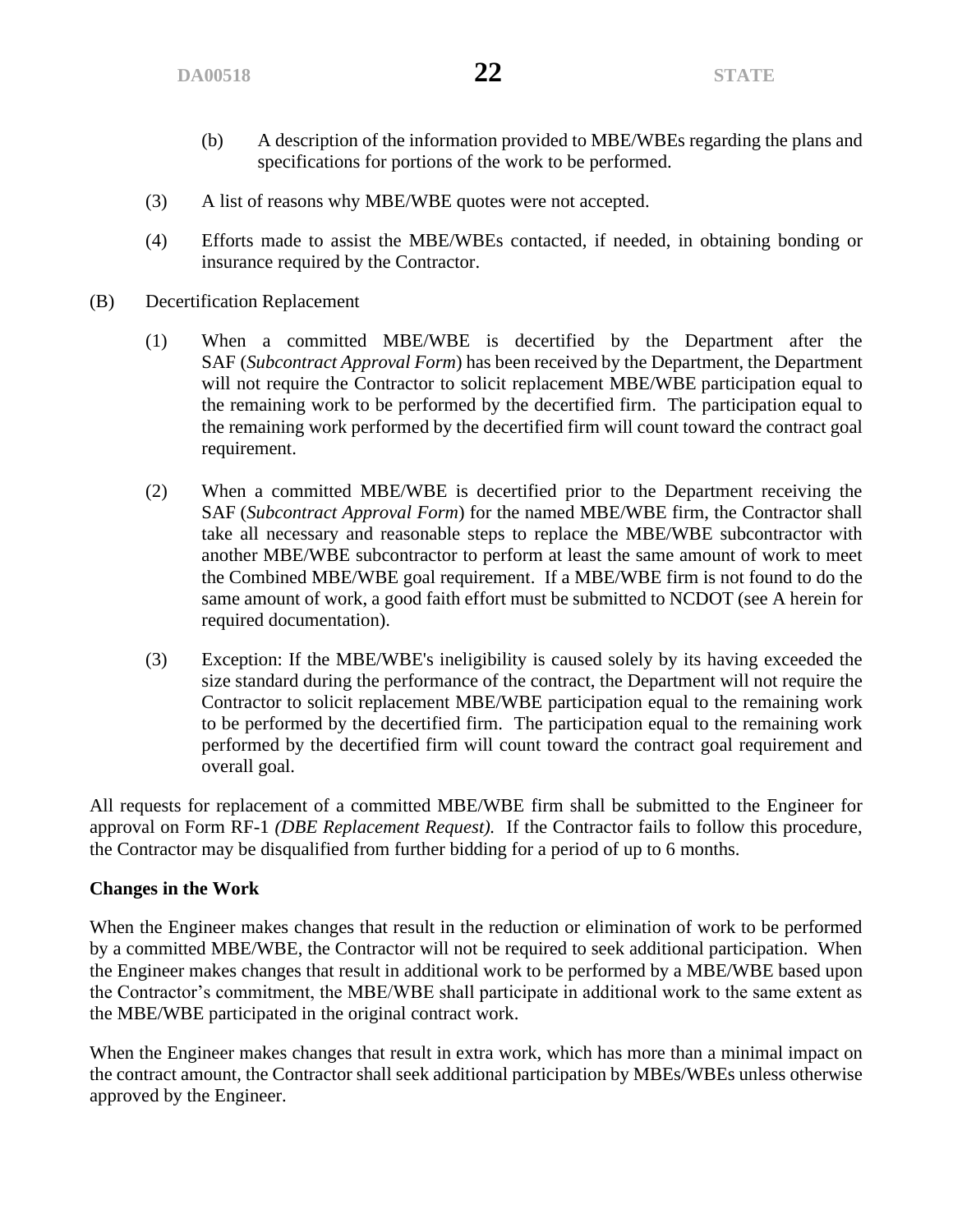When the Engineer makes changes that result in an alteration of plans or details of construction, and a portion or all of the work had been expected to be performed by a committed MBE/WBE, the Contractor shall seek participation by MBEs/WBEs unless otherwise approved by the Engineer.

When the Contractor requests changes in the work that result in the reduction or elimination of work that the Contractor committed to be performed by a MBE/WBE, the Contractor shall seek additional participation by MBEs/WBEs equal to the reduced MBE/WBE participation caused by the changes.

### **Reports and Documentation**

A SAF (*Subcontract Approval Form*) shall be submitted for all work which is to be performed by a MBE/WBE subcontractor. The Department reserves the right to require copies of actual subcontract agreements involving MBE/WBE subcontractors.

When using transportation services to meet the contract commitment, the Contractor shall submit a proposed trucking plan in addition to the SAF. The plan shall be submitted prior to beginning construction on the project. The plan shall include the names of all trucking firms proposed for use, their certification type(s), the number of trucks owned by the firm, as well as the individual truck identification numbers, and the line item(s) being performed.

Within 30 calendar days of entering into an agreement with a MBE/WBE for materials, supplies or services, not otherwise documented by the SAF as specified above, the Contractor shall furnish the Engineer a copy of the agreement. The documentation shall also indicate the percentage (60% or 100%) of expenditures claimed for MBE/WBE credit.

# **Reporting Minority and Women Business Enterprise Participation**

The Contractor shall provide the Engineer with an accounting of payments made to all MBE and WBE firms, including material suppliers and contractors at all levels (prime, subcontractor, or second tier subcontractor). This accounting shall be furnished to the Engineer for any given month by the end of the following month. Failure to submit this information accordingly may result in the following action:

- (A) Withholding of money due in the next partial pay estimate; or
- (B) Removal of an approved contractor from the prequalified bidders' list or the removal of other entities from the approved subcontractors list.

While each contractor (prime, subcontractor, 2nd tier subcontractor) is responsible for accurate accounting of payments to MBEs/WBEs, it shall be the prime contractor's responsibility to report all monthly and final payment information in the correct reporting manner.

Failure on the part of the Contractor to submit the required information in the time frame specified may result in the disqualification of that contractor and any affiliate companies from further bidding until the required information is submitted.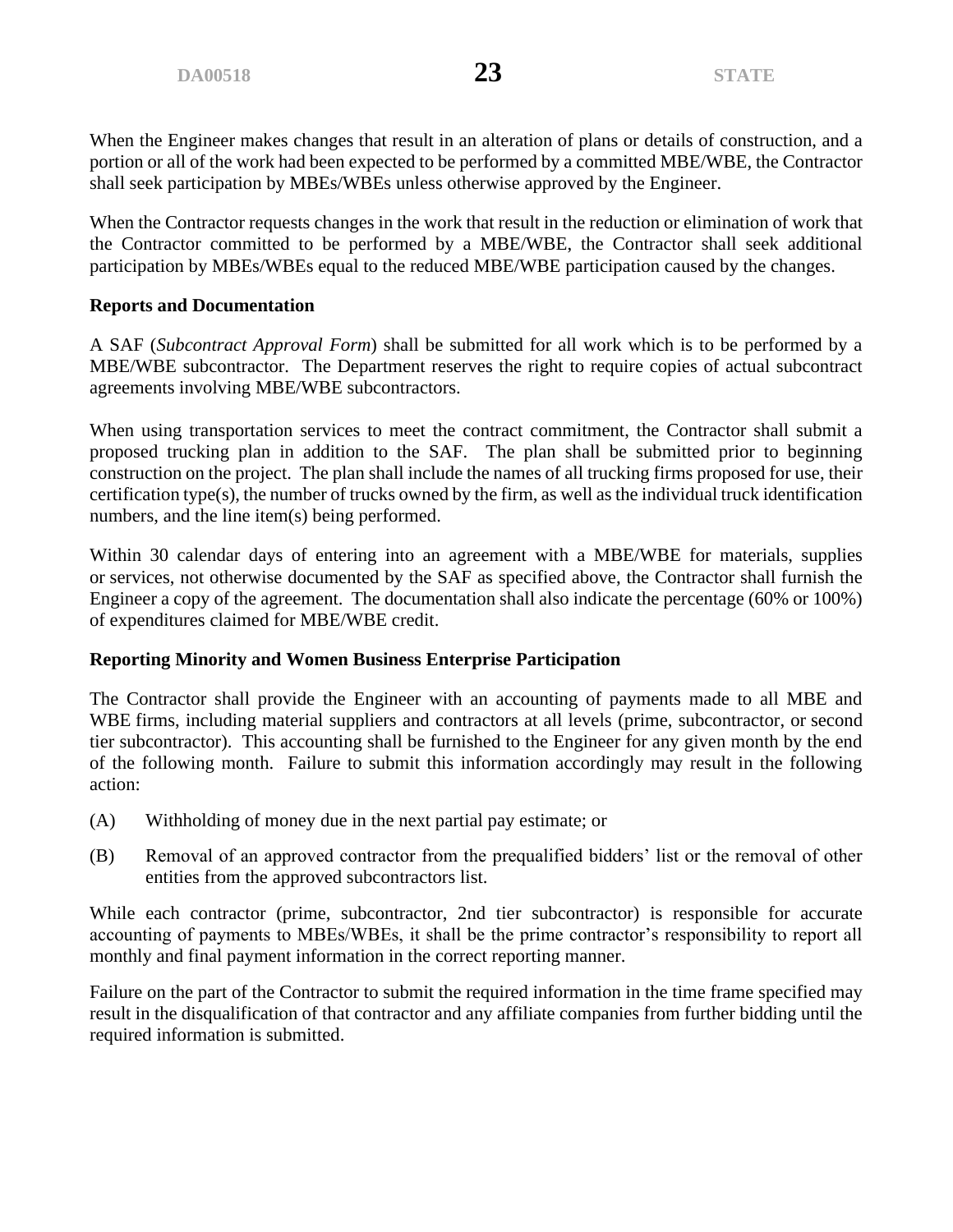Failure on the part of any subcontractor to submit the required information in the time frame specified may result in the disqualification of that contractor and any affiliate companies from being approved for further work on future projects until the required information is submitted.

Contractors reporting transportation services provided by non-MBE/WBE lessees shall evaluate the value of services provided during the month of the reporting period only.

At any time, the Engineer can request written verification of subcontractor payments. The Contractor shall report the accounting of payments through the Department's DBE Payment Tracking System.

#### **Failure to Meet Contract Requirements**

Failure to meet contract requirements in accordance with Subarticle 102-15(J) of the *2018 Standard Specifications* may be cause to disqualify the Contractor.

# **RESTRICTIONS ON ITS EQUIPMENT AND SERVICES:**<br>(11-17-20)

(11-17-20) SP01 G090

All telecommunications, video or other ITS equipment or services installed or utilized on this project must be in conformance with UNIFORM ADMINISTRATIVE REQUIREMENTS, COST PRINCIPLES, AND AUDIT REQUIREMENTS FOR FEDERAL AWARDS **2 CFR, § 200.216 Prohibition on certain telecommunications and video surveillance services or equipment.**

#### **USE OF UNMANNED AIRCRAFT SYSTEM (UAS):**<br>(8-20-19) (8-20-19) SP1 G092

The Contractor shall adhere to all Federal, State and Local regulations and guidelines for the use of Unmanned Aircraft Systems (UAS). This includes but is not limited to US 14 CFR Part 107 *Small UAS Rule*, NC GS 15A-300.2 *Regulation of launch and recovery sites,* NC GS 63-95 *Training required for the operation of unmanned aircraft systems*, NC GS 63-96 *Permit required for commercial operation of unmanned aircraft system,* and NCDOT UAS Policy. The required operator certifications include possessing a current Federal Aviation Administration (FAA) Remote Pilot Certificate, a NC UAS Operator Permit as well as operating a UAS registered with the FAA.

Prior to beginning operations, the Contractor shall complete the NCDOT UAS – Flight Operation Approval Form and submit it to the Engineer for approval. All UAS operations shall be approved by the Engineer prior to beginning the operations.

All contractors or subcontractors operating UAS shall have UAS specific general liability insurance to cover all operations under this contract.

The use of UAS is at the Contractor's discretion. No measurement or payment will be made for the use of UAS. In the event that the Department directs the Contractor to utilize UAS, payment will be in accordance with Article 104-7 Extra Work.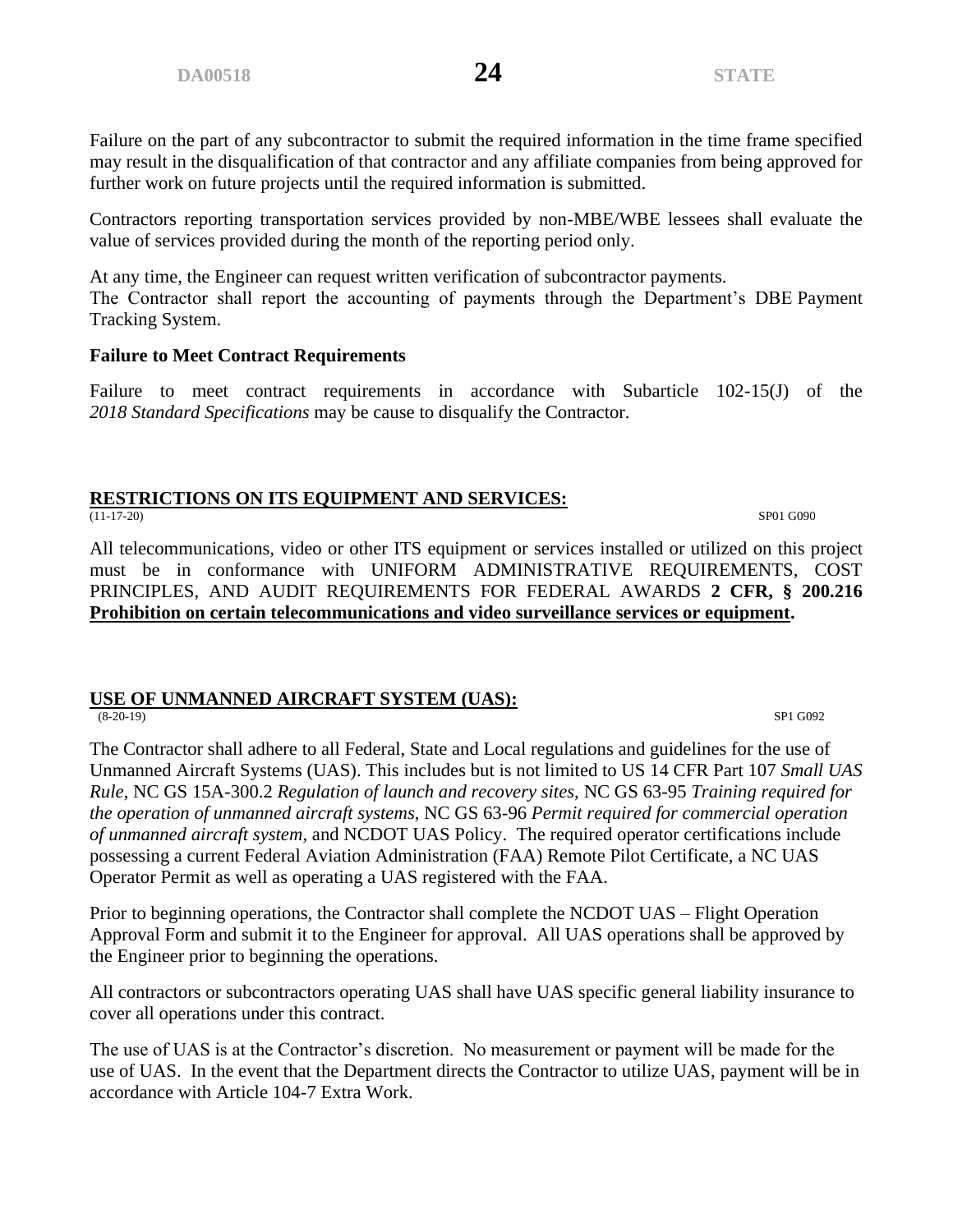# **EQUIPMENT IDLING GUIDELINES:**

(1-19-21) 107 SP1 G096

Exercise reduced fuel consumption and reduced equipment emissions during the construction of all work associated with this contract. Employees engaged in the construction of this project should turn off vehicles when stopped for more than thirty (30) minutes and off-highway equipment should idle no longer than fifteen (15) consecutive minutes.

These guidelines for turning off vehicles and equipment when idling do not apply to:

- 1. Idling when queuing.
- 2. Idling to verify the vehicle is in safe operating condition.
- 3. Idling for testing, servicing, repairing or diagnostic purposes.
- 4. Idling necessary to accomplish work for which the vehicle was designed (such as operating a crane, mixing concrete, etc.).
- 5. Idling required to bring the machine system to operating temperature.
- 6. Emergency vehicles, utility company, construction, and maintenance vehicles where the engines must run to perform needed work.
- 7. Idling to ensure safe operation of the vehicle.
- 8. Idling when the propulsion engine is providing auxiliary power for other than heating or air conditioning. (such as hydraulic systems for pavers)
- 9. When specific traffic, safety, or emergency situations arise.
- 10. If the ambient temperature is less than 32 degrees Fahrenheit. Limited idling to provide for the safety of vehicle occupants (e.g. to run the heater).
- 11. If the ambient temperature is greater than 90 degrees Fahrenheit. Limited idling to provide for the safety of vehicle occupants of off-highway equipment (e.g. to run the air conditioning) no more than 30 minutes.
- 12. Diesel powered vehicles may idle for up to 30 minutes to minimize restart problems.

Any vehicle, truck, or equipment in which the primary source of fuel is natural gas or electricity is exempt from the idling limitations set forth in this special provision.

# **SUBSURFACE INFORMATION:**<br>(7-1-95)

 $(7-1-95)$  SP1 G112 B

Subsurface information is available on the structure portion of this project only.

# **MAINTENANCE OF THE PROJECT:**

(11-20-07) (Rev. 1-17-12) 104-10 SP1 G125

Revise the *2018 Standard Specifications* as follows:

**Page 1-39, Article 104-10 Maintenance of the Project, line 25,** add the following after the first sentence of the first paragraph:

All guardrail/guiderail within the project limits shall be included in this maintenance.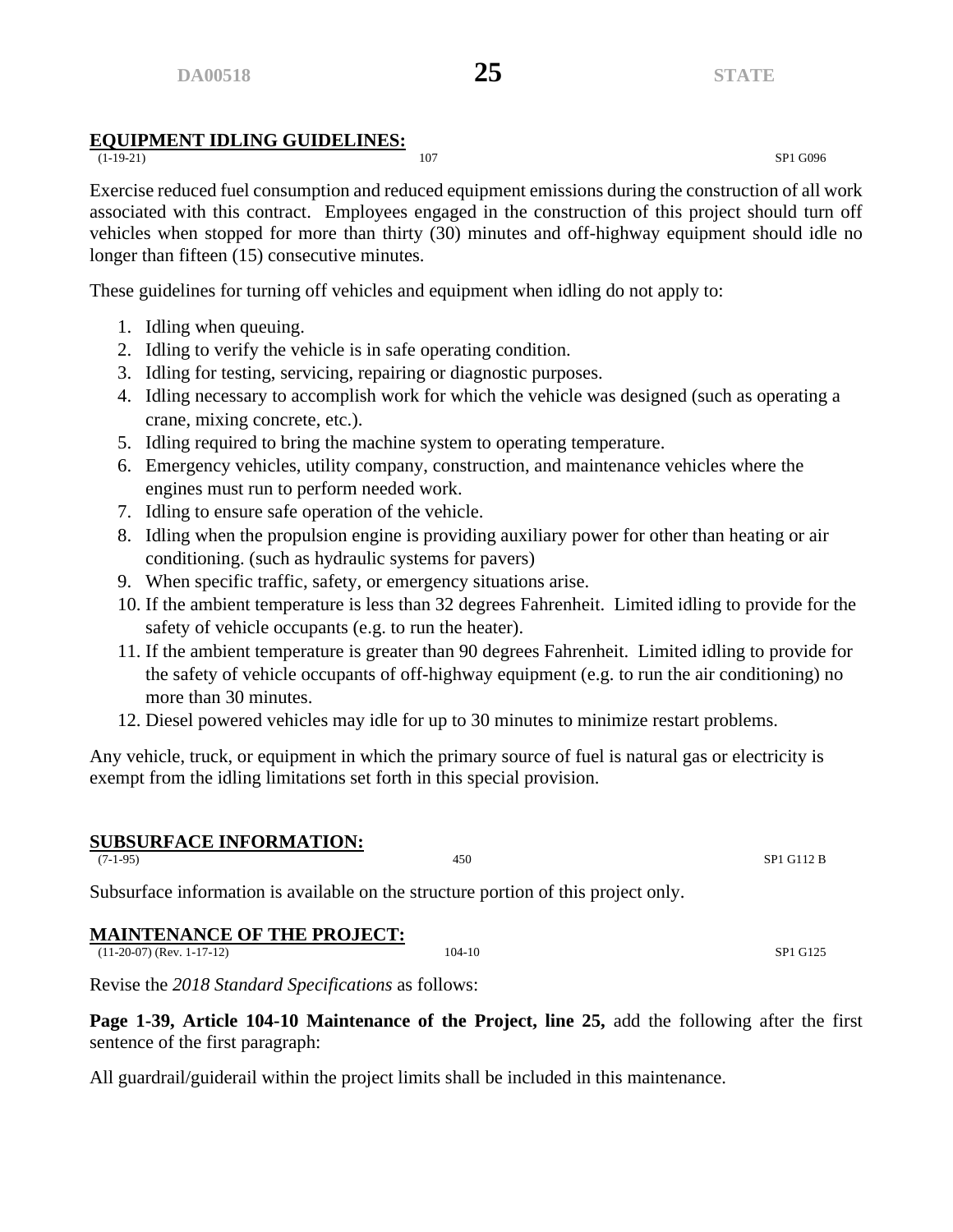**Page 1-39, Article 104-10 Maintenance of the Project, line 30,** add the following as the last sentence of the first paragraph:

The Contractor shall perform weekly inspections of guardrail and guiderail and shall report damages to the Engineer on the same day of the weekly inspection. *Where damaged guardrail or guiderail is repaired or replaced as a result of maintaining the project in* accordance with this article, such repair or replacement shall be performed within 7 consecutive calendar days of such inspection report.

**Page 1-39, Article 104-10 Maintenance of the Project, lines 42-44,** replace the last sentence of the last paragraph with the following:

The Contractor will not be directly compensated for any maintenance operations necessary, except for maintenance of guardrail/guiderail, as this work will be considered incidental to the work covered by the various contract items. The provisions of Article 104-7, Extra Work, and Article 104-8, Compensation and Record Keeping will apply to authorized maintenance of guardrail/guiderail. Performance of weekly inspections of guardrail/guiderail, and the damage reports required as described above, will be considered to be an incidental part of the work being paid for by the various contract items.

# **ELECTRONIC BIDDING:**<br>(2-19-19) 101, 102, 103

(2-19-19) 101, 102, 103 SP1 G140

Revise the 2018 Standard Specifications as follows:

**Page 1-4, Article 101-3, DEFINITIONS, BID (OR PROPOSAL)** *Electronic Bid,* **line 1,** replace "Bid Express®" with "the approved electronic bidding provider".

**Page 1-15, Subarticle 102-8(B), Electronic Bids, lines 39-40,** replace "to Bid Express®" with "via the approved electronic bidding provider".

**Page 1-15, Subarticle 102-8(B)(1), Electronic Bids, line 41, delete "from Bid Express®"** 

**Page 1-17, Subarticle 102-9(C)(2), Electronic Bids, line 21, replace "Bid Express® miscellaneous** folder within the .ebs" with "electronic submittal".

**Page 1-29, Subarticle 103-4(C)(2), Electronic Bids, line 32,** replace ".ebs miscellaneous data file of Expedite" with "electronic submittal file"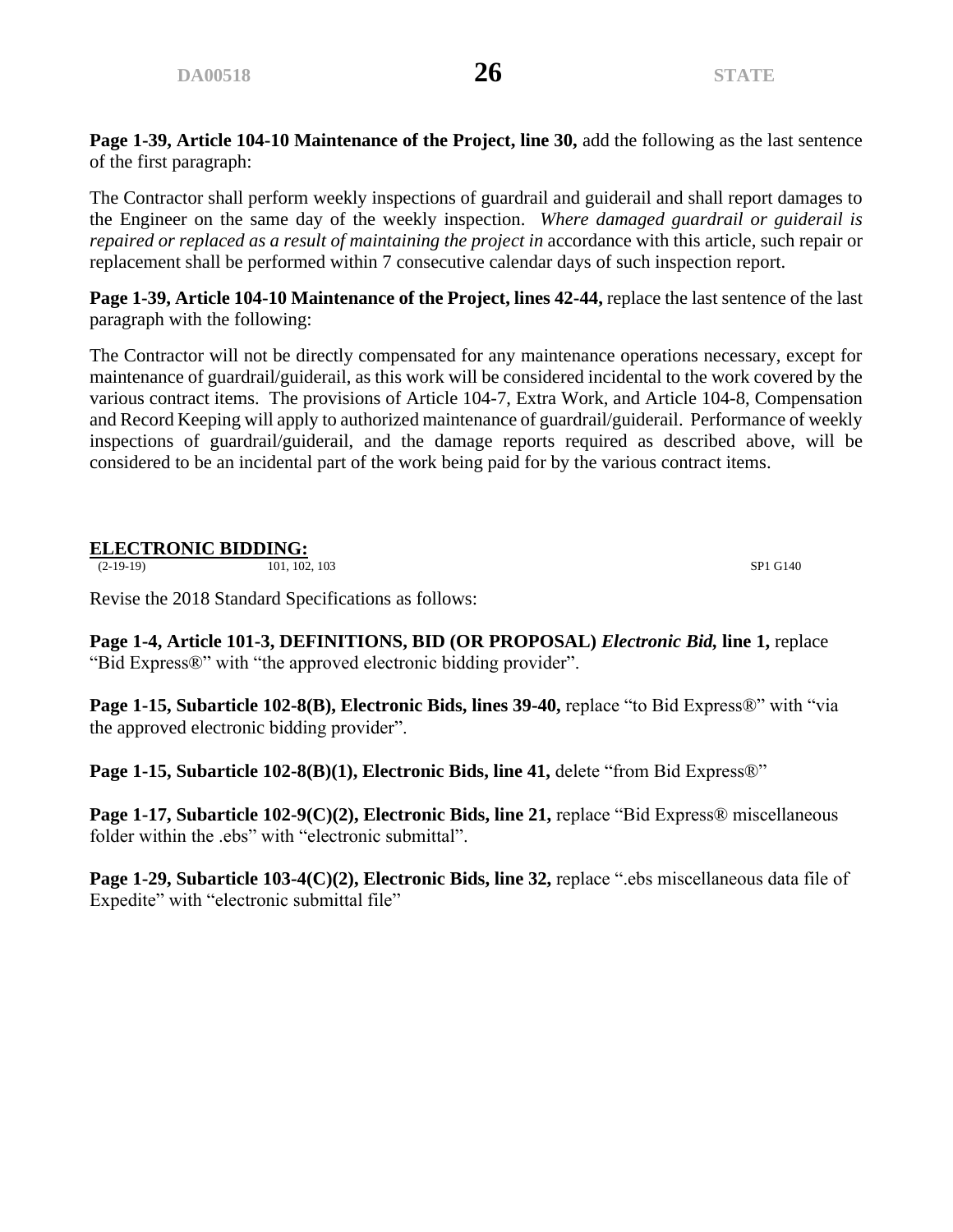# **TWELVE MONTH GUARANTEE:**

(7-15-03) 108 SP1 G145

- (A) The Contractor shall guarantee materials and workmanship against latent and patent defects arising from faulty materials, faulty workmanship or negligence for a period of twelve months following the date of final acceptance of the work for maintenance and shall replace such defective materials and workmanship without cost to the Department. The Contractor will not be responsible for damage due to faulty design, normal wear and tear, for negligence on the part of the Department, and/or for use in excess of the design.
- (B) Where items of equipment or material carry a manufacturer's guarantee for any period in excess of twelve months, then the manufacturer's guarantee shall apply for that particular piece of equipment or material. The Department's first remedy shall be through the manufacturer although the Contractor is responsible for invoking the warranted repair work with the manufacturer. The Contractor's responsibility shall be limited to the term of the manufacturer's guarantee. NCDOT would be afforded the same warranty as provided by the Manufacturer.

This guarantee provision shall be invoked only for major components of work in which the Contractor would be wholly responsible for under the terms of the contract. Examples would include pavement structures, bridge components, and sign structures. This provision will not be used as a mechanism to force the Contractor to return to the project to make repairs or perform additional work that the Department would normally compensate the Contractor for. In addition, routine maintenance activities (i.e. mowing grass, debris removal, ruts in earth shoulders,) are not parts of this guarantee.

Appropriate provisions of the payment and/or performance bonds shall cover this guarantee for the project.

To ensure uniform application statewide the Division Engineer will forward details regarding the circumstances surrounding any proposed guarantee repairs to the Chief Engineer for review and approval prior to the work being performed.

### **OUTSOURCING OUTSIDE THE USA:**

(9-21-04) (Rev. 5-16-06) SP1 G150

All work on consultant contracts, services contracts, and construction contracts shall be performed in the United States of America. No work shall be outsourced outside of the United States of America.

*Outsourcing* for the purpose of this provision is defined as the practice of subcontracting labor, work, services, staffing, or personnel to entities located outside of the United States.

The North Carolina Secretary of Transportation shall approve exceptions to this provision in writing.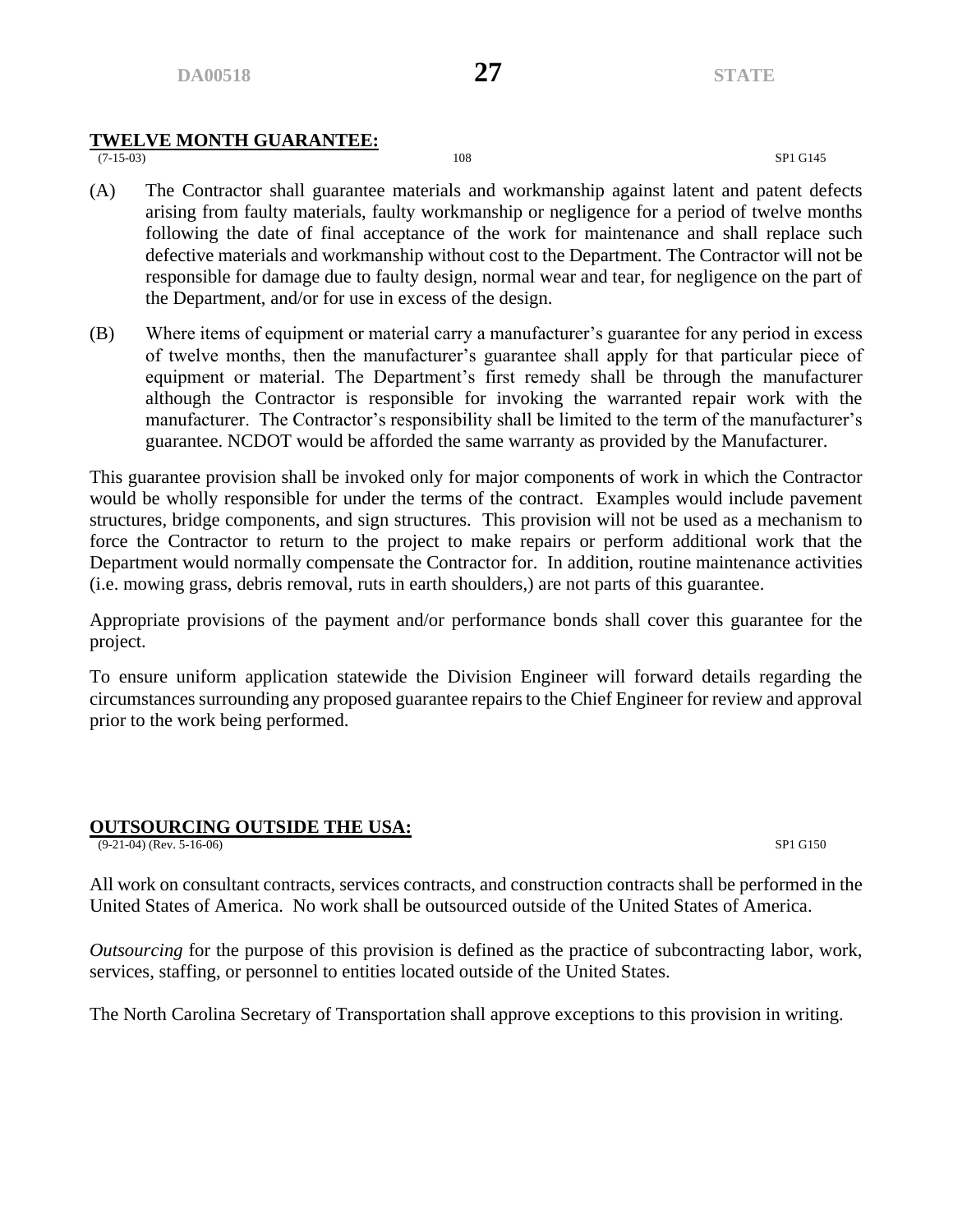# **ROADWAY SPECIAL PROVISIONS**

#### **EROSION AND SEDIMENT CONTROL/STORMWATER CERTIFICATION:**<br>(1-16-07) (Rev 12-15-20) (1-16-07) (Rev 12-15-20) 105-16, 225-2, 16 SP1 G180

#### **General**

Schedule and conduct construction activities in a manner that will minimize soil erosion and the resulting sedimentation and turbidity of surface waters. Comply with the requirements herein regardless of whether or not a National Pollution discharge Elimination System (NPDES) permit for the work is required.

Establish a chain of responsibility for operations and subcontractors' operations to ensure that the *Erosion and Sediment Control/Stormwater Pollution Prevention Plan* is implemented and maintained over the life of the contract.

- (A) *Certified Supervisor* Provide a certified Erosion and Sediment Control/Stormwater Supervisor to manage the Contractor and subcontractor operations, insure compliance with Federal, State and Local ordinances and regulations, and manage the Quality Control Program.
- (B) *Certified Foreman* Provide a certified, trained foreman for each construction operation that increases the potential for soil erosion or the possible sedimentation and turbidity of surface waters.
- (C) *Certified Installer* Provide a certified installer to install or direct the installation for erosion or sediment/stormwater control practices.
- (D) *Certified Designer* Provide a certified designer for the design of the erosion and sediment control/stormwater component of reclamation plans and, if applicable, for the design of the project erosion and sediment control/stormwater plan.

#### **Roles and Responsibilities**

- (A) *Certified Erosion and Sediment Control/Stormwater Supervisor* The Certified Supervisor shall be Level II and responsible for ensuring the erosion and sediment control/stormwater plan is adequately implemented and maintained on the project and for conducting the quality control program. The Certified Supervisor shall be on the project within 24 hours notice from initial exposure of an erodible surface to the project's final acceptance. Perform the following duties:
	- (1) Manage Operations Coordinate and schedule the work of subcontractors so that erosion and sediment control/stormwater measures are fully executed for each operation and in a timely manner over the duration of the contract.
		- (a) Oversee the work of subcontractors so that appropriate erosion and sediment control/stormwater preventive measures are conformed to at each stage of the work.
		- (b) Prepare the required National Pollutant Discharge Elimination System (NPDES) Inspection Record and submit to the Engineer.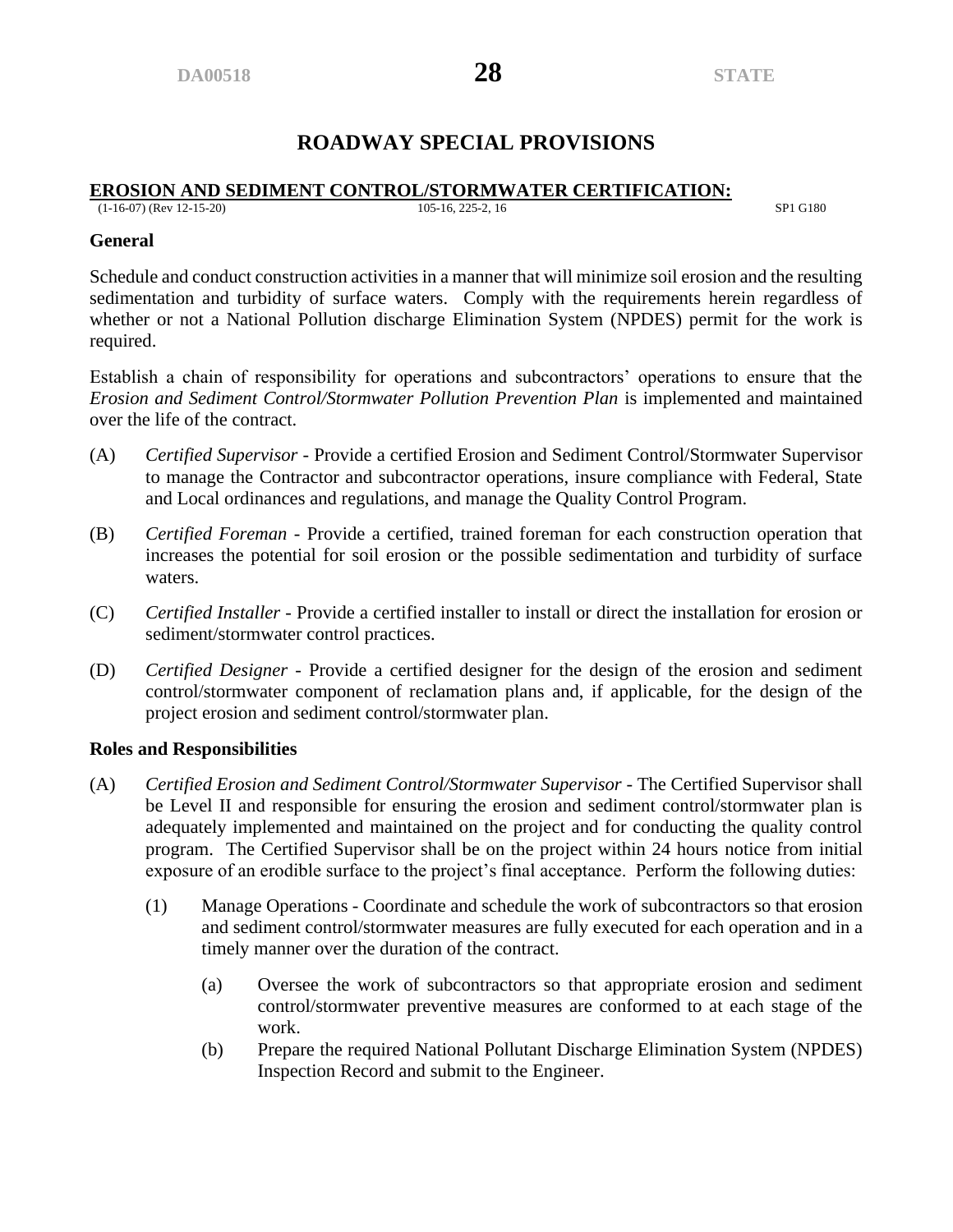- (c) Attend all weekly or monthly construction meetings to discuss the findings of the NPDES inspection and other related issues.
- (d) Implement the erosion and sediment control/stormwater site plans requested.
- (e) Provide any needed erosion and sediment control/stormwater practices for the Contractor's temporary work not shown on the plans, such as, but not limited to work platforms, temporary construction, pumping operations, plant and storage yards, and cofferdams.
- (f) Acquire applicable permits and comply with requirements for borrow pits, dewatering, and any temporary work conducted by the Contractor in jurisdictional areas.
- (g) Conduct all erosion and sediment control/stormwater work in a timely and workmanlike manner.
- (h) Fully perform and install erosion and sediment control/stormwater work prior to any suspension of the work.
- (i) Coordinate with Department, Federal, State and Local Regulatory agencies on resolution of erosion and sediment control/stormwater issues due to the Contractor's operations.
- (j) Ensure that proper cleanup occurs from vehicle tracking on paved surfaces or any location where sediment leaves the Right-of-Way.
- (k) Have available a set of erosion and sediment control/stormwater plans that are initialed and include the installation date of Best Management Practices. These practices shall include temporary and permanent groundcover and be properly updated to reflect necessary plan and field changes for use and review by Department personnel as well as regulatory agencies.
- (2) Requirements set forth under the NPDES Permit The Department's NPDES Stormwater permit (NCS000250) outlines certain objectives and management measures pertaining to construction activities. The permit references *NCG010000, General Permit to Discharge Stormwater* under the NPDES, and states that the Department shall incorporate the applicable requirements into its delegated Erosion and Sediment Control Program for construction activities disturbing one or more acres of land. The Department further incorporates these requirements on all contracted bridge and culvert work at jurisdictional waters, regardless of size. Some of the requirements are, but are not limited to:
	- (a) Control project site waste to prevent contamination of surface or ground waters of the state, i.e. from equipment operation/maintenance, construction materials, concrete washout, chemicals, litter, fuels, lubricants, coolants, hydraulic fluids, any other petroleum products, and sanitary waste.
	- (b) Inspect erosion and sediment control/stormwater devices and stormwater discharge outfalls at least once every 7 calendar days and within 24 hours after a rainfall event equal to or greater than 1.0 inch that occurs within a 24 hour period. Additional monitoring may be required at the discretion of Division of Water Resources personnel if the receiving stream is 303(d) listed for turbidity and the project has had documented problems managing turbidity.
	- (c) Maintain an onsite rain gauge or use the Department's Multi-Sensor Precipitation Estimate website to maintain a daily record of rainfall amounts and dates.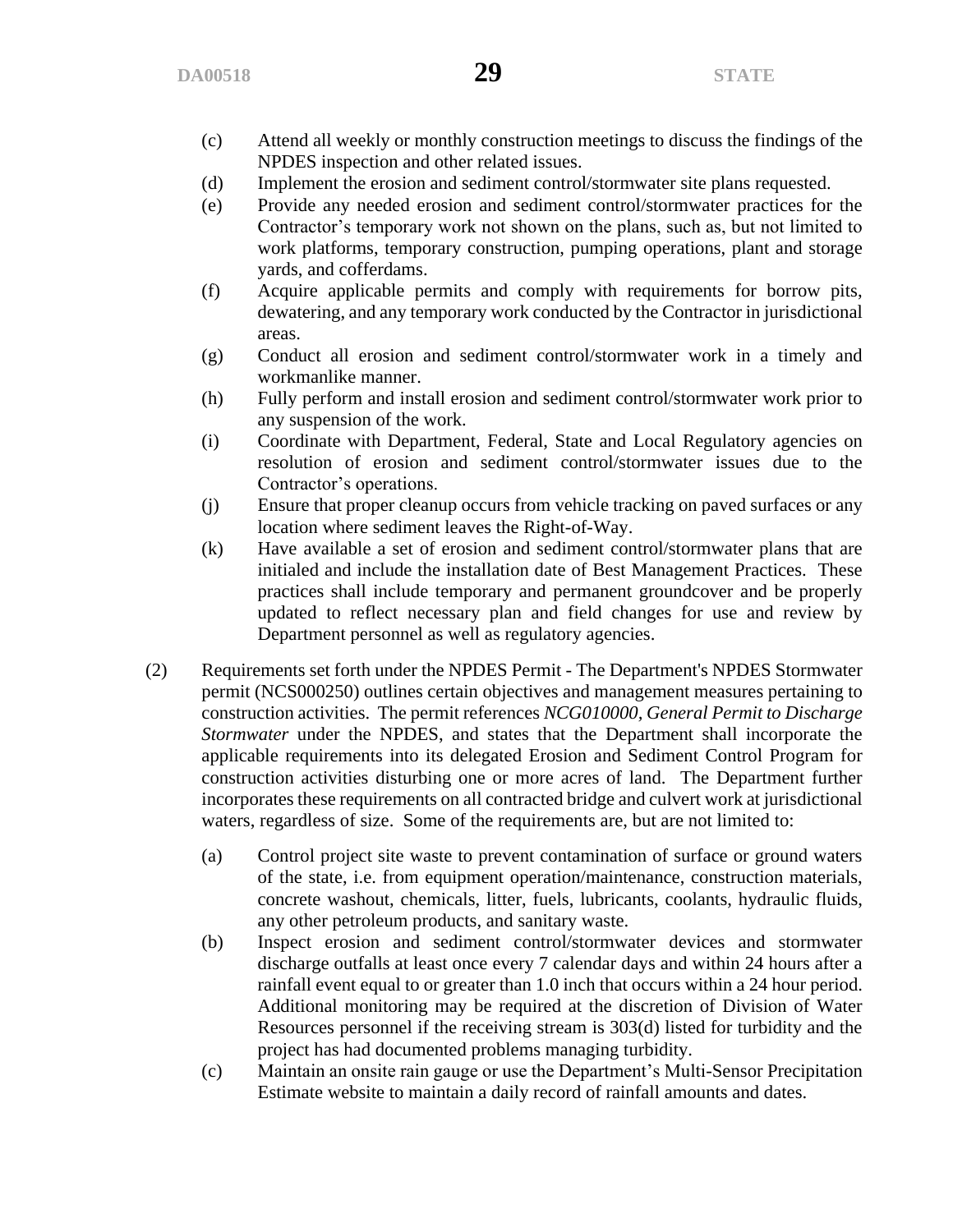- (d) Maintain erosion and sediment control/stormwater inspection records for review by Department and Regulatory personnel upon request.
- (e) Implement approved reclamation plans on all borrow pits, waste sites and staging areas.
- (f) Maintain a log of turbidity test results as outlined in the Department's Procedure for Monitoring Borrow Pit Discharge.
- (g) Provide secondary containment for bulk storage of liquid materials.
- (h) Provide training for employees concerning general erosion and sediment control/stormwater awareness, the Department's NPDES Stormwater Permit NCS000250 requirements, and the applicable requirements of the *General Permit, NCG010000*.
- (i) Report violations of the NPDES permit to the Engineer immediately who will notify the Division of Water Quality Regional Office within 24 hours of becoming aware of the violation.
- (3) Quality Control Program Maintain a quality control program to control erosion, prevent sedimentation and follow provisions/conditions of permits. The quality control program shall:
	- (a) Follow permit requirements related to the Contractor and subcontractors' construction activities.
	- (b) Ensure that all operators and subcontractors on site have the proper erosion and sediment control/stormwater certification.
	- (c) Notify the Engineer when the required certified erosion and sediment control/stormwater personnel are not available on the job site when needed.
	- (d) Conduct the inspections required by the NPDES permit.
	- (e) Take corrective actions in the proper timeframe as required by the NPDES permit for problem areas identified during the NPDES inspections.
	- (f) Incorporate erosion control into the work in a timely manner and stabilize disturbed areas with mulch/seed or vegetative cover on a section-by-section basis.
	- (g) Use flocculants approved by state regulatory authorities where appropriate and where required for turbidity and sedimentation reduction.
	- (h) Ensure proper installation and maintenance of temporary erosion and sediment control devices.
	- (i) Remove temporary erosion or sediment control devices when they are no longer necessary as agreed upon by the Engineer.
	- (j) The Contractor's quality control and inspection procedures shall be subject to review by the Engineer. Maintain NPDES inspection records and make records available at all times for verification by the Engineer.
- (B) *Certified Foreman*  At least one Certified Foreman shall be onsite for each type of work listed herein during the respective construction activities to control erosion, prevent sedimentation and follow permit provisions:
	- (1) Foreman in charge of grading activities
	- (2) Foreman in charge of bridge or culvert construction over jurisdictional areas
	- (3) Foreman in charge of utility activities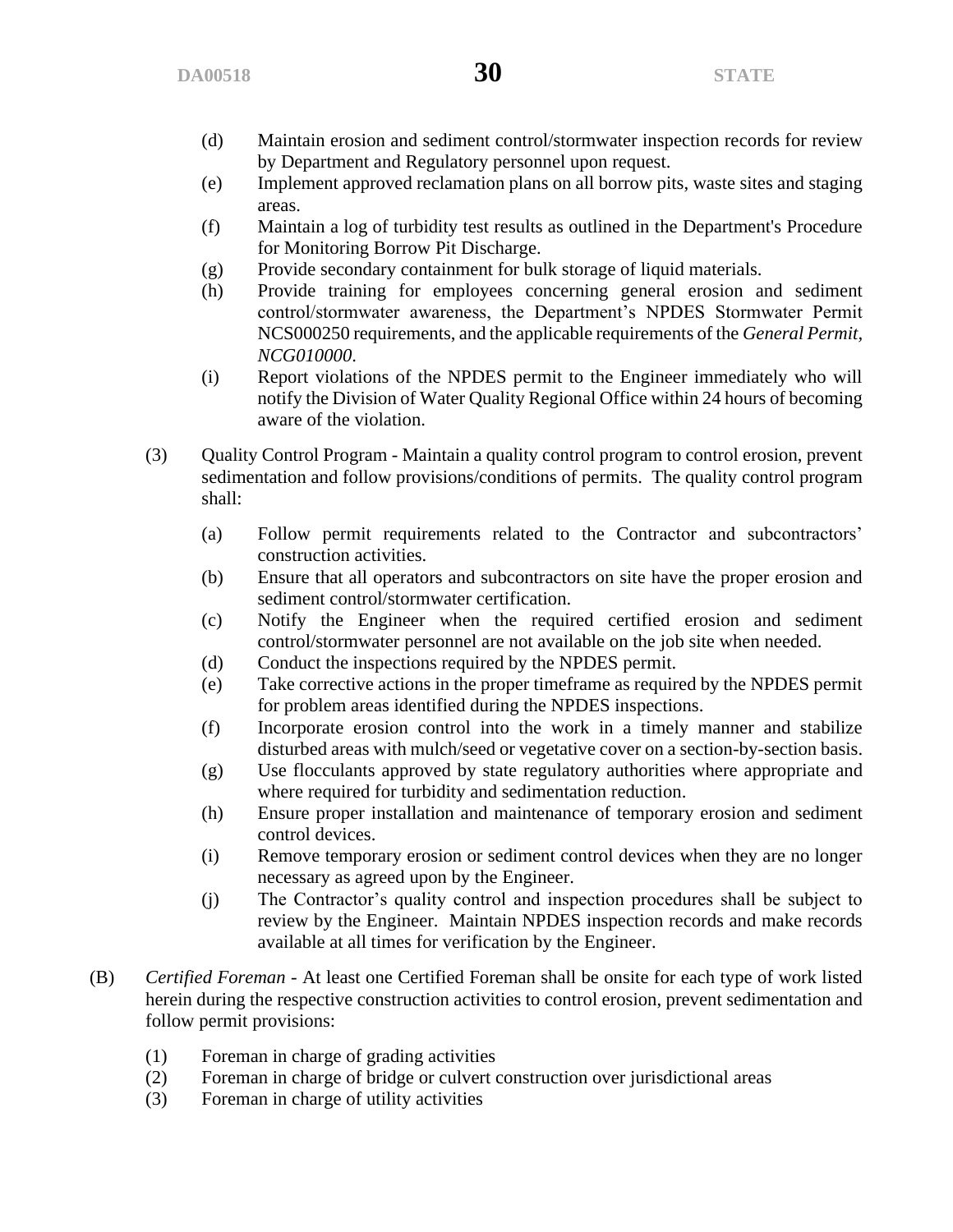The Contractor may request to use the same person as the Level II Supervisor and Level II Foreman. This person shall be onsite whenever construction activities as described above are taking place. This request shall be approved by the Engineer prior to work beginning.

The Contractor may request to name a single Level II Foreman to oversee multiple construction activities on small bridge or culvert replacement projects. This request shall be approved by the Engineer prior to work beginning.

- (C) *Certified Installers* Provide at least one onsite, Level I Certified Installer for each of the following erosion and sediment control/stormwater crew:
	- (1) Seeding and Mulching
	- (2) Temporary Seeding
	- (3) Temporary Mulching
	- (4) Sodding
	- (5) Silt fence or other perimeter erosion/sediment control device installations
	- (6) Erosion control blanket installation
	- (7) Hydraulic tackifier installation
	- (8) Turbidity curtain installation
	- (9) Rock ditch check/sediment dam installation
	- (10) Ditch liner/matting installation
	- (11) Inlet protection
	- (12) Riprap placement
	- (13) Stormwater BMP installations (such as but not limited to level spreaders, retention/detention devices)
	- (14) Pipe installations within jurisdictional areas

If a Level I *Certified Installer* is not onsite, the Contractor may substitute a Level II Foreman for a Level I Installer, provided the Level II Foreman is not tasked to another crew requiring Level II Foreman oversight.

(D) *Certified Designer* - Include the certification number of the Level III Certified Designer on the erosion and sediment control/stormwater component of all reclamation plans and if applicable, the certification number of the Level III Certified Designer on the design of the project erosion and sediment control/stormwater plan.

#### **Preconstruction Meeting**

Furnish the names of the *Certified Erosion and Sediment Control/Stormwater Supervisor, Certified Foremen, Certified Installers* and *Certified Designer* and notify the Engineer of changes in certified personnel over the life of the contract within 2 days of change.

#### **Ethical Responsibility**

Any company performing work for the North Carolina Department of Transportation has the ethical responsibility to fully disclose any reprimand or dismissal of an employee resulting from improper testing or falsification of records.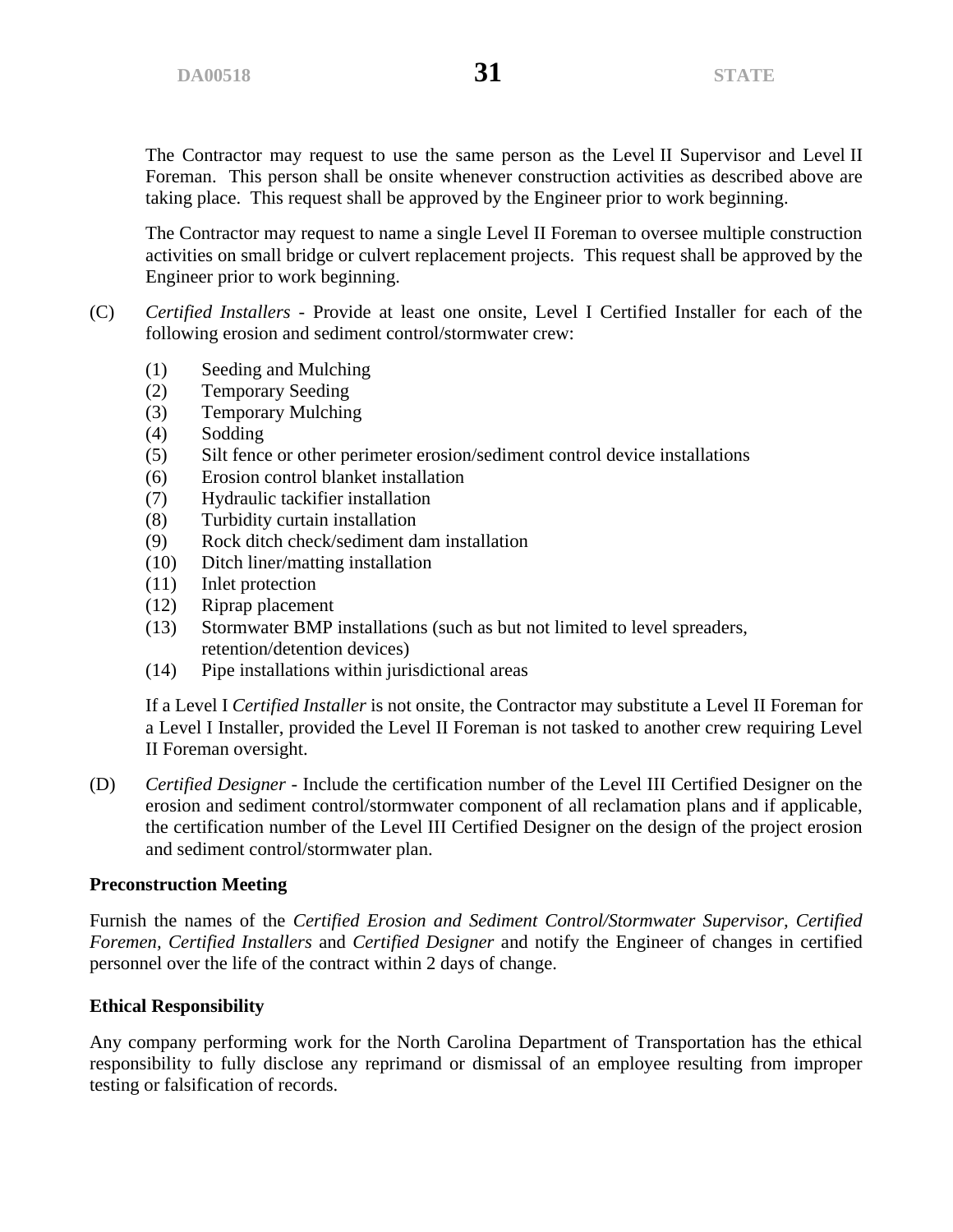### **Revocation or Suspension of Certification**

Upon recommendation of the Chief Engineer to the certification entity, certification for *Supervisor*, *Certified Foremen*, *Certified Installers* and *Certified Designer* may be revoked or suspended with the issuance of an *Immediate Corrective Action (ICA), Notice of Violation (NOV),* or C*ease and Desist Order* for erosion and sediment control/stormwater related issues.

The Chief Engineer may recommend suspension or permanent revocation of certification due to the following:

- (A) Failure to adequately perform the duties as defined within this certification provision.
- (B) Issuance of an ICA, NOV, or Cease and Desist Order.
- (C) Failure to fully perform environmental commitments as detailed within the permit conditions and specifications.
- (D) Demonstration of erroneous documentation or reporting techniques.
- (E) Cheating or copying another candidate's work on an examination.
- (F) Intentional falsification of records.
- (G) Directing a subordinate under direct or indirect supervision to perform any of the above actions.
- (H) Dismissal from a company for any of the above reasons.
- (I) Suspension or revocation of one's certification by another entity.

Suspension or revocation of a certification will be sent by certified mail to the certificant and the Corporate Head of the company that employs the certificant.

A certificant has the right to appeal any adverse action which results in suspension or permanent revocation of certification by responding, in writing, to the Chief Engineer within 10 calendar days after receiving notice of the proposed adverse action.

> Chief Engineer 1536 Mail Service Center Raleigh, NC 27699-1536

Failure to appeal within 10 calendar days will result in the proposed adverse action becoming effective on the date specified on the certified notice. Failure to appeal within the time specified will result in a waiver of all future appeal rights regarding the adverse action taken. The certificant will not be allowed to perform duties associated with the certification during the appeal process.

The Chief Engineer will hear the appeal and make a decision within 7 days of hearing the appeal. Decision of the Chief Engineer will be final and will be made in writing to the certificant.

If a certification is temporarily suspended, the certificant shall pass any applicable written examination and any proficiency examination, at the conclusion of the specified suspension period, prior to having the certification reinstated.

# **Measurement and Payment**

*Certified Erosion and Sediment Control/Stormwater Supervisor, Certified Foremen, Certified Installers*  and *Certified Designer* will be incidental to the project for which no direct compensation will be made.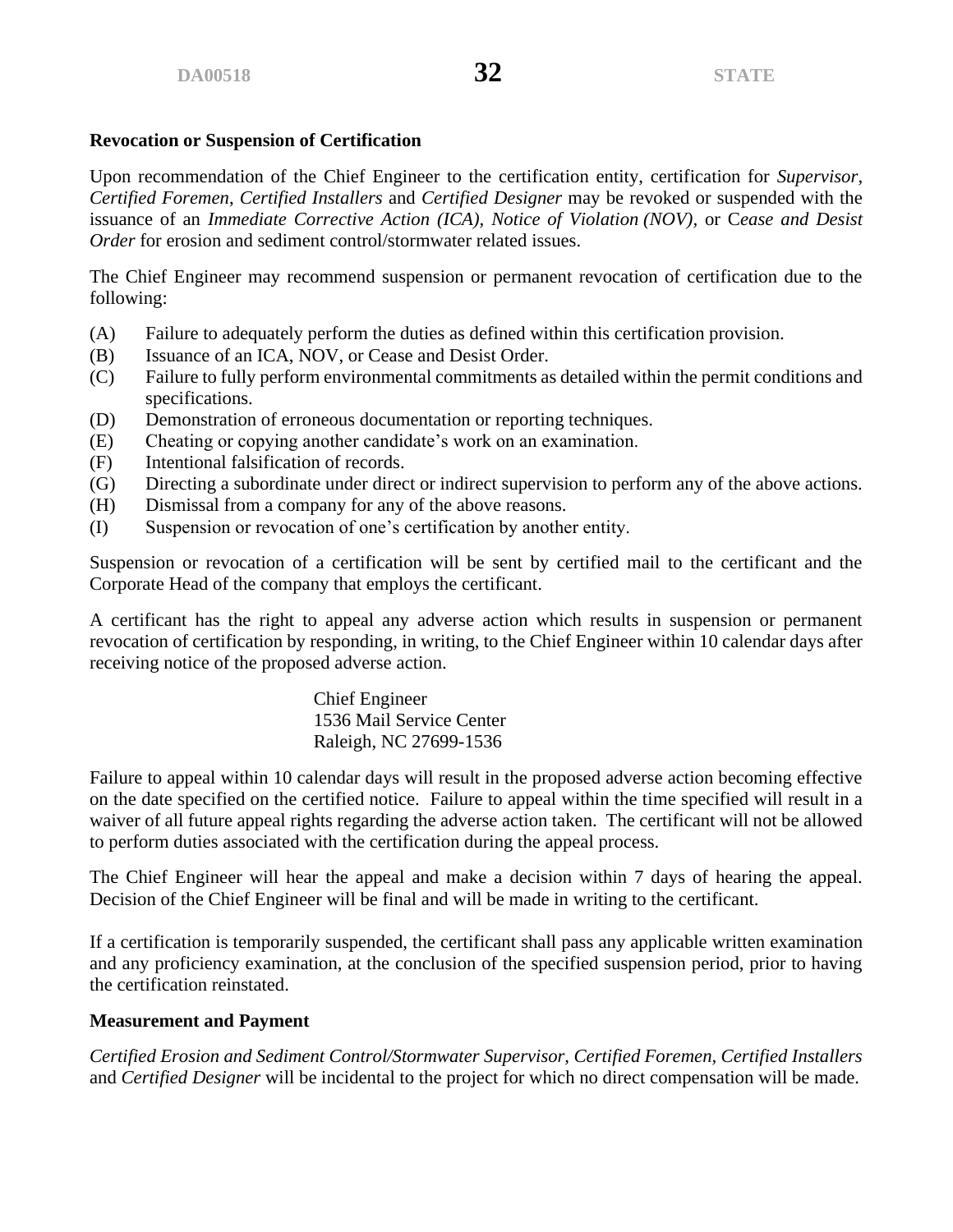# **PROCEDURE FOR MONITORING BORROW PIT DISCHARGE:**<br>(2-20-07) (Rev. 4-5-19)

(2-20-07) (Rev. 4-5-19) 105-16, 230, 801 SP1 G181

Water discharge from borrow pit sites shall not cause surface waters to exceed 50 NTUs (nephelometric turbidity unit) in streams not designated as trout waters and 10 NTUs in streams, lakes or reservoirs designated as trout waters. For lakes and reservoirs not designated as trout waters, the turbidity shall not exceed 25 NTUs. If the turbidity exceeds these levels due to natural background conditions, the existing turbidity level shall not be increased.

If during any operating day, the downstream water quality exceeds the standard, the Contractor shall do all of the following:

- (A) Either cease discharge or modify the discharge volume or turbidity levels to bring the downstream turbidity levels into compliance, or
- (B) Evaluate the upstream conditions to determine if the exceedance of the standard is due to natural background conditions. If the background turbidity measurements exceed the standard, operation of the pit and discharge can continue as long as the stream turbidity levels are not increased due to the discharge.
- (C) Measure and record the turbidity test results (time, date and sampler) at all defined sampling locations 30 minutes after startup and at a minimum, one additional sampling of all sampling locations during that 24-hour period in which the borrow pit is discharging.
- (D) Notify DWQ within 24 hours of any stream turbidity standard exceedances that are not brought into compliance.

During the Environmental Assessment required by Article 230-4 of the *2018 Standard Specifications*, the Contractor shall define the point at which the discharge enters into the State's surface waters and the appropriate sampling locations. Sampling locations shall include points upstream and downstream from the point at which the discharge enters these waters. Upstream sampling location shall be located so that it is not influenced by backwater conditions and represents natural background conditions. Downstream sampling location shall be located at the point where complete mixing of the discharge and receiving water has occurred.

The discharge shall be closely monitored when water from the dewatering activities is introduced into jurisdictional wetlands. Any time visible sedimentation (deposition of sediment) on the wetland surface is observed, the dewatering activity will be suspended until turbidity levels in the stilling basin can be reduced to a level where sediment deposition does not occur. Staining of wetland surfaces from suspended clay particles, occurring after evaporation or infiltration, does not constitute sedimentation. No activities shall occur in wetlands that adversely affect the functioning of a wetland. Visible sedimentation will be considered an indication of possible adverse impacts on wetland use.

The Engineer will perform independent turbidity tests on a random basis. These results will be maintained in a log within the project records. Records will include, at a minimum, turbidity test results, time, date and name of sampler. Should the Department's test results exceed those of the Contractor's test results, an immediate test shall be performed jointly with the results superseding the previous test results of both the Department and the Contractor.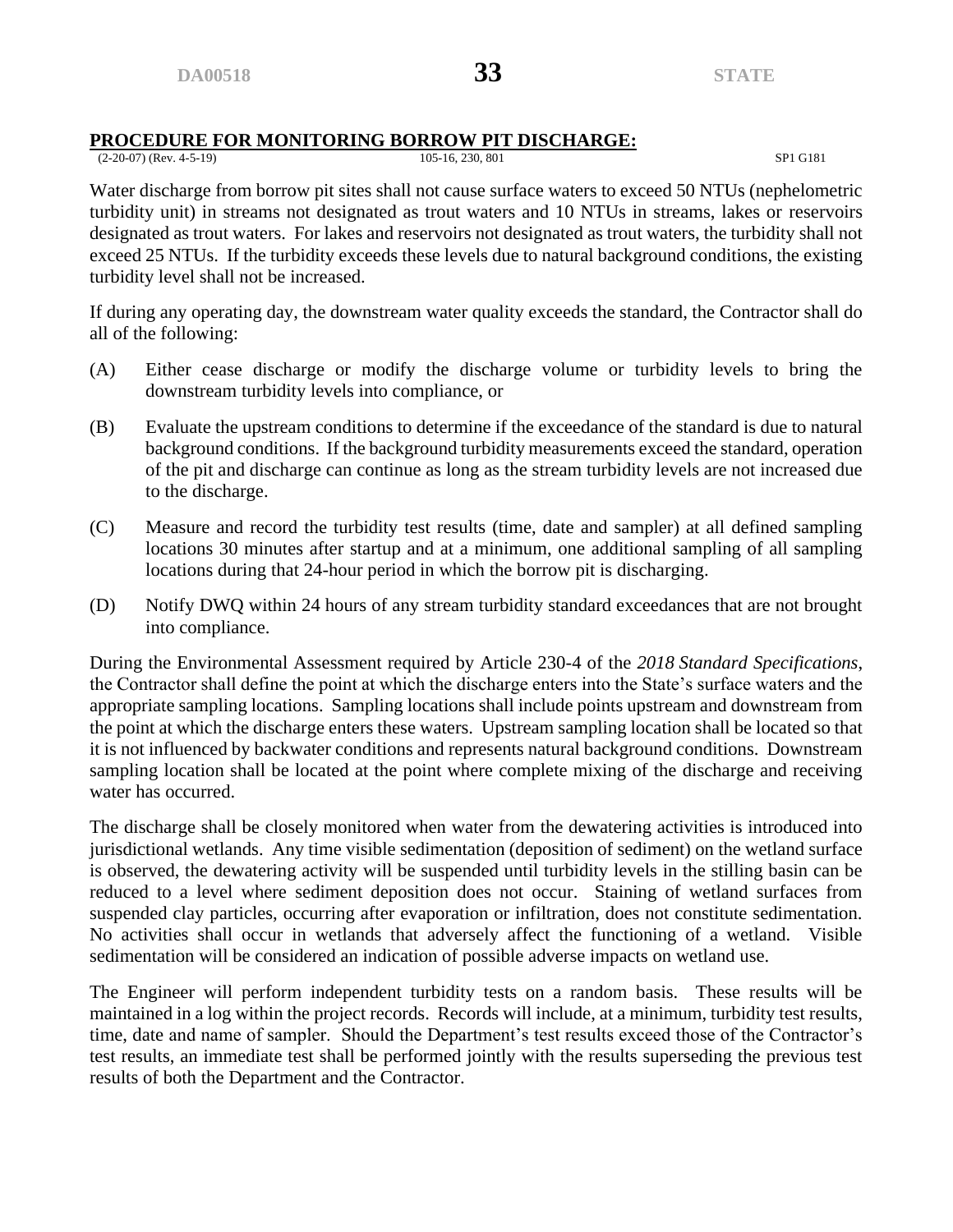The Contractor shall use the *NCDOT Turbidity Reduction Options for Borrow Pits Matrix*, available at [https://connect.ncdot.gov/resources/roadside/FieldOperationsDocuments/](https://connect.ncdot.gov/resources/roadside/FieldOperationsDocuments/%0bTurbidityReductionOptionSheet.pdf)

[TurbidityReductionOptionSheet.pdf](https://connect.ncdot.gov/resources/roadside/FieldOperationsDocuments/%0bTurbidityReductionOptionSheet.pdf) to plan, design, construct, and maintain BMPs to address water quality standards. Tier I Methods include stilling basins which are standard compensatory BMPs. Other Tier I methods are noncompensatory and shall be used when needed to meet the stream turbidity standards. Tier II Methods are also noncompensatory and are options that may be needed for protection of rare or unique resources or where special environmental conditions exist at the site which have led to additional requirements being placed in the DWQ's 401 Certifications and approval letters, Isolated Wetland Permits, Riparian Buffer Authorization or a DOT Reclamation Plan's Environmental Assessment for the specific site. Should the Contractor exhaust all Tier I Methods on a site exclusive of rare or unique resources or special environmental conditions, Tier II Methods may be required by regulators on a case by case basis per supplemental agreement.

The Contractor may use cation exchange capacity (CEC) values from proposed site borings to plan and develop the bid for the project. CEC values exceeding 15 milliequivalents per 100 grams of soil may indicate a high potential for turbidity and should be avoided when dewatering into surface water is proposed.

No additional compensation for monitoring borrow pit discharge will be paid.

#### **CLEARING AND GRUBBING - METHOD II:**

(9-17-02) (Rev.8-18-15) 200 SP2 R02A

Perform clearing on this project to the limits established by Method "II" shown on Standard Drawing No. 200.02 of the *2018 Roadway Standard Drawings*. Conventional clearing methods may be used except where permit drawings or conditions have been included in the proposal which require certain areas to be cleared by hand methods.

#### **SHOULDER AND FILL SLOPE MATERIAL:**

#### **Description**

Perform the required shoulder and slope construction for this project in accordance with the applicable requirements of Section 560 and Section 235 of the *2018 Standard Specifications*.

#### **Measurement and Payment**

Where the material has been obtained from an authorized stockpile or from a borrow source and *Borrow Excavation* is not included in the contract, no direct payment will be made for this work, as the cost of this work will be part of the work being paid at the contract lump sum price for *Grading.* If *Borrow Excavation* is included in this contract and the material has been obtained from an authorized stockpile or from a borrow source, measurement and payment will be as provided in Section 230 of the *2018 Standard Specifications* for *Borrow Excavation*.

(5-21-02) 235, 560 SP2 R45 A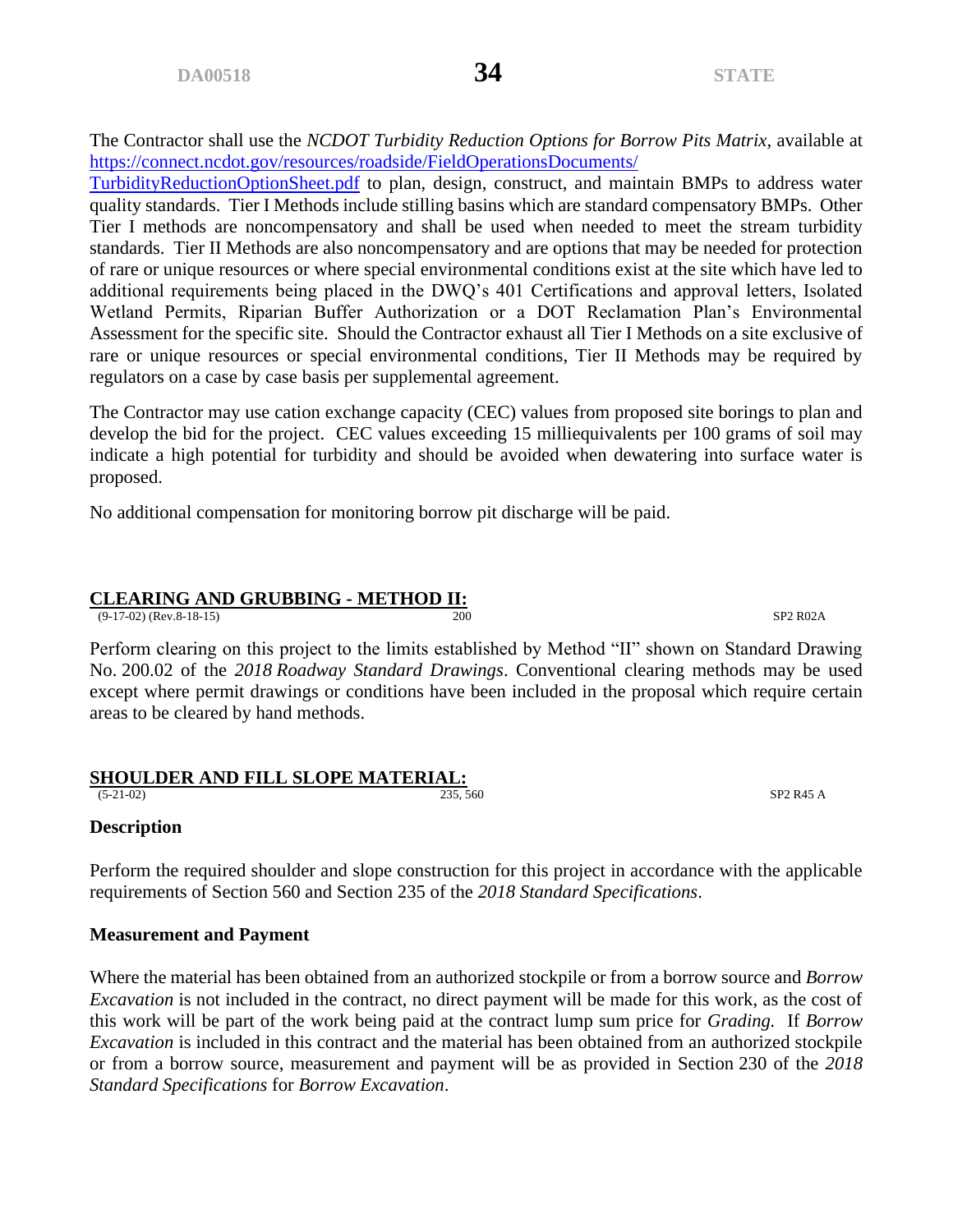### **BRIDGE APPROACH FILLS:**

(10-19-10) (Rev. 1-16-18) 422 SP4 R02A

### **Description**

Bridge approach fills consist of backfilling behind bridge end bents with select material or aggregate to support all or portions of bridge approach slabs. Install drains to drain water from bridge approach fills and geotextiles to separate approach fills from embankment fills, ABC and natural ground as required. For bridge approach fills behind end bents with mechanically stabilized earth (MSE) abutment walls, reinforce bridge approach fills with MSE wall reinforcement connected to end bent caps. Construct bridge approach fills in accordance with the contract, accepted submittals and 2018 Roadway Standard Drawing Nos. 422.01 or 422.02 or Roadway Detail Drawing No. 422D10.

Define bridge approach fill types as follows:

*Approach Fills* – Bridge approach fills in accordance with 2018 Roadway Standard Drawing Nos. 422.01 or 422.02 or Roadway Detail Drawing No. 422D10;

*Standard Approach Fill* – Type I Standard Bridge Approach Fill in accordance with 2018 Roadway Standard Drawing No. 422.01;

*Modified Approach Fill* – Type II Modified Bridge Approach Fill in accordance with 2018 Roadway Standard Drawing No. 422.02 and

*Reinforced Approach Fill* – Type III Reinforced Bridge Approach Fill in accordance with Roadway Detail Drawing No. 422D10.

#### **Materials**

Refer to Division 10 of the *2018 Standard Specifications*.

| <b>Item</b>                          | <b>Section</b> |
|--------------------------------------|----------------|
| Geotextiles, Type 1                  | 1056           |
| <b>Portland Cement Concrete</b>      | 1000           |
| <b>Select Materials</b>              | 1016           |
| <b>Subsurface Drainage Materials</b> | 1044           |

Provide Type 1 geotextile for separation geotextiles and Class B concrete for outlet pads. Use Class V or Class VI select material for standard and modified approach fills. For an approach fill behind a bridge end bent with an MSE abutment wall, backfill the reinforced approach fill with the same aggregate type approved for the reinforced zone in the accepted MSE wall submittal. For MSE wall aggregate, reinforcement and connector materials, see the *Mechanically Stabilized Earth Retaining Walls* provision. Provide PVC pipes, fittings and outlet pipes for subsurface drainage materials. For PVC drain pipes, use pipes with perforations that meet AASHTO M 278.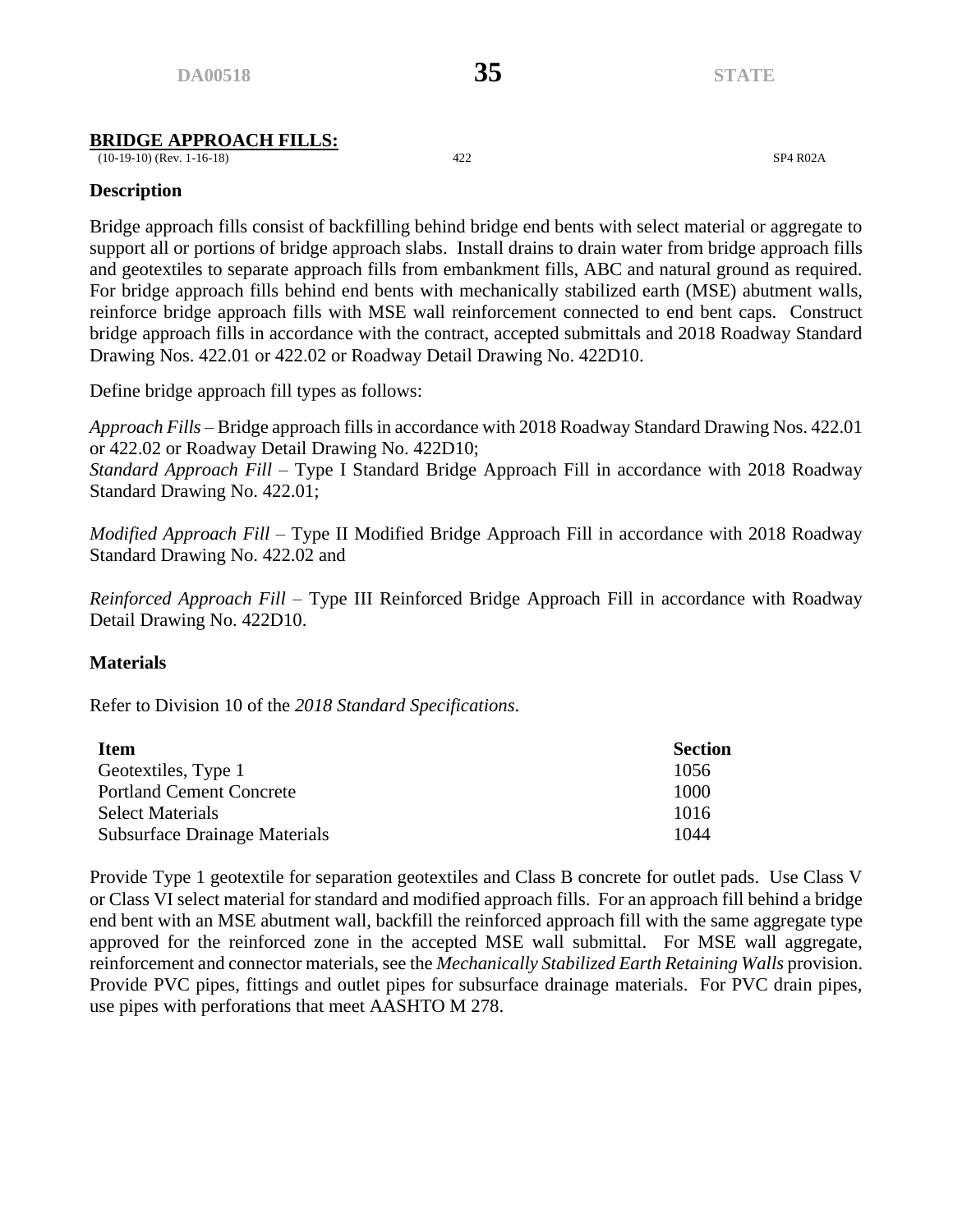#### **Construction Methods**

Excavate as necessary for approach fills in accordance with the contract. Notify the Engineer when foundation excavation is complete. Do not place separation geotextiles or aggregate until approach fill dimensions and foundation material are approved.

For reinforced approach fills, cast MSE wall reinforcement or connectors into end bent cap backwalls within 3" of locations shown in the accepted MSE wall submittals. Install MSE wall reinforcement with the orientation, dimensions and number of layers shown in the accepted MSE wall submittals. If a reinforced approach fill is designed with geogrid reinforcement embedded in an end bent cap, cut geogrids to the required lengths and after securing ends of geogrids in place, reroll and rewrap portions of geogrids not embedded in the cap to protect geogrids from damage. Before placing aggregate, pull geosynthetic reinforcement taut so that it is in tension and free of kinks, folds, wrinkles or creases.

Attach separation geotextiles to end bent cap backwalls and wing walls with adhesives, tapes or other approved methods. Overlap adjacent separation geotextiles at least 18" with seams oriented parallel to the roadway centerline. Hold geotextiles in place with wire staples or anchor pins as needed. Contact the Engineer when existing or future obstructions such as foundations, pavements, pipes, inlets or utilities will interfere with separation geotextiles or MSE wall reinforcement.

Install continuous perforated PVC drain pipes with perforations pointing down in accordance with 2018 Roadway Standard Drawing Nos. 422.01 or 422.02. Connect drain pipes to outlet pipes just beyond wing walls. Connect PVC pipes, fittings and outlet pipes with solvent cement in accordance with Article 815-3 of the *2018 Standard Specifications* and place outlet pads in accordance with 2018 Roadway Standard Drawing No. 815.03.

Install drain pipes so water drains towards outlets. If the groundwater elevation is above drain pipe elevations, raise drains up to maintain positive drainage towards outlets. Place pipe sleeves in or under wing walls so water drains towards outlets. Use sleeves that can withstand wing wall loads.

Place select material or aggregate in 8" to 10" thick lifts. Compact fine aggregate for reinforced approach fills in accordance with Subarticle 235-3(C) of the *2018 Standard Specifications* except compact fine aggregate to a density of at least 98%. Compact select material for standard or modified approach fills and coarse aggregate for reinforced approach fills with a vibratory compactor to the satisfaction of the Engineer. Do not displace or damage geosynthetics, MSE wall reinforcement or drains when placing and compacting select material or aggregate. End dumping directly on geosynthetics is not permitted. Do not operate heavy equipment on geosynthetics or drain pipes until they are covered with at least 8" of select material or aggregate. Replace any damaged geosynthetics or drains to the satisfaction of the Engineer. When approach fills extend beyond bridge approach slabs, wrap separation geotextiles over select material or aggregate as shown in 2018 Roadway Standard Drawing No. 422.01 or 2018 Roadway Detail Drawing No. 422D10.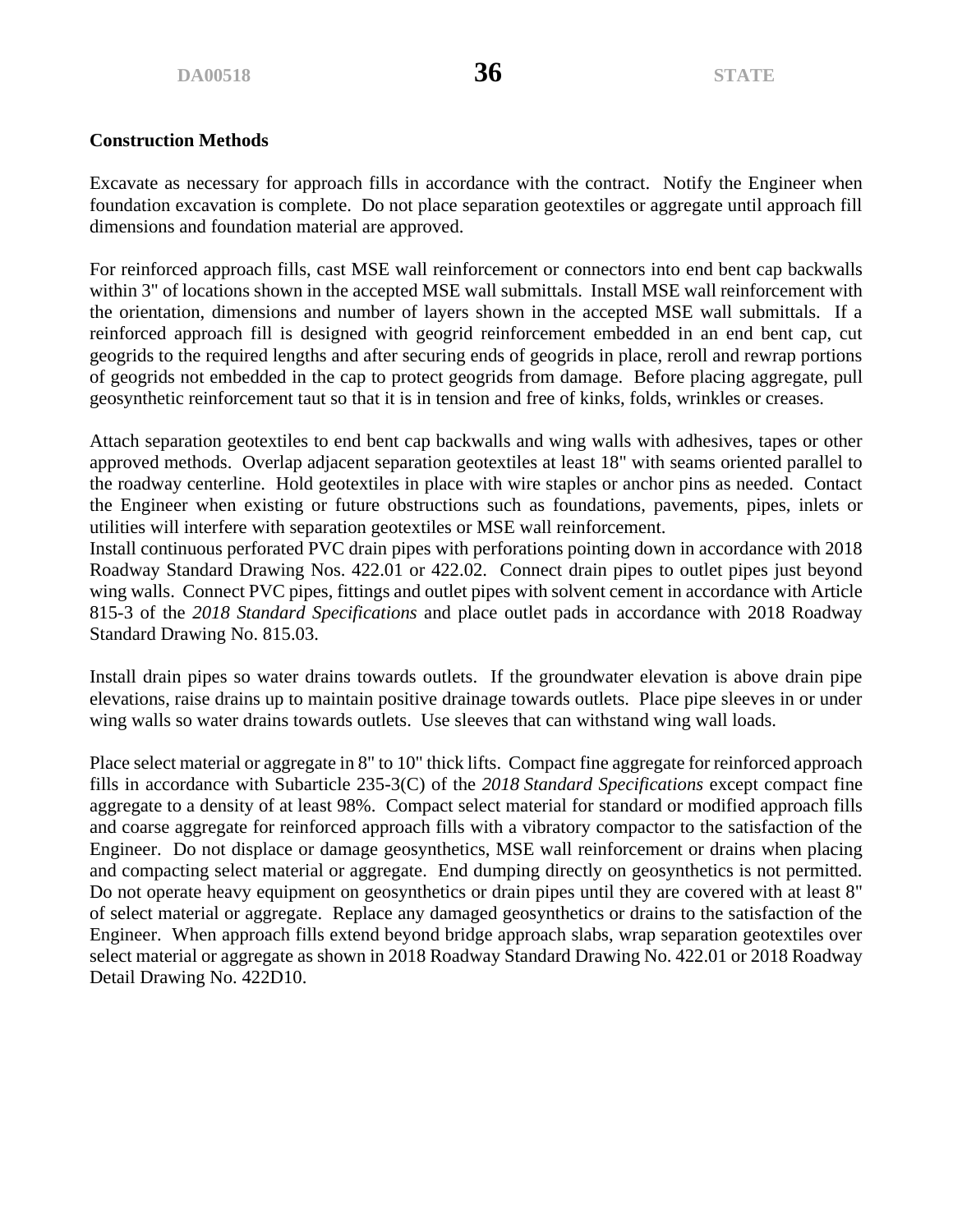#### **Measurement and Payment**

*Type I Standard Approach Fill, Station \_\_\_\_*, *Type II Modified Approach Fill, Station \_\_\_\_,* and *Type III Reinforced Approach Fill, Station \_\_\_\_* will be paid at the contract lump sum price. The lump sum price for each approach fill will be full compensation for providing labor, tools, equipment and approach fill materials, excavating, backfilling, hauling and removing excavated materials, installing geotextiles and drains, compacting backfill and supplying select material, aggregate, separation geotextiles, drain pipes, pipe sleeves, outlet pipes and pads and any incidentals necessary to construct approach fills behind bridge end bents.

The contract lump sum price for *Type III Reinforced Approach Fill, Station \_\_\_\_* will also be full compensation for supplying and connecting MSE wall reinforcement to end bent caps but not designing MSE wall reinforcement and connectors. The cost of designing reinforcement and connectors for reinforced approach fills behind bridge end bents with MSE abutment walls will be incidental to the contract unit price for *MSE Retaining Wall No. \_\_*.

Payment will be made under:

| Pay Item                                   | <b>Pay Unit</b> |
|--------------------------------------------|-----------------|
| Type I Standard Approach Fill, Station     | Lump Sum        |
| Type II Modified Approach Fill, Station    | Lump Sum        |
| Type III Reinforced Approach Fill, Station | Lump Sum        |

# **INCIDENTAL STONE BASE:**

(7-1-95) (Rev.8-21-12) 545 SP5 R28R

#### **Description**

Place incidental stone base on driveways, mailboxes, etc. immediately after paving and do not have the paving operations exceed stone base placement by more than one week without written permission of the Engineer.

# **Materials and Construction**

Provide and place incidental stone base in accordance with Section 545 of the *2018 Standard Specifications*.

# **Measurement and Payment**

*Incidental Stone Base* will be measured and paid in accordance with Article 545-6 of the *2018 Standard Specifications*.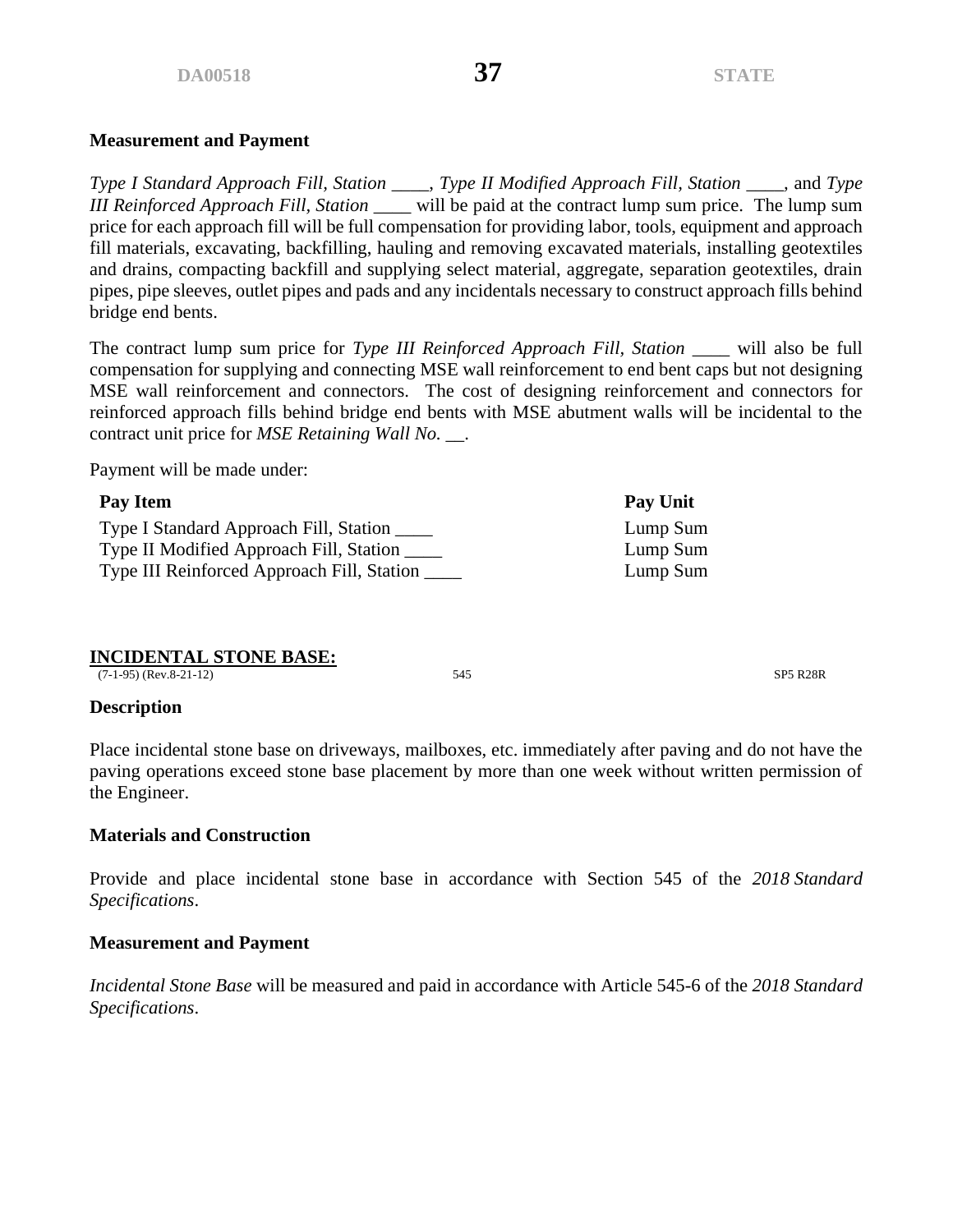#### **SHOULDER WEDGE:**

(9-20-11) (Rev. 8-21-12) 610 SP6 R03R

Revise the *2018 Standard Specifications* as follows:

# **Page 6-21, Article 610-8**, **SPREADING AND FINISHING**, add the following after line 39:

Attach a device, mounted on screed of paving equipment, capable of constructing a shoulder wedge with an angle of 30 degrees plus or minus 4 degrees along the outside edge of the roadway, measured from the horizontal plane in place after final compaction on the final surface course. Use an approved mechanical device which will form the asphalt mixture to produce a wedge with uniform texture, shape and density while automatically adjusting to varying heights.

Payment for use of this device will be incidental to the other pay items in the contract.

# **PRICE ADJUSTMENT - ASPHALT BINDER FOR PLANT MIX:**

(11-21-00) SP6 R25

Price adjustments for asphalt binder for plant mix will be made in accordance with Section 620 of the *2018 Standard Specifications.*

The base price index for asphalt binder for plant mix is **\$509.55** per ton.

This base price index represents an average of F.O.B. selling prices of asphalt binder at supplier's terminals on **November 1, 2021**.

# **FINAL SURFACE TESTING NOT REQUIRED:**

 $(5-18-04)$  (Rev. 2-16-16) SP6 R45

Final surface testing is not required on this project in accordance with Section 610-13, *Final Surface Testing and Acceptance*.

#### **ASPHALT CONCRETE SURFACE COURSE COMPACTION:** (7-1-95) (Rev. 8-21-12) SP6 R49R

Compact the asphalt surface course on this project in accordance with Subarticle 610-9 of the *2018 Standard Specifications* and the following provision:

Perform the first rolling with a steel wheel roller followed by rolling with a self-propelled pneumatic tired roller with the final rolling by a steel wheel roller.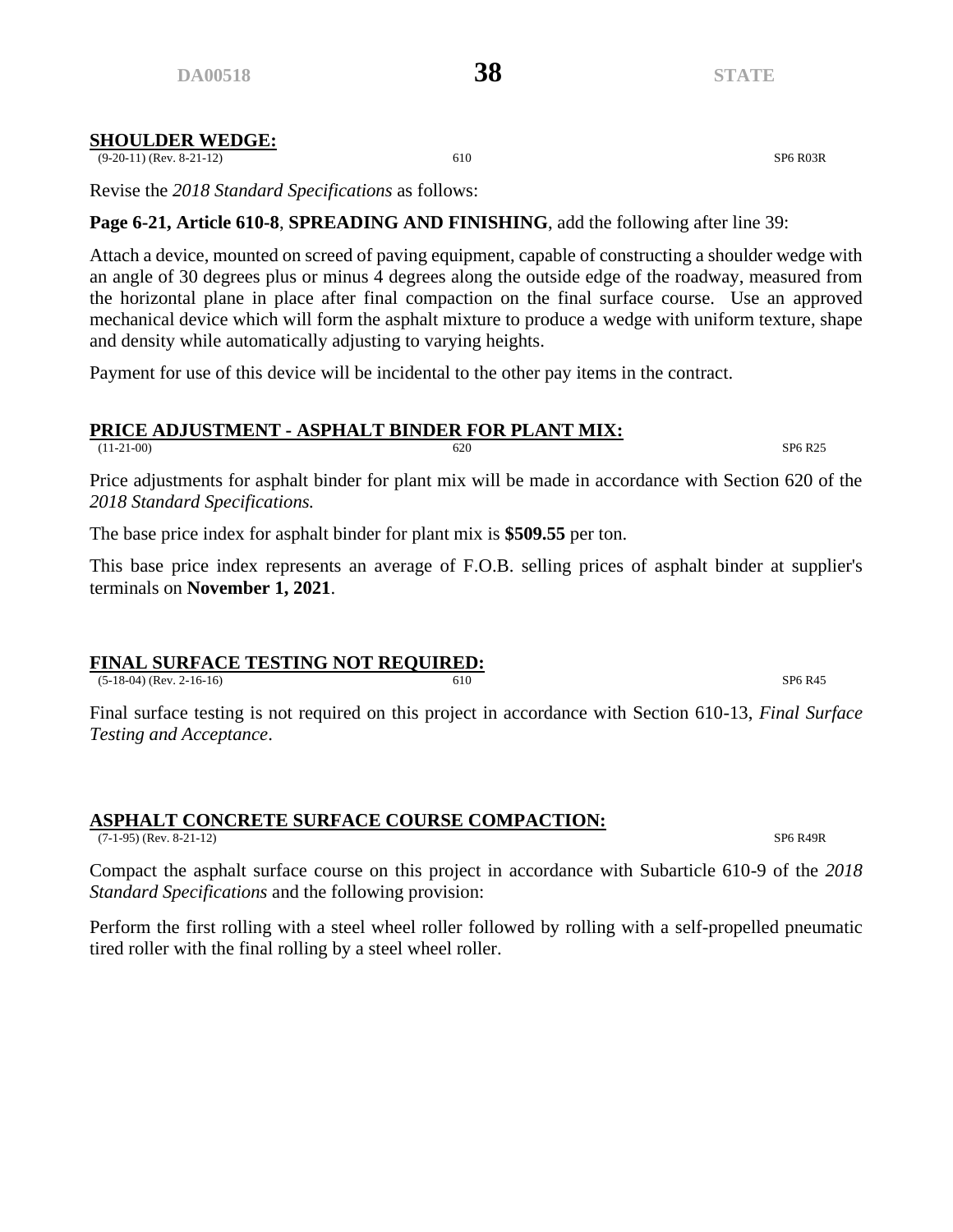# **ASPHALT CONCRETE PLANT MIX PAVEMENTS:**<br>(2-20-18) (Rev.1-15-19)<br>(610, 1012)

(2-20-18) (Rev.1-15-19) 610, 1012 SP6 R65

Revise the *2018 Standard Specifications* as follows:

# **Page 6-14, Table 609-3, LIMITS OF PRECISION FOR TEST RESULTS**, replace with the following:

| <b>TABLE 609-3</b>                                                         |                            |  |  |  |  |  |  |
|----------------------------------------------------------------------------|----------------------------|--|--|--|--|--|--|
| <b>LIMITS OF PRECISION FOR TEST RESULTS</b>                                |                            |  |  |  |  |  |  |
| <b>Mix Property</b>                                                        | <b>Limits of Precision</b> |  |  |  |  |  |  |
| 25.0 mm sieve (Base Mix)                                                   | ± 10.0%                    |  |  |  |  |  |  |
| 19.0 mm sieve (Base Mix)                                                   | $± 10.0\%$                 |  |  |  |  |  |  |
| 12.5 mm sieve (Intermediate & Type P-57)                                   | ± 6.0%                     |  |  |  |  |  |  |
| 9.5 mm sieve (Surface Mix)                                                 | $± 5.0\%$                  |  |  |  |  |  |  |
| 4.75 mm sieve (Surface Mix)                                                | ± 5.0%                     |  |  |  |  |  |  |
| 2.36 mm sieve (All Mixes, except S4.75A)                                   | $± 5.0\%$                  |  |  |  |  |  |  |
| 1.18 mm sieve $(S4.75A)$                                                   | ± 5.0%                     |  |  |  |  |  |  |
| 0.075 mm sieve (All Mixes)                                                 | ± 2.0%                     |  |  |  |  |  |  |
| <b>Asphalt Binder Content</b>                                              | ± 0.5%                     |  |  |  |  |  |  |
| Maximum Specific Gravity (G <sub>mm</sub> )                                | $\pm 0.020$                |  |  |  |  |  |  |
| Bulk Specific Gravity (G <sub>mb</sub> )                                   | ± 0.030                    |  |  |  |  |  |  |
| <b>TSR</b>                                                                 | ± 15.0%                    |  |  |  |  |  |  |
| QA retest of prepared QC Gyratory<br><b>Compacted Volumetric Specimens</b> | ± 0.015                    |  |  |  |  |  |  |
| Retest of QC Core Sample                                                   | $\pm$ 1.2% (% Compaction)  |  |  |  |  |  |  |
| Comparison QA Core Sample                                                  | $\pm 2.0\%$ (% Compaction) |  |  |  |  |  |  |
| QA Verification Core Sample                                                | $\pm$ 2.0% (% Compaction)  |  |  |  |  |  |  |
| Density Gauge Comparison of QC Test                                        | $\pm 2.0\%$ (% Compaction) |  |  |  |  |  |  |
| <b>QA Density Gauge Verification Test</b>                                  | $\pm 2.0\%$ (% Compaction) |  |  |  |  |  |  |

**Page 6-17, Table 610-1, MIXING TEMPERATURE AT THE ASPHALT PLANT**, replace with the following:

| <b>TABLE 610-1</b><br>MIXING TEMPERATURE AT THE ASPHALT PLANT |                |  |  |  |  |
|---------------------------------------------------------------|----------------|--|--|--|--|
| <b>Binder Grade</b><br><b>JMF</b> Temperature                 |                |  |  |  |  |
| PG 58-28; PG 64-22                                            | $250 - 290$ °F |  |  |  |  |
| PG 76-22                                                      | 300 - 325°F    |  |  |  |  |

**Page 6-17, Subarticle 610-3(C), Job Mix Formula (JMF), lines 38-39,** delete the fourth paragraph.

**Page 6-18, Subarticle 610-3(C), Job Mix Formula (JMF), line 12,** replace "SF9.5A" with "S9.5B".

**Page 6-18, Table 610-3, MIX DESIGN CRITERIA**, replace with the following: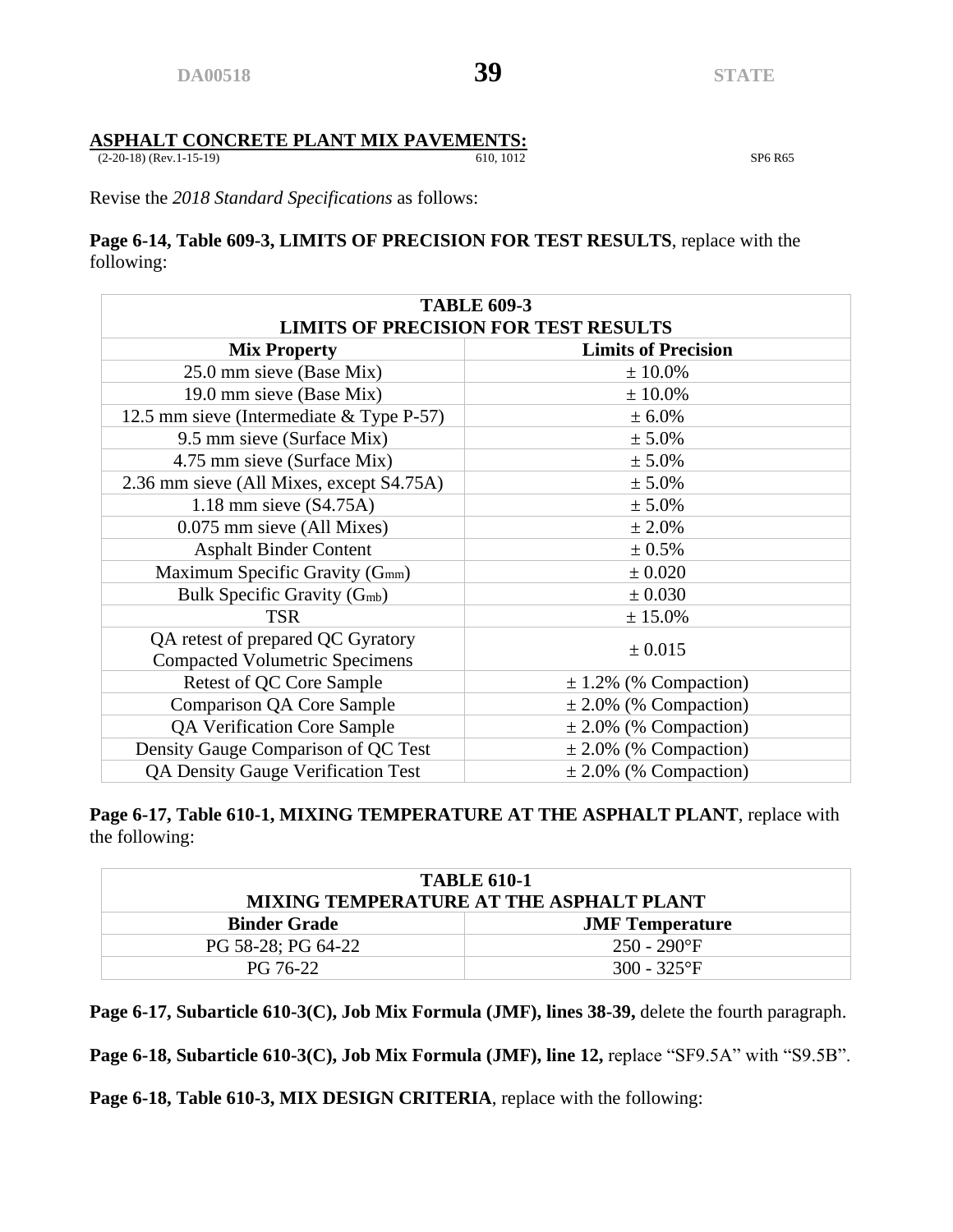| <b>TABLE 610-3</b><br><b>MIX DESIGN CRITERIA</b> |                                             |                      |               |                             |                          |                                    |                          |           |                      |
|--------------------------------------------------|---------------------------------------------|----------------------|---------------|-----------------------------|--------------------------|------------------------------------|--------------------------|-----------|----------------------|
| <b>Mix</b>                                       | Design                                      | <b>Binder</b>        |               | Compaction<br><b>Levels</b> | Max.<br>Rut              | Volumetric Properties <sup>B</sup> |                          |           |                      |
| <b>Type</b>                                      | <b>ESALs</b><br>millions <sup>A</sup>       | $_{\rm PG}$<br>Grade |               | $G_{mm}$ $@$                | Depth                    | <b>VMA</b>                         | <b>VTM</b><br><b>VFA</b> |           |                      |
|                                                  |                                             |                      | $N_{\rm ini}$ | <b>Ndes</b>                 | (mm)                     | % Min.                             | $\frac{0}{0}$            | Min.-Max. | $@$ N <sub>ini</sub> |
| S <sub>4.75</sub> A                              | < 1                                         | $64 - 22$            | 6             | 50                          | 11.5                     | 16.0                               | $4.0 - 6.0$              | $65 - 80$ | $\leq 91.5$          |
| S9.5B                                            | $0 - 3$                                     | $64 - 22$            | 6             | 50                          | 9.5                      | 16.0                               | $3.0 - 5.0$              | $70 - 80$ | $\leq 91.5$          |
| S9.5C                                            | $3 - 30$                                    | $64 - 22$            | 7             | 65                          | 6.5                      | 15.5                               | $3.0 - 5.0$              | $65 - 78$ | $\leq 90.5$          |
| S9.5D                                            | >30                                         | $76 - 22$            | 8             | 100                         | 4.5                      | 15.5                               | $3.0 - 5.0$              | $65 - 78$ | $\leq 90.0$          |
| 119.0C                                           | ALL                                         | $64 - 22$            | 7             | 65                          | $\overline{\phantom{a}}$ | 13.5                               | $3.0 - 5.0$              | $65 - 78$ | $\leq 90.5$          |
| <b>B25.0C</b>                                    | ALL                                         | $64 - 22$            | 7             | 65                          | $\overline{\phantom{a}}$ | 12.5                               | $3.0 - 5.0$              | $65 - 78$ | $\leq 90.5$          |
| <b>Design Parameter</b>                          |                                             |                      |               |                             |                          |                                    | <b>Design Criteria</b>   |           |                      |
| All Mix                                          | Dust to Binder Ratio $(P_{0.075} / P_{be})$ |                      |               |                             |                          |                                    | $0.6 - 1.4^{\degree}$    |           |                      |
| <b>Types</b>                                     | Tensile Strength Ratio (TSR) <sup>D</sup>   |                      |               |                             |                          |                                    | $85\%$ Min. <sup>E</sup> |           |                      |

**A.** Based on 20 year design traffic.

**B.** Volumetric Properties based on specimens compacted to  $N_{des}$  as modified by the Department.

- **C.** Dust to Binder Ratio  $(P_{0.075} / P_{be})$  for Type S4.75A is 1.0 2.0.
- **D.** NCDOT-T-283 (No Freeze-Thaw cycle required).
- **E.** TSR for Type S4.75A & B25.0C mixes is 80% minimum.

#### **Page 6-20, Table 610-5, BINDER GRADE REQUIREMENTS (BASED ON RBR%),** replace with the following:

# **TABLE 610-5 BINDER GRADE REQUIREMENTS (BASED ON RBR%)**

| <b>Mix Type</b>                                                                | %RBR < $20\%$ | $21\% < \%$ RBR < 30% | %RBR > $30\%$ |
|--------------------------------------------------------------------------------|---------------|-----------------------|---------------|
| S <sub>4.75</sub> A, S <sub>9.5</sub> B, S <sub>9.5</sub> C,<br>I19.0C, B25.0C | PG 64-22      | $PG 64-22^A$          | PG-58-28      |
| S9.5D, OGFC                                                                    | $PG 76-22^B$  | n/a                   | n/a           |

**A.** If the mix contains any amount of RAS, the virgin binder shall be PG 58-28.

**B.** Maximum Recycled Binder Replacement (%RBR) is 18% for mixes using PG 76-22 binder.

#### **Page 6-20, Table 610-6, PLACEMENT TEMPERATURES FOR ASPHALT,** replace with the following:

| <b>TABLE 610-6</b><br>PLACEMENT TEMPERATURES FOR ASPHALT                       |                             |  |  |  |  |
|--------------------------------------------------------------------------------|-----------------------------|--|--|--|--|
| <b>Minimum Surface and Air Temperature</b><br><b>Asphalt Concrete Mix Type</b> |                             |  |  |  |  |
| <b>B25.0C</b>                                                                  | $35^{\circ}F$               |  |  |  |  |
| I19.0C                                                                         | $35^{\circ}F$               |  |  |  |  |
| S <sub>4.75</sub> A, S <sub>9.5</sub> B, S <sub>9.5</sub> C                    | $40^{\circ}$ F <sup>A</sup> |  |  |  |  |
| <b>S9.5D</b>                                                                   | $50^{\circ}$ F              |  |  |  |  |

**A.** For the final layer of surface mixes containing recycled asphalt shingles (RAS), the minimum surface and air temperature shall be 50°F.

**Page 6-21, Article 610-8, SPREADING AND FINISHING, lines 34-35,** delete the second sentence and replace with the following: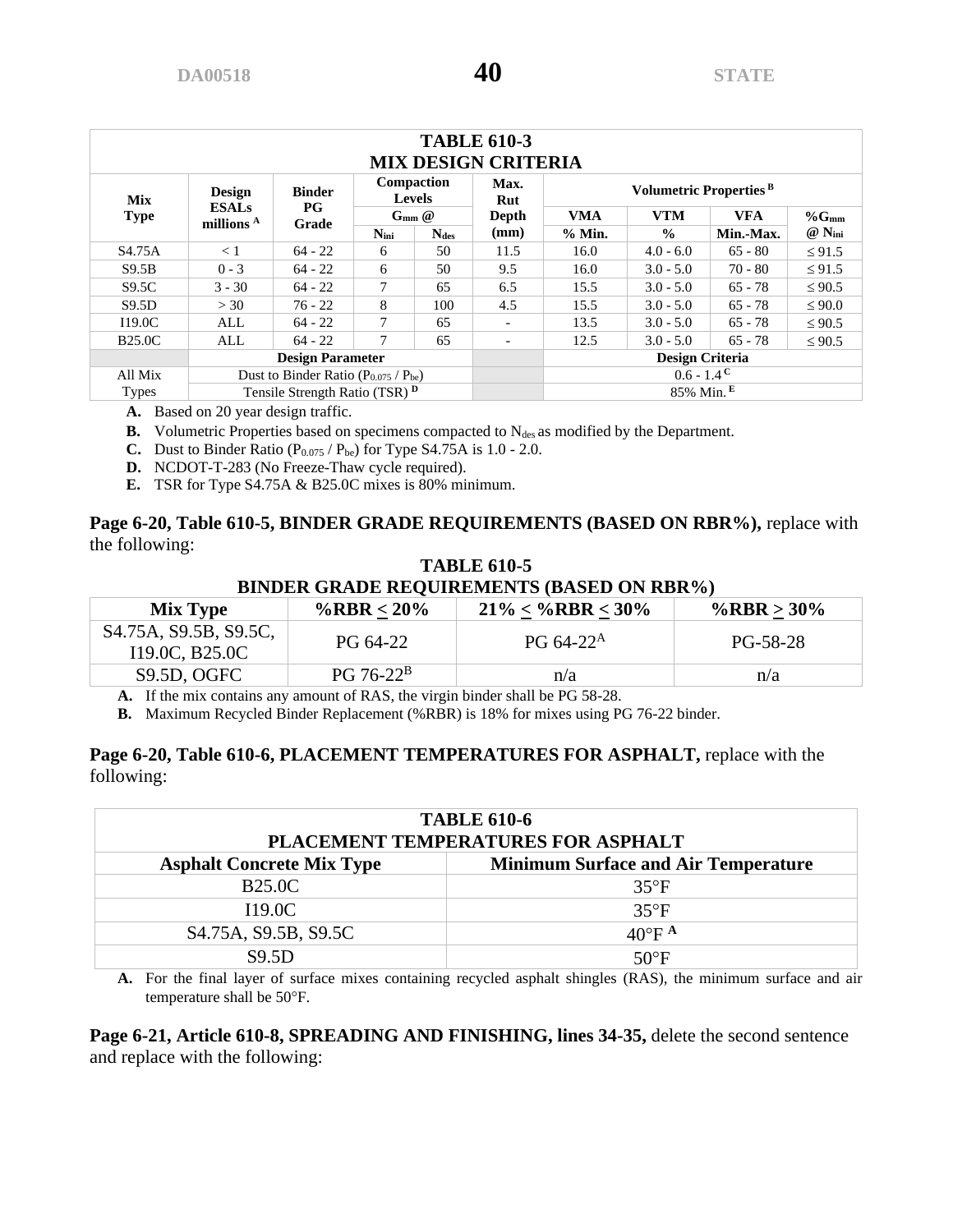Use an MTV for all surface mix regardless of binder grade on Interstate, US Routes, and NC Routes (primary routes) that have 4 or more lanes and median divided.

**Page 6-21, Article 610-8, SPREADING AND FINISHING, lines 36-38,** delete the fourth sentence and replace with the following:

Use MTV for all ramps, loops, Y-line that have 4 or more lanes and are median divided, full width acceleration lanes, full width deceleration lanes, and full width turn lanes that are greater than 1000 feet in length.

|  |  | Page 6-23, Table 610-7, DENSITY REQUIREMENTS, replace with the following: |
|--|--|---------------------------------------------------------------------------|
|  |  |                                                                           |

| <b>TABLE 610-7</b><br><b>DENSITY REQUIREMENTS</b>               |                   |  |  |  |  |
|-----------------------------------------------------------------|-------------------|--|--|--|--|
| Minimum $\%$ $G_{mm}$<br>Mix Type<br>(Maximum Specific Gravity) |                   |  |  |  |  |
| S4.75A                                                          | $85.0^{\text{A}}$ |  |  |  |  |
| S9.5B                                                           | 90.0              |  |  |  |  |
| S9.5C, S9.5D, I19.0C, B25.0C                                    | 92.0              |  |  |  |  |

**A.** Compaction to the above specified density will be required when the S4.75A mix is applied at a rate of 100 lbs/sy or higher.

**Page 6-24, Article 610-13, FINAL SURFACE TESTING, lines 35-36,** delete the second sentence and replace with the following:

Final surface testing is not required on ramps, loops and turn lanes.

Page 6-26, Subarticle 610-13(A)(1), Acceptance for New Construction, lines 29-30, delete the second sentence and replace with the following:

Areas excluded from testing by the profiler may be tested using a 10-foot straightedge in accordance with Article 610-12.

#### **Page 6-27, Subarticle 610-13(B), Option 2- North Carolina Hearne Straightedge, lines 41-46,**  delete the eighth and ninth sentence of this paragraph and replace with the following:

Take profiles over the entire length of the final surface travel lane pavement exclusive of structures, approach slabs, paved shoulders, tapers, or other irregular shaped areas of pavement, unless otherwise approved by the Engineer. Test in accordance with this provision all mainline travel lanes, full width acceleration or deceleration lanes and collector lanes.

**Page 6-28, Subarticle 610-13(B), Option 2- North Carolina Hearne Straightedge, lines 1-2,** delete these two lines.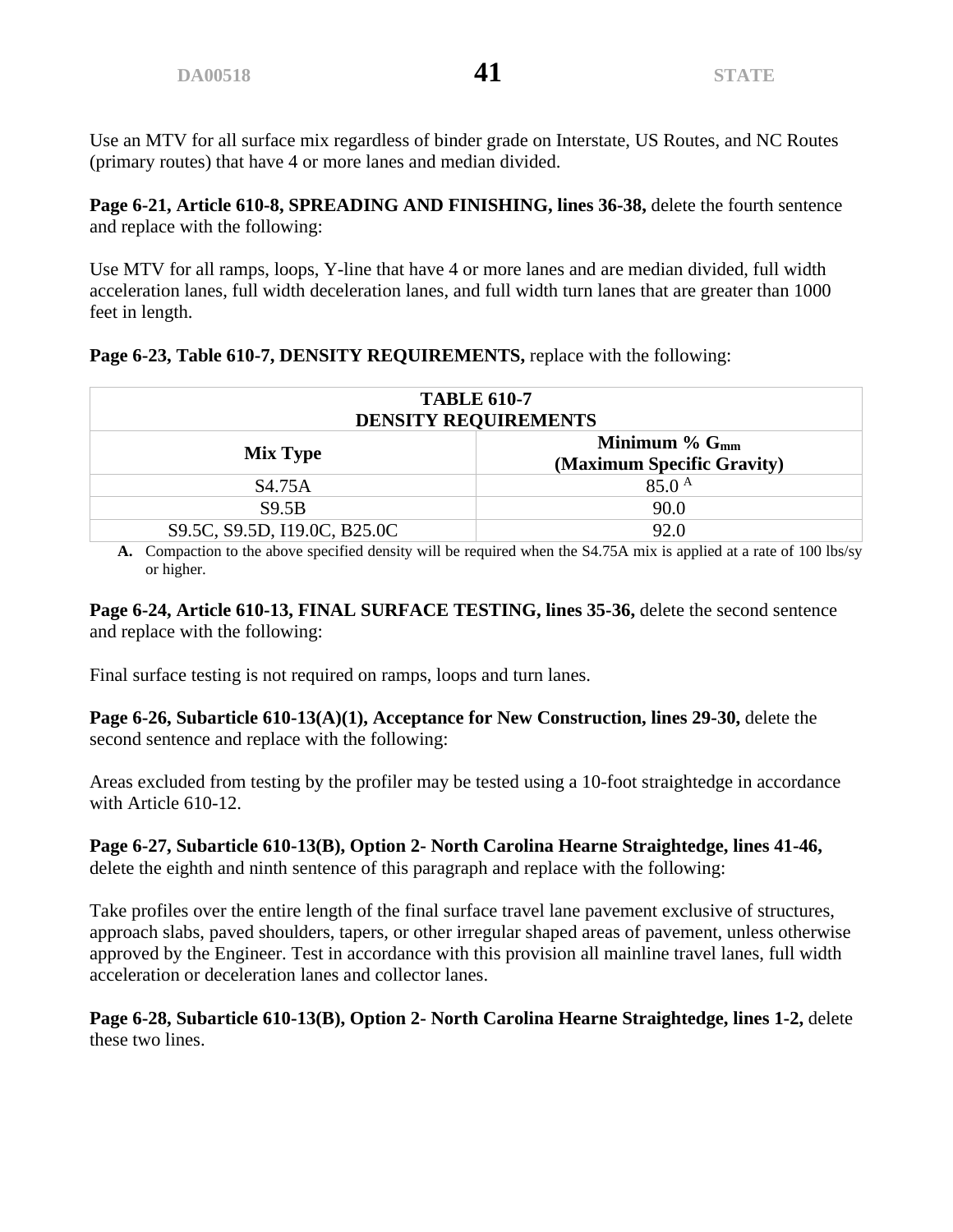#### **Page 6-32, Article 610-16 MEASUREMENT AND PAYMENT,** replace with the following:

| Pay Item                                          | <b>Pay Unit</b> |
|---------------------------------------------------|-----------------|
| Asphalt Concrete Base Course, Type B25.0C         | Ton             |
| Asphalt Concrete Intermediate Course, Type I19.0C | Ton             |
| Asphalt Concrete Surface Course, Type S4.75A      | Ton             |
| Asphalt Concrete Surface Course, Type S9.5B       | Ton             |
| Asphalt Concrete Surface Course, Type S9.5C       | Ton             |
| Asphalt Concrete Surface Course, Type S9.5D       | Ton             |

**Page 10-30, Table 1012-1, AGGREGATE CONSENSUS PROPERTIES,** replace with the following:

| AGGKEGATE CONSENSOS FROFERTIES'' |                                                              |                                                         |                                 |                                                                        |  |  |  |  |
|----------------------------------|--------------------------------------------------------------|---------------------------------------------------------|---------------------------------|------------------------------------------------------------------------|--|--|--|--|
| <b>Mix Type</b>                  | <b>Coarse</b><br><b>Aggregate</b><br>Angularity <sup>B</sup> | <b>Fine Aggregate</b><br><b>Angularity</b><br>% Minimum | Sand<br>Equivalent<br>% Minimum | <b>Flat and</b><br><b>Elongated</b><br><b>5</b> : 1 Ratio<br>% Maximum |  |  |  |  |
| <b>Test Method</b>               | ASTM D5821                                                   | AASHTOT 304                                             | AASHTOT176                      | ASTM D4791                                                             |  |  |  |  |
| S4.75A; S9.5B                    | 75/                                                          | 40                                                      | 40                              |                                                                        |  |  |  |  |
| S9.5C; I19.0C;<br><b>B25.0C</b>  | 95/90                                                        | 45                                                      | 45                              | 10                                                                     |  |  |  |  |
| S9.5D                            | 100/100                                                      | 45                                                      | 50                              | 10                                                                     |  |  |  |  |
| <b>OGFC</b>                      | 100/100                                                      | 45                                                      | 45                              | 10                                                                     |  |  |  |  |
| <b>UBWC</b>                      | 100/85                                                       | 45                                                      | 45                              | 10                                                                     |  |  |  |  |

#### **TABLE 1012-1 AGGREGATE CONSENSUS PROPERTIES<sup>A</sup>**

**A.** Requirements apply to the design aggregate blend.

**B.** 95 / 90 denotes that 95% of the coarse aggregate has one fractured face and 90% has 2 or more fractured faces.

#### **GUARDRAIL END UNITS, TYPE - TL-3:**

(4-20-04) (Rev. 7-1-17) 862 SP8 R65

#### **Description**

Furnish and install guardrail end units in accordance with the details in the plans, the applicable requirements of Section 862 of the *2018 Standard Specifications*, and at locations shown in the plans.

# **Materials**

Furnish guardrail end units listed on the NCDOT [Approved Products List](https://apps.dot.state.nc.us/vendor/approvedproducts/) at <https://apps.dot.state.nc.us/vendor/approvedproducts/> or approved equal.

Prior to installation the Contractor shall submit to the Engineer: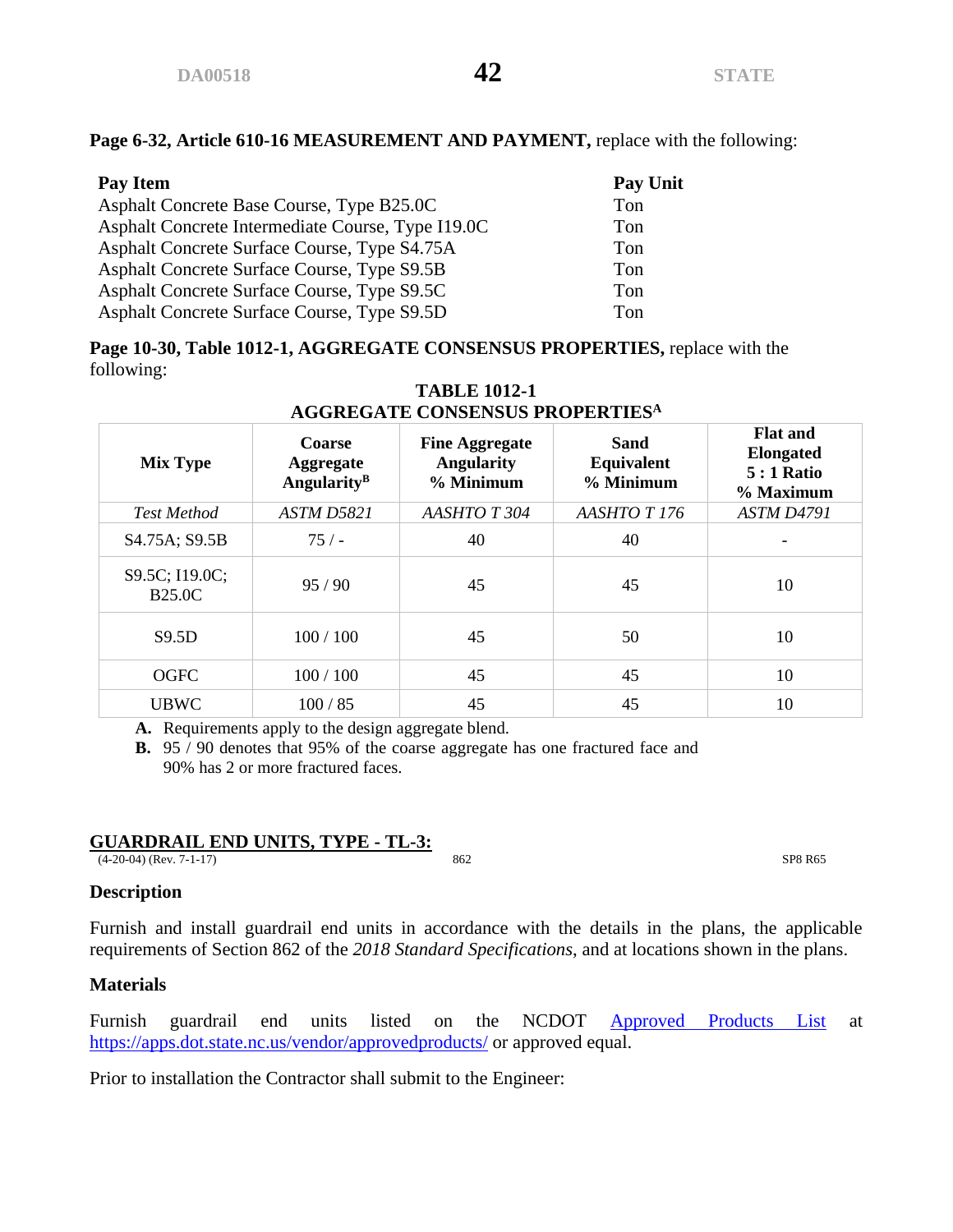- (A) FHWA acceptance letter for each guardrail end unit certifying it meets the requirements of the AASHTO Manual for Assessing Safety Hardware, Test Level 3, in accordance with Article 106- 2 of the *2018 Standard Specifications*.
- (B) Certified working drawings and assembling instructions from the manufacturer for each guardrail end unit in accordance with Article 105-2 of the *2018 Standard Specifications*.

No modifications shall be made to the guardrail end unit without the express written permission from the manufacturer. Perform installation in accordance with the details in the plans, and details and assembling instructions furnished by the manufacturer.

# **Construction Methods**

Guardrail end delineation is required on all approach and trailing end sections for both temporary and permanent installations. Guardrail end delineation consists of yellow reflective sheeting applied to the entire end section of the guardrail in accordance with Article 1088-3 of the *2018 Standard Specifications* and is incidental to the cost of the guardrail end unit.

# **Measurement and Payment**

Measurement and payment will be made in accordance with Article 862-6 of the *2018 Standard Specifications*.

Payment will be made under:

**Pay Item Pay Unit** Guardrail End Units, Type TL-3 Each

#### **GUARDRAIL ANCHOR UNITS AND TEMPORARY GUARDRAIL ANCHOR UNITS:**<br>
862<br>
862<br>
898 R70 (1-16-2018) 862 SP8 R70

Guardrail anchor units will be in accordance with the details in the plans and the applicable requirements of Section 862 of the *2018 Standard Specifications*.

Revise the *2018 Standard Specifications* as follows:

# **Page 8-42, Article 862-6 MEASUREMENT AND PAYMENT,** add the following:

*Guardrail Anchor Units, Type III and Temporary Guardrail Anchor Units Type \_\_\_* will be measured and paid as units of each completed and accepted. No separate measurement will be made of any rail, terminal sections, posts, offset blocks, concrete, hardware or any other components of the completed unit that are within the pay limits shown in the plans for the unit as all such components will be considered to be part of the unit.

Payment will be made under:

| Pay Item                                    | <b>Pay Unit</b> |
|---------------------------------------------|-----------------|
| Guardrail Anchor Units, Type III            | Each            |
| Temporary Guardrail Anchor Units, Type ____ | Each            |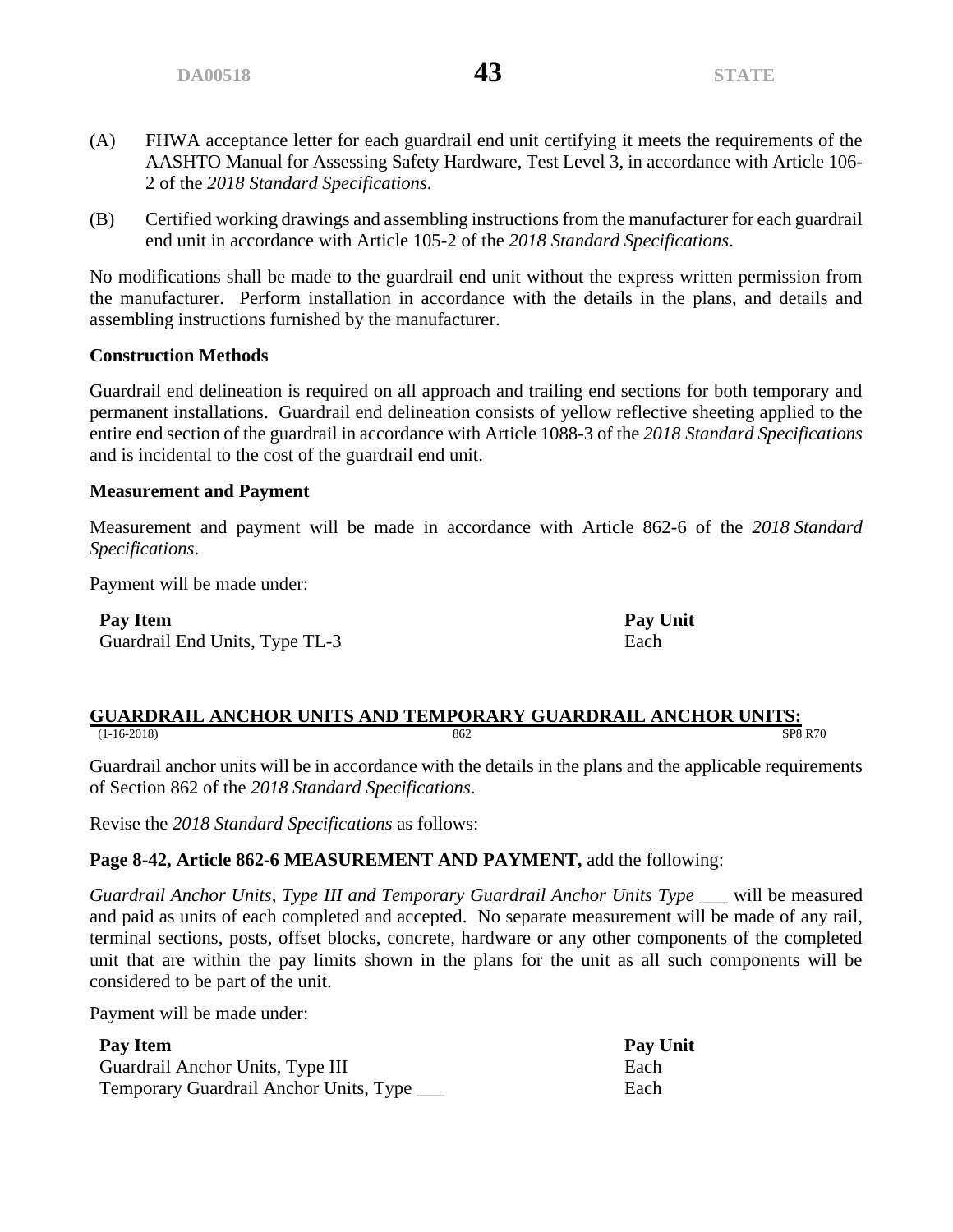#### **PORTLAND CEMENT CONCRETE PRODUCTION AND DELIVERY:**

(9-15-20) 1000, 1014, 1024 SP10 R01

Revise the *2018 Standard Specifications* as follows:

# **Page 10-6, Table 1000-1, REQUIREMENTS FOR CONCRETE**, replace with the following:

| <b>TABLE 1000-1</b><br><b>REQUIREMENTS FOR CONCRETE</b> |                                         |                                             |                                               |                                             |                     |                                                                |                                  |                  |                       |                 |           |                     |
|---------------------------------------------------------|-----------------------------------------|---------------------------------------------|-----------------------------------------------|---------------------------------------------|---------------------|----------------------------------------------------------------|----------------------------------|------------------|-----------------------|-----------------|-----------|---------------------|
|                                                         |                                         | <b>Maximum Water-Cement</b><br><b>Ratio</b> |                                               |                                             |                     | Consistency<br><b>Maximum</b><br><b>Slump</b>                  |                                  |                  | <b>Cement Content</b> |                 |           |                     |
| Concrete<br>Class of                                    | Strength at 28 days<br>Min. Compressive |                                             | Rounded                                       | <b>Air-Entrained</b><br>Concrete<br>Angular | Non-Air-<br>Rounded | <b>Entrained</b><br><b>Concrete</b><br>Angular                 | Vibrated                         | Vibrated<br>Non- |                       | <b>Vibrated</b> |           | <b>Non-Vibrated</b> |
|                                                         |                                         |                                             | Aggregate Aggregate Aggregate Aggregate       |                                             |                     |                                                                |                                  | Min.             | Max.                  | Min.            | Max.      |                     |
| Units                                                   | psi                                     |                                             |                                               |                                             |                     | inch                                                           | inch                             | lb/cy            | lb/cy                 | lb/cy           | lb/cy     |                     |
| AA                                                      | 4500                                    | 0.381                                       | 0.426                                         | $---$                                       | $---$               | 3.5 <sup>A</sup>                                               | $---$                            | 639              | 715                   | ---             | ---       |                     |
| AA Slip<br>Form                                         | 4500                                    | 0.381                                       | 0.426                                         | ---                                         | ---                 | 1.5                                                            | $---$                            | 639              | 715                   | ---             | ---       |                     |
| Drilled Pier                                            | 4500                                    |                                             | ---                                           | 0.450                                       | 0.450               | ---                                                            | $5 - 7$<br>dry<br>$7 - 9$<br>wet | $---$            | $---$                 | 640             | 800       |                     |
| A                                                       | 3000                                    | 0.488                                       | 0.532                                         | 0.550                                       | 0.594               | 3.5 <sup>A</sup>                                               | 4.0                              | 564              | $---$                 | 602             | $---$     |                     |
| B                                                       | 2500                                    | 0.488                                       | 0.567                                         | 0.559                                       | 0.630               | 1.5<br>machine<br>placed<br>2.5 <sup>A</sup><br>hand<br>placed | 4.0                              | 508              | $---$                 | 545             | ---       |                     |
| Sand Light-<br>weight                                   | 4500                                    | ---                                         | 0.420                                         | $---$                                       | $---$               | 4.0 <sup>A</sup>                                               | $---$                            | 715              |                       | ---             | ---       |                     |
| Latex<br>Modified                                       | 3000<br>(at 7)<br>days)                 | 0.400                                       | 0.400                                         | ---                                         | $---$               | 6.0                                                            | ---                              | 658              | ---                   | ---             | ---       |                     |
| Flowable<br>Fill<br>excavatable                         | 150<br>max.<br>(at 56)<br>days)         |                                             | as needed   as needed   as needed   as needed |                                             |                     | $---$                                                          | Flowable                         | $---$            | $---$                 | 40              | 100       |                     |
| Flowable<br>Fill<br>non-<br>excavatable                 | 125                                     |                                             | as needed as needed as needed as needed       |                                             |                     | $---$                                                          | Flowable                         | $---$            | ---                   | 100             | as needed |                     |
| Pavement                                                | 4500<br>Design,<br>field<br>650         | 0.559                                       | 0.559                                         | $---$                                       | $---$               | 1.5<br>slip form<br>3.0<br>hand<br>placed                      | $---$                            | 526              | ---                   | ---             | $---$     |                     |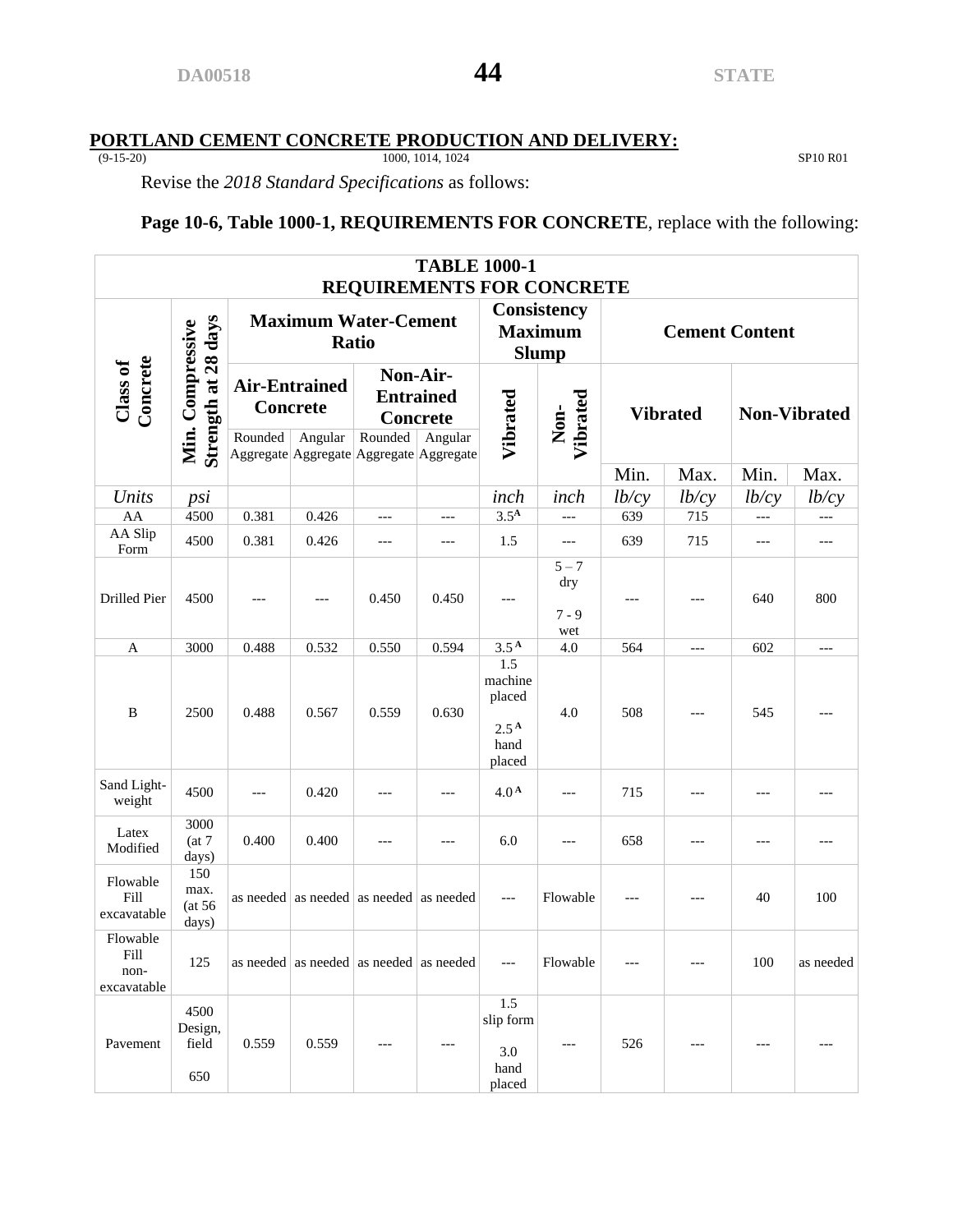|             | flexural,<br>design<br>only |        |                               |     |       |     |       |     |                                                           |     |  |
|-------------|-----------------------------|--------|-------------------------------|-----|-------|-----|-------|-----|-----------------------------------------------------------|-----|--|
| Precast     | See<br>Table<br>$1077 - 1$  |        | as needed as needed           | --- | $---$ | 6.0 |       |     | as needed   as needed   as needed   as needed   as needed |     |  |
| Prestressed | per<br>contract             | 1078-1 | See Table See Table<br>1078-1 | --- | $---$ | 8.0 | $---$ | 564 | as needed                                                 | --- |  |

**A.** The slump may be increased to 6 inches, provided the increase in slump is achieved by adding a chemical admixture conforming to Section 1024-3. In no case shall the watercement ratio on the approved design be exceeded. Concrete exhibiting segregation and/or excessive bleeding will be rejected. Utilizing an Admixture to modify slump does not relinquish the contractor's responsibility to ensure the final product quality and overall configuration meets design specifications. Caution should be taken when placing these modified mixes on steep grades to prevent unintended changes to the set slope.

#### **THERMOPLASTIC PAVEMENT MARKING MATERIAL – COLOR TESTING:** 3-19-19 SP10 R05

Revise the *2018 Standard Specifications* as follows:

**Pages 10-183 and 10-184, Subarticle 1087-7(D)(1)(b) Yellow,** lines 9-11, delete and replace with the following:

Obtain Color Values Y,x,y per ASTM E1349 using C/2° illuminant/observer. Results shall be  $Y \ge 45\%$ , and x,y shall fall within PR#1 chart chromaticity limits.

# **MATERIALS FOR PORTLAND CEMENT CONCRETE:**

(9-15-20) 1000, 1024 SP10 R24

Revise the *2018 Standard Specifications* as follows:

**Page 10-52, Article 1024-4, WATER, lines 3-6,** delete and replace with the following:

Test water from wells at all locations. Test public water supplies from all out of state locations and in the following counties: Beaufort, Bertie, Brunswick, Camden, Carteret, Chowan, Craven, Currituck, Dare, Gates, Hyde, New Hanover, Onslow, Pamlico, Pasquotank, Pender, Perquimans, Tyrell and Washington unless the Engineer waives the testing requirements.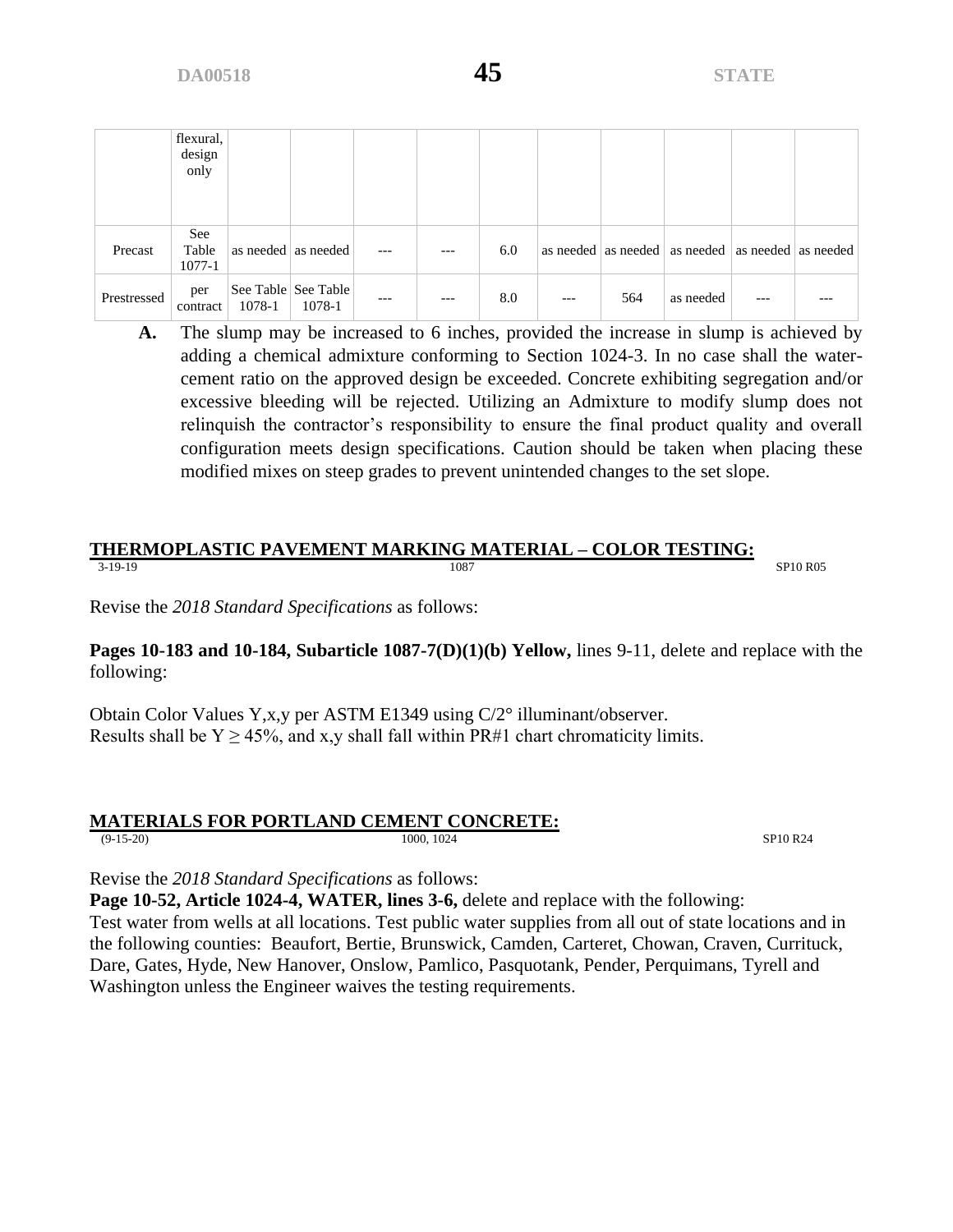| Page 10-52, Table 1024-2, PHYSICAL PROPERTIES OF WATER, replace with the following: |  |
|-------------------------------------------------------------------------------------|--|
|-------------------------------------------------------------------------------------|--|

| <b>TABLE 1024-2</b><br>PHYSICAL PROPERTIES OF WATER                    |                                               |                     |  |  |  |  |
|------------------------------------------------------------------------|-----------------------------------------------|---------------------|--|--|--|--|
| <b>Test Method</b><br><b>Requirement</b><br><b>Property</b>            |                                               |                     |  |  |  |  |
| Compression Strength,<br>minimum percent of control at<br>3 and 7 days | 90%                                           | ASTM C1602          |  |  |  |  |
| Time of set, deviation from<br>control                                 | From 1:00 hr.<br>earlier to 1:30 hr.<br>later | ASTM C1602          |  |  |  |  |
| pH                                                                     | 4.5 to 8.5                                    | <b>ASTM D1293 *</b> |  |  |  |  |
| Chloride Ion Content, Max.                                             | $250$ ppm                                     | ASTM D512 *         |  |  |  |  |
| <b>Total Solids Content</b><br>(Residue), Max.                         | $1,000$ ppm                                   | SM 2540B *          |  |  |  |  |
| Resistivity, Min.                                                      | $0.500$ kohm-cm                               | <b>ASTM D1125 *</b> |  |  |  |  |

\*Denotes an alternate method is acceptable. Test method used shall be referenced in the test report.

# **WORK ZONE INSTALLER:**<br>(7-20-21)

(7-20-21) 1101, 1150 SP11 R04

Provide the service of at least one qualified work zone installer during the setup, installation, and removal of temporary traffic control within the highway right of way. The qualified work zone installer shall serve as crew leader and shall be on site and directing the installation and removal of temporary traffic control. If multiple temporary traffic control installations or removals are occurring simultaneously, then each shall have a qualified work zone installer.

The work zone installer shall be qualified by an NCDOT approved training agency in the safe and competent set up of temporary traffic control. For a complete listing of approved training agencies, see the Work Zone Safety Training webpage.

A work zone supervisor, in accordance with Article 1101-13 of the *Standard Specifications*, may fulfill the role of the work zone installer during the setup, installation, and removal of temporary traffic control within the highway right of way provided they are on site and directing the installation and removal of temporary traffic control.

All other individuals participating in the setup, installation, and removal of temporary traffic control within the highway right of way shall be certified as a qualified flagger in accordance with Article 1150- 3 of the *Standard Specifications*, even if flagging is not being performed as part of the traffic control.

Provide the name and contact information of all qualified work zone installers to the Engineer prior to or at the preconstruction conference. Additionally, provide a qualification statement that all other individuals participating in the setup, installation, and removal of temporary traffic control are qualified flaggers that have been properly trained through an NCDOT approved training agency.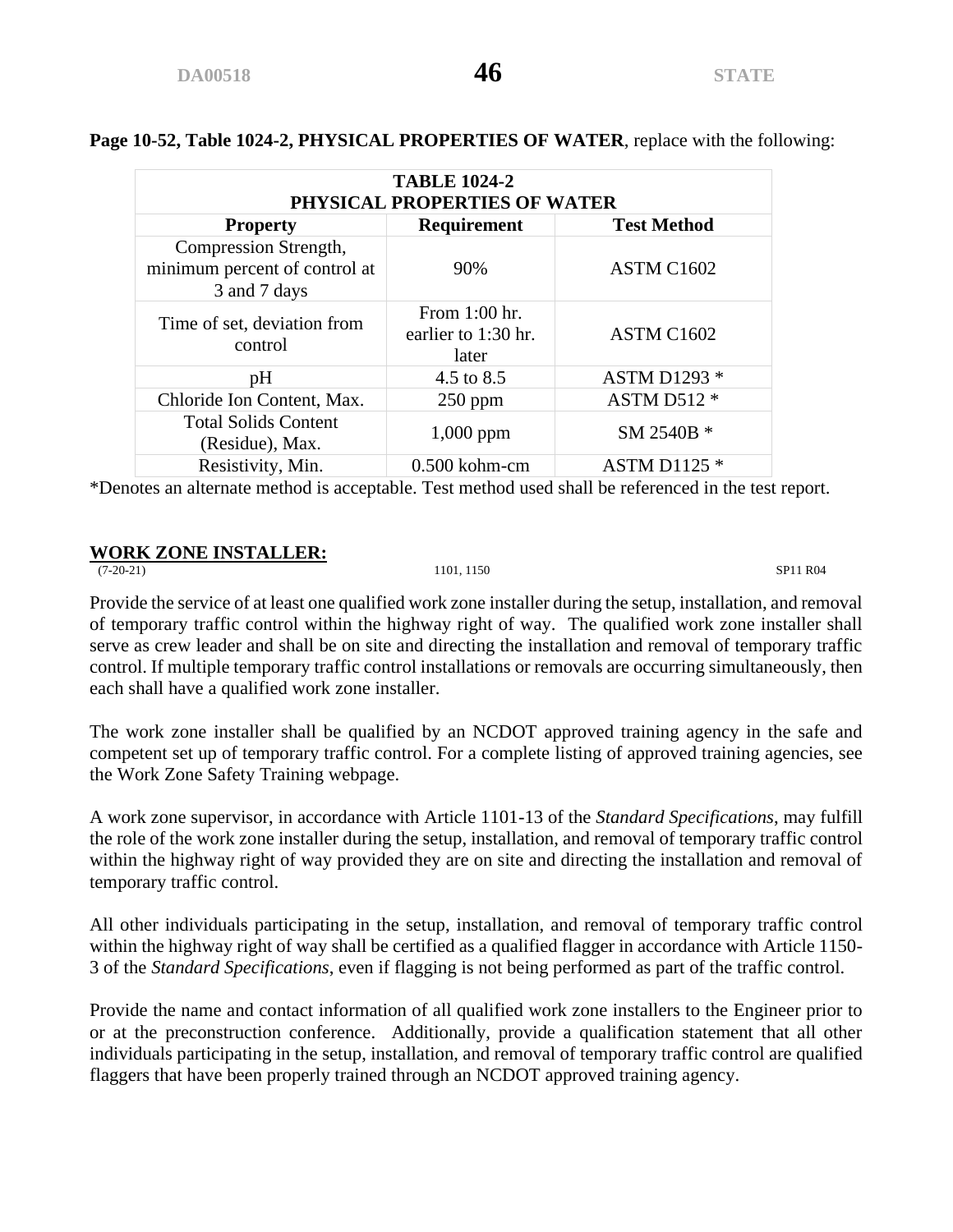#### **EXTRUDED THERMOPLASTIC PAVEMENT MARKING THICKNESS:**<br> $\frac{1205}{1205}$ 3-19-19 SP12 R05 SP12 R05

Revise the *2018 Standard Specifications* as follows:

**Page 12-6, Subarticle 1205-4(A)(1) General, lines 5-8,** delete the second sentence and replace with the following:

Use application equipment that provides multiple width settings ranging from 4 inches to 12 inches and multiple thickness settings to achieve a minimum pavement marking thickness of 0.090 inch above the surface of the pavement.

# **Page 12-7, Table 1205-3, THICKNESS REQUIREMENTS FOR THERMOPLASTIC,** replace with the following:

| <b>TABLE 1205-3</b>                                     |                                                                                    |  |  |  |  |
|---------------------------------------------------------|------------------------------------------------------------------------------------|--|--|--|--|
| <b>MINIMUM THICKNESS REQUIREMENTS FOR THERMOPLASTIC</b> |                                                                                    |  |  |  |  |
| <b>Thickness</b><br>Location                            |                                                                                    |  |  |  |  |
| $240$ mils                                              | In-lane and shoulder-transverse pavement markings (rumble strips). May be placed   |  |  |  |  |
|                                                         | in 2 passes.                                                                       |  |  |  |  |
| 90 mils                                                 | Center lines, skip lines, transverse bands, mini-skip lines, characters, bike lane |  |  |  |  |
|                                                         | symbols, crosswalk lines, edge lines, gore lines, diagonals, and arrow symbols     |  |  |  |  |

# **EROSION AND STORMWATER CONTROL FOR SHOULDER CONSTRUCTION AND RECONSTRUCTION:**

(11-16-10) (Rev. 1-21-20) 105-16, 225-2, Division 16 SP16 R03R

Land disturbing operations associated with shoulder construction/reconstruction may require erosion and sediment control/stormwater measure installation. National Pollutant Discharge Elimination System (NPDES) inspection and reporting may be required.

Erosion control measures shall be installed per the erosion control detail in any area where the vegetated buffer between the disturbed area and surface waters (streams, wetlands, or open waters) or drainage inlet is less than 10 feet. The Engineer may reduce the vegetated buffer threshold for this requirement to a value between 5 and 10 feet. Erosion control measures shall be spot checked every 7 days until permanent vegetative establishment.

In areas where shoulder construction/reconstruction includes disturbance or grading on the front slope or to the toe of fill, relocating ditch line or backslope, or removing vegetation from the ditch line or swale, NPDES inspection and monitoring are required every 7 days or within 24 hours of a rainfall event of greater than 1.0 inch. Maintain daily rainfall records. Install erosion control measures per detail.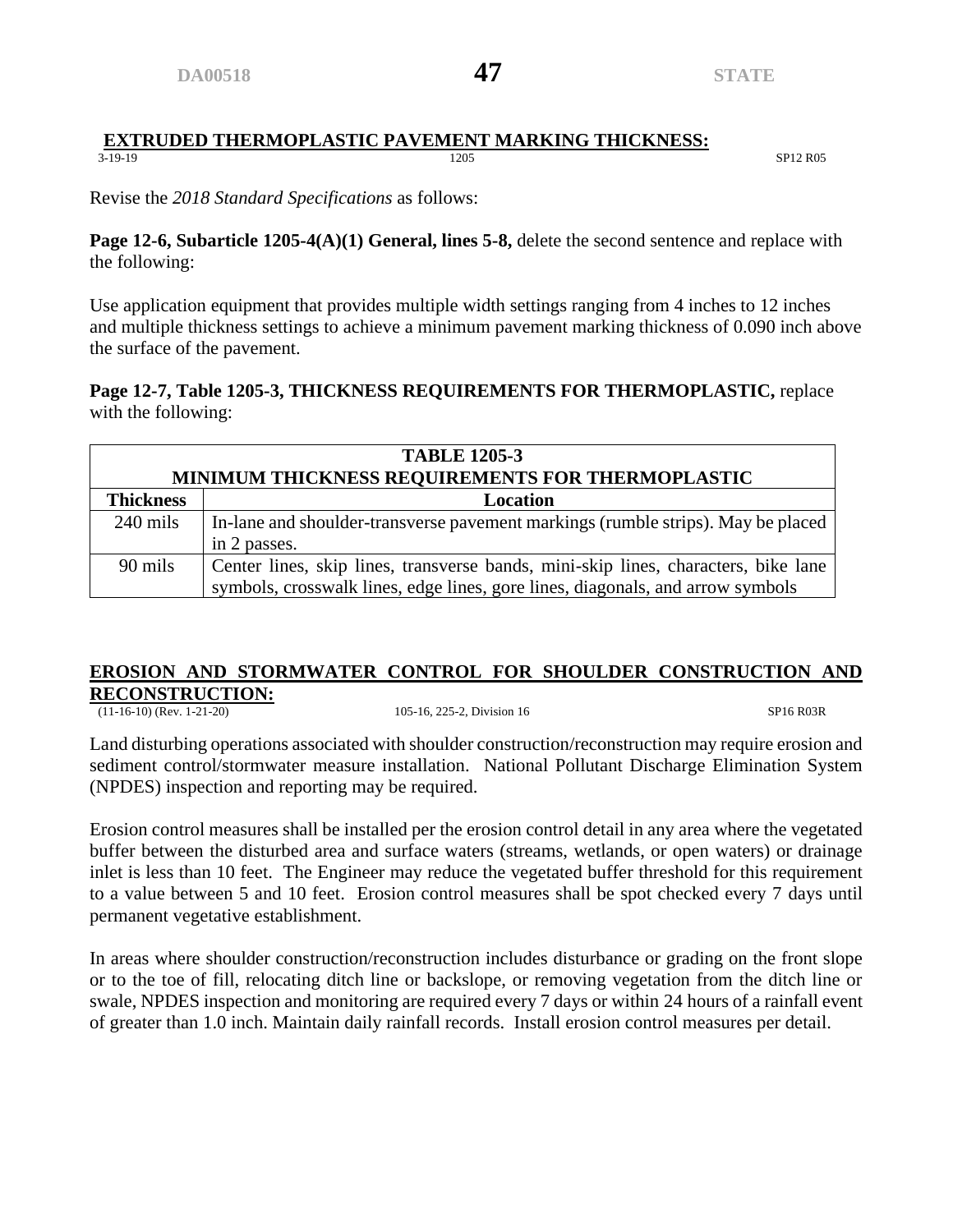In areas where the vegetated buffer is less than 10 feet between the disturbed area and waters of the State classified as High Quality Water (HQW), Outstanding Resource Water (ORW), Critical Areas, or Unique Wetlands, NPDES inspection and monitoring are required every 7 days or within 24 hours of a rainfall event of greater than 1.0 inch. The Engineer may reduce the vegetated buffer threshold for this requirement to a value between 5 and 10 feet. The plans or provisions will indicate the presence of these water classifications. Maintain daily rainfall records. Install erosion control measures per detail.

Land disturbances hardened with aggregate materials receiving sheet flow are considered non-erodible.

Sites that require lengthy sections of silt fence may substitute with rapid permanent seeding and mulching as directed by the Engineer.

NPDES documentation shall be performed by a Level II Erosion and Sediment Control/Stormwater certificate holder.

Materials used for erosion control will be measured and paid as stated in the contract.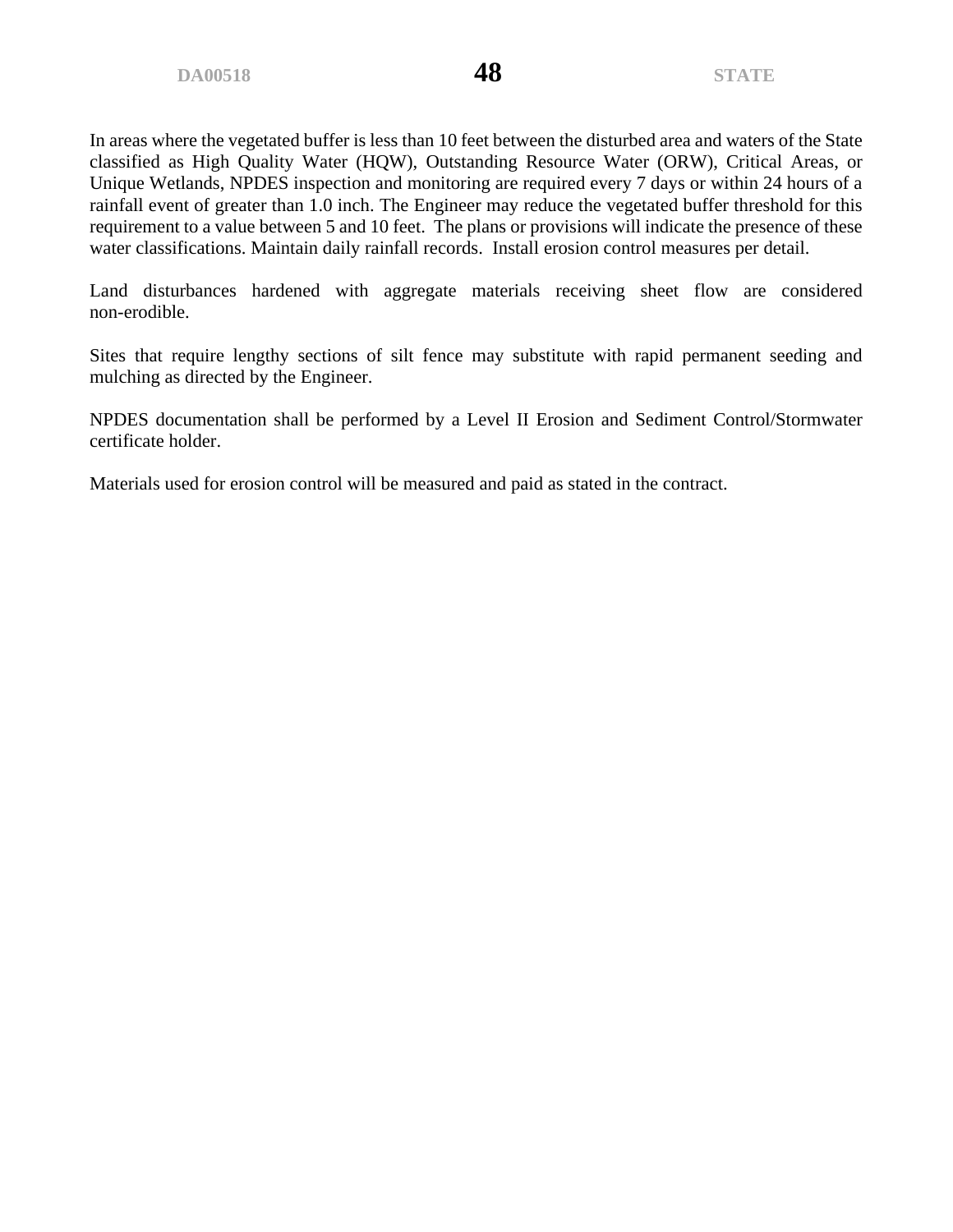# **WORK ZONE TRAFFIC CONTROL Project Special Provisions Table of Contents**

| <b>Special Provision</b>                  | Page   |
|-------------------------------------------|--------|
| WZTC Traffic Control General Requirements | $TC-2$ |
| <b>Resurfacing Operations</b>             | $TC-8$ |
| <b>Pavement Markings and Markers</b>      | $TC-9$ |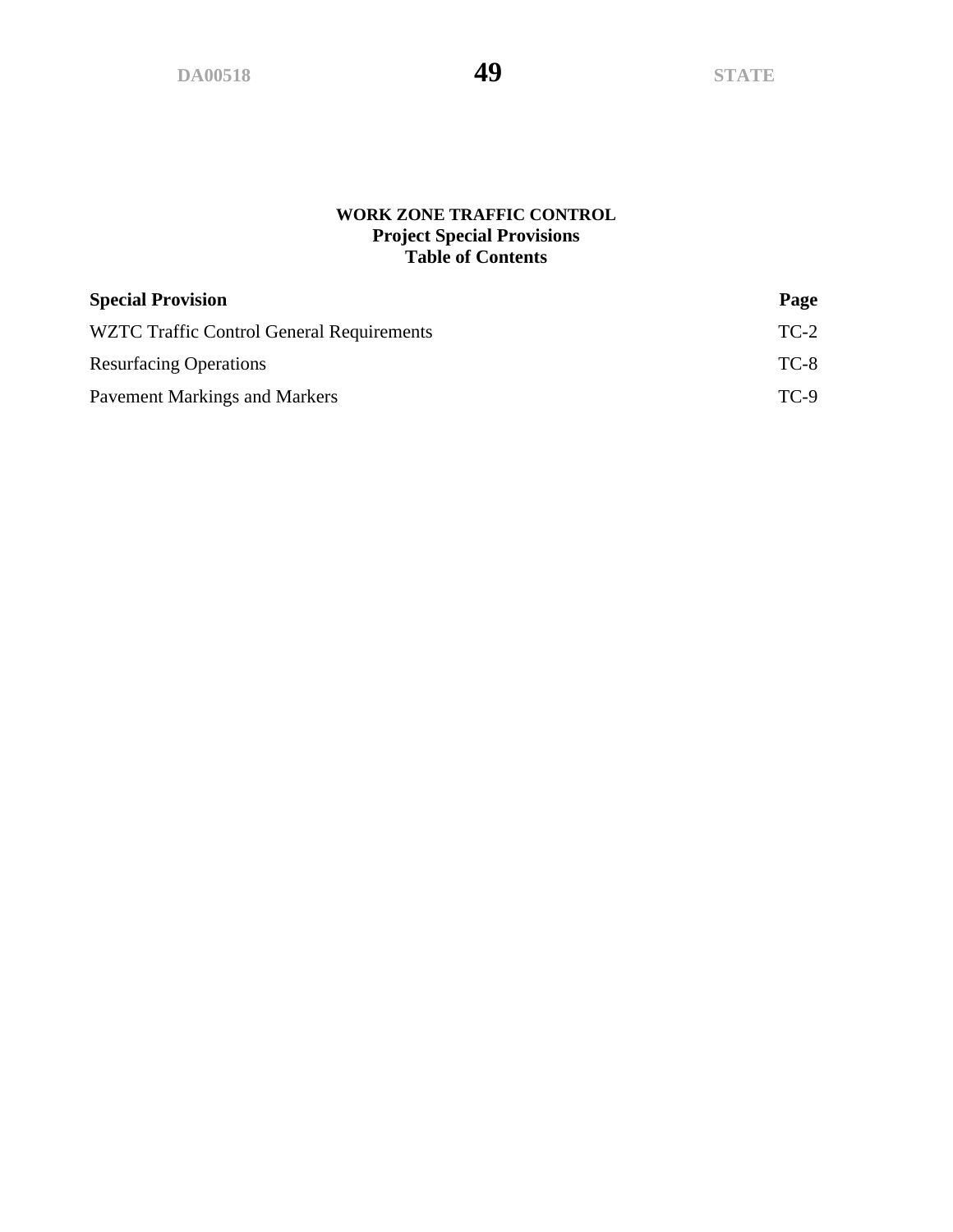# **WORK ZONE TRAFFIC CONTROL GENERAL REQUIREMENTS**

#### **TEMPORARY TRAFFIC CONTROL (TTC):**

(7-16-13) (Rev. 12-08-20) (Rev. 02-18-21) RWZ-1

Maintain traffic in accordance with Divisions 10, 11 and 12 of the *2018 Standard Specifications* and the following provisions:

Install Work Zone Advance Warning Signs in accordance with the detail drawing provided in these plans prior to beginning any other work. Use a lane closure or slow moving operation to complete the work, as necessary, unless otherwise indicated. Refer to Standard Drawing No. 1101.02, 1101.11, 1110.01, 1110.02, 1130.01 1135.01 and 1180.01 of the *2018 Roadway Standard Drawings*. Use a moving operation only if the minimum speed maintained at all times is 3 mph with no stops that narrow or close a lane of travel. If the moving operation is progressing slower than 3 mph at any time, install a lane closure. Maintain the existing traffic pattern at all times, except in the immediate work zone where lane closures are allowed as determined by the Engineer. If applicable, maintain existing pedestrian facilities in accordance with *Pedestrian Accommodation at Curb Ramp Work Locations*, found elsewhere in this Contract.

Refer to attached details and Standard Drawing No. 1101.02, 1101.03, 1101.04, 1101.05, 1101.11, 1110.01, 1110.02, 1115.01, 1130.01, 1135.01, 1145.01, 1150.01, 1165.01, and 1180.01 of the *2018 Roadway Standard Drawings* when closing a lane of travel in a stationary work zone such as pavement patching, resurfacing, curb ramp work, or pavement marking removal. Properly ballasted cones and skinny drums may be used instead of drums. However, drums are required for the upstream taper portion of lane closures in all applications. The stationary work zone shall be a maximum of 1 mile in length at any given time on 2 Lane, 2 Way facilities unless otherwise approved by the Engineer. A pilot vehicle operation may be used in conjunction with flaggers and the appropriate pilot vehicle warning signing as directed by the Engineer. During periods of construction inactivity, return the traffic pattern to the existing alignment and remove or cover any work zone signs. When covering work zone signs, use an opaque material that prevents reading of the sign at night by a driver using high beam headlights. Use material, which does not damage the sign sheeting. Replace any obliterated markings as required by other sections of the *2018 Standard Specifications* and the Engineer.

When personnel and/or equipment are working on the shoulder adjacent to and within 5 feet of an open travel lane, close the nearest open travel lane using Standard Drawing No. 1101.02 of the *2018 Roadway Standard Drawings*. When personnel and/or equipment are working within a lane of travel of an undivided facility, close the lane according to the traffic control plans, *2018 Roadway Standard Drawings* or as directed by the Engineer. Conduct the work so that all personnel and/or equipment remain within the closed travel lane. Do not work simultaneously, on both sides of an open travel way, within the same location, on a two-lane, two-way road. Perform work only when weather and visibility conditions allow safe operations as directed by the Engineer.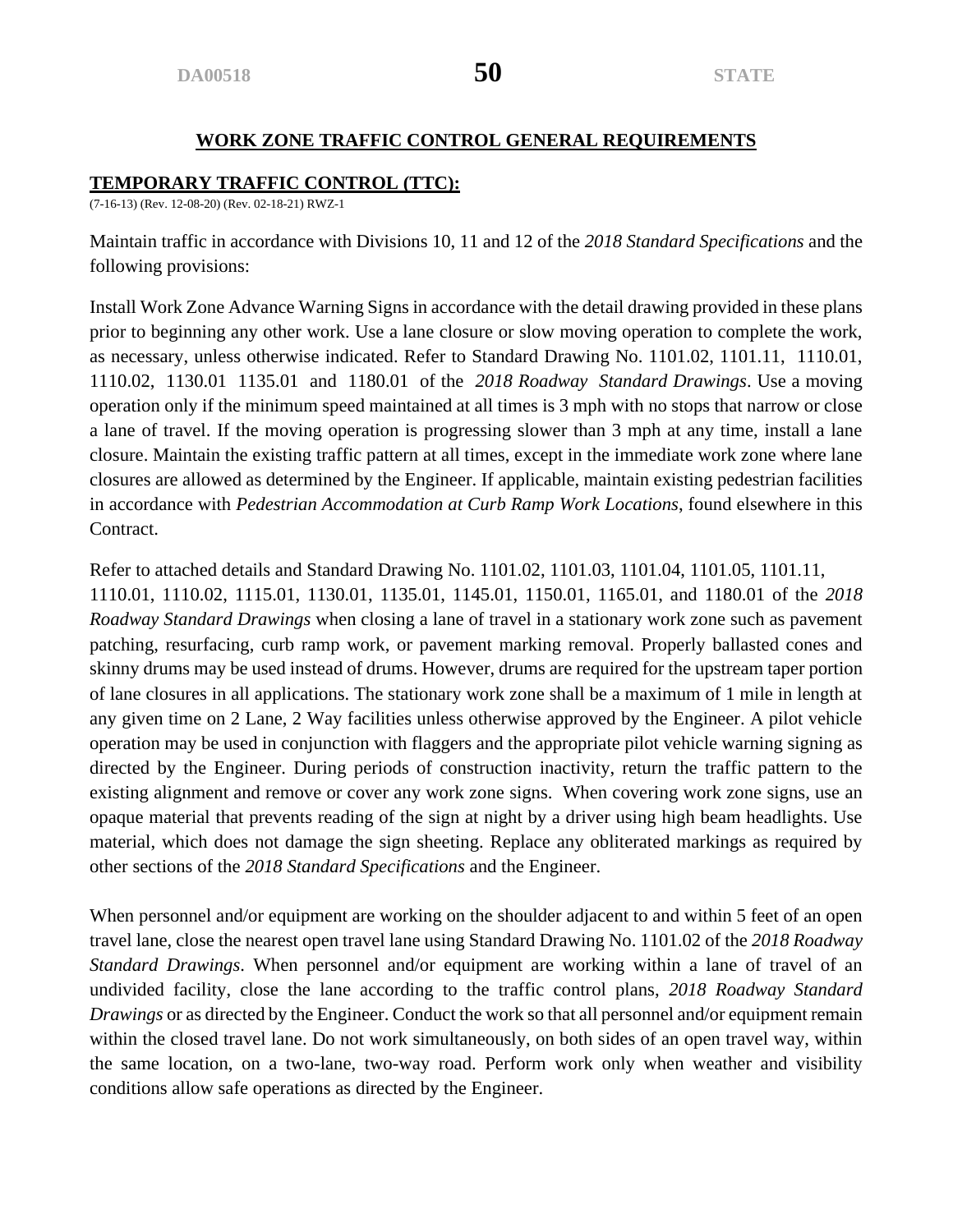When utilizing a slow-moving operation for such items as pavement marking and marker placement, the operation shall consist of the vehicles and devices as shown on Roadway Standard Drawing No. 1101.02, sheet 11 or 12 of the *2018 Roadway Standard Drawings*. Traffic cones may be used when necessary to provide additional protection of wet pavement markings. Ballast all traffic cones so they will not be blown over by traffic.

# **PAVING OPERATIONS:**

# **1) Paving Lift Requirements and Time Limitations:**

For paving lifts of 2.0 inches or less, bring all newly resurfaced lanes to the same station and elevation within 72 hours. If not brought up to the same station and elevation within 72 hours, the Contractor shall place portable "UNEVEN PAVEMENT" signs in advance of the uneven pavement and spaced every 1/2 mile along the section of uneven pavement. Once mitigated, all portable "UNEVEN PAVEMENT" signs shall be removed. No additional compensation will be made for these signs or any other type of portable warning signs as these are included in the "Temporary Traffic Control" contract pay item.

For paving lifts greater than 2 inches, bring all newly resurfaced lanes to the same station and elevation by the end of each work day unless the Contractor utilizes the notched wedge paving methods as described below.

# **Failure to comply with the following requirements will result in a suspension of all other operations until all lanes of traffic are brought to the same station and elevation:**

- 1. During paving operations, any paving lift greater than 2 inches for asphalt surface course mixes shall be mitigated by having an approved wedge apparatus on the paver that shapes the edge 1 inch vertically and the remaining at a maximum slope steepness of 2:1. For intermediate and base course mixes, use an approved wedge device that shapes the edge with a maximum slope steepness of 2:1. The maximum paving lift allowed to use this method is 3 inches.
- 2. At the end of the work day, the Contractor shall place portable "UNEVEN PAVEMENT" signs in advance of the uneven pavement and spaced every 1/2 mile along the section of uneven pavement. Once mitigated, all portable "UNEVEN PAVEMENT" signs shall be removed. No additional compensation will be made for these signs or any other type of portable warning signs as these are included in the "Temporary Traffic Control" contract pay item.
- 3. In the next day's paving operation and not to exceed 72 hours, the Contractor shall bring up the adjacent lane to the same station and elevation before any further paving takes place on the project.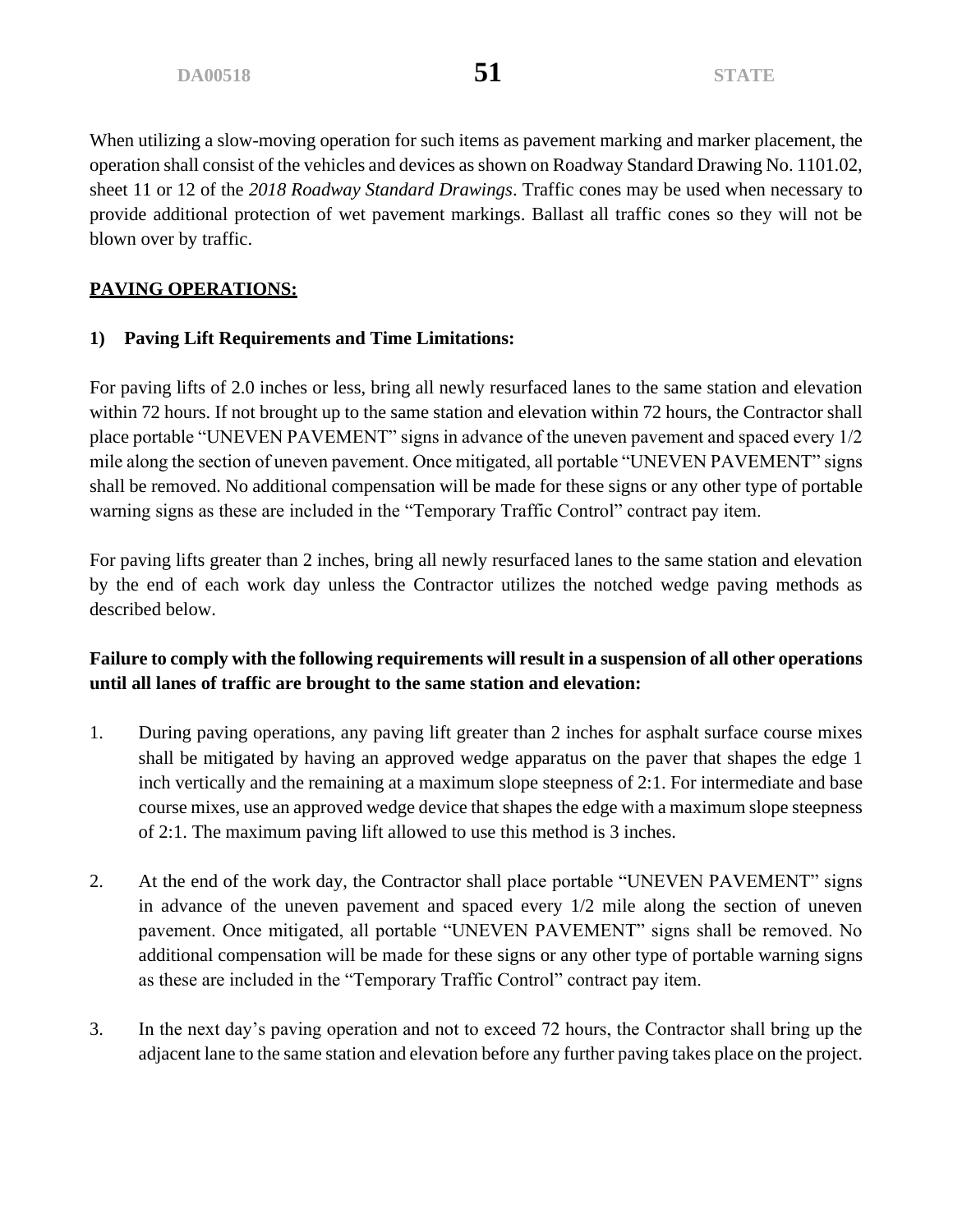# **2) Asphalt Surface Treatments (AST)**

For AST Operations, there is no drop-off condition to be signed. Stationary "LOOSE GRAVEL" and "UNMARKED PAVEMENT" signs shall replace "LOW/SOFT SHOULDER" signs. For placement and spacing of these signs, see the Signing Detail Sheet. All other advance warning signs are to be portable mounted. These signs are included as part of the temporary traffic control (Lump Sum) item.

# **3) Fine Milling/Microsurfacing (Depths less than 1")**

For fine milling operations less than 1", paving is not required in the same work period. The paving of the fine milled area is to be conducted within the next work period and not to exceed 72 hours. No advance warning signs are necessary for these conditions unless the paving operations exceed 72 hours. If this occurs, install portable "UNMARKED PAVEMENT" signs. These signs are incidental to the other items of work included in the temporary traffic control (Lump Sum) item.

# **4) Shoulder Drop-Off Requirements**

Whenever paving operations create an edge of pavement drop-off greater than 2 inches, within 72 hours, the Contractor shall backfill at a 6:1 slope from the edge and finished elevation of the pavement that has an edge of pavement drop-off as follows:

- (A) Drop-off that exceeds 2 inches on roadways with posted speed limits of 45 mph or greater.
- (B) Drop-off that exceeds 3 inches on roadways with posted speed limits less than 45 mph.

Backfill the edge of pavement drop-off with suitable compacted material, as approved by the Engineer. The material, equipment and labor associated with this operation will be at no expense to the Department. This work is not considered part of shoulder reconstruction.

# **PROJECT REQUIREMENTS:**

Failure to comply with the following requirements will result in a suspension of all other operations:

- 1. Before working on ANY MAP, the Contractor shall submit a written construction sequence for traffic control and construction lighting for ALL MAPS to the Engineer at the first preconstruction meeting and the sequence must be approved before closing a lane of traffic. If applicable, the Contractor shall also submit a description of how pedestrian access will be maintained during any curb ramp work. Refer to *Pedestrian Accommodation at Curb Ramp Work Locations*, found elsewhere in this Contract, for pedestrian maintenance requirements.
- 2. The temporary use of portable concrete barrier and the need for any long-term temporary traffic patterns are not anticipated and are not covered by this provision. If the Engineer determines there is a need, then coordinate with the Work Zone Traffic Control Section at 919-814-5000.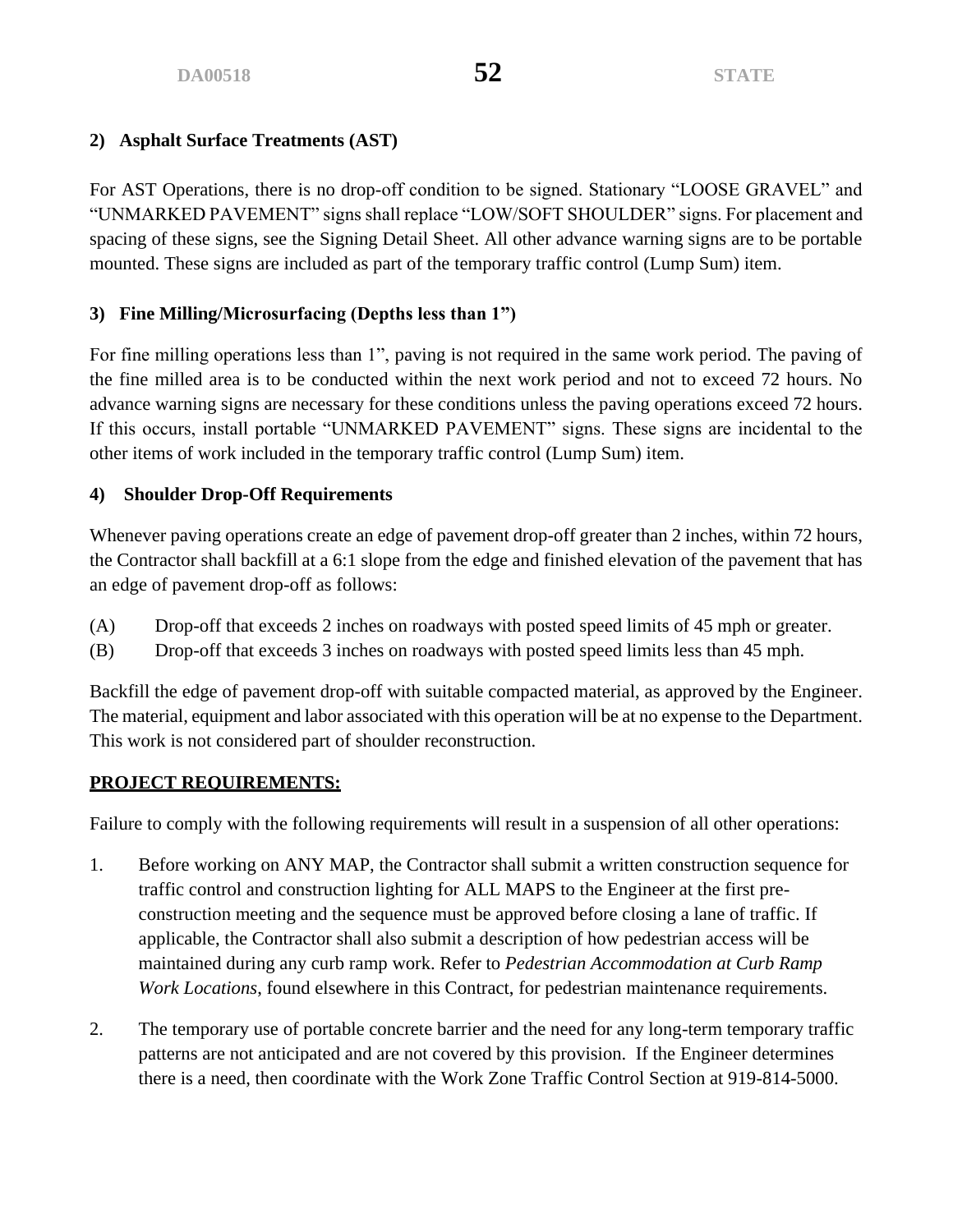- 3. Obtain written approval of the Engineer before working in more than one location or setting up additional lane closures. The maximum length of any one lane closure is 1 mile unless otherwise directed by the Engineer.
- 4. If Lane Closure Restrictions apply, see Special Provision, "Intermediate Contract Times and Liquidated Damages".
- 5. Contractor shall mill and pave lanes in an order such that water shall not accumulate.
- 6. Traffic Control for the milling and/or paving of ramps is to be done according to Standard Drawing Number 1101.02, Sheets 9 & 10 unless otherwise approved to be closed by the Engineer. If approved, Contractor will provide plans and devices for the detour at no additional cost to the department.
- 7. If milled areas are not paved back within 72 hours, the Contractor is to furnish and install portable signs to warn drivers of the conditions. These are to include, but not limited to "Rough Road" (W8-8), "Uneven Lanes" (W8-11), and "Grooved Pavement" (W8-15) w/ Motorcycle Plaque mounted below. These are to be dual indicated on Multi-Lane Roadways with speed limits 45 mph and greater where lateral clearance can be obtained within the median areas. These portable signs are incidental to the other items of work included in the temporary traffic control (Lump Sum) pay item.

# **WORK ZONE SIGNING:**

# **Description**

Install advance/general warning work zone signs according to the Detail Drawing provided in these plans prior to beginning of work. Install and maintain signing in accordance with the attached drawings and Divisions 11 and 12 of the *2018 Standard Specifications*.

# **(A) Installation**

All stationary Advance/General warning work zone signs require notification to existing Utility owners per Article 105-8 of the *2018 Standard Specifications* and Special Provision SP1 G115 within 3 to 12 full working days prior to installation.

Install Advance/General warning work zone signs before beginning work on a particular map. If signs are installed more than 7 calendar days prior to the beginning of work on a particular map, cover the signs until the work begins. Install each work zone Advance/General warning sign separately and not on the same post or stand with any other sign except where an advisory speed plate or directional arrow is used.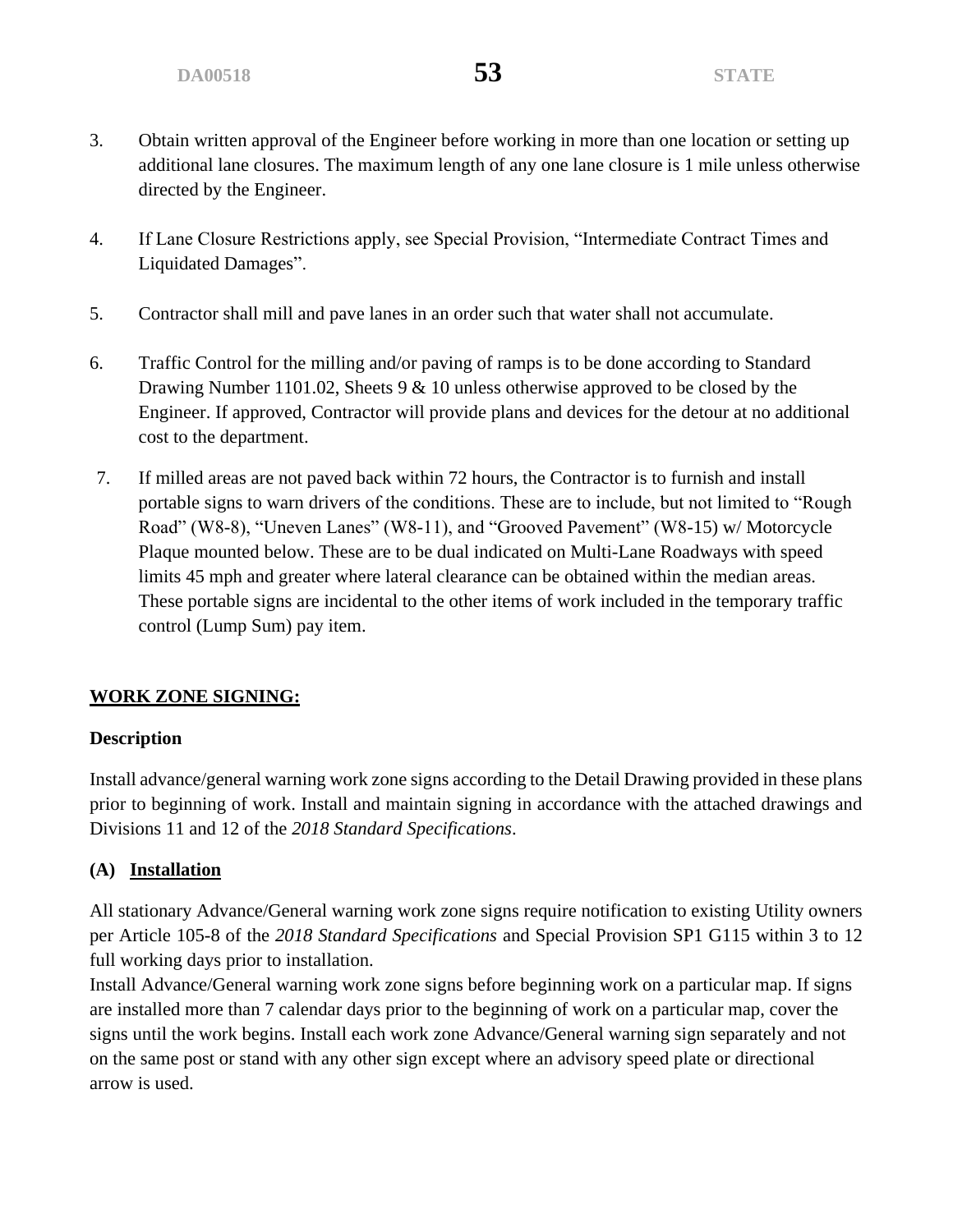All stationary signing is to be installed as shown on the detail drawing(s) unless otherwise directed by the Engineer. The signs as shown on the detail drawing(s) are all that are required for a contractor to begin a resurfacing contract. Any additional signs requested by the Engineer shall be installed within 7 business days of the start of contract work. All sign locations are to be verified by the Engineer prior to installation. Once the signs have been installed and accepted, any sign relocations requested by the Department will be compensated in accordance with Article 104-7. Any additional signs other than the ones shown in the drawing will be compensated in accordance with Article 104-7.

No stationary -Y- Line advance warning signage is required unless there is more than 1,000 feet of resurfacing along the –Y- line. Whenever work proceeds through an intersection, portable signs shall be used for traffic control. There will be no direct compensation for any portable signing.

If there is a period of construction inactivity longer than 14 calendar days, remove or cover advance/general warning work zone signs. Uncover advance/general warning work zone signs no more than 7 calendar days before work resumes. All other operations may be suspended upon failure to comply with the above requirements. Such suspended operations would not be resumed until the above requirements are fulfilled.

# **(B) Sign Removal**

Once Maps on the Project are substantially complete, it is acceptable practice to remove the Stationary Work Zone Signs in lieu of waiting until all of the Maps are completed on the Project. A Map is substantially complete when the resurfacing operations are finished and the shoulders are brought up to the same elevation as the proposed pavement and when pavement markings (paint) are installed along the centerline and edge lines. The final pavement markings (ex. Thermoplastic/Polyurea) or pavement markers (Raised/Snowplowable) do not have to be installed for Maps to be considered substantially complete. Final pavement marking/markers are installed with portable signing according to Roadway Standard Drawing 1101.02, sheet 11 or 12. Any remaining punch list items requiring traffic control are compensated in the contract pay item for *Temporary Traffic Control*.

# **Stationary Work Zone Sign removal is a condition of final project acceptance.**

# **(C) Lane Closure Work Zone Signs**

Install any required lane closure signing needed during the life of the project in accordance with the Standard Drawing No. 1101.02, 1101.11 and 1110.02 of the *2018 Roadway Standard Drawings*. Any required portable signs for lane closures are compensated in the contract pay item for *Temporary Traffic Control*.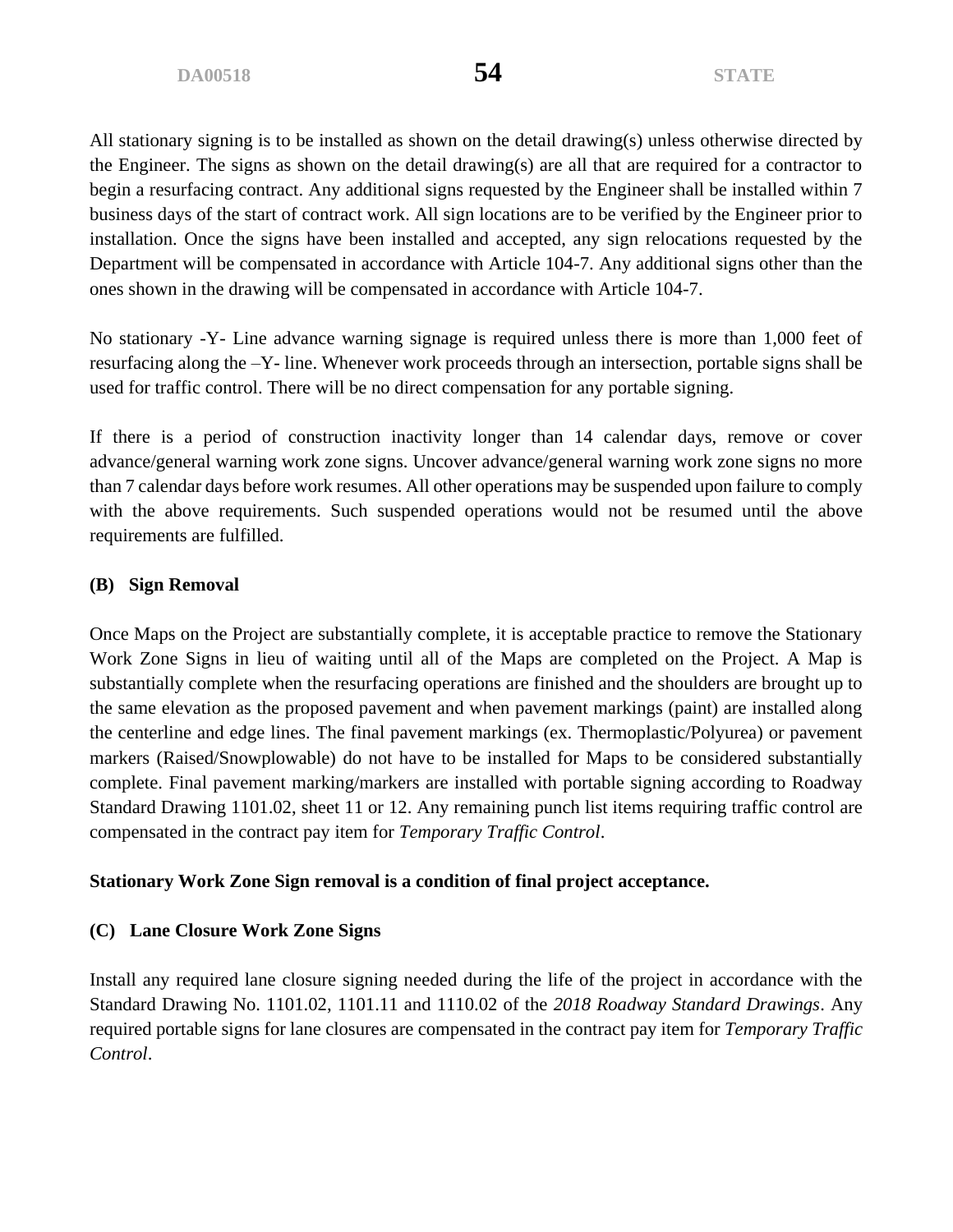# **MEASUREMENT AND PAYMENT:**

Temporary traffic control work, including, but not limited to installation and removal of portable signs, cones, drums, skinny drums, flaggers, AFAD's, changeable message boards, truck mounted attenuators, flashing arrow boards, and pilot vehicles for the sole purpose of maintaining vehicular traffic will be paid at the contract lump sum price for *Temporary Traffic Control.* 

The *Temporary Traffic Control* pay item does not include work zone advance or general warning signs.

The *Temporary Traffic Control* pay item does not include Pedestrian Channelizing Devices and applicable signs, Audible Warning Devices, Temporary Curb Ramps, or a Pedestrian Transport Service required for the sole purpose of maintaining pedestrian movements. Refer to *Pedestrian Accommodation at Curb Ramp Work Locations*, found elsewhere in this Contract, for measurement and payment information for these items.

Partial payments for *Temporary Traffic Control* will be made as follows: The cumulative total of the lump sum price for temporary traffic control will be equal to the percent complete (project) as calculated for each partial pay estimate. Additional flashing arrow boards and message boards beyond those shown in the contract, detail drawings or *Roadway Standard Drawings* required by the Engineer will be paid as extra work in accordance with Article 104-7 of the *Standard Specifications*.

The work of satisfactorily installing and removing work zone advance and/or general warning signs, including, but not limited to, furnishing, locating, installing, covering, uncovering and removing stationary signs will be measured for each required sign and paid at the contract price for *Work Zone Advance/General Warning Signing (SF).* Payment for *Work Zone Advance/General Warning Signing*  will be limited to a maximum of 90% of the total installed quantity. The remaining 10% will be paid once all signs have been removed.

The Lump Sum price for *Temporary Traffic Control* will include the work of 4 flaggers per operation per map being utilized at the same time on any day. If a pilot vehicle is used for an operation, the Lump Sum Price for *Temporary Traffic Control* will include the work of five (5) flaggers. The operator of a pilot vehicle will be considered one of the five flaggers.

Any additional flagging beyond the "included" amount covered in the *Temporary Traffic Control* pay item will be considered supplemental flagging and compensated at a rate of \$35.00 per hour for each additional flagger as approved by the Engineer.

Payment will be made under:

**Pay Item Pay Unit** Temporary Traffic Control Lump Sum Work Zone Advance/General Warning Signing Square Foot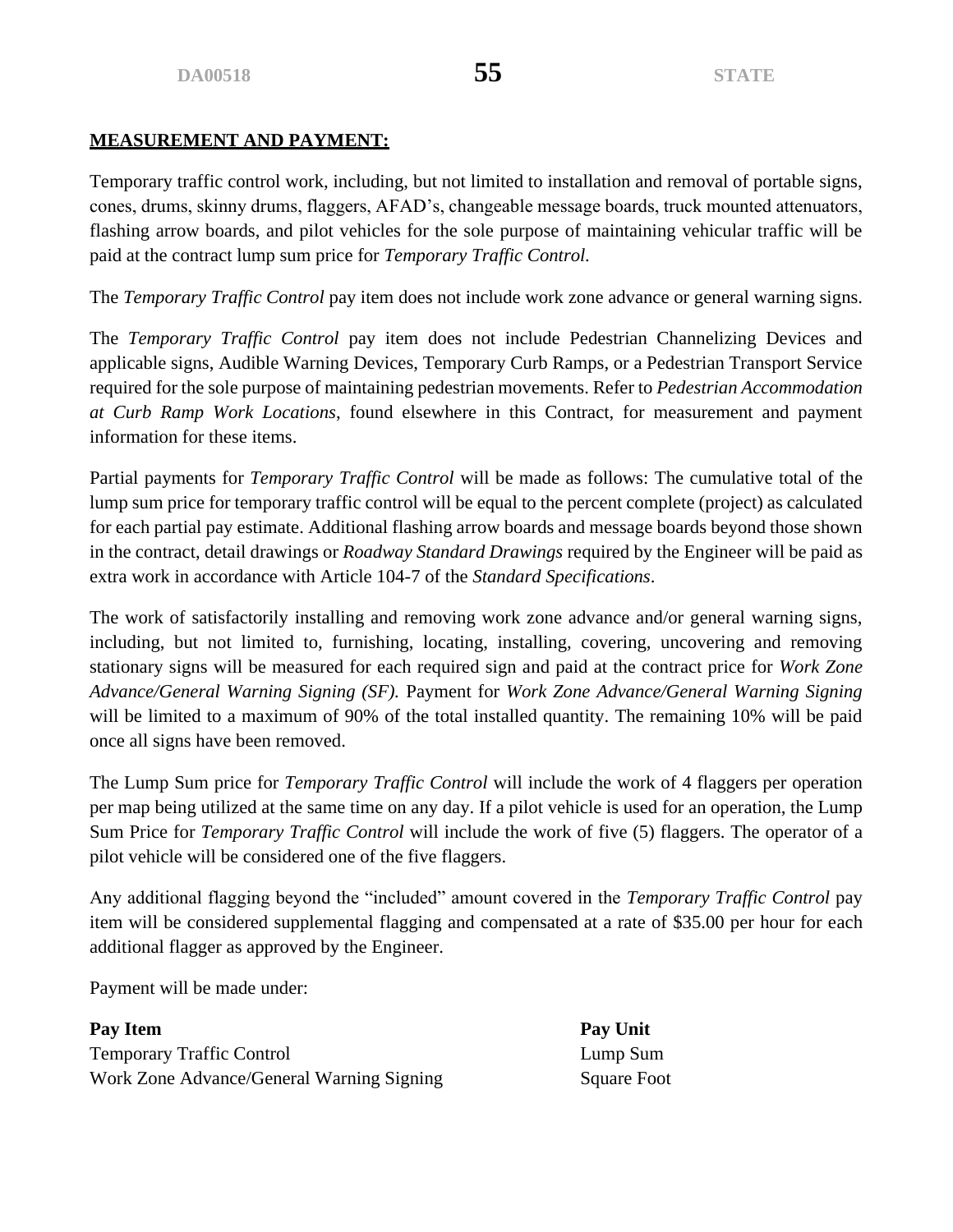# **RESURFACING OPERATIONS:**

 $(7-15-14)$  RWZ-2

Coordinate the installation of items required by the contract documents and resurfacing operations such that these operations are completed in the order as agreed upon with the Engineer at the first pre-construction meeting. Refer to the Provisions, Typicals and Details unless otherwise directed by the Engineer.

Notify the Engineer 15 consecutive calendar days before resurfacing a bridge or its approaches. Patch and make repairs to bridge surface and its approaches before resurfacing occurs. Coordinate all operations on the bridge and its approaches with the Engineer.

Notify the Engineer 48 hours before resurfacing the areas of existing pavement that require patching. Patch these areas before resurfacing occurs. Allow full depth asphalt patching to cool to the point of supporting traffic without displacement or rutting before reopening closed lane. Coordinate the resurfacing operations of the patched areas with the Engineer.

Notify the Engineer 48 hours before milling or resurfacing will interfere with the existing Signal Loops. Loops may need to be placed in milled surface before resurfacing occurs. Coordinate all signal loop operations with the Engineer.

For partial or wheel track milling operations on two-way, two-lane facilities, mill and pave back by the end of each work day. For Partial or wheel track milling operation on multi-lane facilities, the lane being milled may be left closed and paved back within 72 hours.

The following options are available during Resurfacing and milling operations on two-way, twolane facilities when the entire roadway or entire lane is to be milled:

- (A) Mill a single lane and pave back by the end of each work day.
- (B) Mill the entire width of roadway and pave back within 72 hours.

The following options are available during Resurfacing and milling operations on multi-lane facilities when all lanes or a single lane in one direction are to be milled:

- (A) Mill a single lane and pave back by the end of each work day.
- (B) Mill the entire width of pavement for all lanes to be milled in any direction daily and pave back within 72 hours.

Slope the pavement at the beginning and ending of the daily milling operation as directed by the Engineer. Sweep and remove all milled material from the roadway as soon as the daily milling operation is completed. Continue milling operations until the particular section of roadway being milled is complete. Remove any existing pavement adjacent to the milled area that has been damaged and replace with patch material as directed by the Engineer.

Operate equipment and conduct operations in the same direction as the flow of traffic. Maintain vehicular access in accordance with Article 1101-05 of the *2018 Standard Specifications* using suitable backfill material approved by the Engineer.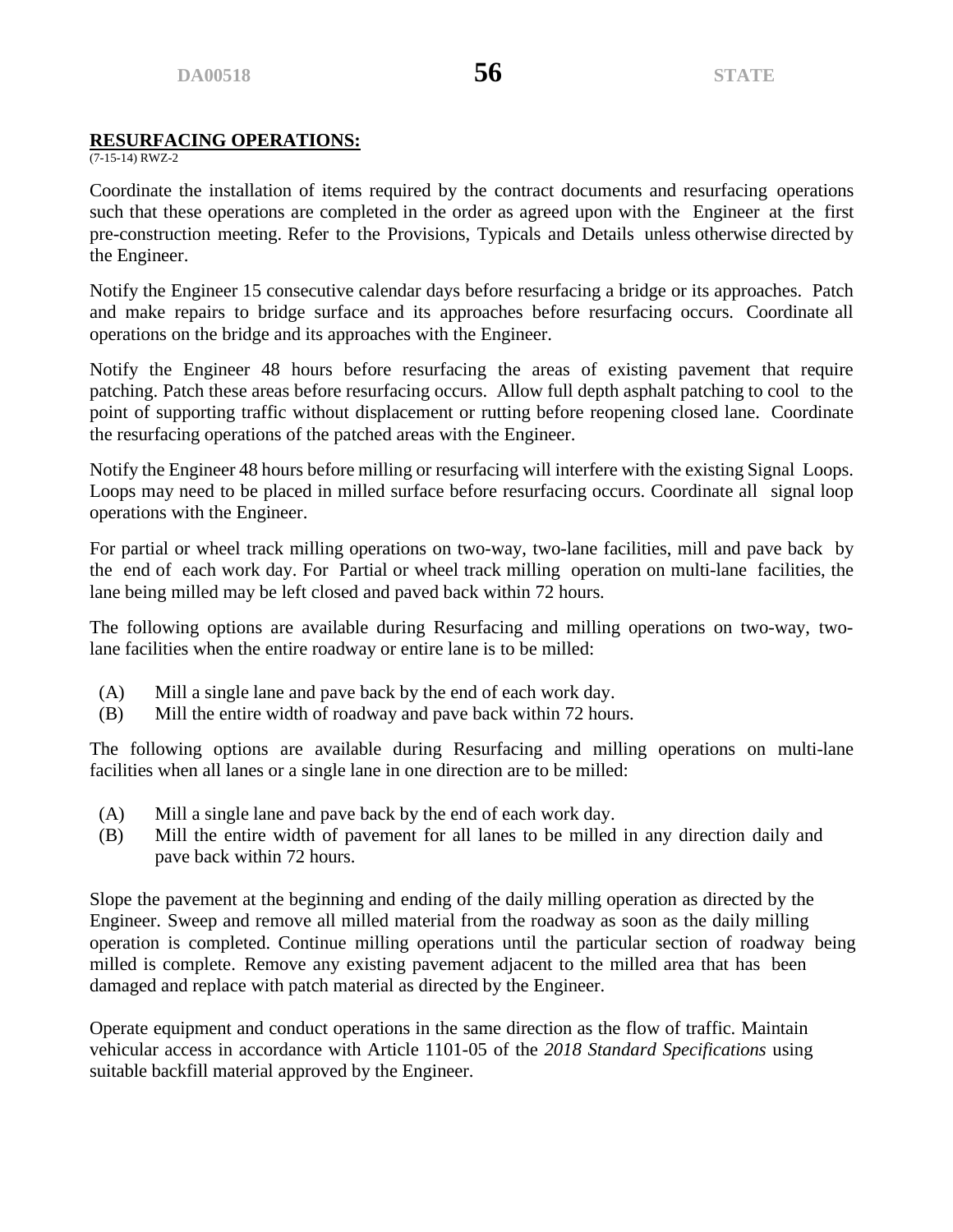Provide appropriate lighting in accordance with Section 1413 of the *2018 Standard Specifications*.

# **Milled Rumble Strips:**

When utilized, milled rumble strips shall be installed in accordance with the *2018 Standard Specifications* and the 2018 Roadway Standard Drawing 665.01.

# **PAVEMENT MARKINGS AND MARKERS:**

(7-15-14) RWZ-3

# **Markings: All Facilities**

Pavement markings shall be installed in accordance with Standard Drawings 1205.01 through 1205.15 of the *2018 Roadway Standard Drawings* and Section 1205 of the *2018 Standard Specifications* with the exception of the following changes underlined in Table 1205-1 in Subarticle 1205-3(D):

# (D) Time Limitations for Replacement

| <b>TABLE 1205-1</b><br><b>TIME LIMITATIONS FOR</b><br><b>REPLACEMENT</b>                                              |                                                                                                     |                                                                                                                                 |  |  |  |
|-----------------------------------------------------------------------------------------------------------------------|-----------------------------------------------------------------------------------------------------|---------------------------------------------------------------------------------------------------------------------------------|--|--|--|
| <b>Facility Type</b>                                                                                                  | <b>Marking Type</b>                                                                                 | <b>Replacement</b><br><b>Deadline</b>                                                                                           |  |  |  |
| Full-control-of-access<br>multi-lane roadway (4<br><b>or</b><br>more total lanes) and ramps,<br>including Interstates | All markings                                                                                        | By the end of each<br>workday's operation if<br>the lane is opened to<br>traffic                                                |  |  |  |
| Multi-lane roadways<br>(3 or more lanes) and ramps                                                                    | Center Line, Lane Line,<br>Railroad symbols, Stop<br>bars, school symbols and<br>crosswalk markings | By the end of each<br>workday's operation if<br>the lane is opened to<br>traffic<br>(temporary paint with<br>beads may be used) |  |  |  |
|                                                                                                                       | Edge Lines, gore lines<br>all<br>other<br>and<br>symbols                                            | By the end of the<br>3rd calendar day<br>after<br>obliteration                                                                  |  |  |  |
| Two-lane, two-way                                                                                                     | All centerline markings,<br>railroad, Stop bars,<br>school symbols and<br>crosswalk markings        | By the end of the<br>5th calendar day<br>after<br>obliteration                                                                  |  |  |  |
| roadways                                                                                                              | Edge Lines and all<br>other symbols                                                                 | By the end of the 30th<br>calendar day after<br>obliteration                                                                    |  |  |  |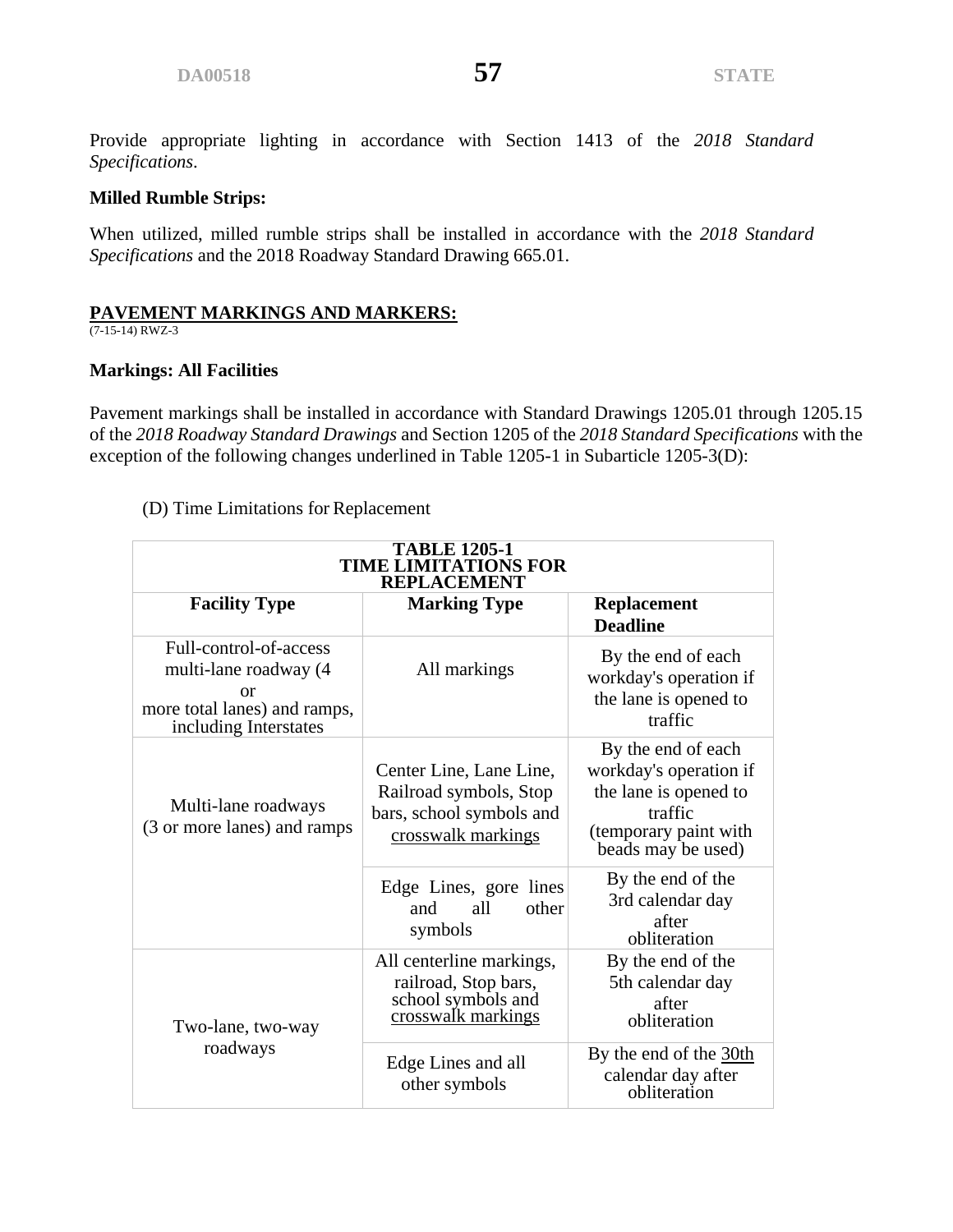Prior to placing pavement marking material on concrete surfaces that are diamond ground, use an acceptable method to grind ridges smooth only where pavement marking will be installed.

Type 3 Cold Applied Plastic may be used in lieu of Type 2 Cold Applied Plastic. If Type 3 Cold Applied Plastic is used, it shall be paid for using the Type 2 Cold Applied Plastic pay item.

Unless otherwise specified, Heated-in-Place Thermoplastic may be used in lieu of Extruded Thermoplastic for stop bars, symbols, characters and diagonals. If Heated-in-Place Thermoplastic is used, it shall be paid for using the Extruded Thermoplastic pay item.

Unless otherwise specified, Heated-in-Place Thermoplastic may be used in lieu of Cold Applied Plastic for stop bars, symbols, characters and diagonals on asphalt or concrete roadways. If Heated-in-Place Thermoplastic is used, it shall be paid for using the Cold Applied Plastic pay item.

# **Markers: All Facilities**

Remove existing pavement markers in preparation for paving. Repair any pavement damage due to existing pavement marker removal prior to the end of the work day. Dispose of existing pavement markers as directed by the Engineer. No direct payment will be made for this work as it will be incidental to the paving operation.

Install permanent pavement markers within 60 calendar days after completing the resurfacing on each map. Pavement markers shall be installed in accordance with Standard Drawing 1205.12 and Standard Drawings 1250.01 through 1253.01 of the *2018 Roadway Standard Drawings* and Sections 1250 through 1253 of the *2018 Standard Specifications.*

# **Markings and Markers: All Facilities**

Review and record the existing pavement markings and markers before resurfacing. Re-establish the new pavement markings and markers using the record of existing markings in conjunction with the *2018 Roadway Standard Drawings.* Unless otherwise directed by the engineer, new pavement markings not meeting the current standards should be updated to the *2018 Roadway Standard Drawings.* Have existing or proposed "passing zones" reviewed by the engineer before installation. Submit the record of the existing pavement markings seven calendar days before the obliteration of any pavement markings.

Mainline pavement shall not be left milled, unmarked or uneven at the end of a paving season. If the Contractor begins any map and does not complete within the seasonal restrictions, including placement of final pavement markings or permanent markers, the Contractor shall be responsible for, at his expense, Paint in accordance with Article 1205-08 and Temporary Markers in accordance with Section 1251 of the *2018 Standard Specifications*.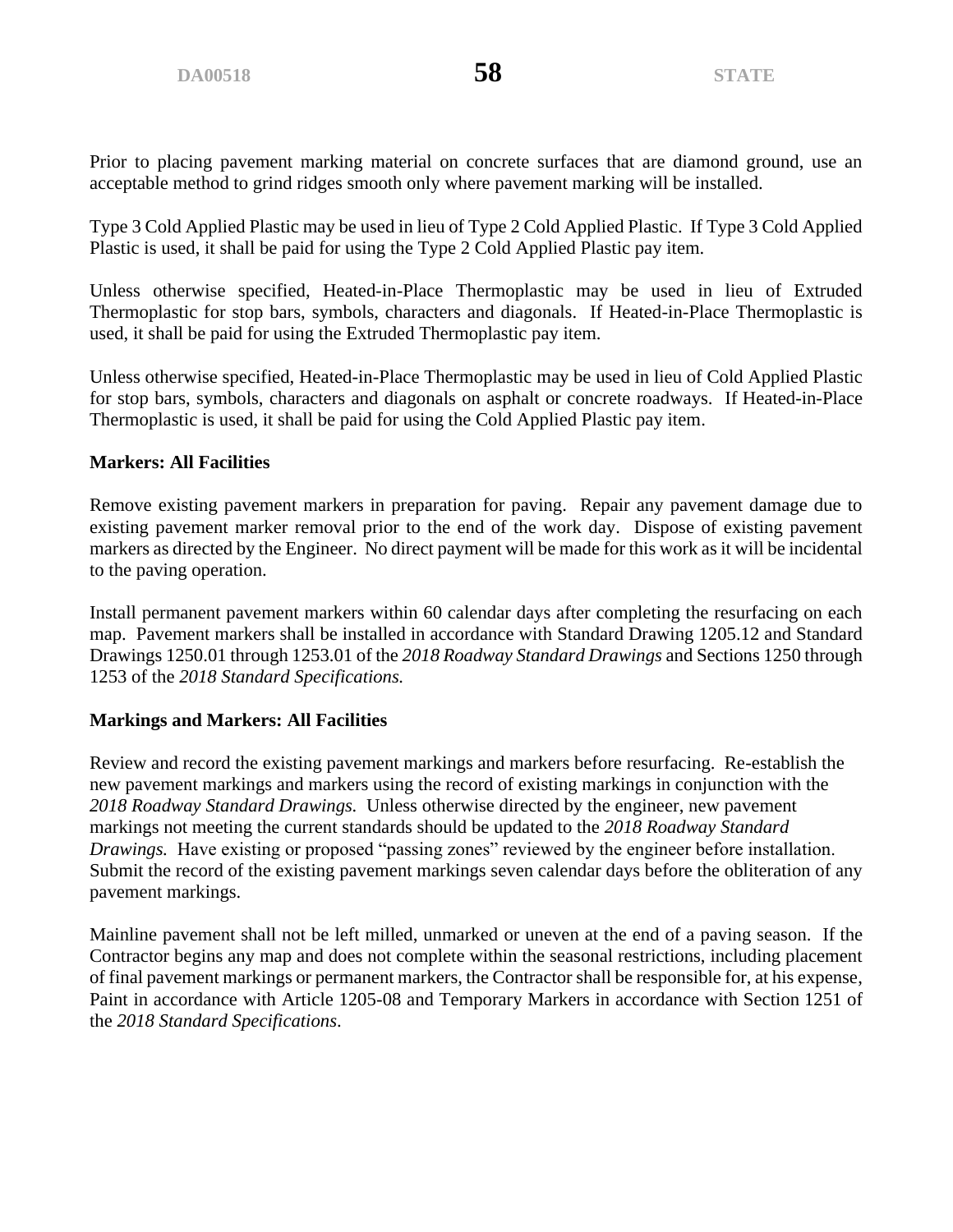# **STANDARD SPECIAL PROVISION**

#### **AVAILABILITY OF FUNDS – TERMINATION OF CONTRACTS:** (5-20-08) Z-2

*General Statute 143C-6-11. (h) Highway Appropriation* is hereby incorporated verbatim in this contract as follows:

 (h) Amounts Encumbered. – Transportation project appropriations may be encumbered in the amount of allotments made to the Department of Transportation by the Director for the estimated payments for transportation project contract work to be performed in the appropriation fiscal year. The allotments shall be multiyear allotments and shall be based on estimated revenues and shall be subject to the maximum contract authority contained in *General Statute 143C-6-11(c)*. Payment for transportation project work performed pursuant to contract in any fiscal year other than the current fiscal year is subject to appropriations by the General Assembly. Transportation project contracts shall contain a schedule of estimated completion progress, and any acceleration of this progress shall be subject to the approval of the Department of Transportation provided funds are available. The State reserves the right to terminate or suspend any transportation project contract, and any transportation project contract shall be so terminated or suspended if funds will not be available for payment of the work to be performed during that fiscal year pursuant to the contract. In the event of termination of any contract, the contractor shall be given a written notice of termination at least 60 days before completion of scheduled work for which funds are available. In the event of termination, the contractor shall be paid for the work already performed in accordance with the contract specifications.

Payment will be made on any contract terminated pursuant to the special provision in accordance with Subarticle 108-13(E) of the *2018 Standard Specifications*.

# **BIDS OVER LIMIT:**

(08-01-16) SPD 01-400

In accordance with GS 136-28.1(b), if the total bid amount of the contract exceeds \$5.0 million, the bid will not be considered for award.

#### **DIVISION LET CONTRACT PREQUALIFICATION:**

(07-01-14)(12-1-16) SPD 01-410

Any firm that wishes to bid as a prime contractor shall be prequalified as a Bidder or PO Prime Contractor prior to submitting a bid. Information regarding prequalification can be found at: [https://connect.ncdot.gov/business/Prequal/Pages/default.aspx.](https://connect.ncdot.gov/business/Prequal/Pages/default.aspx)

Prior to performing the work, the prime contractor and/or subcontractor(s) shall be prequalified in the work code(s) which are identified as work items in the prime contractor's construction progress schedule that they will complete themselves. Any contractor identified as working outside their expertise may be considered in default of contract.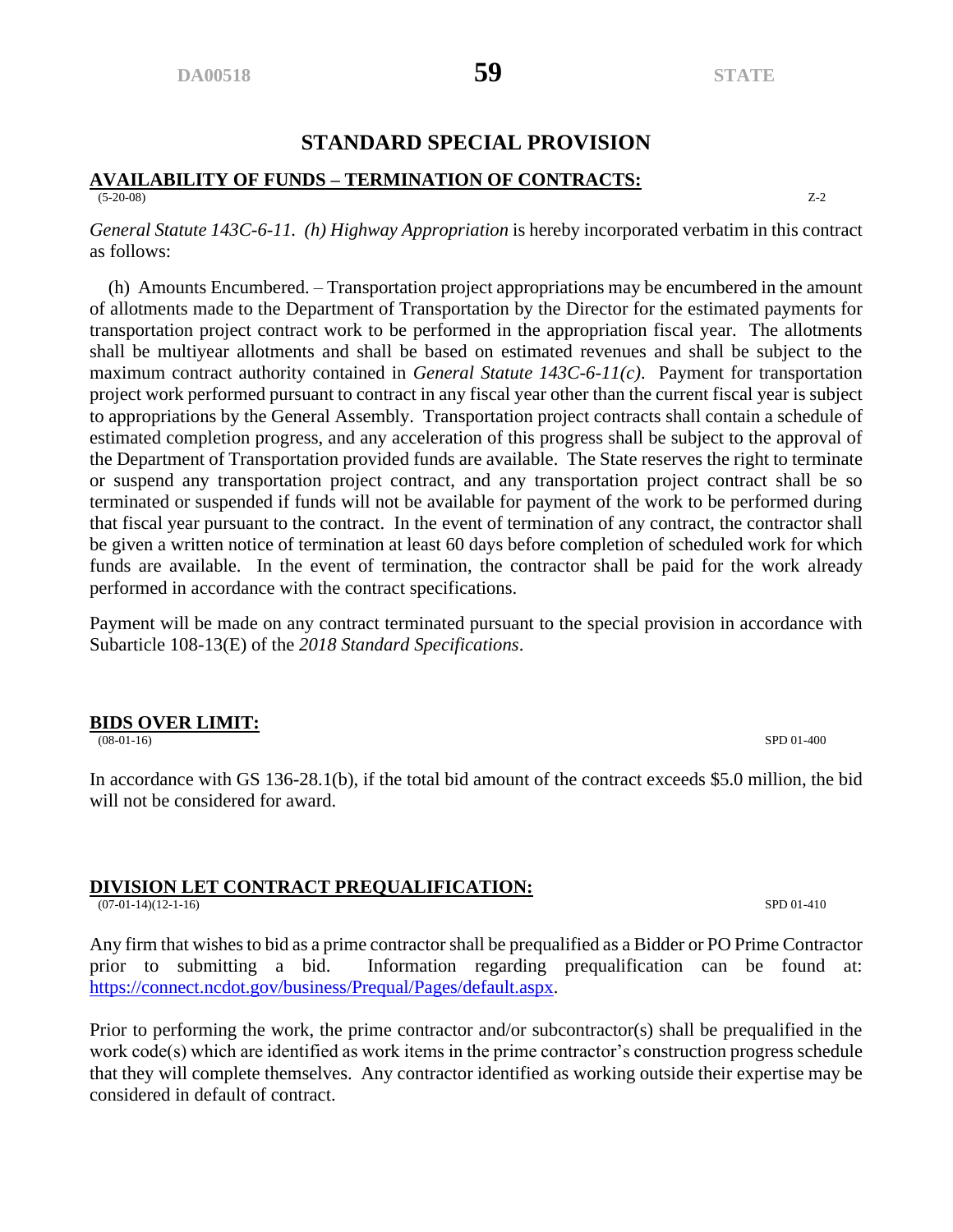#### **SAFETY VESTS:**

*All Contractors' personnel, all subcontractors and their personnel, and any material suppliers and their personnel must wear an OSHA approved reflective vest or outer garment at all times while on the project.* 

# **CONTRACTOR CLAIM SUBMITTAL FORM:**

(2-12-14) SPD 01-440

If the Contractor elects to file a written claim or requests an extension of contract time, it shall be submitted on the *Contractor Claim Submittal Form (CCSF)* available through the Construction Unit or at <https://connect.ncdot.gov/projects/construction/Pages/Construction-Resources.aspx> as Form CCSF under Construction Forms.

Any claims for additional compensation and/or extensions of the completion date shall be submitted to the Division Engineer in writing, with detailed justification, prior to submitting the final invoice payment. Once an invoice is received and accepted that is marked as "Final", the Contractor shall be barred from recovery.

#### **NCDOT GENERAL SEED SPECIFICATION FOR SEED QUALITY:**  $(5-17-11)$   $Z-3$

Seed shall be sampled and tested by the North Carolina Department of Agriculture and Consumer Services, Seed Testing Laboratory. When said samples are collected, the vendor shall supply an independent laboratory report for each lot to be tested. Results from seed so sampled shall be final. Seed not meeting the specifications shall be rejected by the Department of Transportation and shall not be delivered to North Carolina Department of Transportation warehouses. If seed has been delivered it shall be available for pickup and replacement at the supplier's expense.

Any re-labeling required by the North Carolina Department of Agriculture and Consumer Services, Seed Testing Laboratory, that would cause the label to reflect as otherwise specified herein shall be rejected by the North Carolina Department of Transportation.

Seed shall be free from seeds of the noxious weeds Johnsongrass, Balloonvine, Jimsonweed, Witchweed, Itchgrass, Serrated Tussock, Showy Crotalaria, Smooth Crotalaria, Sicklepod, Sandbur, Wild Onion, and Wild Garlic. Seed shall not be labeled with the above weed species on the seed analysis label. Tolerances as applied by the Association of Official Seed Analysts will NOT be allowed for the above noxious weeds except for Wild Onion and Wild Garlic.

Tolerances established by the Association of Official Seed Analysts will generally be recognized. However, for the purpose of figuring pure live seed, the found pure seed and found germination percentages as reported by the North Carolina Department of Agriculture and Consumer Services, Seed Testing Laboratory will be used. Allowances, as established by the NCDOT, will be recognized for minimum pure live seed as listed on the following pages.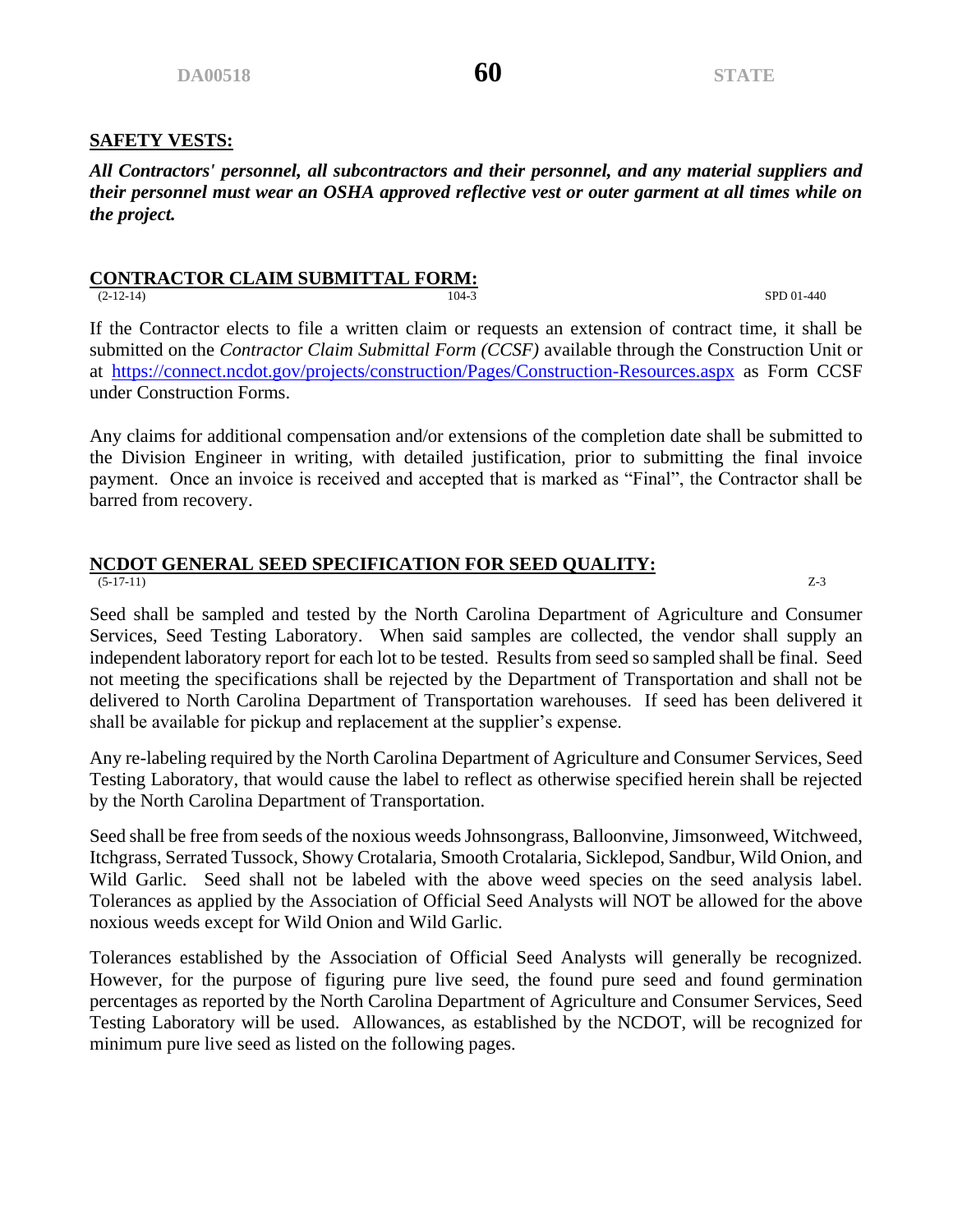| <b>Restricted Noxious</b><br>Weed | Limitations per<br>Lb. Of Seed | <b>Restricted Noxious</b><br>Weed | Limitations per<br>Lb. of Seed |
|-----------------------------------|--------------------------------|-----------------------------------|--------------------------------|
| <b>Blessed Thistle</b>            | 4 seeds                        | Cornflower (Ragged Robin)         | 27 seeds                       |
| Cocklebur                         | 4 seeds                        | <b>Texas Panicum</b>              | 27 seeds                       |
| Spurred Anoda                     | 4 seeds                        | <b>Bracted Plantain</b>           | 54 seeds                       |
| Velvetleaf                        | 4 seeds                        | <b>Buckhorn Plantain</b>          | 54 seeds                       |
| Morning-glory                     | 8 seeds                        | <b>Broadleaf Dock</b>             | 54 seeds                       |
| Corn Cockle                       | 10 seeds                       | <b>Curly Dock</b>                 | 54 seeds                       |
| Wild Radish                       | 12 seeds                       | Dodder                            | 54 seeds                       |
| Purple Nutsedge                   | 27 seeds                       | Giant Foxtail                     | 54 seeds                       |
| <b>Yellow Nutsedge</b>            | 27 seeds                       | Horsenettle                       | 54 seeds                       |
| Canada Thistle                    | 27 seeds                       | Quackgrass                        | 54 seeds                       |
| <b>Field Bindweed</b>             | 27 seeds                       | Wild Mustard                      | 54 seeds                       |
| Hedge Bindweed                    | 27 seeds                       |                                   |                                |

The specifications for restricted noxious weed seed refers to the number per pound as follows:

Seed of Pensacola Bahiagrass shall not contain more than 7% inert matter, Kentucky Bluegrass, Centipede and Fine or Hard Fescue shall not contain more than 5% inert matter whereas a maximum of 2% inert matter will be allowed on all other kinds of seed. In addition, all seed shall not contain more than 2% other crop seed nor more than 1% total weed seed. The germination rate as tested by the North Carolina Department of Agriculture shall not fall below 70%, which includes both dormant and hard seed. Seed shall be labeled with not more than 7%, 5% or 2% inert matter (according to above specifications), 2% other crop seed and 1% total weed seed.

Exceptions may be made for minimum pure live seed allowances when cases of seed variety shortages are verified. Pure live seed percentages will be applied in a verified shortage situation. Those purchase orders of deficient seed lots will be credited with the percentage that the seed is deficient.

# FURTHER SPECIFICATIONS FOR EACH SEED GROUP ARE GIVEN BELOW:

Minimum 85% pure live seed; maximum 1% total weed seed; maximum 2% total other crop seed; maximum 144 restricted noxious weed seed per pound. Seed less than 83% pure live seed will not be approved.

Sericea Lespedeza Oats (seeds)

Minimum 80% pure live seed; maximum 1% total weed seed; maximum 2% total other crop; maximum 144 restricted noxious weed seed per pound. Seed less than 78% pure live seed will not be approved.

Tall Fescue (all approved varieties) Bermudagrass Kobe Lespedeza Browntop Millet Korean Lespedeza German Millet – Strain R Weeping Lovegrass Clover – Red/White/Crimson Carpetgrass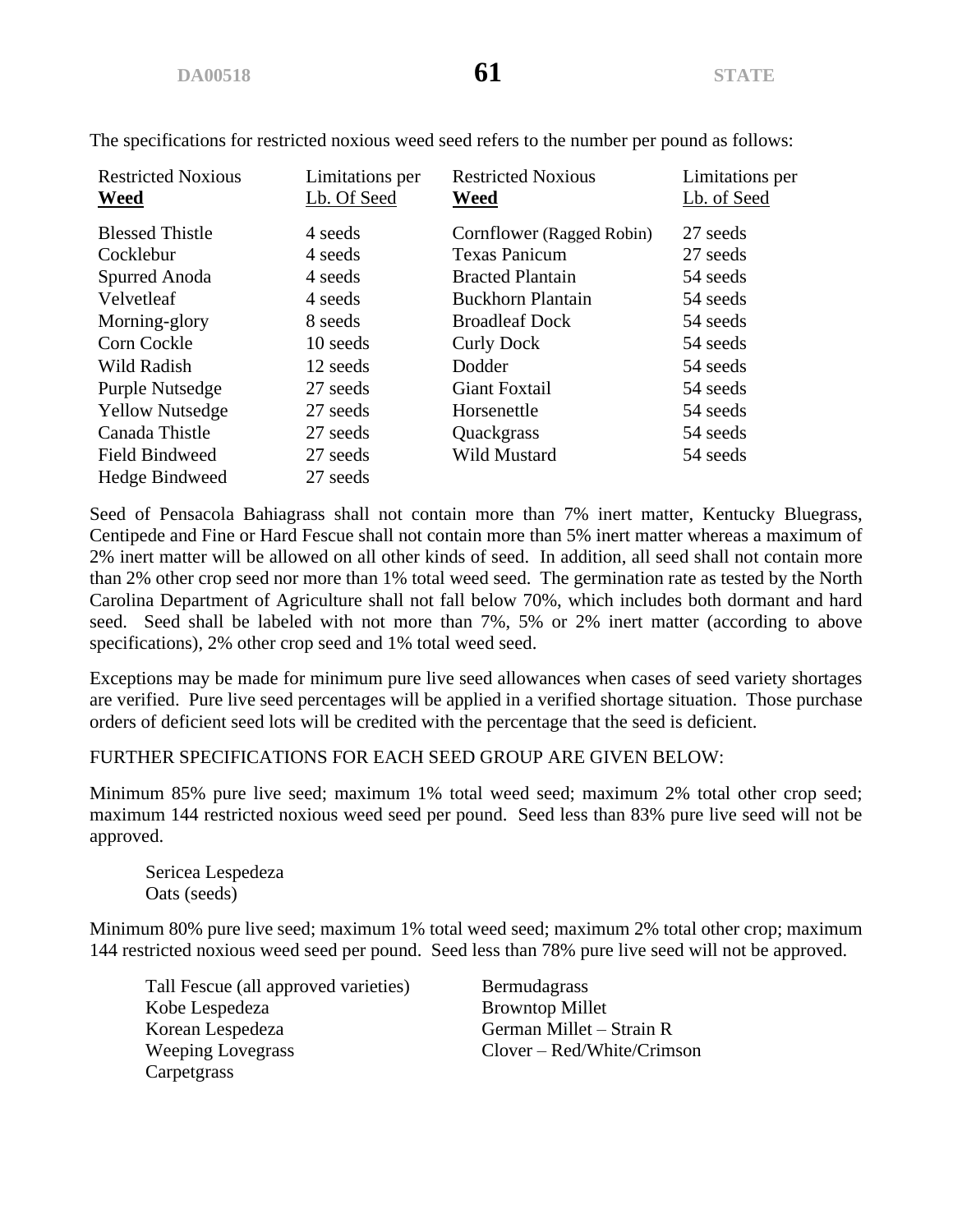Minimum 78% pure live seed; maximum 1% total weed seed; maximum 2% total other crop seed; maximum 144 restricted noxious weed seed per pound. Seed less than 76% pure live seed will not be approved.

Common or Sweet Sundangrass

Minimum 76% pure live seed; maximum 1% total weed seed; maximum 2% total other crop seed; maximum 144 restricted noxious weed seed per pound. Seed less than 74% pure live seed will not be approved.

Rye (grain; all varieties) Kentucky Bluegrass (all approved varieties) Hard Fescue (all approved varieties) Shrub (bicolor) Lespedeza

Minimum 70% pure live seed; maximum 1% total weed seed; maximum 2% total other crop seed; maximum 144 noxious weed seed per pound. Seed less than 70% pure live seed will not be approved.

Centipedegrass Japanese Millet Crownvetch Reed Canary Grass Pensacola Bahiagrass Zoysia Creeping Red Fescue

Minimum 70% pure live seed; maximum 1% total weed seed; maximum 2% total other crop seed; maximum 5% inert matter; maximum 144 restricted noxious weed seed per pound.

Barnyard Grass Big Bluestem Little Bluestem Bristly Locust Birdsfoot Trefoil Indiangrass **Orchardgrass** Switchgrass Yellow Blossom Sweet Clover

# **DRIVEWAYS AND PRIVATE PROPERTY:**

The Contractor shall maintain access to driveways for all residents and property owners throughout the life of the project. The Contractor shall not perform work for private citizens or agencies in conjunction with this project or within the project limits of this contract.

# **COOPERATION WITH STATE FORCES:**

The Contractor must cooperate with State forces working within the limits of this project as directed by the Engineer.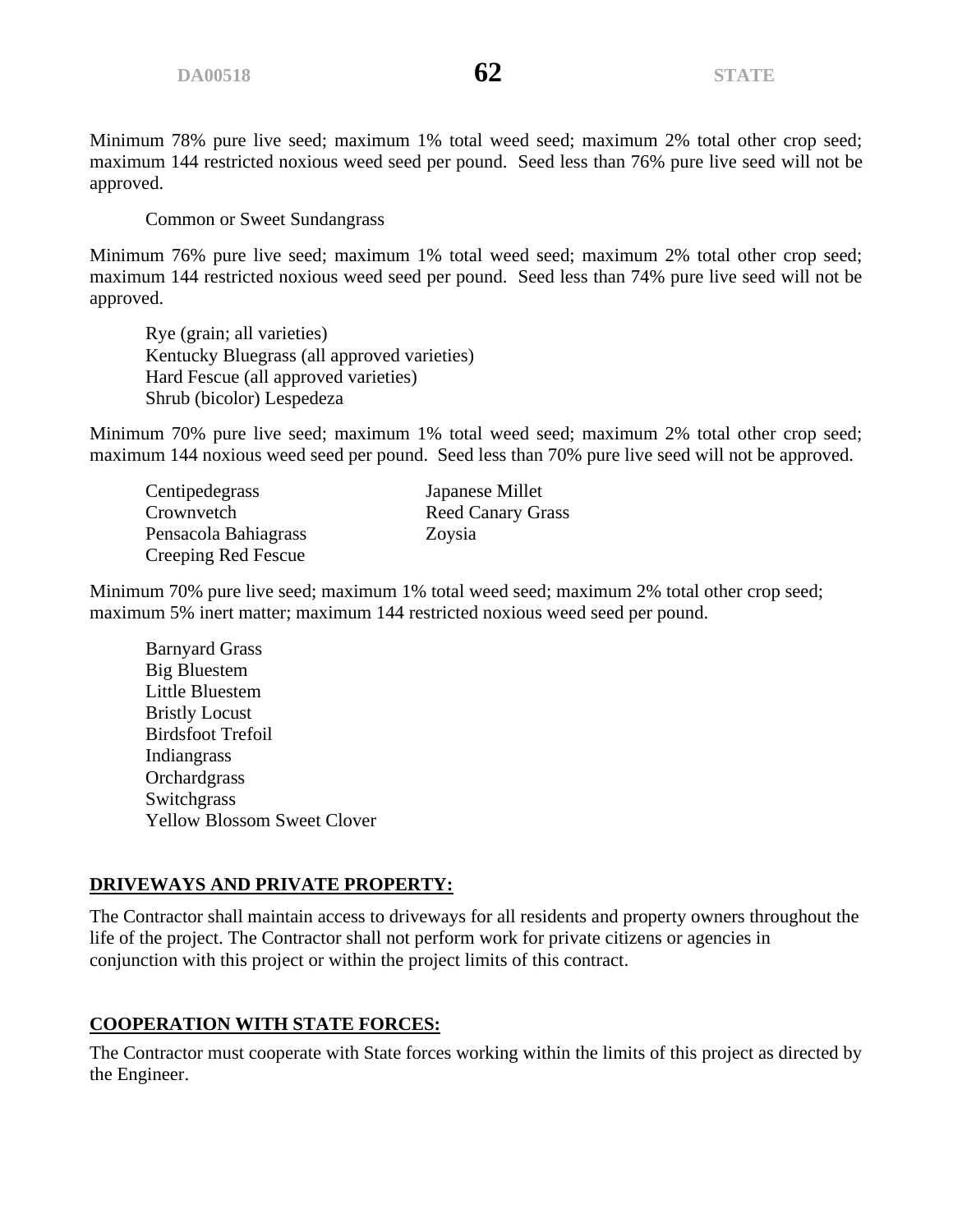# **ERRATA:**

 $(10-16-18)$  (Rev.2-16-21)  $Z-4$ 

Revise the *2018 Standard Specifications* as follows:

**Division 6**

Page 6-7, Article 609-1 DESCRIPTION, line 29, replace article number "609-10" with "609-9".

#### **Division 7**

Page 7-27, Article 725-1 MEASUREMENT AND PAYMENT, line 4, replace article number "725-1" with "724-4".

Page 7-28, Article 725-1 MEASUREMENT AND PAYMENT, line 10, replace article number "725-1" with "725-3".

**Division 10**

**Page 10-78, Article 1056-4 GEOTEXTILES, TABLE 1056-1, Permittivity, Type 2,** replace "Table 6 **<sup>D</sup>**" with "Table 7**<sup>D</sup>**" and **Permittivity, Type 3<sup>B</sup> ,** replace "Table 7**<sup>D</sup>**" with "Table 8**<sup>D</sup>**".

Page 10-121, Article 1076-7, REPAIR OF GALVANIZING, line 8, replace article number "1080-9" with "1080-7".

Page 10-162, Article 1080-50 PAINT FOR VERTICAL MARKERS, line 1, replace article number "1080-50" with "1080-10".

**Page 10-162, Article 1080-61 EPOXY RESIN FOR REINFORCING STEEL, line 5,** replace article number "1080-61" with "1080-11".

**Page 10-162, Article 1080-72 ABRASIVE MATERIALS FOR BLAST CLEANING STEEL, line 22,** replace article number "1080-72" with "1080-12".

**Page 10-163, Article 1080-83 FIELD PERFORMANCE AND SERVICES, line 25, replace article** number "1080-83" with "1080-13".

# **Division 17**

**Page 17-15, Article 1715-4 MEASUREMENT AND PAYMENT, lines 42-44,** replace the second sentence with the following:

An example is an installation of a single 1.25 inch HDPE conduit would be paid as:

# Directional Drill (1)(1.25") Linear Foot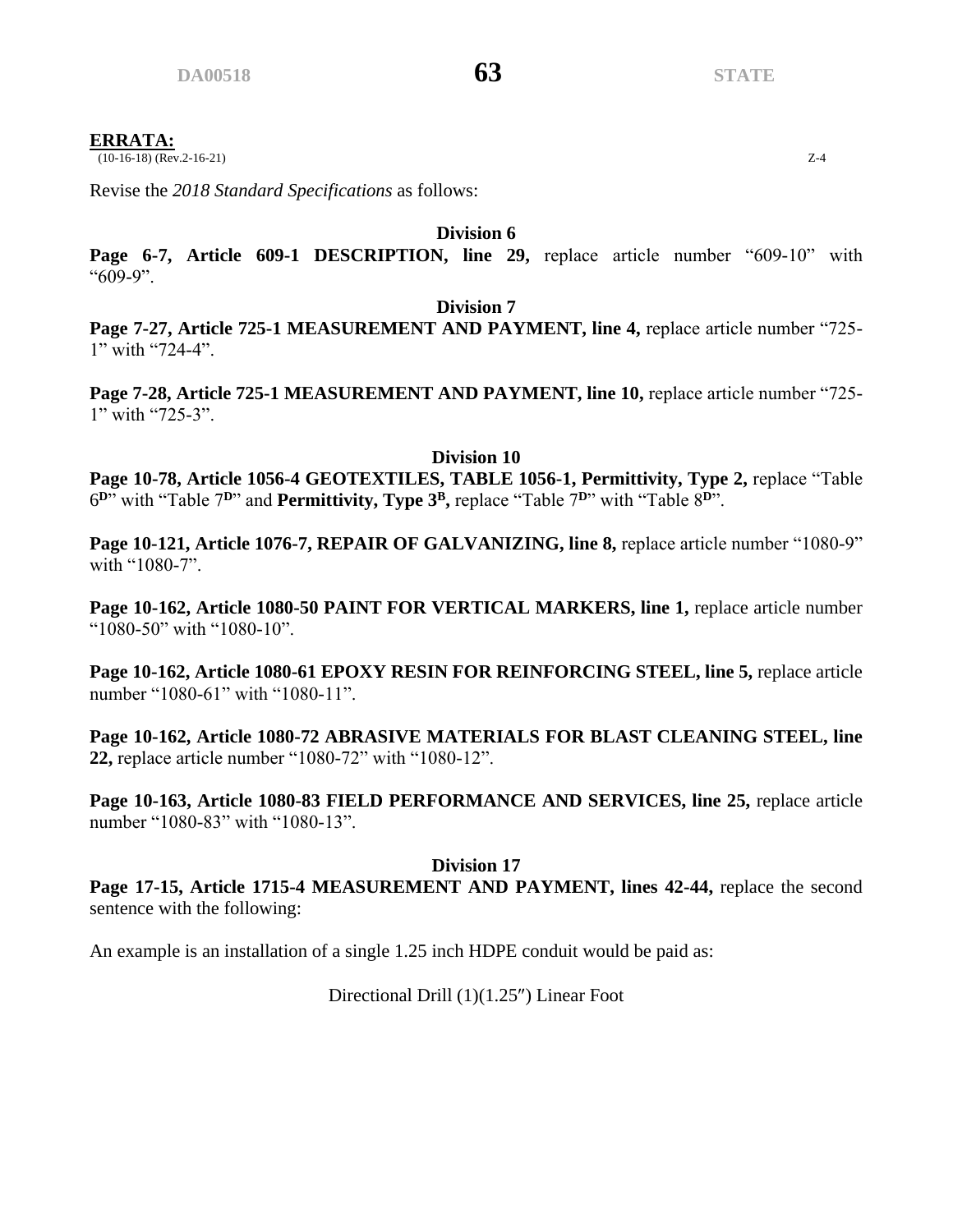# **PLANT AND PEST QUARANTINES:**

# **(Imported Fire Ant, Gypsy Moth, Witchweed, Emerald Ash Borer, Guava Root Knot Nematode, And Other Noxious Weeds)**

(3-18-03) (Rev. 5-21-19) Z-04a

### **Within Quarantined Area**

This project may be within a county regulated for plant and/or pests. If the project or any part of the Contractor's operations is located within a quarantined area, thoroughly clean all equipment prior to moving out of the quarantined area. Comply with federal/state regulations by obtaining a certificate or limited permit for any regulated article moving from the quarantined area.

# **Originating in a Quarantined County**

Obtain a certificate or limited permit issued by the N.C. Department of Agriculture/United States Department of Agriculture. Have the certificate or limited permit accompany the article when it arrives at the project site.

# **Contact**

Contact the N.C. Department of Agriculture/United States Department of Agriculture at 1-800-206-9333, 919-707-3730, or *<https://www.ncagr.gov/plantindustry/Plant/quaran/table2.htm>* to determine those specific project sites located in the quarantined area or for any regulated article used on this project originating in a quarantined county.

# **Regulated Articles Include**

- 1. Soil, sand, gravel, compost, peat, humus, muck, and decomposed manure, separately or with other articles. This includes movement of articles listed above that may be associated with cut/waste, ditch pulling, and shoulder cutting.
- 2. Plants with roots including grass sod.
- 3. Plant crowns and roots.
- 4. Bulbs, corms, rhizomes, and tubers of ornamental plants.
- 5. Hay, straw, fodder, and plant litter of any kind.
- 6. Clearing and grubbing debris.
- 7. Used agricultural cultivating and harvesting equipment.
- 8. Used earth-moving equipment.
- 9. Any other products, articles, or means of conveyance, of any character, if determined by an inspector to present a hazard of spreading imported fire ant, gypsy moth, witchweed, emerald ash borer, guava root knot nematode, or other noxious weeds.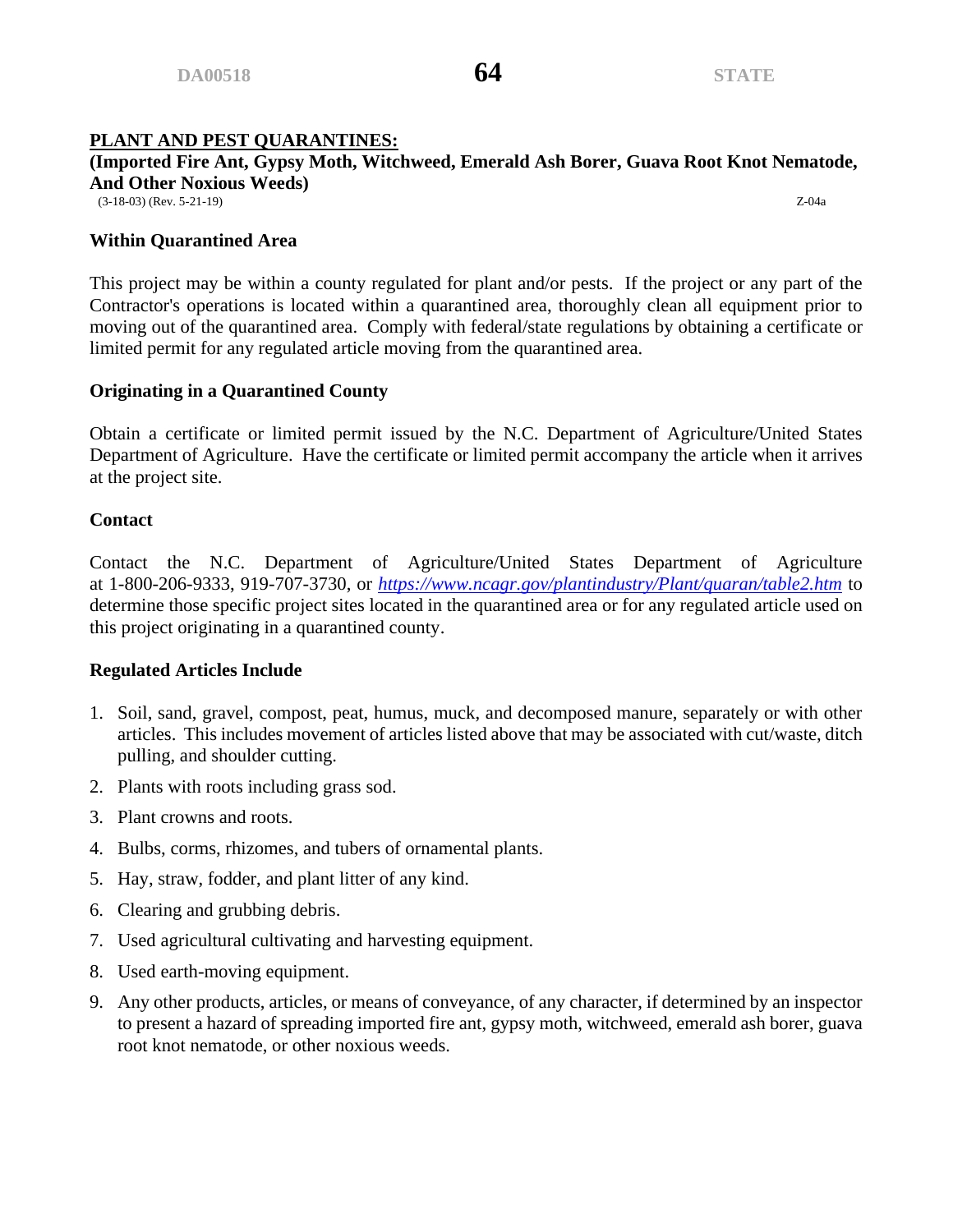# **MINIMUM WAGES:**

(7-21-09) Z-5

- *FEDERAL:* The Fair Labor Standards Act provides that with certain exceptions every employer shall pay wages at the rate of not less than SEVEN DOLLARS AND TWENTY FIVE CENTS (\$7.25) per hour.
- *STATE:* The North Carolina Minimum Wage Act provides that every employer shall pay to each of his employees, wages at a rate of not less than SEVEN DOLLARS AND TWENTY FIVE CENTS (\$7.25) per hour.

The minimum wage paid to all skilled labor employed on this contract shall be SEVEN DOLLARS AND TWENTY FIVE CENTS (\$7.25) per hour.

The minimum wage paid to all intermediate labor employed on this contract shall be SEVEN DOLLARS AND TWENTY FIVE CENTS (\$7.25) per hour.

The minimum wage paid to all unskilled labor on this contract shall be SEVEN DOLLARS AND TWENTY FIVE CENTS (\$7.25) per hour.

This determination of the intent of the application of this act to the contract on this project is the responsibility of the Contractor.

The Contractor shall have no claim against the Department of Transportation for any changes in the minimum wage laws, Federal or State. It is the responsibility of the Contractor to keep fully informed of all Federal and State Laws affecting his contract.

# **TITLE VI AND NONDISCRIMINATION:**

(6-28-77)(Rev 6/19/2018) Z-6

Revise the *2018 Standard Specifications* as follows:

Replace Article 103-4(B) with the following:

The North Carolina Department of Transportation is committed to carrying out the U.S. Department of Transportation's policy of ensuring nondiscrimination in the award and administration of contracts.

The provisions of this section related to United States Department of Transportation (US DOT) Order 1050.2A, Title 49 Code of Federal Regulations (CFR) part 21, 23 United States Code (U.S.C.) 140 and 23 CFR part 200 (or 49 CFR 303, 49 U.S.C. 5332 or 49 U.S.C. 47123) are applicable to all North Carolina Department of Transportation (NCDOT) contracts and to all related subcontracts, material supply, engineering, architectural and other service contracts, regardless of dollar amount. Any Federal provision that is specifically required not specifically set forth is hereby incorporated by reference.

# (1) **Title VI Assurances (USDOT Order 1050.2A, Appendix A)**

During the performance of this contract, the contractor, for itself, its assignees, and successors in interest (hereinafter referred to as the "contractor") agrees as follows:

(a) Compliance with Regulations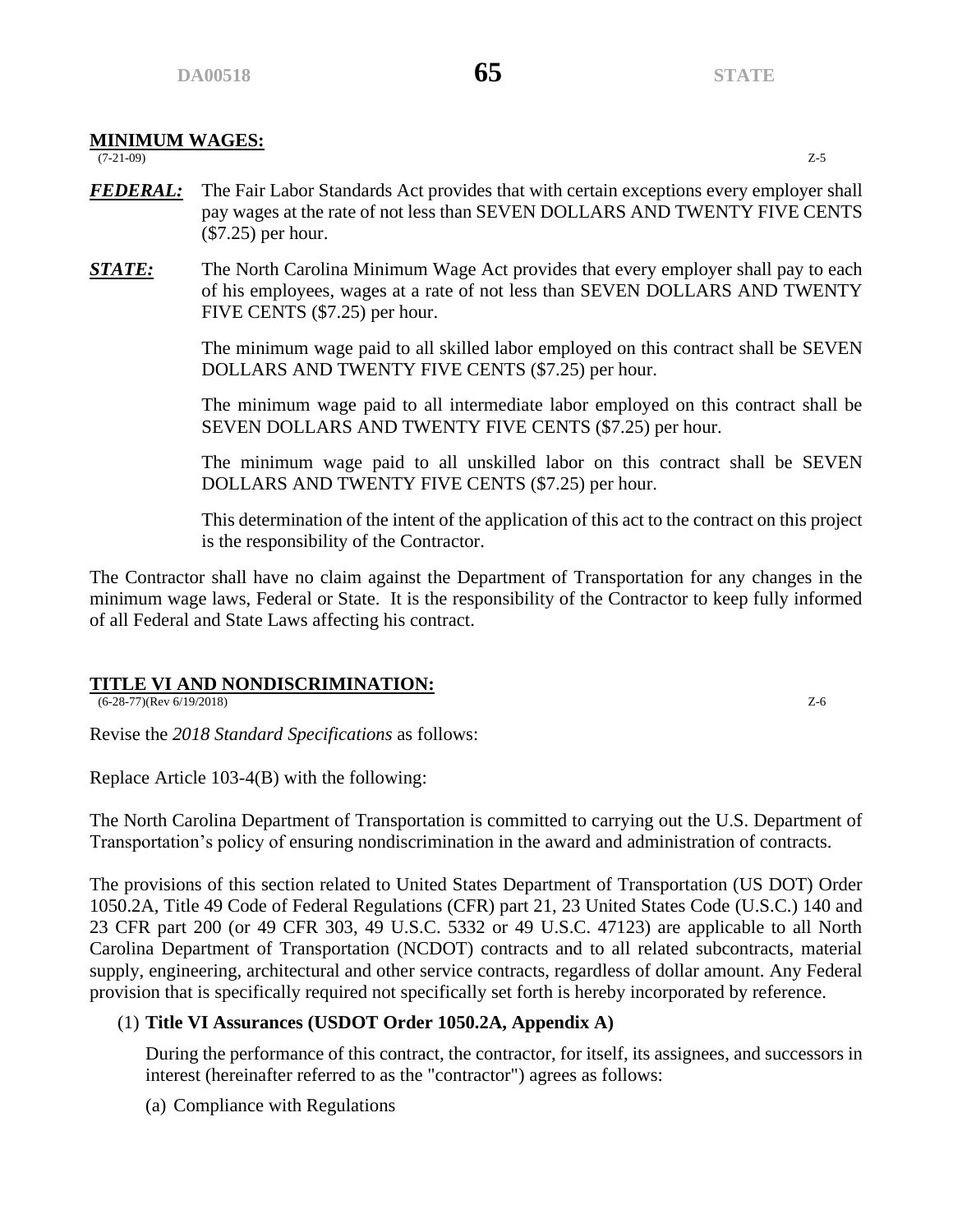The contractor (hereinafter includes consultants) shall comply with the Acts and the Regulations relative to Nondiscrimination in Federally-assisted programs of the U.S. Department of Transportation, Federal Highway Administration (FHWA), as they may be amended from time to time, which are herein incorporated by reference and made a part of this contract.

(b) Nondiscrimination

The contractor, with regard to the work performed by it during the contract, shall not discriminate on the grounds of race, color, or national origin in the selection and retention of subcontractors, including procurements of materials and leases of equipment. The contractor shall not participate directly or indirectly in the discrimination prohibited by the Acts and the Regulations, including employment practices when the contract covers any activity, project, or program set forth in Appendix B of 49 CFR Part 21.

(c) Solicitations for Subcontractors, Including Procurements of Materials and Equipment

In all solicitations, either by competitive bidding, or negotiation made by the contractor for work to be performed under a subcontract, including procurements of materials, or leases of equipment, each potential subcontractor or supplier shall be notified by the contractor of the contractor's obligations under this contract and the Acts and the Regulations relative to Nondiscrimination on the grounds of race, color, or national origin.

(d) Information and Reports

The contractor shall provide all information and reports required by the Acts, the Regulations, and directives issued pursuant thereto and shall permit access to its books, records, accounts, other sources of information, and its facilities as may be determined by the Recipient or the FHWA to be pertinent to ascertain compliance with such Acts, Regulations, and instructions. Where any information required of a contractor is in the exclusive possession of another who fails or refuses to furnish the information, the contractor shall so certify to the Recipient or the FHWA, as appropriate, and shall set forth what efforts it has made to obtain the information.

(e) Sanctions for Noncompliance:

In the event of a contractor's noncompliance with the Non-discrimination provisions of this contract, the Recipient will impose such contract sanctions as it and/or the FHWA may determine to be appropriate, including, but not limited to:

- (i) Withholding payments to the contractor under the contract until the contractor complies; and/or
- (ii) Cancelling, terminating, or suspending a contract, in whole or in part.
- (f) Incorporation of Provisions

The contractor shall include the provisions of paragraphs one through six in every subcontract, including procurements of materials and leases of equipment, unless exempt by the Acts, the Regulations and directives issued pursuant thereto. The contractor shall take action with respect to any subcontract or procurement as the Recipient or the FHWA may direct as a means of enforcing such provisions including sanctions for noncompliance.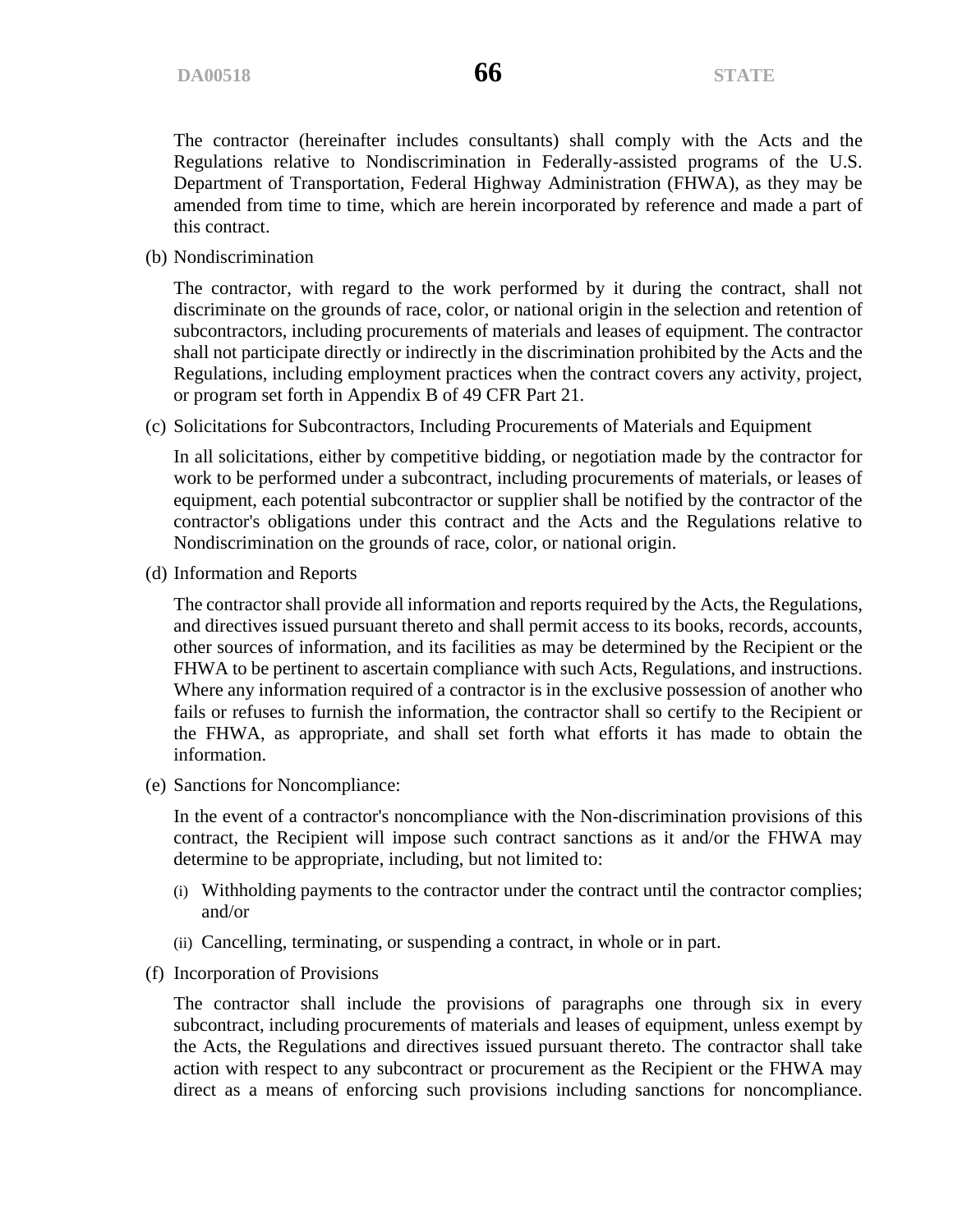Provided, that if the contractor becomes involved in, or is threatened with litigation by a subcontractor, or supplier because of such direction, the contractor may request the Recipient to enter into any litigation to protect the interests of the Recipient. In addition, the contractor may request the United States to enter into the litigation to protect the interests of the United States.

# (2) **Title VI Nondiscrimination Program (23 CFR 200.5(p))**

The North Carolina Department of Transportation (NCDOT) has assured the USDOT that, as a condition to receiving federal financial assistance, NCDOT will comply with Title VI of the Civil Rights Act of 1964 and all requirements imposed by Title 49 CFR part 21 and related nondiscrimination authorities to ensure that no person shall, on the ground of race, color, national origin, limited English proficiency, sex, age, or disability (including religion/creed or incomelevel, where applicable), be excluded from participation in, be denied the benefits of, or be subjected to discrimination under any programs, activities, or services conducted or funded by NCDOT. Contractors and other organizations under contract or agreement with NCDOT must also comply with Title VI and related authorities, therefore:

- (a) During the performance of this contract or agreement, contractors (e.g., subcontractors, consultants, vendors, prime contractors) are responsible for complying with NCDOT's Title VI Program. Contractors are not required to prepare or submit Title VI Programs. To comply with this section, the prime contractor shall:
	- 1. Post NCDOT's Notice of Nondiscrimination and the Contractor's own Equal Employment Opportunity (EEO) Policy in conspicuous locations accessible to all employees, applicants and subcontractors on the jobsite.
	- 2. Physically incorporate the required Title VI clauses into all subcontracts on federallyassisted and state-funded NCDOT projects, and ensure inclusion by subcontractors into all lower-tier subcontracts.
	- 3. Required Solicitation Language. The Contractor shall include the following notification in all solicitations for bids and requests for work or material, regardless of funding source:

"The North Carolina Department of Transportation, in accordance with the provisions of Title VI of the Civil Rights Act of 1964 (78 Stat. 252, 42 US.C. §§ 2000d to 2000d-4) and the Regulations, hereby notifies all bidders that it will affirmatively ensure that any contract entered into pursuant to this advertisement, disadvantaged business enterprises will be afforded full and fair opportunity to submit bids in response to this invitation and will not be discriminated against on the grounds of race, color, or national origin in consideration for an award. In accordance with other related nondiscrimination authorities, bidders and contractors will also not be discriminated against on the grounds of sex, age, disability, low-income level, creed/religion, or limited English proficiency in consideration for an award."

- 4. Physically incorporate the FHWA-1273, in its entirety, into all subcontracts and subsequent lower tier subcontracts on Federal-aid highway construction contracts only.
- 5. Provide language assistance services (i.e., written translation and oral interpretation), free of charge, to LEP employees and applicants. Contact NCDOT OCR for further assistance, if needed.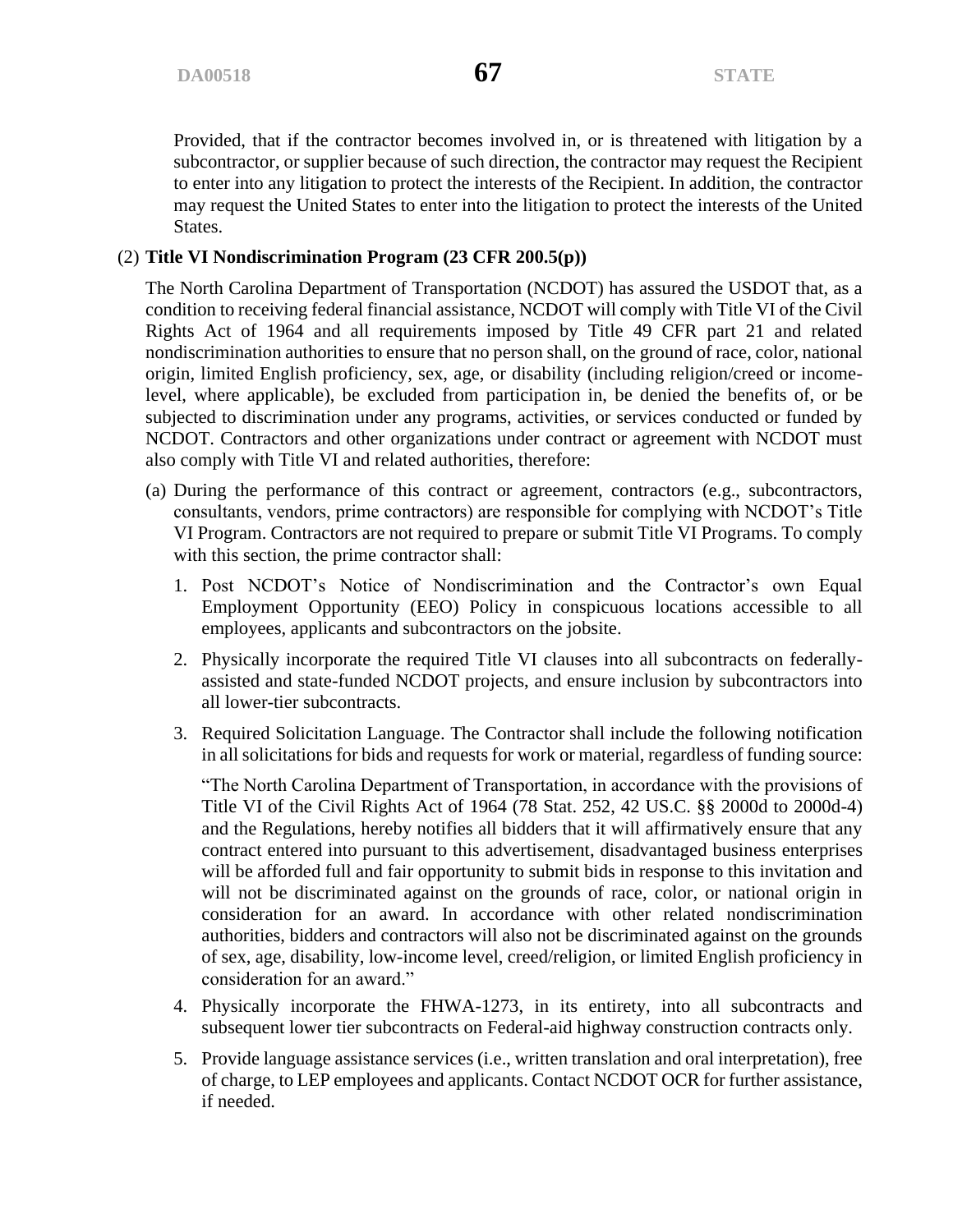- 6. For assistance with these Title VI requirements, contact the NCDOT Title VI Nondiscrimination Program at 1-800-522-0453.
- (b) Subrecipients (e.g. cities, counties, LGAs, planning organizations) may be required to prepare and submit a Title VI Plan to NCDOT, including Title VI Assurances and/or agreements. Subrecipients must also ensure compliance by their contractors and subrecipients with Title VI. (23 CFR 200.9(b)(7))
- (c) If reviewed or investigated by NCDOT, the contractor or subrecipient agrees to take affirmative action to correct any deficiencies found within a reasonable time period, not to exceed 90 calendar days, unless additional time is granted by NCDOT. (23 CFR 200.9(b)(15))
- (d) The Contractor is responsible for notifying subcontractors of NCDOT's External Discrimination Complaints Process.
	- 1. Applicability

Title VI and related laws protect participants and beneficiaries (e.g., members of the public and contractors) from discrimination by NCDOT employees, subrecipients and contractors, regardless of funding source.

2. Eligibility

Any person—or class of persons—who believes he/she has been subjected to discrimination based on race, color, national origin, Limited English Proficiency (LEP), sex, age, or disability (and religion in the context of employment, aviation, or transit) may file a written complaint. The law also prohibits intimidation or retaliation of any sort.

3. Time Limits and Filing Options

Complaints may be filed by the affected individual(s) or a representative and must be filed no later than 180 calendar days after the following:

- (i) The date of the alleged act of discrimination; or
- (ii) The date when the person(s) became aware of the alleged discrimination; or
- (iii) Where there has been a continuing course of conduct, the date on which that conduct was discontinued or the latest instance of the conduct.

Title VI and related discrimination complaints may be submitted to the following entities:

- ➢ North Carolina Department of Transportation, Office of Civil Rights, Title VI Program, 1511 Mail Service Center, Raleigh, NC 27699-1511; toll free 1-800-522- 0453
- ➢ Federal Highway Administration, North Carolina Division Office, 310 New Bern Avenue, Suite 410, Raleigh, NC 27601, 919-747-7010
- ➢ US Department of Transportation, Departmental Office of Civil Rights, External Civil Rights Programs Division, 1200 New Jersey Avenue, SE, Washington, DC 20590; 202-366-4070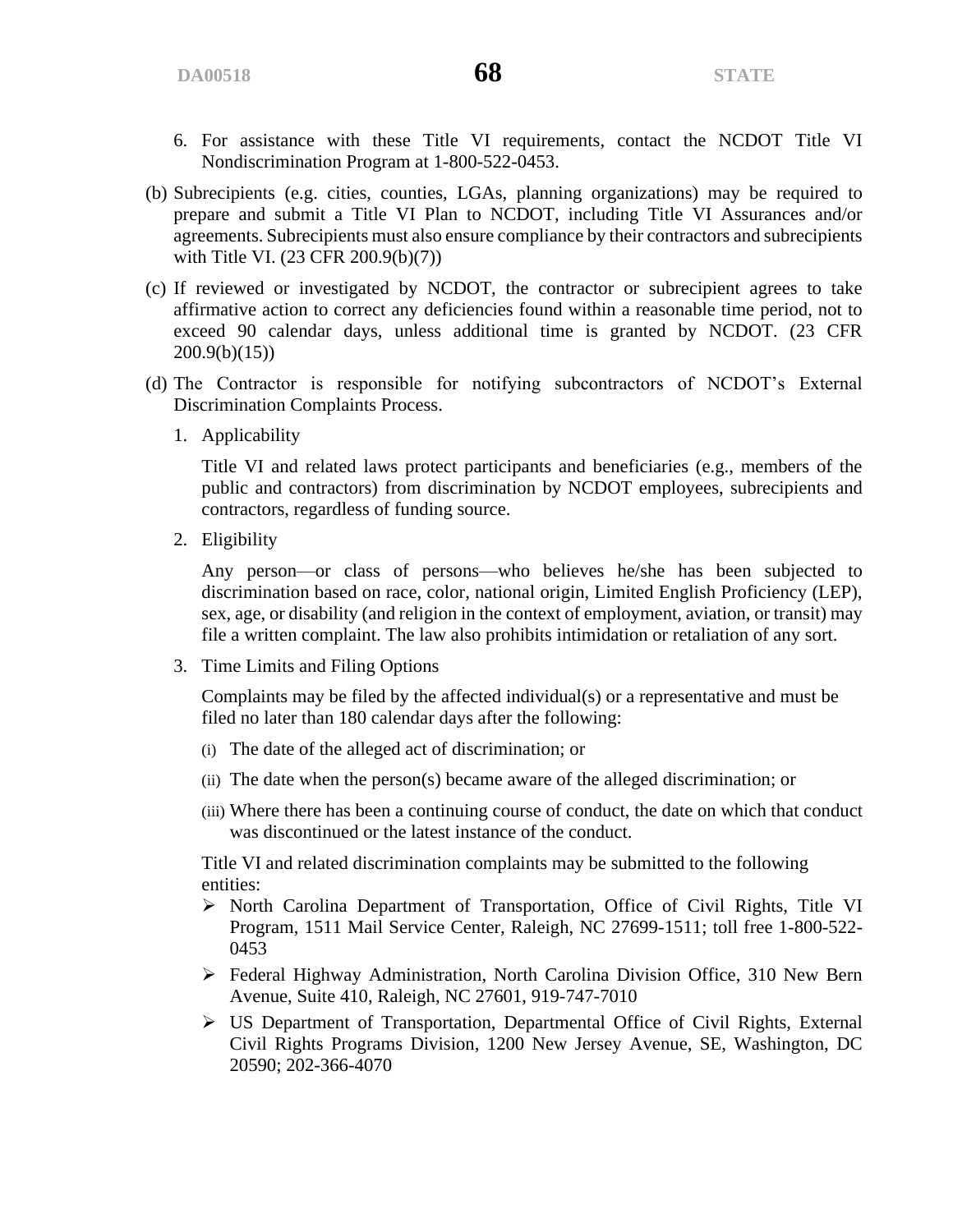4. Format for Complaints

Complaints must be in writing and signed by the complainant(s) or a representative, and include the complainant's name, address, and telephone number. Complaints received by fax or e-mail will be acknowledged and processed. Allegations received by telephone will be reduced to writing and provided to the complainant for confirmation or revision before processing. Complaints will be accepted in other languages, including Braille.

5. Discrimination Complaint Form

Contact NCDOT Civil Rights to receive a full copy of the Discrimination Complaint Form and procedures.

6. Complaint Basis

Allegations must be based on issues involving race, color, national origin (LEP), sex, age, disability, or religion (in the context of employment, aviation or transit). "Basis" refers to the complainant's membership in a protected group category.

| <b>TABLE 103-1</b><br><b>COMPLAINT BASIS</b>     |                                                                                                                                                                                       |                                                                                                                                             |                                                                                                                                                  |  |  |
|--------------------------------------------------|---------------------------------------------------------------------------------------------------------------------------------------------------------------------------------------|---------------------------------------------------------------------------------------------------------------------------------------------|--------------------------------------------------------------------------------------------------------------------------------------------------|--|--|
| <b>Protected Categories</b>                      | <b>Definition</b>                                                                                                                                                                     | <b>Examples</b>                                                                                                                             | <b>Applicable Nondiscrimination</b><br><b>Authorities</b>                                                                                        |  |  |
| Race and Ethnicity                               | An individual belonging to one<br>of the accepted racial groups; or<br>the perception, based usually on<br>physical characteristics that a<br>person is a member of a racial<br>group | Black/African<br>American.<br>Hispanic/Latino,<br>Asian, American<br>Indian/Alaska Native.<br>Native<br>Hawaiian/Pacific<br>Islander, White | Title VI of the Civil Rights Act of 1964;<br>49 CFR Part 21:<br>23 CFR 200:<br>49 U.S.C. 5332(b);<br>49 U.S.C. 47123.<br>(Executive Order 13166) |  |  |
| Color                                            | Color of skin, including shade<br>of skin within a racial group                                                                                                                       | Black, White, brown,<br>vellow, etc.                                                                                                        |                                                                                                                                                  |  |  |
| National Origin (Limited English<br>Proficiency) | Place of birth. Citizenship is not<br>a factor. (Discrimination based<br>on language or a person's<br>accent is also covered)                                                         | Mexican, Cuban,<br>Japanese,<br>Vietnamese, Chinese                                                                                         |                                                                                                                                                  |  |  |
| <b>Sex</b>                                       | Gender. The sex of an<br>individual.<br>Note: Sex under this program<br>does not include sexual<br>orientation.                                                                       | Women and Men                                                                                                                               | 1973 Federal-Aid Highway Act;<br>49 U.S.C. 5332(b);<br>49 U.S.C. 47123.                                                                          |  |  |
| Age                                              | Persons of any age                                                                                                                                                                    | 21-year-old person                                                                                                                          | Age Discrimination Act of 1975<br>49 U.S.C. 5332(b);<br>49 U.S.C. 47123.                                                                         |  |  |
| Disability                                       | Physical or mental impairment,<br>permanent or temporary, or<br>perceived.                                                                                                            | Blind, alcoholic,<br>para-amputee,<br>epileptic, diabetic,<br>arthritic                                                                     | Section 504 of the Rehabilitation Act of<br>1973:<br>Americans with Disabilities Act of 1990                                                     |  |  |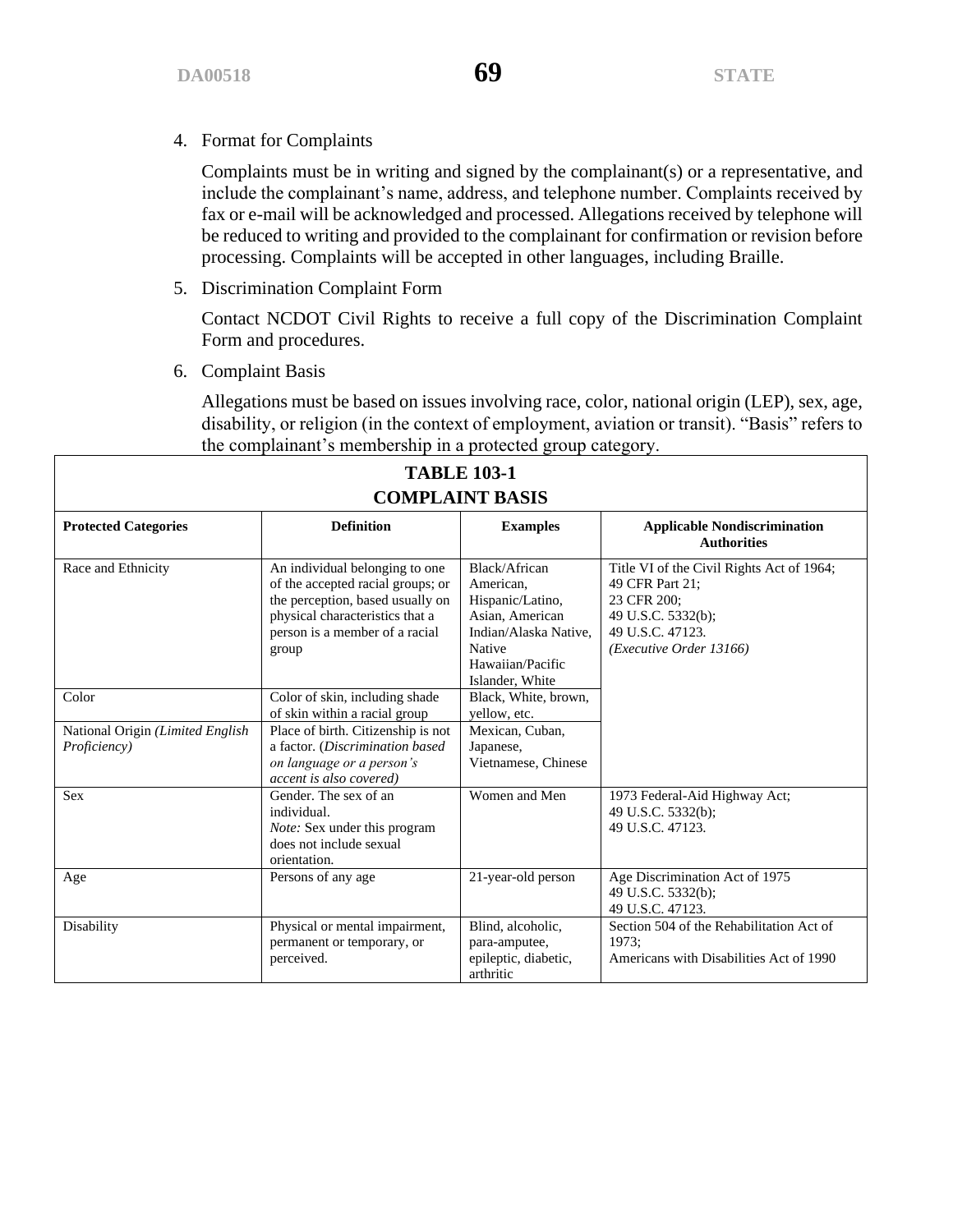| Religion (in the context of<br>employment)<br>(Religion/ Creed in all aspects of<br>any aviation or transit-related<br><i>construction</i> ) | An individual belonging to a<br>religious group; or the<br>perception, based on<br>distinguishable characteristics<br>that a person is a member of a<br>religious group. In practice,<br>actions taken as a result of the<br>moral and ethical beliefs as to<br>what is right and wrong, which<br>are sincerely held with the<br>strength of traditional religious<br>views. <i>Note:</i> Does not have to<br>be associated with a recognized<br>religious group or church; if an<br>individual sincerely holds to the<br>belief, it is a protected religious<br>practice. | Muslim, Christian,<br>Sikh, Hindu, etc. | Title VII of the Civil Rights Act of 1964;<br>23 CFR 230:<br>FHWA-1273 Required Contract Provisions.<br>$(49 U.S.C. 5332(b))$ ;<br>49 U.S.C. 47123) |
|----------------------------------------------------------------------------------------------------------------------------------------------|----------------------------------------------------------------------------------------------------------------------------------------------------------------------------------------------------------------------------------------------------------------------------------------------------------------------------------------------------------------------------------------------------------------------------------------------------------------------------------------------------------------------------------------------------------------------------|-----------------------------------------|-----------------------------------------------------------------------------------------------------------------------------------------------------|
|----------------------------------------------------------------------------------------------------------------------------------------------|----------------------------------------------------------------------------------------------------------------------------------------------------------------------------------------------------------------------------------------------------------------------------------------------------------------------------------------------------------------------------------------------------------------------------------------------------------------------------------------------------------------------------------------------------------------------------|-----------------------------------------|-----------------------------------------------------------------------------------------------------------------------------------------------------|

# (3) **Pertinent Nondiscrimination Authorities**

During the performance of this contract, the contractor, for itself, its assignees, and successors in interest agrees to comply with the following non-discrimination statutes and authorities, including, but not limited to:

- (a) Title VI of the Civil Rights Act of 1964 (42 U.S.C. § 2000d et seq., 78 stat. 252), (prohibits discrimination on the basis of race, color, national origin); and 49 CFR Part 21.
- (b) The Uniform Relocation Assistance and Real Property Acquisition Policies Act of 1970, (42 U.S.C. § 4601), (prohibits unfair treatment of persons displaced or whose property has been acquired because of Federal or Federal-aid programs and projects);
- (c) Federal-Aid Highway Act of 1973, (23 U.S.C. § 324 et seq.), (prohibits discrimination on the basis of sex);
- (d) Section 504 of the Rehabilitation Act of 1973, (29 U.S.C. § 794 et seq.), as amended, (prohibits discrimination on the basis of disability) and 49 CFR Part 27;
- (e) The Age Discrimination Act of 1975, as amended, (42 U.S.C. § 6101 et seq.), (prohibits discrimination on the basis of age);
- (f) Airport and Airway Improvement Act of 1982, (49 USC § 471, Section 47123), as amended, (prohibits discrimination based on race, creed, color, national origin, or sex);
- (g) The Civil Rights Restoration Act of 1987, (PL 100-209), (Broadened the scope, coverage and applicability of Title VI of the Civil Rights Act of 1964, The Age Discrimination Act of 1975 and Section 504 of the Rehabilitation Act of 1973, by expanding the definition of the terms "programs or activities" to include all of the programs or activities of the Federal-aid recipients, sub-recipients and contractors, whether such programs or activities are Federally funded or not);
- (h) Titles II and III of the Americans with Disabilities Act, which prohibit discrimination on the basis of disability in the operation of public entities, public and private transportation systems, places of public accommodation, and certain testing entities (42 U.S.C. §§ 12131- 12189) as implemented by Department of Transportation regulations at 49 C.F.R. parts 37 and 38;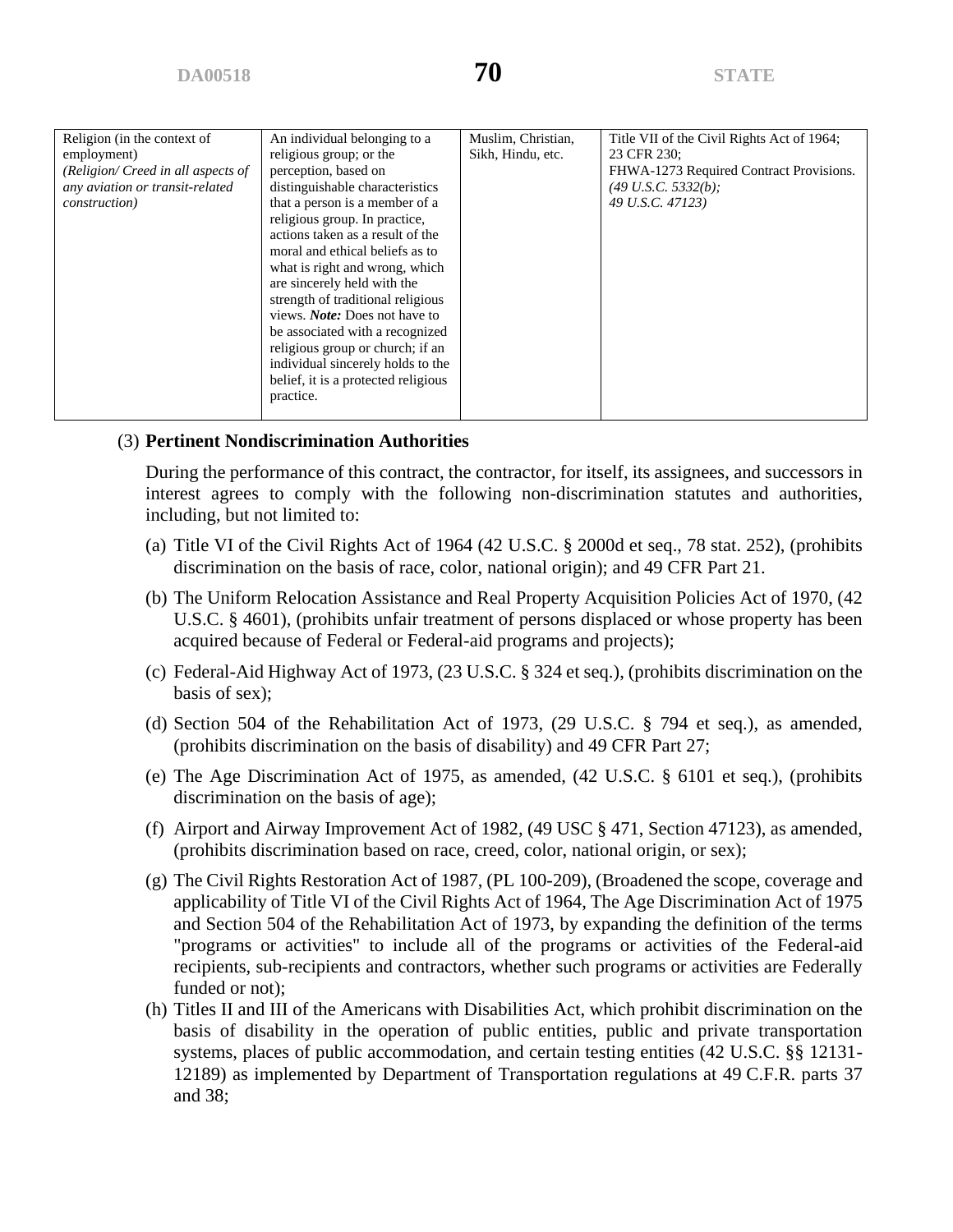- (i) The Federal Aviation Administration's Nondiscrimination statute (49 U.S.C. § 47123) (prohibits discrimination on the basis of race, color, national origin, and sex);
- (j) Executive Order 12898, Federal Actions to Address Environmental Justice in Minority Populations and Low-Income Populations, which ensures Nondiscrimination against minority populations by discouraging programs, policies, and activities with disproportionately high and adverse human health or environmental effects on minority and low-income populations;
- (k) Executive Order 13166, Improving Access to Services for Persons with Limited English Proficiency, and resulting agency guidance, national origin discrimination includes discrimination because of Limited English proficiency (LEP). To ensure compliance with Title VI, you must take reasonable steps to ensure that LEP persons have meaningful access to your programs (70 Fed. Reg. at 74087 to 74100);
- (l) Title IX of the Education Amendments of 1972, as amended, which prohibits you from discriminating because of sex in education programs or activities (20 U.S.C. 1681 et seq).
- (m)Title VII of the Civil Rights Act of 1964 (42 U.S.C. § 2000e et seq., Pub. L. 88-352), (prohibits employment discrimination on the basis of race, color, religion, sex, or national origin).

#### (4) **Additional Title VI Assurances**

*\*\*The following Title VI Assurances (Appendices B, C and D) shall apply, as applicable*

(a) Clauses for Deeds Transferring United States Property (1050.2A, Appendix B)

The following clauses will be included in deeds effecting or recording the transfer of real property, structures, or improvements thereon, or granting interest therein from the United States pursuant to the provisions of Assurance 4.

NOW, THEREFORE, the U.S. Department of Transportation as authorized by law and upon the condition that the North Carolina Department of Transportation (NCDOT) will accept title to the lands and maintain the project constructed thereon in accordance with the North Carolina General Assembly, the Regulations for the Administration of the Federal-Aid Highway Program, and the policies and procedures prescribed by the Federal Highway Administration of the U.S. Department of Transportation in accordance and in compliance with all requirements imposed by Title 49, Code of Federal Regulations, U.S. Department of Transportation, Subtitle A, Office of the Secretary, Part 21, Nondiscrimination in Federallyassisted programs of the U.S Department of Transportation pertaining to and effectuating the provisions of Title VI of the Civil Rights Act of 1964 (78 Stat. 252; 42 U.S.C. § 2000d to 2000d-4), does hereby remise, release, quitclaim and convey unto the NCDOT all the right, title and interest of the U.S. Department of Transportation in and to said lands described in Exhibit A attached hereto and made a part hereof.

(HABENDUM CLAUSE)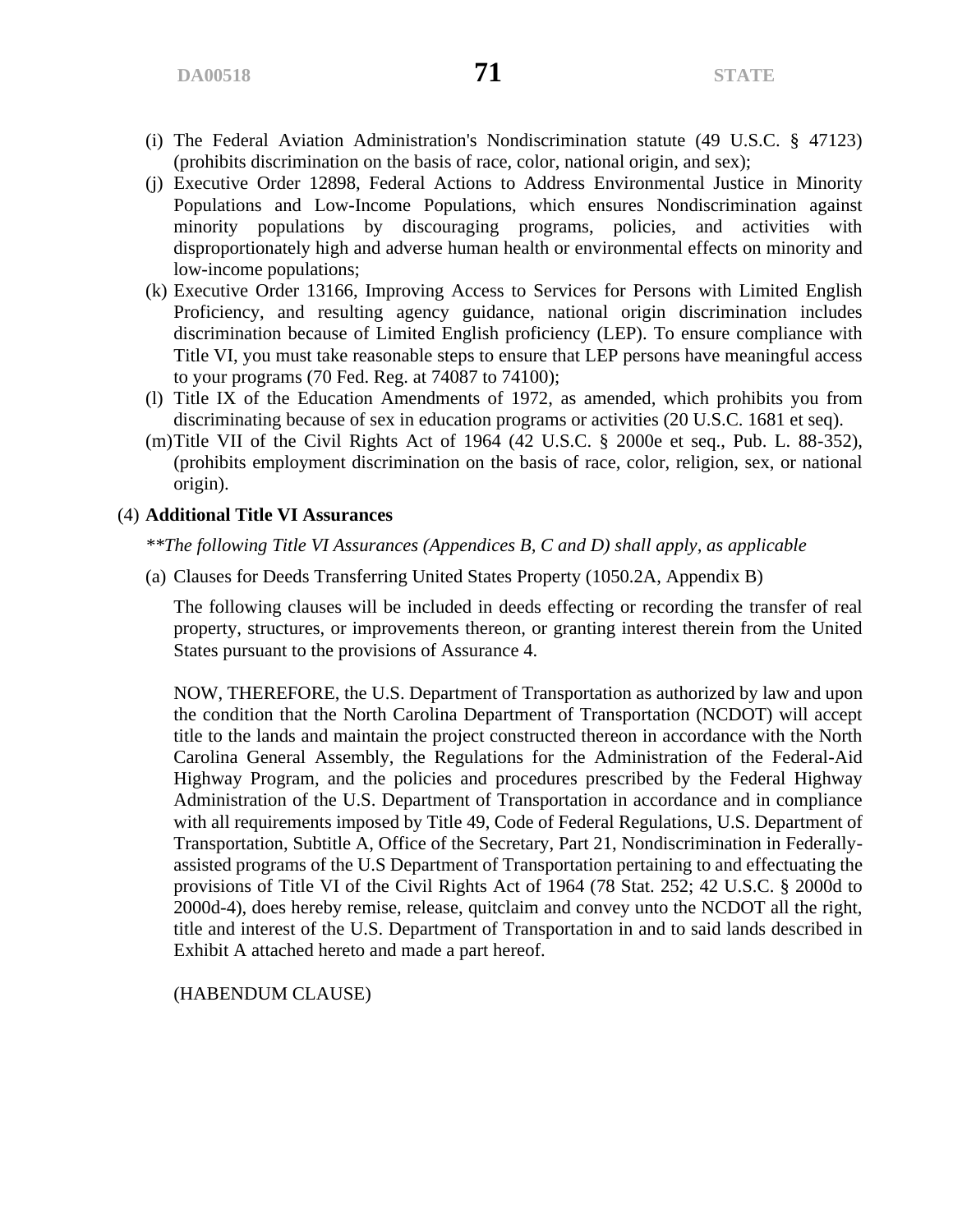TO HAVE AND TO HOLD said lands and interests therein unto the North Carolina Department of Transportation (NCDOT) and its successors forever, subject, however, to the covenants, conditions, restrictions and reservations herein contained as follows, which will remain in effect for the period during which the real property or structures are used for a purpose for which Federal financial assistance is extended or for another purpose involving the provision of similar services or benefits and will be binding on the NCDOT, its successors and assigns.

The NCDOT, in consideration of the conveyance of said lands and interests in lands, does hereby covenant and agree as a covenant running with the land for itself, its successors and assigns, that (1) no person will on the grounds of race, color, or national origin, be excluded from participation in, be denied the benefits of, or be otherwise subjected to discrimination with regard to any facility located wholly or in part on, over, or under such lands hereby conveyed [,] [and]\* (2) that the NCDOT will use the lands and interests in lands and interests in lands so conveyed, in compliance with all requirements imposed by or pursuant to Title 49, Code of Federal Regulations, U.S. Department of Transportation, Subtitle A, Office of the Secretary, Part 21, Non-discrimination in Federally-assisted programs of the U.S. Department of Transportation, Effectuation of Title VI of the Civil Rights Act of 1964, and as said Regulations and Acts may be amended [, and (3) that in the event of breach of any of the above-mentioned nondiscrimination conditions, the Department will have a right to enter or re-enter said lands and facilities on said land, and that above described land and facilities will thereon revert to and vest in and become the absolute property of the U.S. Department of Transportation and its assigns as such interest existed prior to this instruction].\*

(\*Reverter clause and related language to be used only when it is determined that such a clause is necessary in order to make clear the purpose of Title VI.)

(b) Clauses for Transfer of Real Property Acquired or Improved Under the Activity, Facility, or Program (1050.2A, Appendix C)

The following clauses will be included in deeds, licenses, leases, permits, or similar instruments entered into by the North Carolina Department of Transportation (NCDOT) pursuant to the provisions of Assurance 7(a):

- 1. The (grantee, lessee, permittee, etc. as appropriate) for himself/herself, his/her heirs, personal representatives, successors in interest, and assigns, as a part of the consideration hereof, does hereby covenant and agree [in the case of deeds and leases add "as a covenant running with the land"] that:
- (i.) In the event facilities are constructed, maintained, or otherwise operated on the property described in this (deed, license, lease, permit, etc.) for a purpose for which a U.S. Department of Transportation activity, facility, or program is extended or for another purpose involving the provision of similar services or benefits, the (grantee, licensee, lessee, permittee, etc.) will maintain and operate such facilities and services in compliance with all requirements imposed by the Acts and Regulations (as may be amended) such that no person on the grounds of race, color, or national origin, will be excluded from participation in, denied the benefits of, or be otherwise subjected to discrimination in the use of said facilities.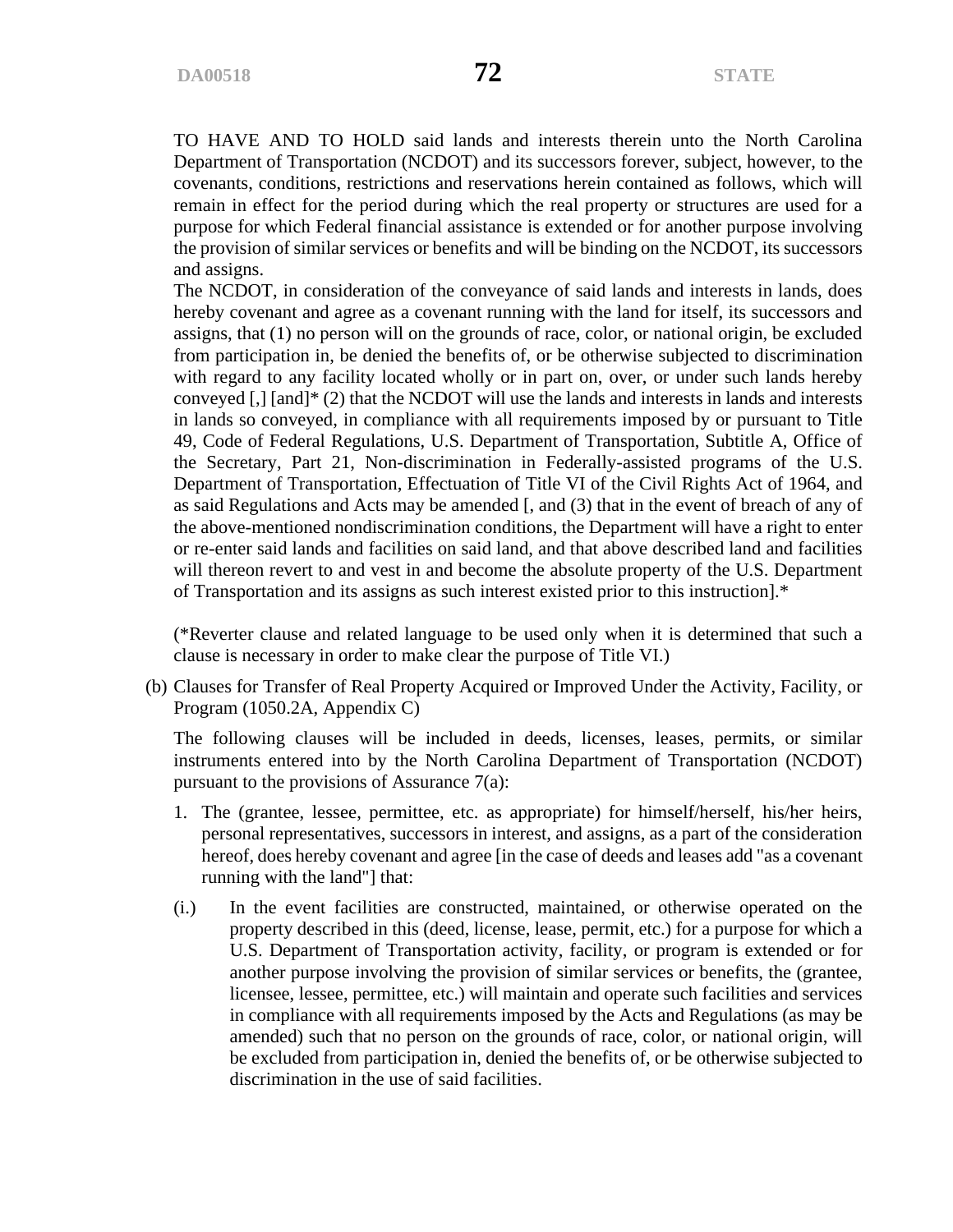- 2. With respect to licenses, leases, permits, etc., in the event of breach of any of the above Nondiscrimination covenants, the NCDOT will have the right to terminate the (lease, license, permit, etc.) and to enter, re-enter, and repossess said lands and facilities thereon, and hold the same as if the (lease, license, permit, etc.) had never been made or issued. \*
- 3. With respect to a deed, in the event of breach of any of the above Nondiscrimination covenants, the NCDOT will have the right to enter or re-enter the lands and facilities thereon, and the above described lands and facilities will there upon revert to and vest in and become the absolute property of the NCDOT and its assigns. \*

(\*Reverter clause and related language to be used only when it is determined that such a clause is necessary to make clear the purpose of Title VI.)

(c) Clauses for Construction/Use/Access to Real Property Acquired Under the Activity, Facility or Program (1050.2A, Appendix D)

The following clauses will be included in deeds, licenses, permits, or similar instruments/ agreements entered into by the North Carolina Department of Transportation (NCDOT) pursuant to the provisions of Assurance 7(b):

- 1. The (grantee, licensee, permittee, etc., as appropriate) for himself/herself, his/her heirs, personal representatives, successors in interest, and assigns, as a part of the consideration hereof, does hereby covenant and agree (in the case of deeds and leases add, "as a covenant running with the land") that (1) no person on the ground of race, color, or national origin, will be excluded from participation in, denied the benefits of, or be otherwise subjected to discrimination in the use of said facilities, (2) that in the construction of any improvements on, over, or under such land, and the furnishing of services thereon, no person on the ground of race, color, or national origin, will be excluded from participation in, denied the benefits of, or otherwise be subjected to discrimination, (3) that the (grantee, licensee, lessee, permittee, etc.) will use the premises in compliance with all other requirements imposed by or pursuant to the Acts and Regulations, as amended, set forth in this Assurance.
- 2. With respect to (licenses, leases, permits, etc.), in the event of breach of any of the above Non¬ discrimination covenants, the NCDOT will have the right to terminate the (license, permit, etc., as appropriate) and to enter or re-enter and repossess said land and the facilities thereon, and hold the same as if said (license, permit, etc., as appropriate) had never been made or issued. \*
- 3. With respect to deeds, in the event of breach of any of the above Nondiscrimination covenants, the NCDOT will there upon revert to and vest in and become the absolute property of the NCDOT and its assigns. \*

(\*Reverter clause and related language to be used only when it is determined that such a clause is necessary to make clear the purpose of Title VI.)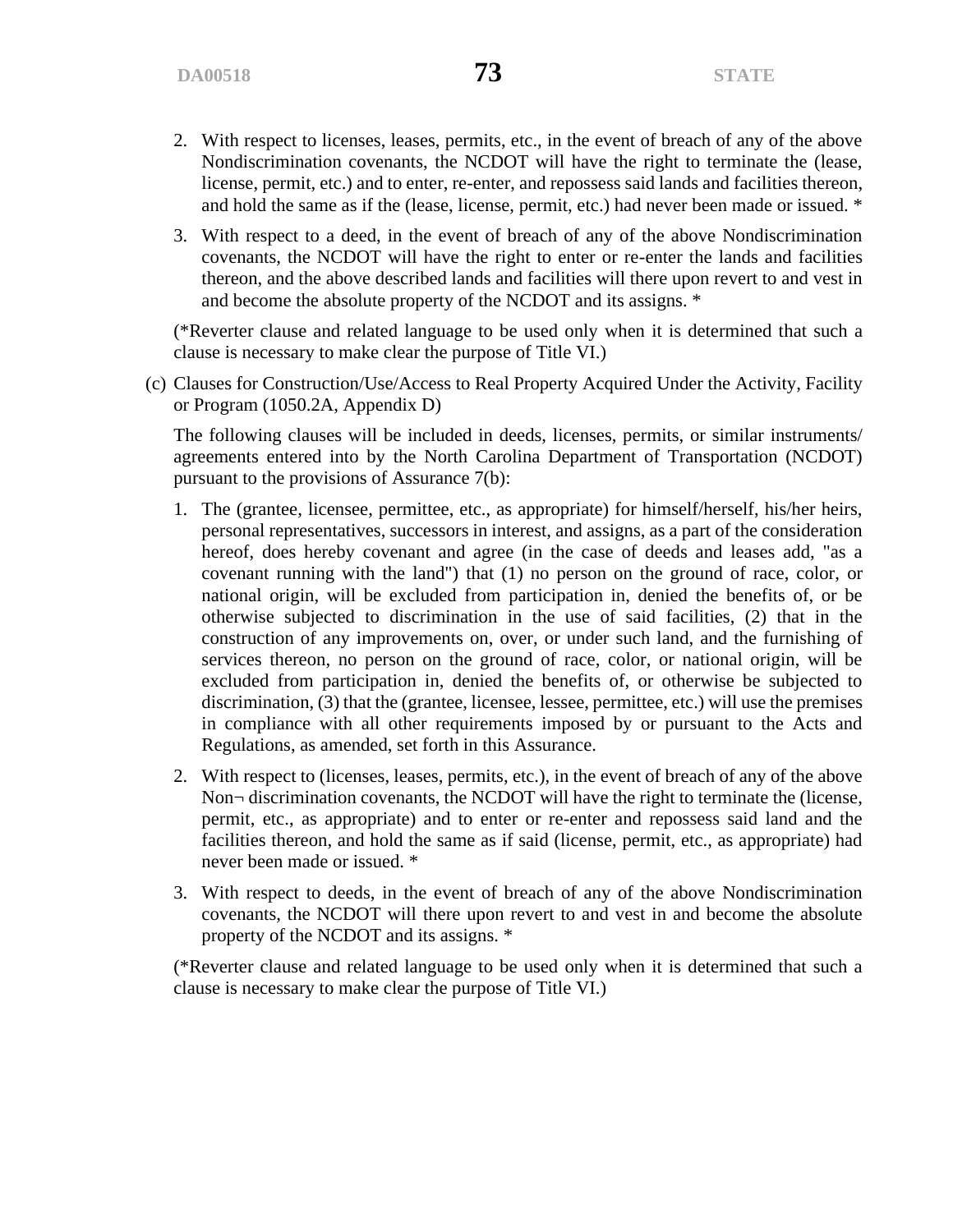# **ON-THE-JOB TRAINING:**

 $(10-16-07)$  (Rev. 4-21-15)  $Z-10$ 

### **Description**

The North Carolina Department of Transportation will administer a custom version of the Federal Onthe-Job Training (OJT) Program, commonly referred to as the Alternate OJT Program. All contractors (existing and newcomers) will be automatically placed in the Alternate Program. Standard OJT requirements typically associated with individual projects will no longer be applied at the project level. Instead, these requirements will be applicable on an annual basis for each contractor administered by the OJT Program Manager.

On the Job Training shall meet the requirements of 23 CFR 230.107 (b), 23 USC – Section 140, this provision and the On-the-Job Training Program Manual.

The Alternate OJT Program will allow a contractor to train employees on Federal, State and privately funded projects located in North Carolina. However, priority shall be given to training employees on NCDOT Federal-Aid funded projects.

# **Minorities and Women**

Developing, training and upgrading of minorities and women toward journeyman level status is a primary objective of this special training provision. Accordingly, the Contractor shall make every effort to enroll minority and women as trainees to the extent that such persons are available within a reasonable area of recruitment. This training commitment is not intended, and shall not be used, to discriminate against any applicant for training, whether a member of a minority group or not.

### **Assigning Training Goals**

The Department, through the OJT Program Manager, will assign training goals for a calendar year based on the contractors' past three years' activity and the contractors' anticipated upcoming year's activity with the Department. At the beginning of each year, all contractors eligible will be contacted by the Department to determine the number of trainees that will be assigned for the upcoming calendar year. At that time the Contractor shall enter into an agreement with the Department to provide a self-imposed on-the-job training program for the calendar year. This agreement will include a specific number of annual training goals agreed to by both parties. The number of training assignments may range from 1 to 15 per contractor per calendar year. The Contractor shall sign an agreement to fulfill their annual goal for the year.\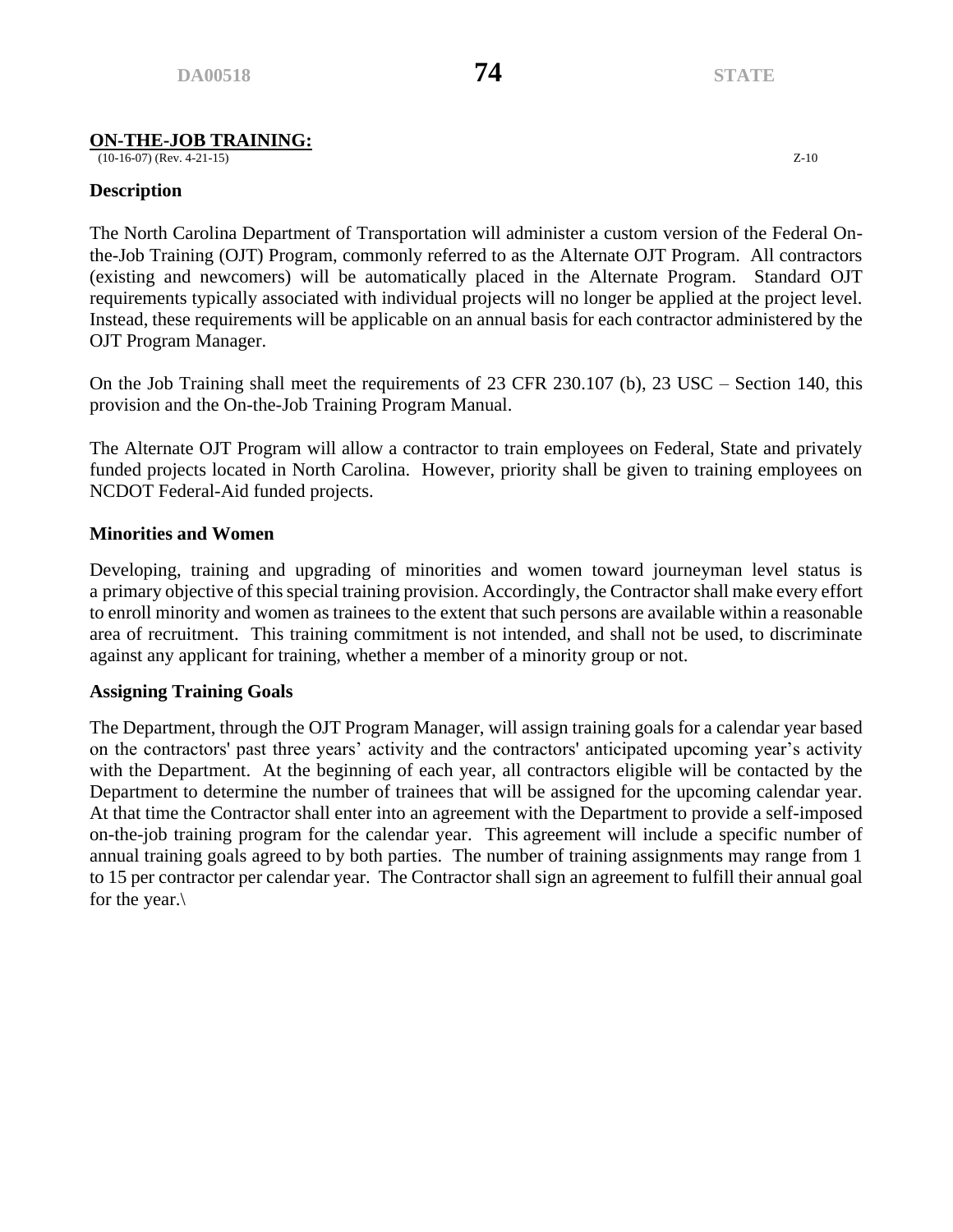# **Training Classifications**

The Contractor shall provide on-the-job training aimed at developing full journeyman level workers in the construction craft/operator positions. Preference shall be given to providing training in the following skilled work classifications:

> Equipment Operators Office Engineers Truck Drivers Estimators Concrete Finishers Mechanics Pipe Layers Welders

Carpenters Iron / Reinforcing Steel Workers

The Department has established common training classifications and their respective training requirements that may be used by the contractors. However, the classifications established are not allinclusive. Where the training is oriented toward construction applications, training will be allowed in lower-level management positions such as office engineers and estimators. Contractors shall submit new classifications for specific job functions that their employees are performing. The Department will review and recommend for acceptance to FHWA the new classifications proposed by contractors, if applicable. New classifications shall meet the following requirements:

Proposed training classifications are reasonable and realistic based on the job skill classification needs, and

The number of training hours specified in the training classification is consistent with common practices and provides enough time for the trainee to obtain journeyman level status.

The Contractor may allow trainees to be trained by a subcontractor provided that the Contractor retains primary responsibility for meeting the training and this provision is made applicable to the subcontract. However, only the Contractor will receive credit towards the annual goal for the trainee.

Where feasible, 25 percent of apprentices or trainees in each occupation shall be in their first year of apprenticeship or training. The number of trainees shall be distributed among the work classifications on the basis of the contractor's needs and the availability of journeymen in the various classifications within a reasonable area of recruitment.

No employee shall be employed as a trainee in any classification in which they have successfully completed a training course leading to journeyman level status or in which they have been employed as a journeyman.

### **Records and Reports**

The Contractor shall maintain enrollment, monthly and completion reports documenting company compliance under these contract documents. These documents and any other information as requested shall be submitted to the OJT Program Manager.

Upon completion and graduation of the program, the Contractor shall provide each trainee with a certification Certificate showing the type and length of training satisfactorily completed.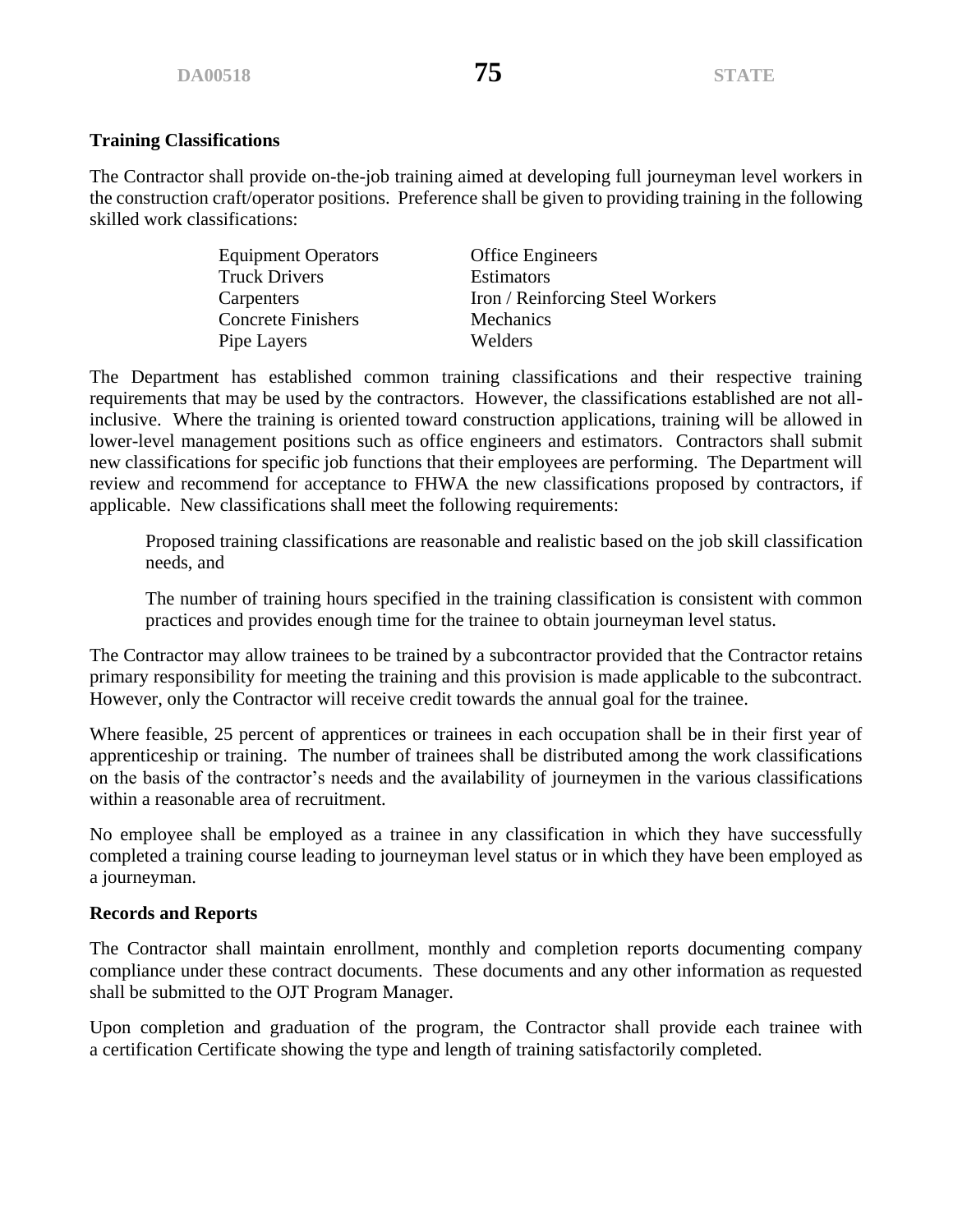# **Trainee Interviews**

All trainees enrolled in the program will receive an initial and Trainee/Post graduate interview conducted by the OJT program staff.

# **Trainee Wages**

Contractors shall compensate trainees on a graduating pay scale based upon a percentage of the prevailing minimum journeyman wages (Davis-Bacon Act). Minimum pay shall be as follows:

| of the journeyman wage for the first half of the training period |
|------------------------------------------------------------------|
|                                                                  |

- 75 percent of the journeyman wage for the third quarter of the training period
- 90 percent of the journeyman wage for the last quarter of the training period

In no instance shall a trainee be paid less than the local minimum wage. The Contractor shall adhere to the minimum hourly wage rate that will satisfy both the NC Department of Labor (NCDOL) and the Department.

# **Achieving or Failing to Meet Training Goals**

The Contractor will be credited for each trainee employed by him on the contract work who is currently enrolled or becomes enrolled in an approved program and who receives training for at least 50 percent of the specific program requirement. Trainees will be allowed to be transferred between projects if required by the Contractor's scheduled workload to meet training goals.

If a contractor fails to attain their training assignments for the calendar year, they may be taken off the NCDOT's Bidders List.

### **Measurement and Payment**

No compensation will be made for providing required training in accordance with these contract documents.

# **STABILIZATION REQUIREMENTS:**<br>(3-11-16)

 $(S-11-16)$   $S-2$ 

Stabilization for this project shall comply with the time frame guidelines as specified by the NCG-010000 general construction permit effective April 1, 2019 issued by the North Carolina Department of Environmental Quality Division of Water Resources. Temporary or permanent ground cover stabilization shall occur within 7 calendar days from the last land-disturbing activity, with the following exceptions in which temporary or permanent ground cover shall be provided in 14 calendar days from the last land-disturbing activity:

- Slopes between 2:1 and 3:1, with a slope length of 10 ft. or less
- Slopes 3:1 or flatter, with a slope of length of 50 ft. or less
- Slopes 4:1 or flatter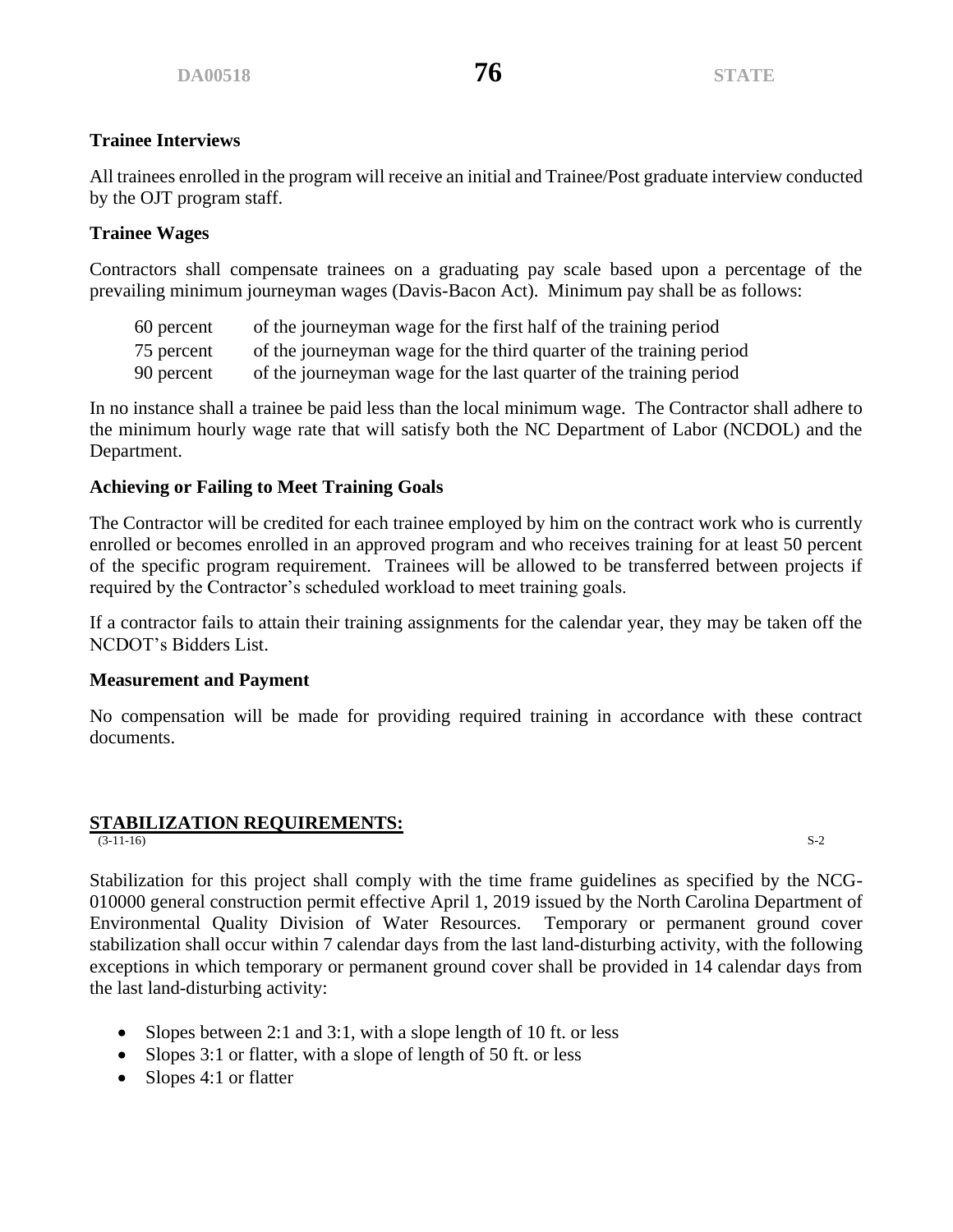The stabilization timeframe for High Quality Water (HQW) Zones shall be 7 calendar days with no exceptions for slope grades or lengths. High Quality Water Zones (HQW) Zones are defined by North Carolina Administrative Code 15A NCAC 04A.0105 (25). Temporary and permanent ground cover stabilization shall be achieved in accordance with the provisions in this contract and as directed.

### **SEEDING AND MULCHING: (East Crimp)**

The kinds of seed and fertilizer, and the rates of application of seed, fertilizer, and limestone, shall be as stated below. During periods of overlapping dates, the kind of seed to be used shall be determined. All rates are in pounds per acre.

All Roadway Areas

| March 1 - August 31 |                       | September 1 - February 28 |                         |
|---------------------|-----------------------|---------------------------|-------------------------|
| 50#                 | <b>Tall Fescue</b>    | 50#                       | <b>Tall Fescue</b>      |
| 10#                 | Centipede             | 10#                       | Centipede               |
| 25#                 | Bermudagrass (hulled) | 35#                       | Bermudagrass (unhulled) |
| 500#                | Fertilizer            | 500#                      | Fertilizer              |
| 4000#               | Limestone             | 4000#                     | Limestone               |

Waste and Borrow Locations

| March $1 -$ August 31 |                       | September 1 - February 28 |                         |
|-----------------------|-----------------------|---------------------------|-------------------------|
| 75#                   | Tall Fescue           | 75#                       | <b>Tall Fescue</b>      |
| 25#                   | Bermudagrass (hulled) | 35#                       | Bermudagrass (unhulled) |
| 500#                  | Fertilizer            | 500#                      | Fertilizer              |
| 4000#                 | Limestone             | 4000#                     | Limestone               |

Note: 50# of Bahiagrass may be substituted for either Centipede or Bermudagrass only upon Engineer's request.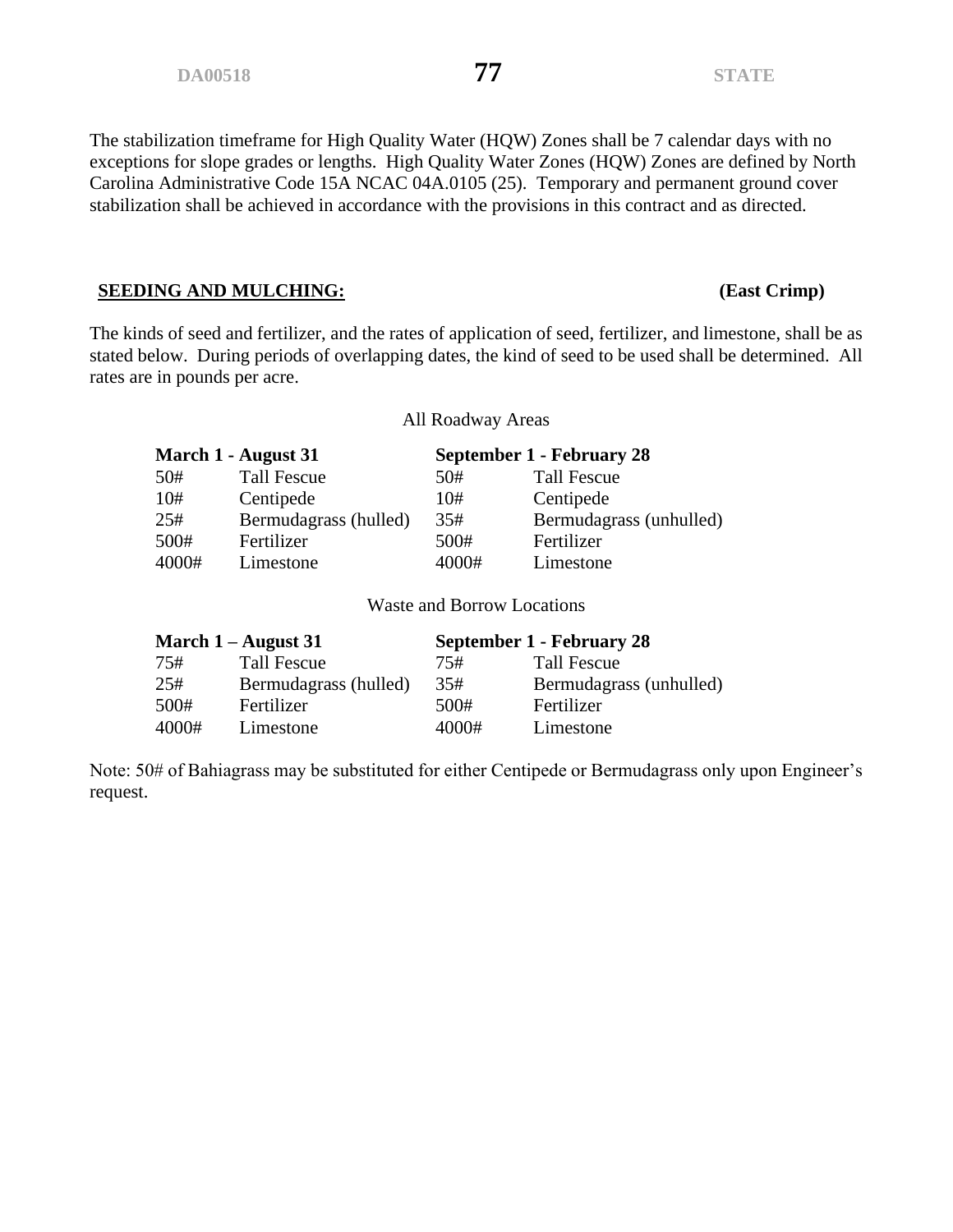# Approved Tall Fescue Cultivars

| 06 Dust                | Escalade               | Justice         | Scorpion            |
|------------------------|------------------------|-----------------|---------------------|
| $2nd$ Millennium       | Essential              | Kalahari        | Serengeti           |
| 3rd Millennium         | Evergreen 2            |                 | Shelby              |
| Apache III             | Falcon IV              | Kitty Hawk 2000 | Sheridan            |
| Avenger                | <b>Falcon NG</b>       | Legitimate      | Signia              |
| <b>Barlexas</b>        | Falcon V               | Lexington       | <b>Silver Hawk</b>  |
| Barlexas II            | Faith                  | <b>LSD</b>      | Sliverstar          |
| Bar Fa                 | <b>Fat Cat</b>         | Magellan        | Shenandoah Elite    |
| <b>Barrera</b>         | Festnova               | Matador         | Sidewinder          |
| Barrington             | Fidelity               | Millennium SRP  | Skyline             |
| <b>Barrobusto</b>      | <b>Finelawn Elite</b>  | Monet           | Solara              |
| Barvado                | <b>Finelawn Xpress</b> | Mustang 4       | Southern Choice II  |
| <b>Biltmore</b>        | Finesse II             | Ninja 2         | Speedway            |
| <b>Bingo</b>           | Firebird               | Ol' Glory       | Spyder LS           |
| <b>Bizem</b>           | Firecracker LS         | Olympic Gold    | <b>Sunset Gold</b>  |
| <b>Blackwatch</b>      | Firenza                | Padre           | Taccoa              |
| <b>Blade Runner II</b> | <b>Five Point</b>      | Patagonia       | Tanzania            |
| Bonsai                 | Focus                  | Pedigree        | Trio                |
| <b>Braveheart</b>      | Forte                  | Picasso         | Tahoe II            |
| <b>Bravo</b>           | Garrison               | Piedmont        | Talladega           |
| <b>Bullseye</b>        | Gazelle II             | Plantation      | Tarheel             |
| Cannavaro              | <b>Gold Medallion</b>  | Proseeds 5301   | Terrano             |
| Catalyst               | Grande 3               | Prospect        | Titan Itd           |
| Cayenne                | Greenbrooks            | Pure Gold       | <b>Titanium LS</b>  |
| <b>Cessane Rz</b>      | Greenkeeper            | Quest           | Tracer              |
| Chipper                | Gremlin                | Raptor II       | <b>Traverse SRP</b> |
| Cochise IV             | Greystone              | Rebel Exeda     | Tulsa Time          |
| Constitution           | Guardian 21            | Rebel Sentry    | Turbo               |
| Corgi                  | Guardian 41            | Rebel IV        | Turbo RZ            |
| Corona                 | Hemi                   | Regiment II     | Tuxedo RZ           |
| Coyote                 | <b>Honky Tonk</b>      | Regenerate      | Ultimate            |
| Darlington             | Hot Rod                | Rendition       | Venture             |
| Davinci                | Hunter                 | Rhambler 2 SRP  | Umbrella            |
| Desire                 | Inferno                | Rembrandt       | Van Gogh            |
| Dominion               | Innovator              | Reunion         | Watchdog            |
| Dynamic                | Integrity              | Riverside       | Wolfpack II         |
| Dynasty                | Jaguar 3               | <b>RNP</b>      | Xtremegreen         |
| Endeavor               | Jamboree               | Rocket          |                     |

On cut and fill slopes 2:1 or steeper Centipede shall be applied at the rate of 5 pounds per acre and add 20# of Sericea Lespedeza from January 1 - December 31.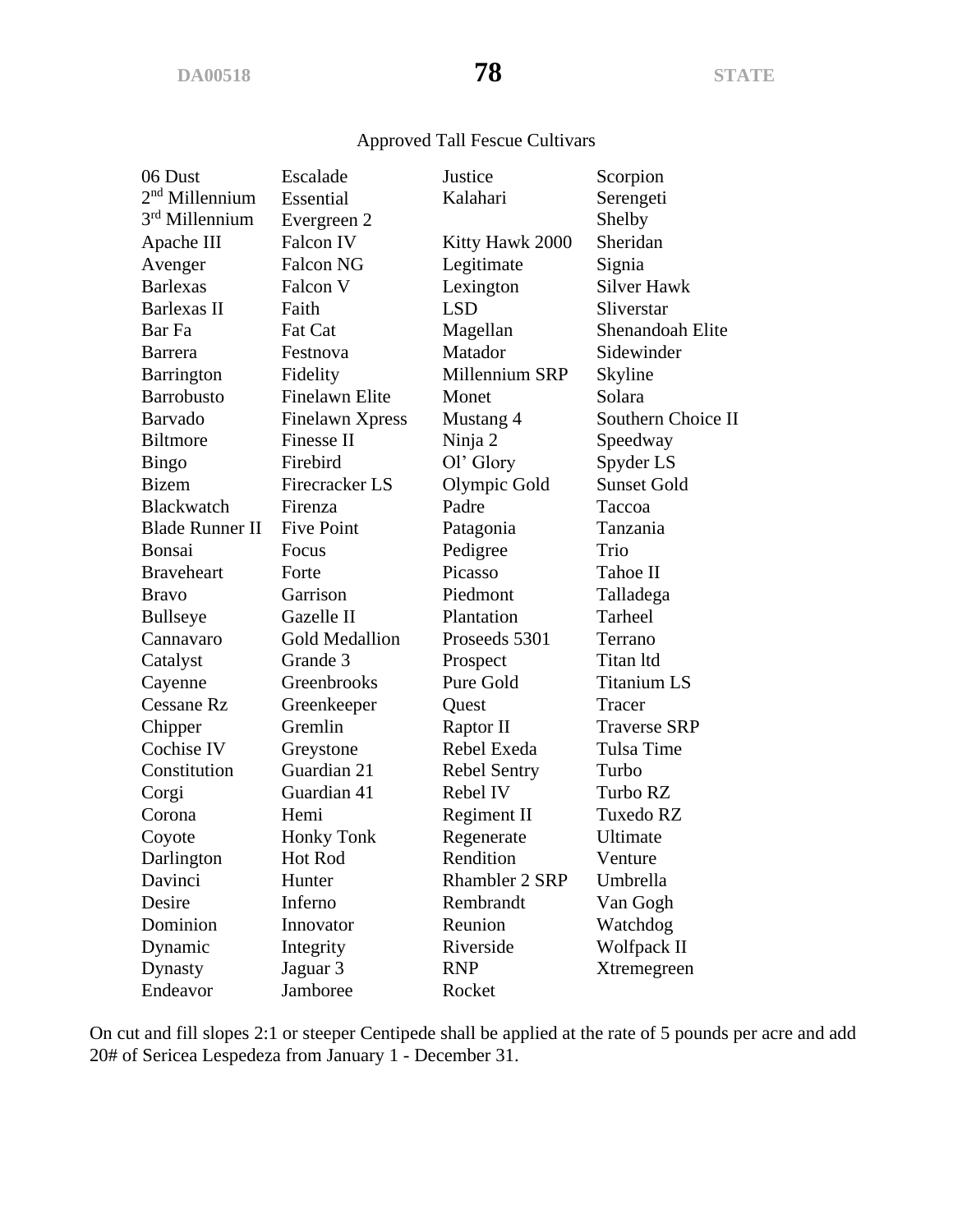Fertilizer shall be 10-20-20 analysis. A different analysis of fertilizer may be used provided the 1-2-2 ratio is maintained and the rate of application adjusted to provide the same amount of plant food as a 10-20-20 analysis and as directed.

All areas seeded and mulched shall be tacked with asphalt. Crimping of straw in lieu of asphalt tack shall not be allowed on this project.

# **CRIMPING STRAW MULCH:**

Crimping shall be required on this project adjacent to any section of roadway where traffic is to be maintained or allowed during construction. In areas within six feet of the edge of pavement, straw is to be applied and then crimped. After the crimping operation is complete, an additional application of straw shall be applied and immediately tacked with a sufficient amount of undiluted emulsified asphalt.

Straw mulch shall be of sufficient length and quality to withstand the crimping operation.

Crimping equipment including power source shall be subject to the approval of the Engineer providing that maximum spacing of crimper blades shall not exceed 8".

# **TEMPORARY SEEDING:**

Fertilizer shall be the same analysis as specified for *Seeding and Mulching* and applied at the rate of 400 pounds and seeded at the rate of 50 pounds per acre. Sweet Sudan Grass, German Millet or Browntop Millet shall be used in summer months and Rye Grain during the remainder of the year. The Engineer will determine the exact dates for using each kind of seed.

# **FERTILIZER TOPDRESSING:**

Fertilizer used for topdressing on all roadway areas except slopes 2:1 and steeper shall be 10-20-20 grade and shall be applied at the rate of 500 pounds per acre. A different analysis of fertilizer may be used provided the 1-2-2 ratio is maintained and the rate of application adjusted to provide the same amount of plant food as 10-20-20 analysis and as directed.

Fertilizer used for topdressing on slopes 2:1 and steeper and waste and borrow areas shall be 16-8-8 grade and shall be applied at the rate of 500 pounds per acre. A different analysis of fertilizer may be used provided the 2-1-1 ratio is maintained and the rate of application adjusted to provide the same amount of plant food as 16-8-8 analysis and as directed.

# **SUPPLEMENTAL SEEDING:**

The kinds of seed and proportions shall be the same as specified for *Seeding and Mulching*, with the exception that no centipede seed will be used in the seed mix for supplemental seeding. The rate of application for supplemental seeding may vary from 25# to 75# per acre. The actual rate per acre will be determined prior to the time of topdressing and the Contractor will be notified in writing of the rate per acre, total quantity needed, and areas on which to apply the supplemental seed. Minimum tillage equipment, consisting of a sod seeder shall be used for incorporating seed into the soil as to prevent disturbance of existing vegetation. A clodbuster (ball and chain) may be used where degree of slope prevents the use of a sod seeder.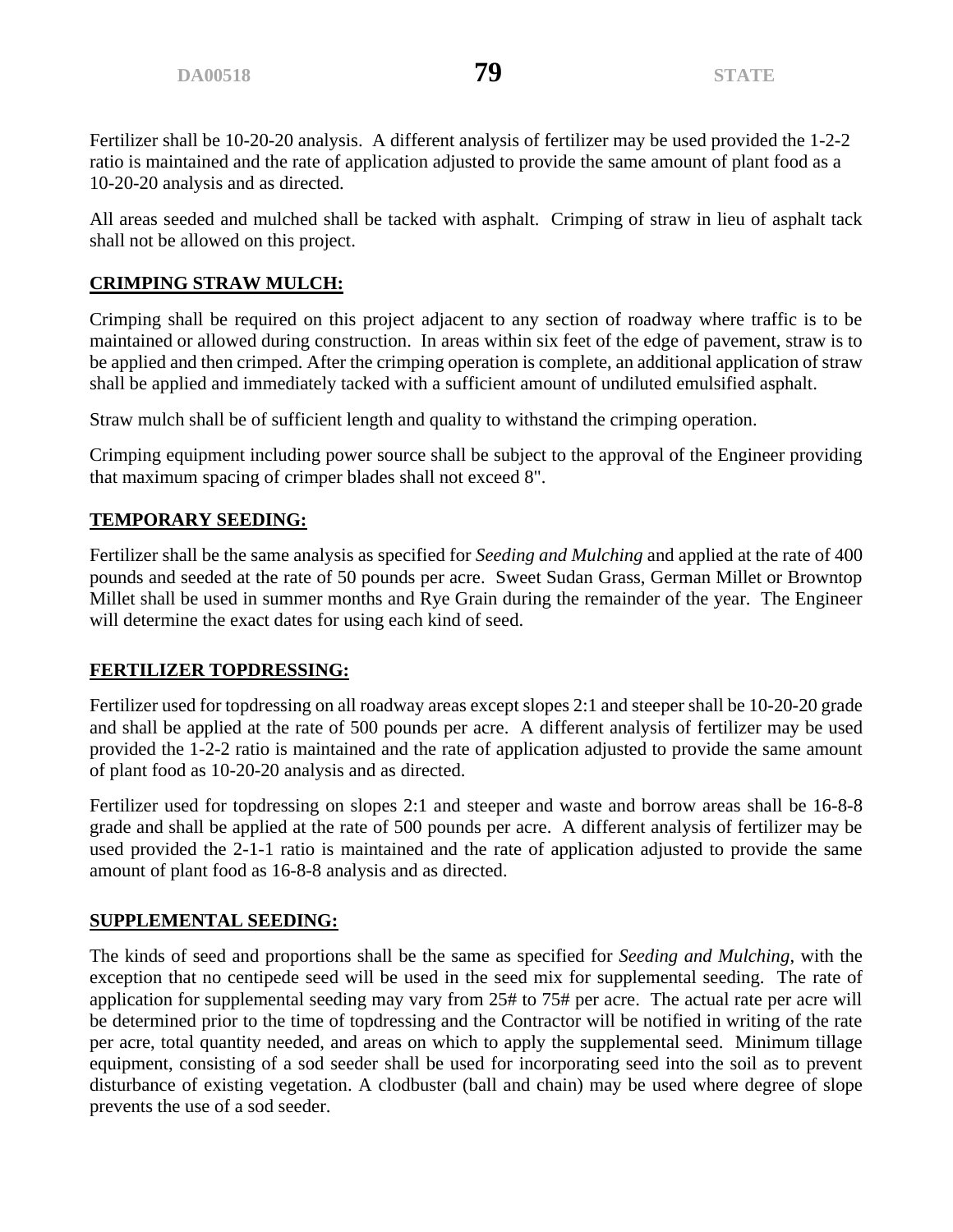# **MOWING:**

The minimum mowing height on this project shall be 4 inches.

# **NATIVE GRASS SEEDING AND MULCHING: (East)**

Native Grass Seeding and Mulching shall be performed on the disturbed areas of wetlands and riparian areas, and adjacent to Stream Relocation construction within a 50 foot zone on both sides of the stream or depression, measured from top of stream bank or center of depression. The stream bank of the stream relocation shall be seeded by a method that does not alter the typical cross section of the stream bank. Native Grass Seeding and Mulching shall also be performed in the permanent soil reinforcement mat section of preformed scour holes, and in other areas as directed.

The kinds of seed and fertilizer, and the rates of application of seed, fertilizer, and limestone, shall be as stated below. During periods of overlapping dates, the kind of seed to be used shall be determined. All rates are in pounds per acre.

|       | March 1 - August 31    |       | September 1 - February 28 |
|-------|------------------------|-------|---------------------------|
| 18#   | Creeping Red Fescue    | 18#   | Creeping Red Fescue       |
| 6#    | Indiangrass            | 6#    | Indiangrass               |
| 8#    | Little Bluestem        | 8#    | Little Bluestem           |
| 4#    | Switchgrass            | 4#    | Switchgrass               |
| 25#   | <b>Browntop Millet</b> | 35#   | <b>Rye Grain</b>          |
| 500#  | Fertilizer             | 500#  | Fertilizer                |
| 4000# | Limestone              | 4000# | Limestone                 |

Approved Creeping Red Fescue Cultivars:

| Aberdeen | <b>Boreal</b> | Epic | Cindy Lou |
|----------|---------------|------|-----------|
|          |               |      |           |

Fertilizer shall be 10-20-20 analysis. A different analysis of fertilizer may be used provided the 1-2-2 ratio is maintained and the rate of application adjusted to provide the same amount of plant food as a 10- 20-20 analysis and as directed.

Native Grass Seeding and Mulching shall be performed in accordance with Section 1660 of the *Standard Specifications* and vegetative cover sufficient to restrain erosion shall be installed immediately following grade establishment.

# **Measurement and Payment**

Native Grass *Seeding and Mulching* will be measured and paid for in accordance with Article 1660-8 of the *Standard Specifications*.

# **LAWN TYPE APPEARANCE:**

All areas adjacent to lawns must be hand finished as directed to give a lawn type appearance. Remove all trash, debris, and stones ¾" and larger in diameter or other obstructions that could interfere with providing a smooth lawn type appearance. These areas shall be reseeded to match their original vegetative conditions, unless directed otherwise by the Field Operations Engineer.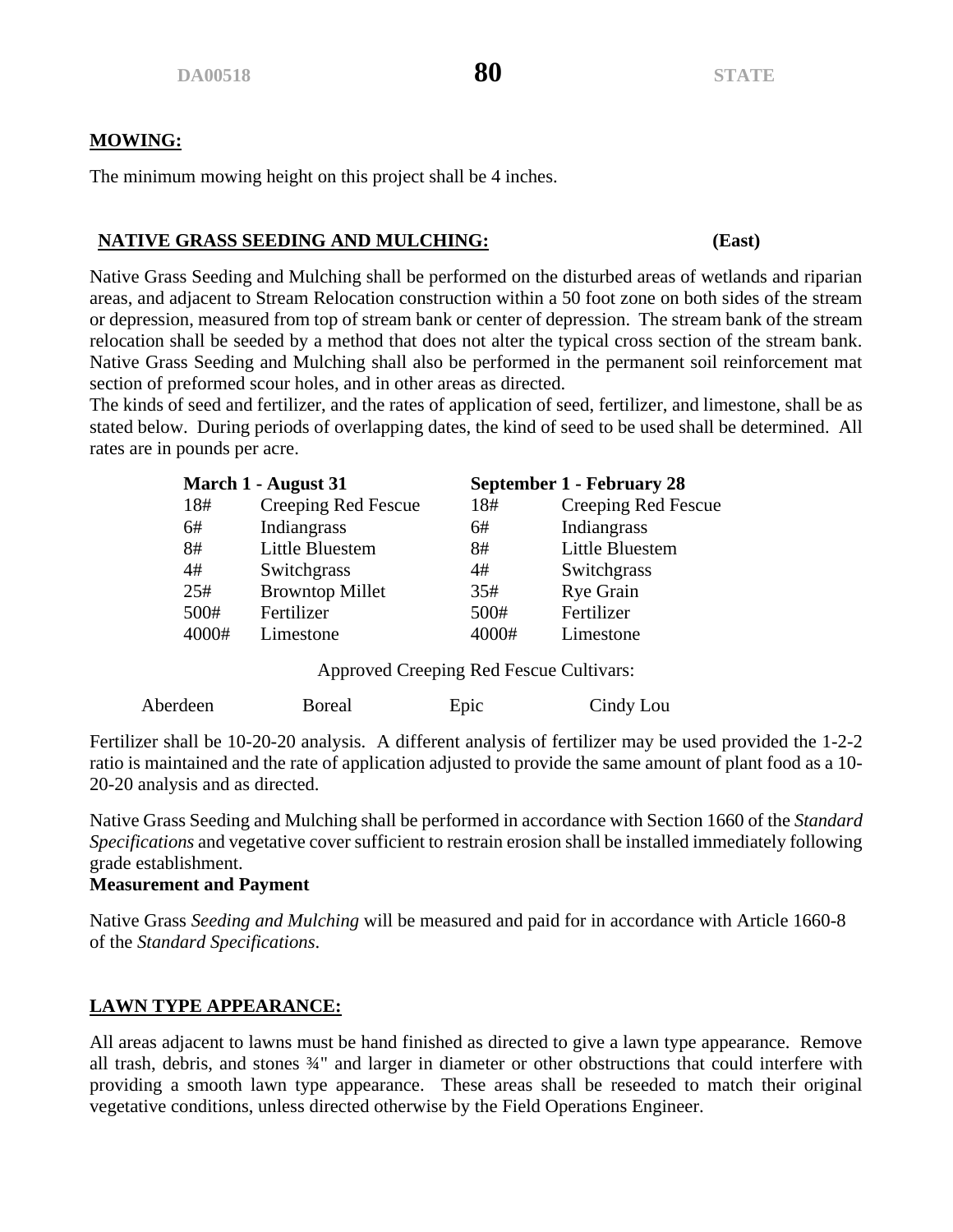# **COIR FIBER WATTLES WITH POLYACRYLAMIDE (PAM):**

#### **Description**

Coir Fiber Wattles are tubular products consisting of coir fibers (coconut fibers) encased in coir fiber netting. Coir Fiber Wattles are used on slopes or channels to intercept runoff and act as a velocity break. Coir Fiber Wattles are to be placed at locations shown on the plans or as directed. Installation shall follow the detail provided in the plans and as directed. Work includes furnishing materials, installation of coir fiber wattles, matting installation, PAM application, and removing wattles.

### **Materials**

Coir Fiber Wattle shall meet the following specifications:

| 100% Coir (Coconut) Fibers |                                |  |
|----------------------------|--------------------------------|--|
| <b>Minimum Diameter</b>    | 12 in.                         |  |
| <b>Minimum Density</b>     | 3.5 lb/ft <sup>3</sup> +/- 10% |  |
| Net Material               | Coir Fiber                     |  |
| Net Openings               | $2$ in. $x$ $2$ in.            |  |
| Net Strength               | 90 lbs.                        |  |
| Minimum Weight             | 2.6 lbs./ft. $+/- 10\%$        |  |

Anchors: Stakes shall be used as anchors.

Wooden Stakes:

Provide hardwood stakes a minimum of 2-ft. long with a 2 in. x 2 in. nominal square cross section. One end of the stake must be sharpened or beveled to facilitate driving down into the underlying soil.

Matting shall meet the requirements of Article 1060-8 of the *Standard Specifications*, or shall meet specifications provided elsewhere in this contract.

Provide staples made of 0.125" diameter new steel wire formed into a *u* shape not less than 12" in length with a throat of 1" in width.

Polyacrylamide (PAM) shall be applied in powder form and shall be anionic or neutrally charged. Soil samples shall be obtained in areas where the wattles will be placed, and from offsite material used to construct the roadway, and analyzed for the appropriate PAM flocculant to be utilized with each wattle. The PAM product used shall be listed on the North Carolina Department of Environmental Quality Division of Water Resources web site as an approved PAM product for use in North Carolina.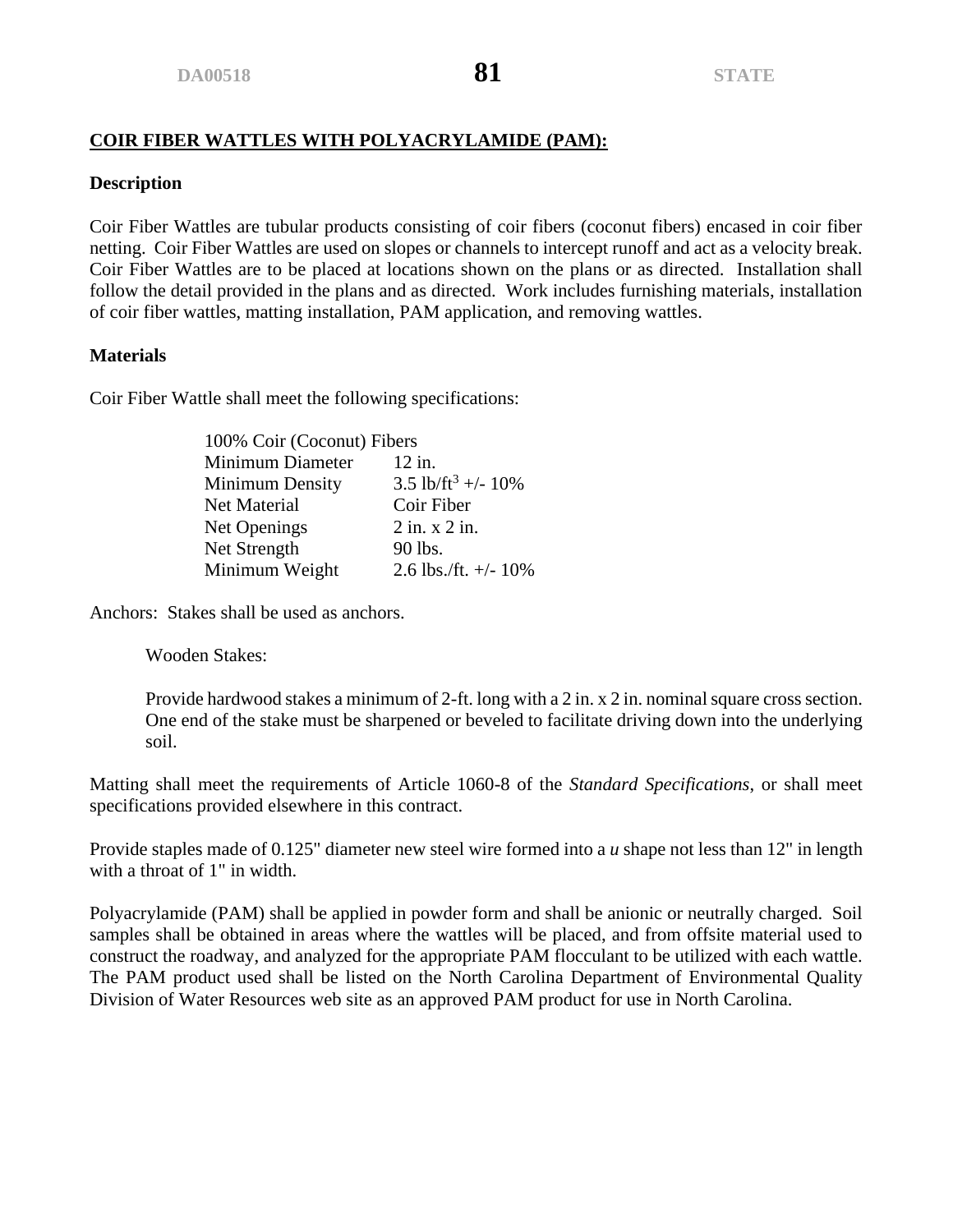Coir Fiber Wattles shall be secured to the soil by wire staples approximately every 1 linear foot and at the end of each section of wattle. A minimum of 4 stakes shall be installed on the downstream side of the wattle with a maximum spacing of 2 linear feet along the wattle, and according to the detail. Install a minimum of 2 stakes on the upstream side of the wattle according to the detail provided in the plans. Stakes shall be driven into the ground a minimum of 10 in. with no more than 2 in. projecting from the top of the wattle. Drive stakes at an angle according to the detail provided in the plans.

Only install coir fiber wattle(s) to a height in ditch so flow will not wash around wattle and scour ditch slopes and according to the detail provided in the plans and as directed. Overlap adjoining sections of wattles a minimum of 6 in.

Installation of matting shall be in accordance with the detail provided in the plans, and in accordance with Article 1631-3 of the *Standard Specifications*, or in accordance with specifications provided elsewhere in this contract.

Apply PAM over the lower center portion of the coir fiber wattle where the water is going to flow over at a rate of 2 ounces per wattle, and 1 ounce of PAM on matting on each side of the wattle. PAM applications shall be done during construction activities after every rainfall event that is equal to or exceeds 0.50 in.

The Contractor shall maintain the coir fiber wattles until the project is accepted or until the wattles are removed, and shall remove and dispose of silt accumulations at the wattles when so directed in accordance with the requirements of Section 1630 of the *Standard Specifications*.

### **Measurement and Payment**

*Coir Fiber Wattles* will be measured and paid for by the actual number of linear feet of wattles which are installed and accepted. Such price and payment will be full compensation for all work covered by this section, including, but not limited to, furnishing all materials, labor, equipment and incidentals necessary to install the *Coir Fiber Wattles*.

Matting will be measured and paid for in accordance with Article 1631-4 of the *Standard Specifications*, or in accordance with specifications provided elsewhere in this contract.

*Polyacrylamide(PAM)* will be measured and paid for by the actual weight in pounds of PAM applied to the coir fiber wattles. Such price and payment will be full compensation for all work covered by this section, including, but not limited to, furnishing all materials, labor, equipment and incidentals necessary to apply the *Polyacrylamide(PAM)*.

Payment will be made under:

Polyacrylamide(PAM) Pound **Coir Fiber Wattle Linear Foot** Linear Foot

**Pay Item Pay Unit**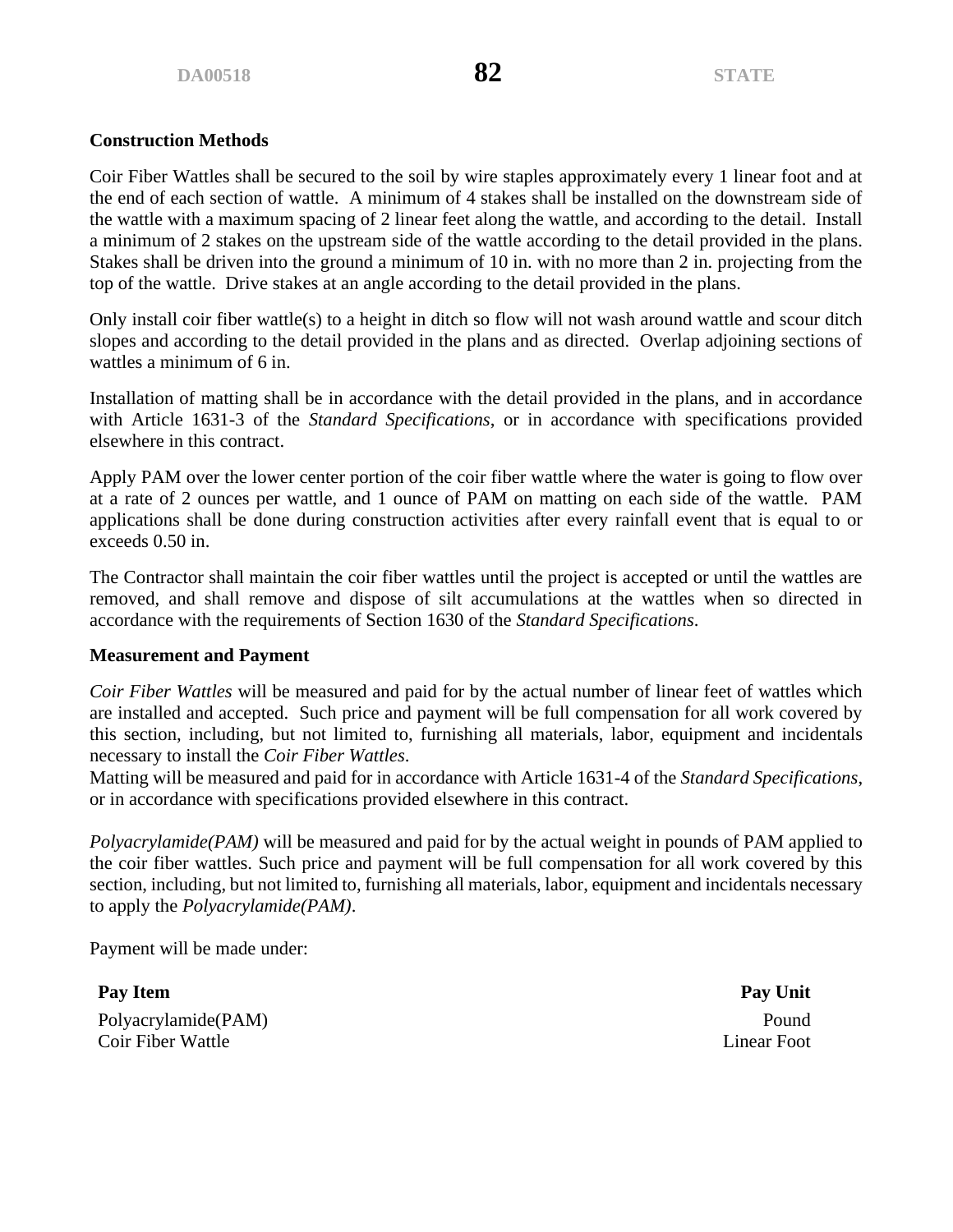# **SILT FENCE COIR FIBER WATTLE BREAK:**<br>(8-21-12)<br>1605.1630

(8-21-12) 1605,1630

# **Description**

Silt fence coir fiber wattle breaks are tubular products consisting of coir fibers (coconut fibers) encased in coir fiber netting and used in conjunction with temporary silt fence at the toe of fills to intercept runoff. Silt fence coir fiber wattle breaks are to be placed at locations shown on the plans or as directed. Installation shall follow the detail provided in the plans and as directed. Work includes furnishing materials, installation, maintenance and removing Silt fence coir fiber wattle breaks.

# **Materials**

| 100% Coir (Coconut) Fibers |                     |  |
|----------------------------|---------------------|--|
| Minimum Diameter           | 12"                 |  |
| Minimum Length             | 10 <sub>ft</sub>    |  |
| Minimum Density            | 3.5 lb/cf $\pm$ 10% |  |
| Net Material               | Coir Fiber          |  |
| Net Openings               | $2" \times 2"$      |  |
| Net Strength               | 90 lb.              |  |
| Minimum Weight             | 2.6 lb/ft $\pm$ 10% |  |

Coir fiber wattle shall meet the following specifications:

Stakes shall be used as anchors. Provide hardwood stakes a minimum of 2-ft long with a 2" x 2" nominal square cross section. One end of the stake shall be sharpened or beveled to facilitate driving down into the underlying soil.

Provide staples made of 0.125" diameter new steel wire formed into a U-shape not less than 12" in length with a throat of 1" in width.

### **Construction Methods**

Excavate a trench the entire length of each wattle with a depth of 1" to 2" for the wattle to be placed. Secure silt fence coir fiber wattle breaks to the soil by wire staples approximately every linear foot and at the end of each wattle. Install at least 4 stakes on the downslope side of the wattle with a maximum spacing of 2 linear feet and according to the detail. Install at least 2 stakes on the upslope side of the silt fence coir fiber wattle break according to the detail provided in the plans. Drive stakes into the ground at least 10" with no more than 2" projecting from the top of the wattle. Drive stakes at an angle according to the detail provided in the plans.

Install temporary silt fence in accordance with Section 1605 of the *2018 Standard Specifications* and overlap each downslope side of silt fence wattle break by 6".

Maintain the silt fence coir fiber wattle breaks until the project is accepted or until the silt fence coir fiber wattle breaks are removed, and remove and dispose of silt accumulations at the silt fence coir fiber wattle breaks when so directed in accordance with Section 1630 of the *2018 Standard Specifications*.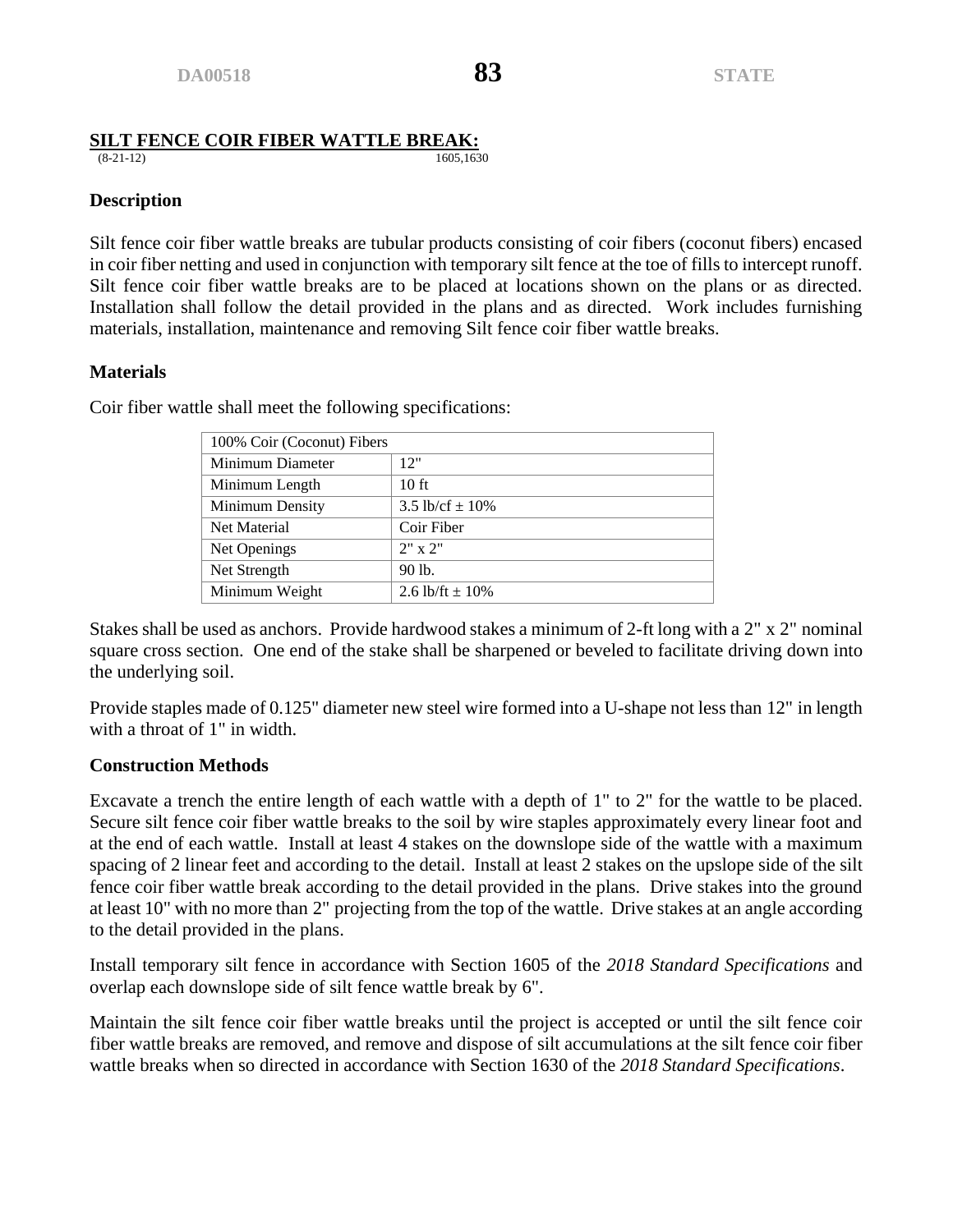### **Measurement and Payment**

*Coir Fiber Wattle* will be measured and paid as the actual number of linear feet of wattles installed and accepted. Such price and payment will be full compensation for all work covered by this provision, including, but not limited to, furnishing all materials, labor, equipment and incidentals necessary to install the silt fence coir fiber wattle break.

Payment will be made under:

**Pay Item Pay Unit** Coir Fiber Wattle Linear Foot

### **COIR FIBER WATTLE BARRIER:**

(5-20-13) 1630

#### **Description**

Coir fiber wattle barriers are tubular products consisting of coir fibers (coconut fibers) encased in coir fiber or synthetic netting and used at the toe of fills or on slopes to intercept runoff. Coir fiber wattle barriers are to be placed at locations shown on the plans or as directed. Installation shall follow the detail provided in the plans and as directed. Work includes furnishing materials, installation, maintenance and removing coir fiber wattle barriers.

### **Materials**

Coir fiber wattle shall meet the following specifications:

| <b>Inner Material</b> | 100% Coir (Coconut) Fibers  |
|-----------------------|-----------------------------|
| Minimum Diameter      | 18"                         |
| Minimum Length        | 10 ft.                      |
| Minimum Density       | 5 lb./c.f. $\pm$ 10%        |
| Net Material          | Coir (Coconut) or Synthetic |
| Net Openings          | $2" \times 2"$              |
| Net Strength          | 90 lb.                      |
| Minimum Weight        | 10 lb./ft. $\pm$ 10%        |

Stakes shall be used as anchors. Provide hardwood stakes a minimum of 2-ft long with a 2" x 2" nominal square cross section. One end of the stake shall be sharpened or beveled to facilitate driving down into the underlying soil.

Provide staples made of 0.125" diameter new steel wire formed into a U-shape not less than 12" in length with a throat of 1" in width.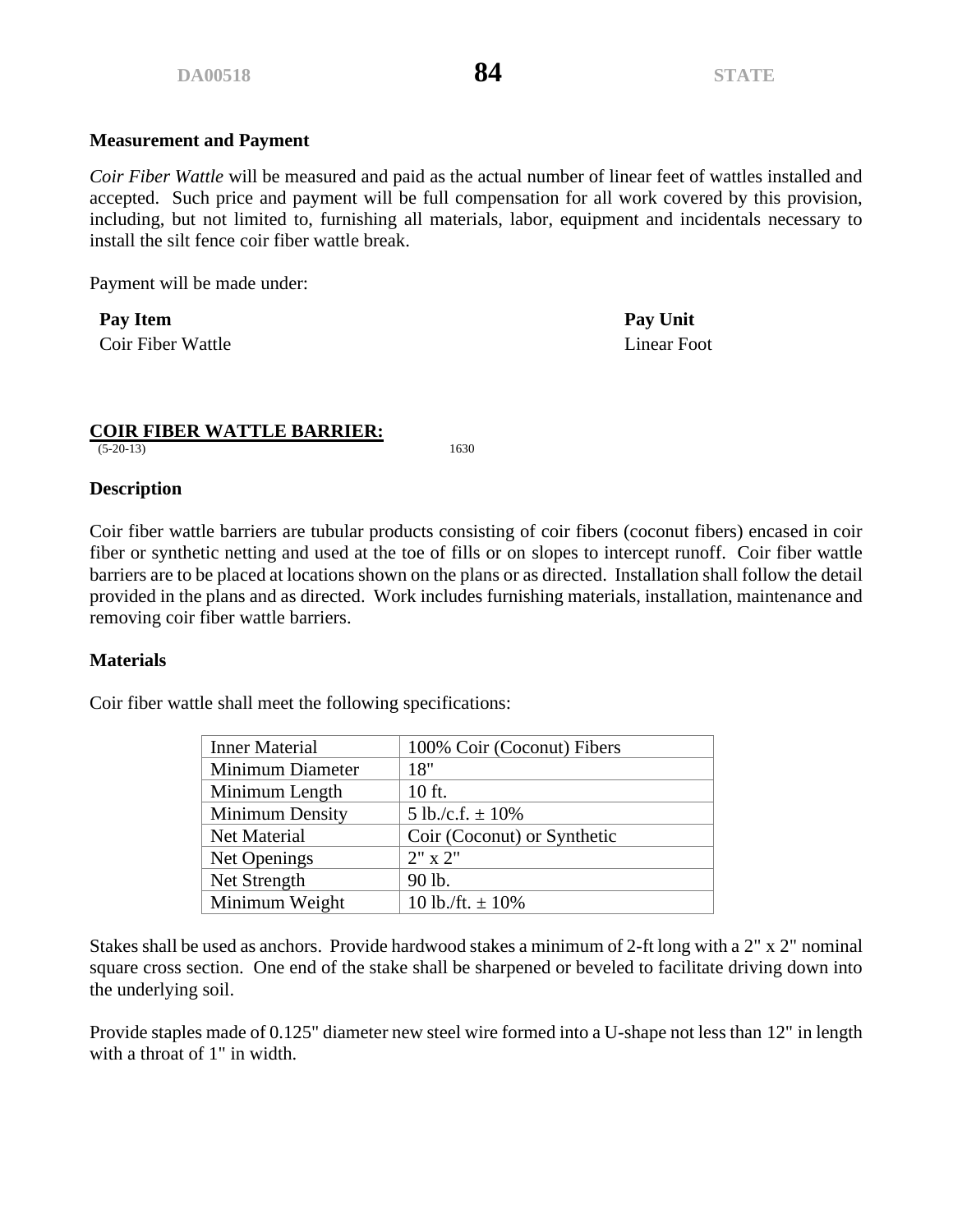Align coir fiber wattle barriers in an overlapping and alternating pattern. Excavate a trench the entire length of each wattle with a depth of 2" to 3" for the wattle to be placed. Secure coir fiber wattle barriers to the soil by wire staples approximately every linear foot and at the end of each wattle. Install at least 4 stakes on the downslope side of the wattle with a maximum spacing of 2 linear feet and according to the detail. Install at least 2 stakes on the upslope side of the coir fiber wattle barriers according to the detail provided in the plans. Drive stakes into the ground at least 10" with no more than 2" projecting from the top of the wattle. Drive stakes at an angle according to the detail provided in the plans.

For coir fiber wattle barriers used to reduce runoff velocity for large slopes, use a maximum spacing of 25 ft. for the barrier measured along the slope.

Maintain the coir fiber wattle barriers until the project is accepted or until the coir fiber wattle barriers are removed, and remove and dispose of silt accumulations at the coir fiber wattle barriers when so directed in accordance with Section 1630 of the *Standard Specifications*.

### **Measurement and Payment**

*Coir Fiber Wattle Barrier* will be measured and paid as the actual number of linear feet of coir fiber wattle barrier installed and accepted. Such price and payment will be full compensation for all work covered by this provision, including, but not limited to, furnishing all materials, labor, equipment and incidentals necessary to install the coir fiber wattle barrier.

Payment will be made under:

**Pay Item Pay Unit** Coir Fiber Wattle Barrier Linear Foot

### **RESPONSE FOR EROSION CONTROL:**

#### **Description**

Furnish the labor, materials, tools and equipment necessary to move personnel, equipment, and supplies to the project necessary for the pursuit of any or all of the following work as shown herein, by an approved subcontractor.

| <b>Section</b> | <b>Erosion Control Item</b>           | Unit          |
|----------------|---------------------------------------|---------------|
| 1605           | <b>Temporary Silt Fence</b>           | LF            |
| 1606           | <b>Special Sediment Control Fence</b> | <b>LF/TON</b> |
| 1615           | <b>Temporary Mulching</b>             | <b>ACR</b>    |
| 1620           | Seed - Temporary Seeding              | LB            |
| 1620           | Fertilizer - Temporary Seeding        | <b>TON</b>    |
| 1622           | <b>Temporary Slope Drains</b>         | LF            |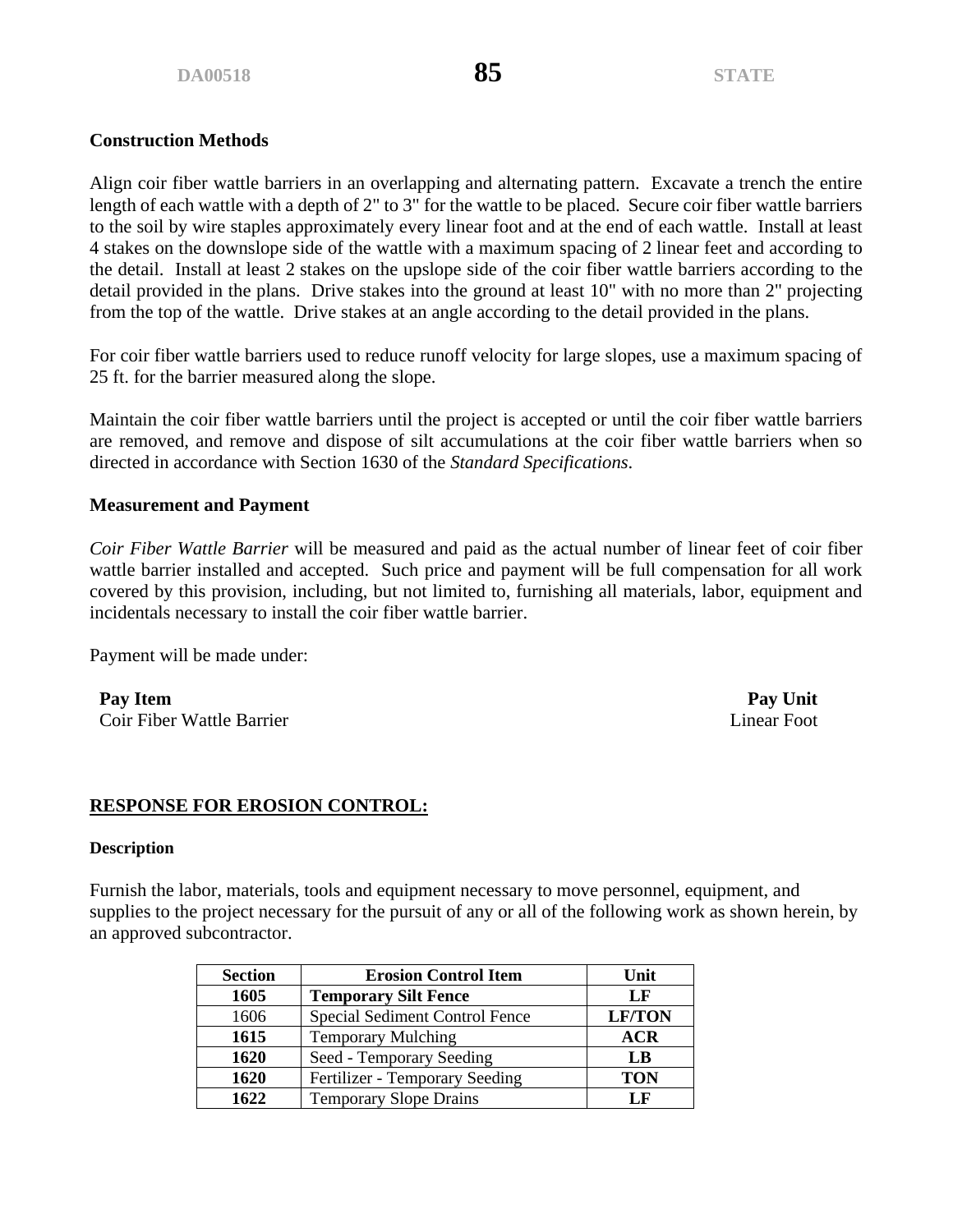| 1631        | Matting for Erosion Control         | SY         |
|-------------|-------------------------------------|------------|
| SP          | Coir Fiber Mat                      | SY         |
| SP          | Coir Fiber Baffles                  | LF         |
| <b>SP</b>   | Permanent Soil Reinforcement Mat    | <b>SY</b>  |
| <b>1660</b> | Seeding and Mulching                | <b>ACR</b> |
| 1661        | Seed - Repair Seeding               | LB         |
| 1661        | Fertilizer - Repair Seeding         | <b>TON</b> |
| 1662        | Seed - Supplemental Seeding         | LB         |
| 1665        | <b>Fertilizer Topdressing</b>       | <b>TON</b> |
| SP          | Safety/Highly Visible Fencing       | LF         |
| <b>SP</b>   | <b>Response for Erosion Control</b> | EA         |

Provide an approved subcontractor who performs an erosion control action as described in Form 1675. Each erosion control action may include one or more of the above work items.

#### **Measurement and Payment**

*Response for Erosion Control* will be measured and paid for by counting the actual number of times the subcontractor moves onto the project, including borrow and waste sites, and satisfactorily completes an erosion control action described in Form 1675. The provisions of Article 104-5 of the *Standard Specifications* will not apply to this item of work.

Payment will be made under:

Pay Item Pay Unit Response for Erosion Control **Each** 

**ENVIRONMENTALLY SENSITIVE AREAS:**

#### **Description**

This project is located in an *Environmentally Sensitive Area*. This designation requires special procedures to be used for clearing and grubbing, temporary stream crossings, and grading operations within the Environmentally Sensitive Areas identified on the plans and as designated by the Engineer. This also requires special procedures to be used for seeding and mulching and staged seeding within the project.

The Environmentally Sensitive Area shall be defined as a 50-foot buffer zone on both sides of the stream or depression measured from top of streambank or center of depression.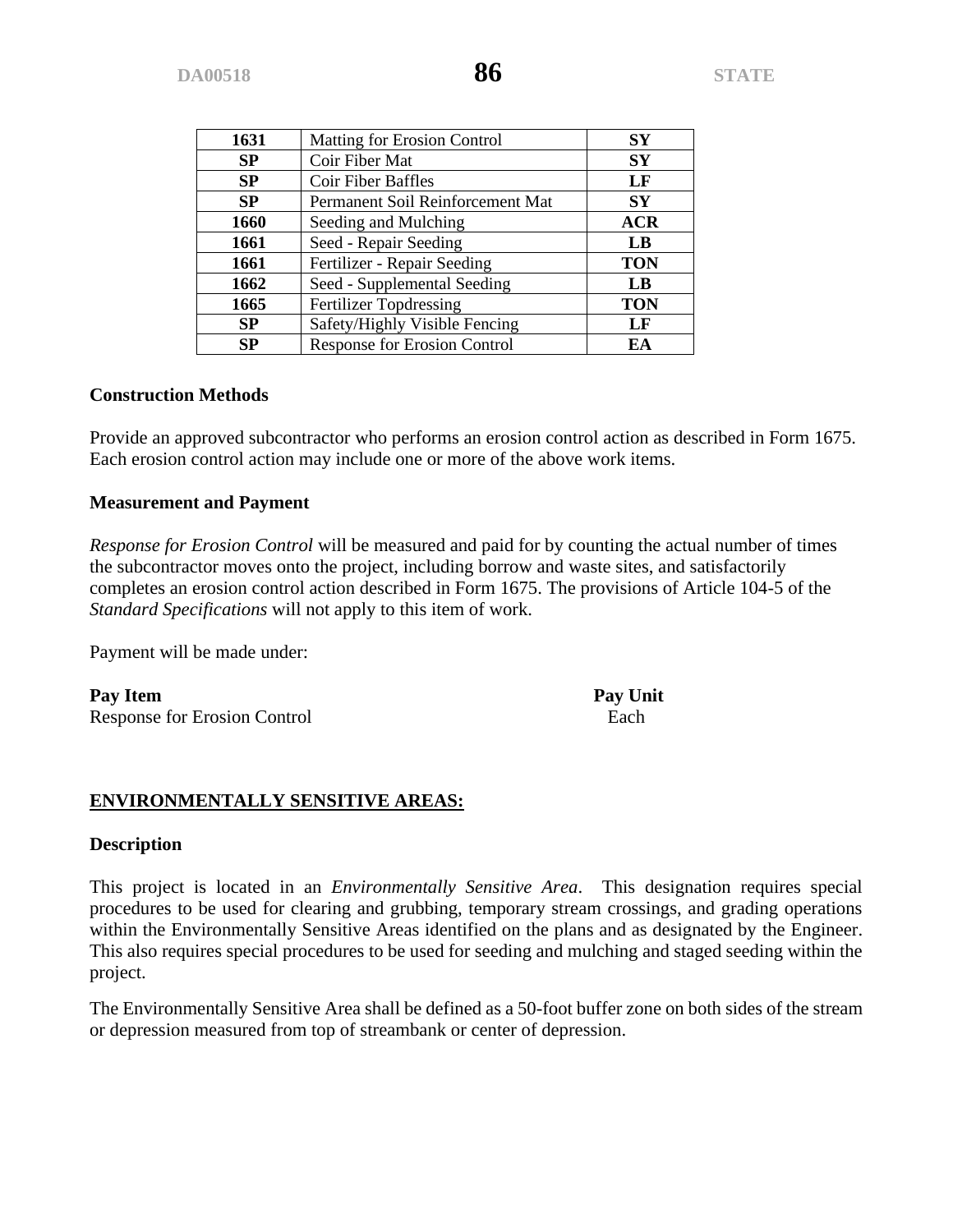(A) Clearing and Grubbing

In areas identified as Environmentally Sensitive Areas, the Contractor may perform clearing operations, but not grubbing operations until immediately prior to beginning grading operations as described in Article 200-1 of the *Standard Specifications*. Only clearing operations (not grubbing) shall be allowed in this buffer zone until immediately prior to beginning grading operations. Erosion control devices shall be installed immediately following the clearing operation.

(B) Grading

Once grading operations begin in identified Environmentally Sensitive Areas, work shall progress in a continuous manner until complete. All construction within these areas shall progress in a continuous manner such that each phase is complete and areas are permanently stabilized prior to beginning of next phase. Failure on the part of the Contractor to complete any phase of construction in a continuous manner in Environmentally Sensitive Areas will be just cause for the Engineer to direct the suspension of work in accordance with Article 108-7 of the *Standard Specifications*.

(C) Temporary Stream Crossings

Any crossing of streams within the limits of this project shall be accomplished in accordance with the requirements of Subarticle 107-12 of the *Standard Specifications*.

(D) Seeding and Mulching

Seeding and mulching shall be performed in accordance with Section 1660 of the *Standard Specifications* and vegetative cover sufficient to restrain erosion shall be installed immediately following grade establishment.

Seeding and mulching shall be performed on the areas disturbed by construction immediately following final grade establishment. No appreciable time shall lapse into the contract time without stabilization of slopes, ditches and other areas within the Environmentally Sensitive Areas.

(E) Stage Seeding

The work covered by this section shall consist of the establishment of a vegetative cover on cut and fill slopes as grading progresses. Seeding and mulching shall be done in stages on cut and fill slopes that are greater than 20 feet in height measured along the slope, or greater than 2 acres in area. Each stage shall not exceed the limits stated above.

Additional payments will not be made for the requirements of this section, as the cost for this work

shall be included in the contract unit prices for the work involved.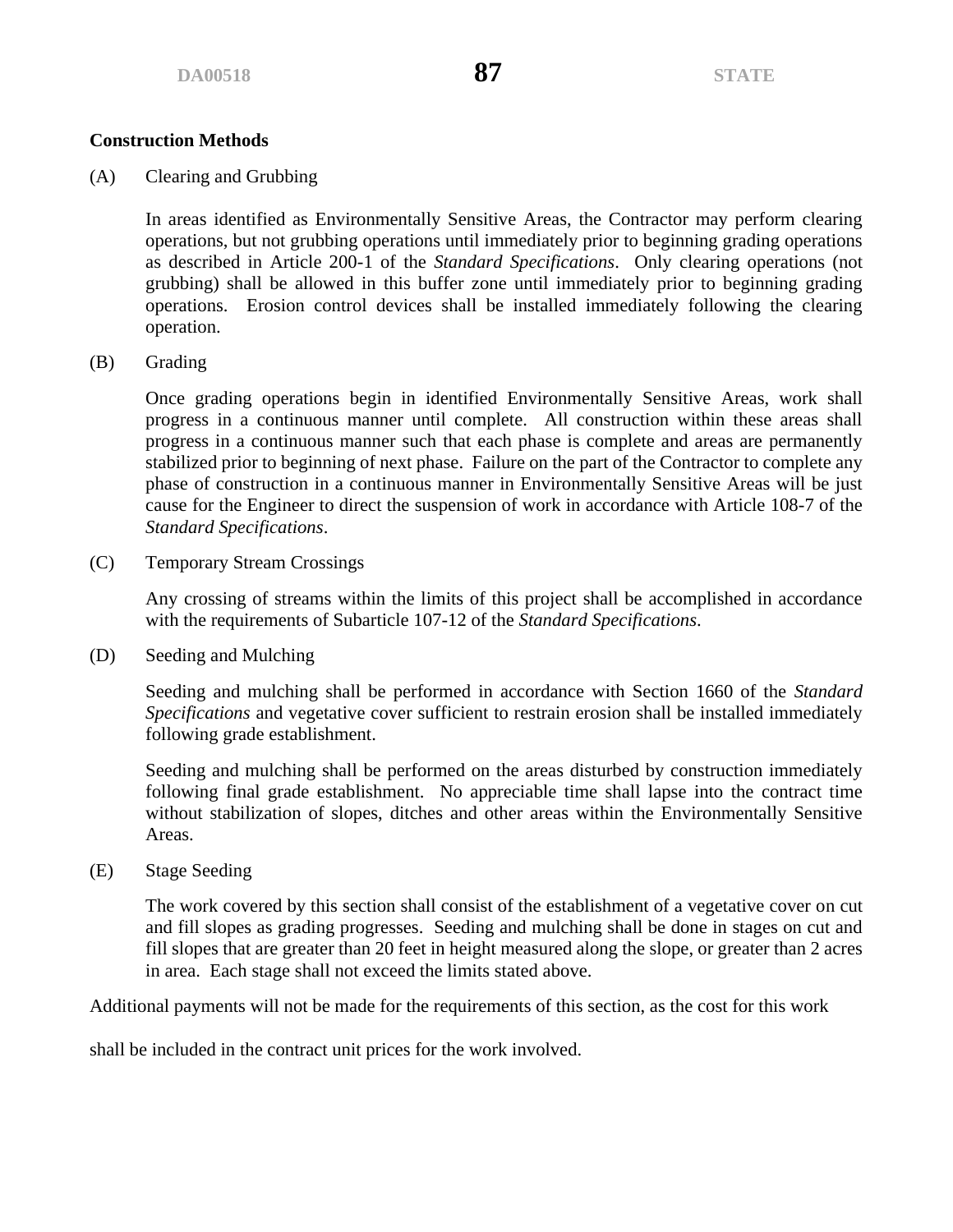# **MINIMIZE REMOVAL OF VEGETATION:**

The Contractor shall minimize removal of vegetation within project limits to the maximum extent practicable. Vegetation along stream banks and adjacent to other jurisdictional resources outside the construction limits shall only be removed upon approval of Engineer. No additional payment will be made for this minimization work.

# **COIR FIBER MAT**:

### **Description**

Furnish material, install and maintain coir fiber mat in locations shown on the plans or in locations as directed. Work includes providing all materials, excavating and backfilling, and placing and securing coir fiber mat with stakes, steel reinforcement bars or staples as directed.

# **Materials**

| <b>Item</b>    | <b>Section</b> |
|----------------|----------------|
| Coir Fiber Mat | 1060-14        |

Anchors Stakes, reinforcement bars, or staples shall be used as anchors.

Wooden Stakes Provide hardwood stakes 12"- 24" long with a 2" x 2" nominal square cross section. One end of the stake must be sharpened or beveled to facilitate driving through the coir fiber mat and down into the underlying soil. The other end of the stake needs to have a 1"- 2" long head at the top with a 1"-2" notch following to catch and secure the coir fiber mat.

Steel Reinforcement Bars Provide uncoated #10 steel reinforcement bars 24" nominal length. The bars shall have a 4" diameter bend at one end with a 4" straight section at the tip to catch and secure the coir fiber mat.

Staples Provide staples made of 0.125" diameter new steel wire formed into a *u-*shape not less than 12" in length with a throat of 1" in width.

### **Construction Methods**

Place the coir fiber mat immediately upon final grading. Provide a smooth soil surface free from stones, clods, or debris that will prevent the contact of the mat with the soil. Unroll the mat and apply without stretching such that it will lie smoothly but loosely on the soil surface.

For stream relocation applications, take care to preserve the required line, grade, and cross-section of the area covered. Bury the top slope end of each piece of mat in a narrow trench at least 6 in. deep and tamp firmly. Where one roll of matting ends and a second roll begins, overlap the end of the upper roll over the buried end of the second roll so there is a 6 in. overlap.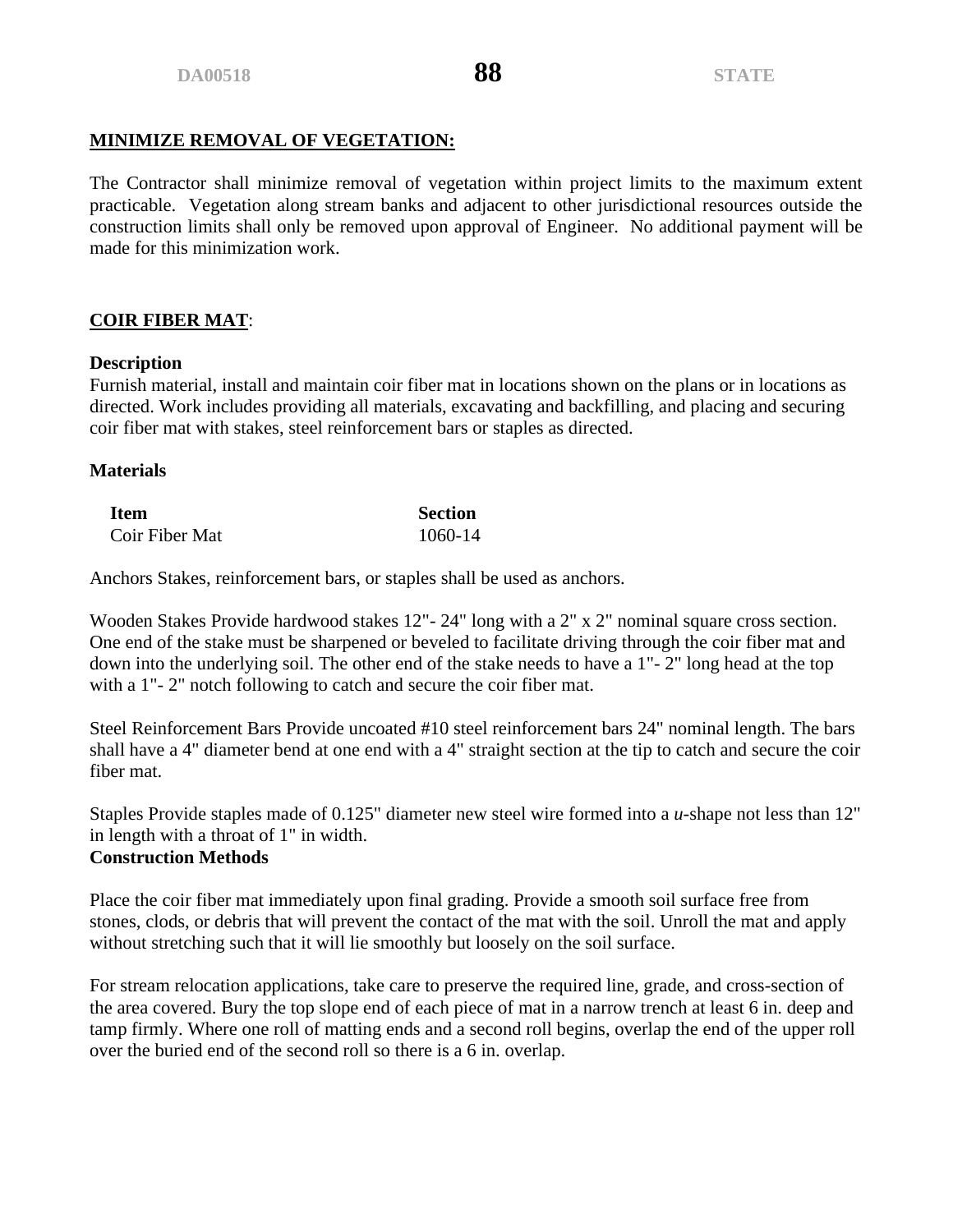Construct check trenches at least 12 in. deep every 50 ft. longitudinally along the edges of the mat or as directed. Fold over and bury mat to the full depth of the trench, close and tamp firmly. Overlap mat at least 6 in. where 2 or more widths of mat are installed side by side.

Place anchors across the mat at the ends approximately 1 ft. apart. Place anchors along the outer edges and down the center of the mat 3 ft. apart.

Adjustments in the trenching or anchoring requirements to fit individual site conditions may be required.

#### **Measurement and Payment**

*Coir Fiber Mat* will be measured and paid for as the actual number of square yards measured along the surface of the ground over which coir fiber mat is installed and accepted. No measurement will be made for anchor items.

Payment will be made under

Pay Item **Pay Unit** Coir Fiber Mat Square Yard

### **FLOATING TURBIDITY CURTAIN:**

#### **Description**

This work consists of furnishing a *Floating Turbidity Curtain* to deter silt suspension and movement of silt particles during construction. The floating turbidity curtain shall be constructed at locations as directed.

#### **Materials**

The curtain material shall be made of a tightly woven nylon, plastic or other non- deteriorating material meeting the following specifications:

| <b>Property</b>         | Value                                   |
|-------------------------|-----------------------------------------|
| Grab tensile strength   | *md-370 lbs *cd-250 lbs                 |
| Mullen burst stength    | $480$ psi                               |
| Trapezoid tear strength | *md-100 lbs *cd-60 lbs Apparent opening |
| size                    | 70 US standard sieve Percent open area  |
|                         | 4% permittivity 0.28 sec-1              |
|                         |                                         |

\*md - machine direction \*cd - cross machine direction

In the event that more than one width of fabric is required, a 6" overlap of the material shall also be required.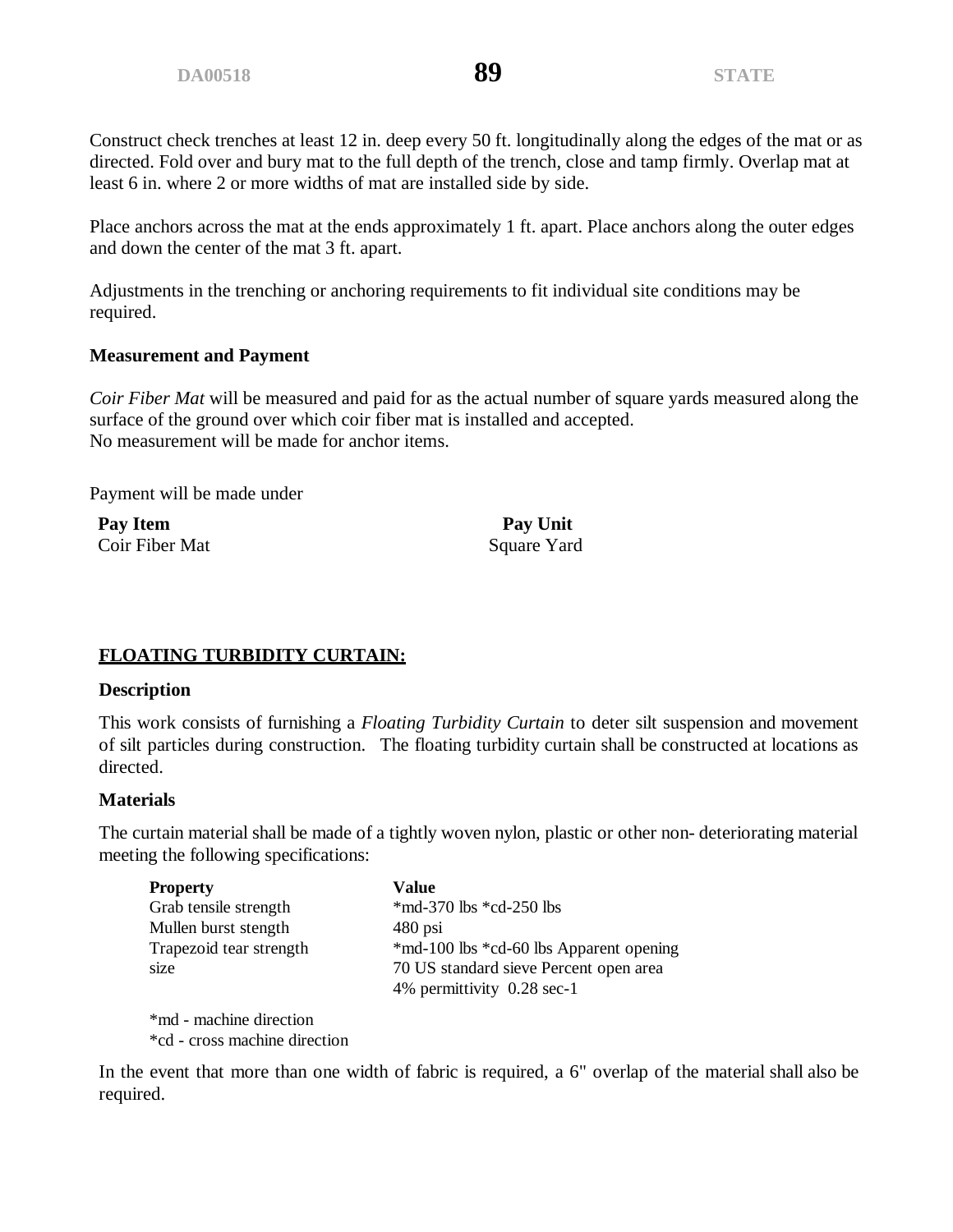The curtain material shall be supported by a flotation material having over 29 lbs/ft buoyancy. The floating curtain shall have a 5/16" galvanized chain as ballast and dual 5/16" galvanized wire ropes with a heavy vinyl coating as load lines.

#### **Construction Methods**

The Contractor shall maintain the *Floating Turbidity Curtain* in a satisfactory condition until its removal is requested by the Engineer. The curtain shall extend to the bottom of the jurisdictional resource. Anchor the curtain according to manufacturer recommendations.

#### **Measurement and Payment**

*Floating Turbidity Curtain* will be measured and paid for as the actual number of square yards of curtain furnished as specified and accepted. Such price and payment will be full compensation for the work as described in this section including but not limited to furnishing all materials, tools, equipment, and all incidentals necessary to complete the work.

Payment will be made under:

**Pay Item Pay Unit** Floating Turbidity Curtain Square Yard

# **CONCRETE WASHOUT STRUCTURE:**

 $(01-03-19)$ 

#### **Description**

Concrete washout structures are enclosures above or below grade to contain concrete waste water and associated concrete mix from washing out ready-mix trucks, drums, pumps, or other equipment. Concrete washouts must collect and retain all the concrete washout water and solids, so that this material does not migrate to surface waters or into the ground water. These enclosures are not intended for concrete waste not associated with wash out operations.

The concrete washout structure may include constructed devices above or below ground and or commercially available devices designed specifically to capture concrete wash water.

#### **Materials**

**Item Section** Temporary Silt Fence 1605

*Safety Fence* shall meet the specifications as provided elsewhere in this contract.

Geomembrane basin liner shall meet the following minimum physical properties for low permeability; it shall consist of a polypropylene or polyethylene 10 mil think geomembrane. If the minimum setback dimensions can be achieved the liner is not required. (5 feet above groundwater, 50 feet from top of bank of perennial stream, other surface water body, or wetland.)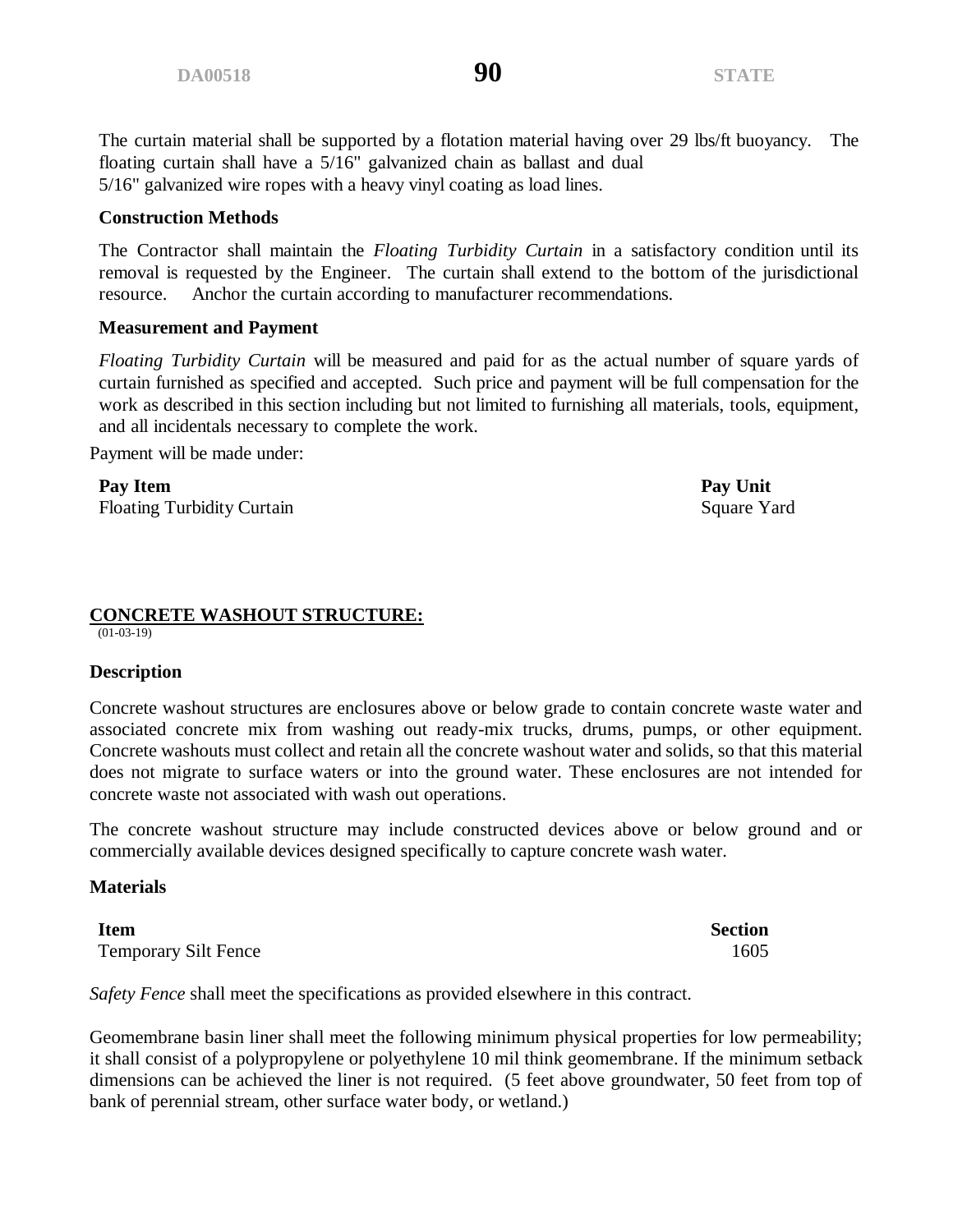Build an enclosed earthen berm or excavate to form an enclosure in accordance with the details and as directed.

Install temporary silt fence around the perimeter of the enclosure in accordance with the details and as directed if structure is not located in an area where existing erosion and sedimentation control devices are capable to containing any loss of sediment.

Post a sign with the words "Concrete Washout" in close proximity of the concrete washout area, so it is clearly visible to site personnel. Install safety fence as directed for visibility to construction traffic.

The construction details for the above grade and below grade concrete washout structures can be found on the following web page link:

<https://connect.ncdot.gov/resources/roadside/SoilWaterDocuments/ConcreteWashoutStructuredetail.pdf>

Alternate details for accommodating concrete washout may be submitted for review and approval.

The alternate details shall include the method used to retain and dispose of the concrete waste water within the project limits and in accordance with the minimum setback requirements. (5 feet above groundwater, 50 feet from top of bank of perennial stream, other surface water body, or wetland.)

### **Maintenance and Removal**

Maintain the concrete washout structure(s) to provide adequate holding capacity plus a minimum freeboard of 12 inches. Remove and dispose of hardened concrete and return the structure to a functional condition after reaching 75% capacity.

Inspect concrete washout structures for damage and maintain for effectiveness.

Remove the concrete washout structures and sign upon project completion. Grade the earth material to match the existing contours and permanently seed and mulch area.

### **Measurement and Payment**

*Concrete Washout Structure* will be paid for per each enclosure installed in accordance with the details. If alternate details are approved then those details will also be paid for per each approved and installed device.

*Temporary Silt Fence* will be measured and paid for in accordance with Article 1605-5 of the *Standard Specifications*.

No measurement will be made for other items or for over excavation or stockpiling.

Payment will be made under:

**Pay Item Pay Unit**

**Concrete Washout Structure** Each **Each**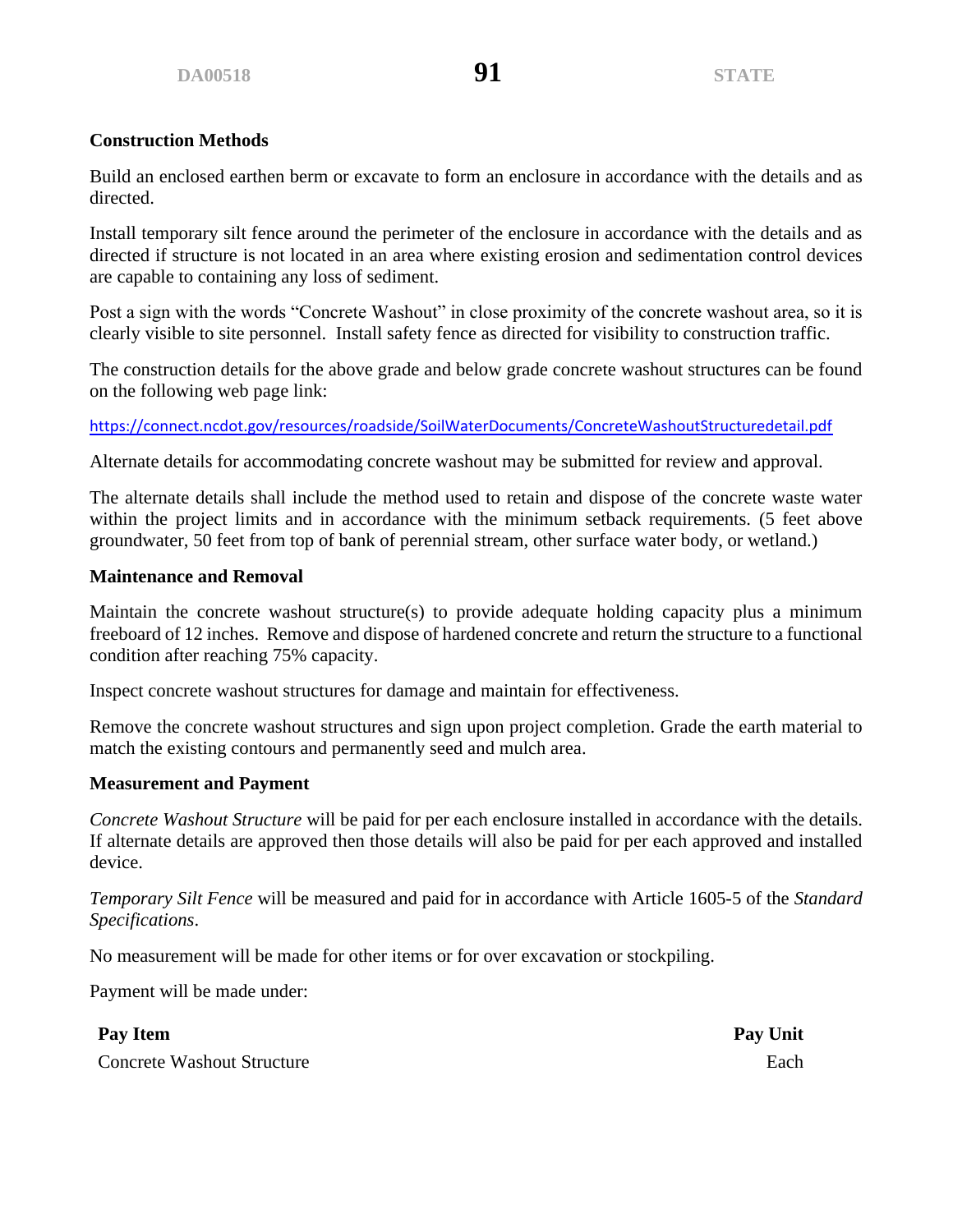# **PERMITS:**

The Contractor's attention is directed to the following permits, which have been issued to the Department of Transportation by the authority granting the permit.

| <b>PERMIT</b>                  | <b>AUTHORITY GRANTING THE PERMIT</b>      |  |
|--------------------------------|-------------------------------------------|--|
| Dredge and Fill and/or         | U. S. Army Corps of Engineers             |  |
| Work in Navigable Waters (404) |                                           |  |
|                                | Division of Environmental Management, DEQ |  |
| Water Quality (401)            | <b>State of North Carolina</b>            |  |

The Contractor shall comply with all applicable permit conditions during construction of this project. Those conditions marked by **\*** are the responsibility of the Department and the Contractor has no responsibility in accomplishing those conditions.

Agents of the permitting authority will periodically inspect the project for adherence to the permits.

The Contractor's attention is also directed to Articles 107-10 and 107-13 of the *2018 Standard Specifications* and the following:

Should the Contractor propose to utilize construction methods (such as temporary structures or fill in waters and/or wetlands for haul roads, work platforms, cofferdams, etc.) not specifically identified in the permit (individual, general, or nationwide) authorizing the project it shall be the Contractor's responsibility to coordinate with the Engineer to determine what, if any, additional permit action is required. The Contractor shall also be responsible for initiating the request for the authorization of such construction method by the permitting agency. The request shall be submitted through the Engineer. The Contractor shall not utilize the construction method until it is approved by the permitting agency. The request normally takes approximately 60 days to process; however, no extensions of time or additional compensation will be granted for delays resulting from the Contractor's request for approval of construction methods not specifically identified in the permit.

**Where construction moratoriums are contained in a permit condition which restricts the Contractor's activities to certain times of the year, those moratoriums will apply only to the portions of the work taking place in the restricted waters, wetlands or buffer zones, provided that activities outside those areas is done in such a manner as to not affect the restricted waters, wetlands or buffer zones.**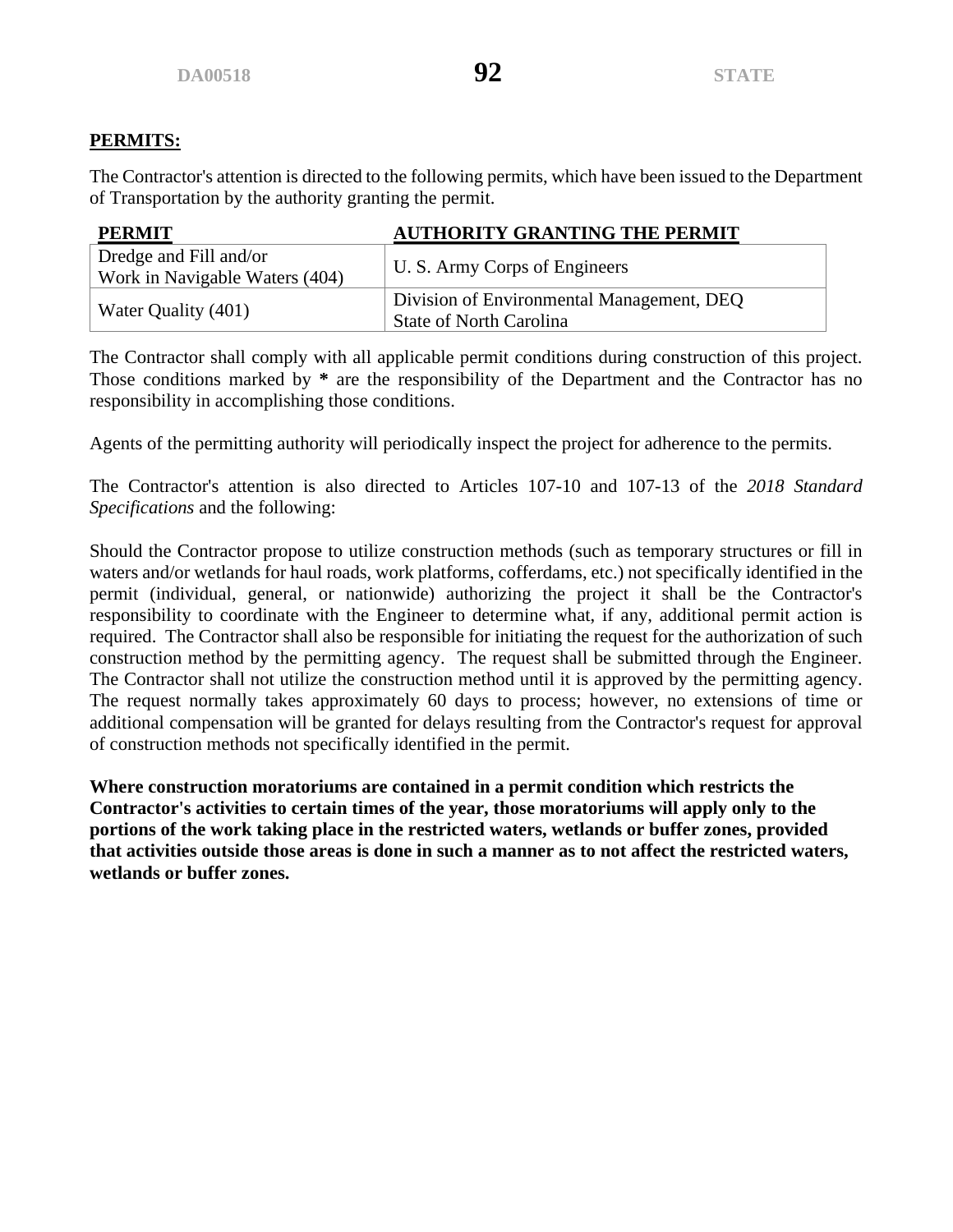# **Project Special Provisions Structure**

# **Table of Contents**

|                                                                               |              | Page # |
|-------------------------------------------------------------------------------|--------------|--------|
| <b>Falsework and Formwork</b>                                                 | $(4-5-12)$   | 2      |
| <b>Submittal of Working Drawings</b>                                          | $(1-29-21)$  | 8      |
| <b>Crane Safety</b>                                                           | $(6-20-19)$  | 13     |
| <b>Grout for Structures</b>                                                   | $(12-1-17)$  | 14     |
| Asbestos Assessment for Bridge<br><b>Demolition and Renovation Activities</b> | $(12-30-15)$ | 15     |

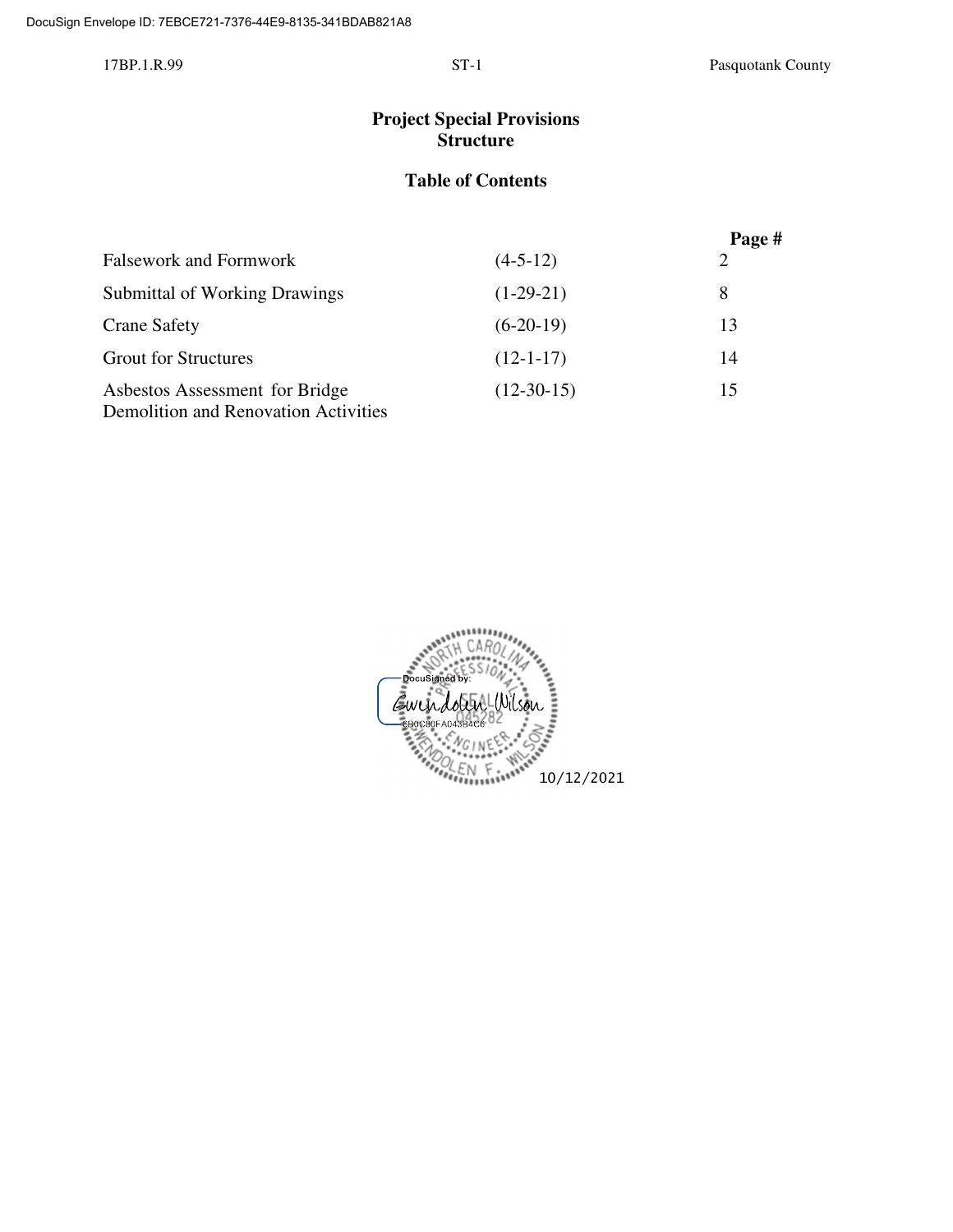#### **FALSEWORK AND FORMWORK (4-5-12)**

#### **1.0 DESCRIPTION**

Use this Special Provision as a guide to develop temporary works submittals required by the Standard Specifications or other provisions; no additional submittals are required herein. Such temporary works include, but are not limited to, falsework and formwork.

Falsework is any temporary construction used to support the permanent structure until it becomes self-supporting. Formwork is the temporary structure or mold used to retain plastic or fluid concrete in its designated shape until it hardens. Access scaffolding is a temporary structure that functions as a work platform that supports construction personnel, materials, and tools, but is not intended to support the structure. Scaffolding systems that are used to temporarily support permanent structures (as opposed to functioning as work platforms) are considered to be falsework under the definitions given. Shoring is a component of falsework such as horizontal, vertical, or inclined support members. Where the term "temporary works" is used, it includes all of the temporary facilities used in bridge construction that do not become part of the permanent structure.

Design and construct safe and adequate temporary works that will support all loads imposed and provide the necessary rigidity to achieve the lines and grades shown on the plans in the final structure.

#### **2.0 MATERIALS**

Select materials suitable for temporary works; however, select materials that also ensure the safety and quality required by the design assumptions. The Engineer has authority to reject material on the basis of its condition, inappropriate use, safety, or nonconformance with the plans. Clearly identify allowable loads or stresses for all materials or manufactured devices on the plans. Revise the plan and notify the Engineer if any change to materials or material strengths is required.

#### **3.0 DESIGN REQUIREMENTS**

#### A. Working Drawings

Provide working drawings for items as specified in the contract, or as required by the Engineer, with design calculations and supporting data in sufficient detail to permit a structural and safety review of the proposed design of the temporary work.

On the drawings, show all information necessary to allow the design of any component to be checked independently as determined by the Engineer.

When concrete placement is involved, include data such as the drawings of proposed sequence, rate of placement, direction of placement, and location of all construction joints. Submit the number of copies as called for by the contract.

When required, have the drawings and calculations prepared under the guidance of,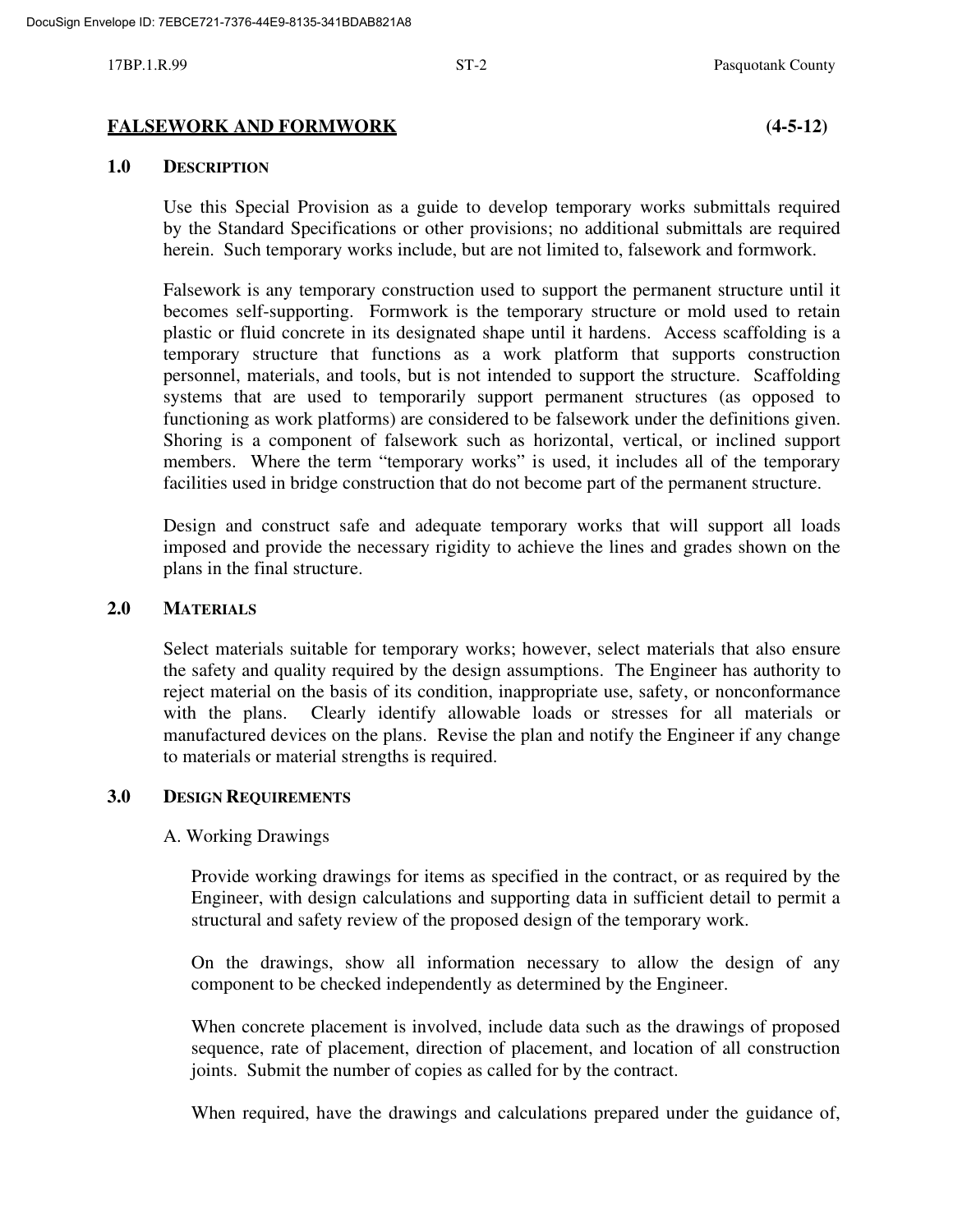and sealed by, a North Carolina Registered Professional Engineer who is knowledgeable in temporary works design.

If requested by the Engineer, submit with the working drawings manufacturer's catalog data listing the weight of all construction equipment that will be supported on the temporary work. Show anticipated total settlements and/or deflections of falsework and forms on the working drawings. Include falsework footing settlements, joint take- up, and deflection of beams or girders.

As an option for the Contractor, overhang falsework hangers may be uniformly spaced, at a maximum of 36 inches, provided the following conditions are met:

| Member<br>Type<br>(PCG) | Member<br>Depth,<br>(inches) | Max. Overhang<br>Width,<br>(inches) | Max. Slab Edge<br>Thickness,<br>(inches) | Max. Screed<br>Wheel<br>Weight, (lbs.) | Bracket Min.<br><b>Vertical Leg</b><br>Extension,<br>(inches) |
|-------------------------|------------------------------|-------------------------------------|------------------------------------------|----------------------------------------|---------------------------------------------------------------|
| П                       | 36                           | 39                                  | 14                                       | 200                                    | 26                                                            |
| Ш                       | 45                           | 42                                  | 14                                       | 200                                    | 35                                                            |
| IV                      | 54                           | 45                                  | 14                                       | <b>200</b>                             | 44                                                            |
| <b>MBT</b>              | 63                           | 51                                  | 12                                       | 200                                    | 50                                                            |
| <b>MBT</b>              | 72.                          | 55                                  | $12 \,$                                  | 170                                    | 48                                                            |

Overhang width is measured from the centerline of the girder to the edge of the deck slab.

For Type II, III & IV prestressed concrete girders (PCG), 45-degree cast-in-place half hangers and rods must have a minimum safe working load of 6,000 lbs.

For MBT prestressed concrete girders, 45-degree angle holes for falsework hanger rods shall be cast through the girder top flange and located, measuring along the top of the member, 1'-2 ½" from the edge of the top flange. Hanger hardware and rods must have a minimum safe working load of 6,000 lbs.

The overhang bracket provided for the diagonal leg shall have a minimum safe working load of 3,750 lbs. The vertical leg of the bracket shall extend to the point that the heel bears on the girder bottom flange, no closer than 4 inches from the bottom of the member. However, for 72-inch members, the heel of the bracket shall bear on the web, near the bottom flange transition.

Provide adequate overhang falsework and determine the appropriate adjustments for deck geometry, equipment, casting procedures and casting conditions.

If the optional overhang falsework spacing is used, indicate this on the falsework submittal and advise the girder producer of the proposed details. Failure to notify the Engineer of hanger type and hanger spacing on prestressed concrete girder casting drawings may delay the approval of those drawings.

Falsework hangers that support concentrated loads and are installed at the edge of thin top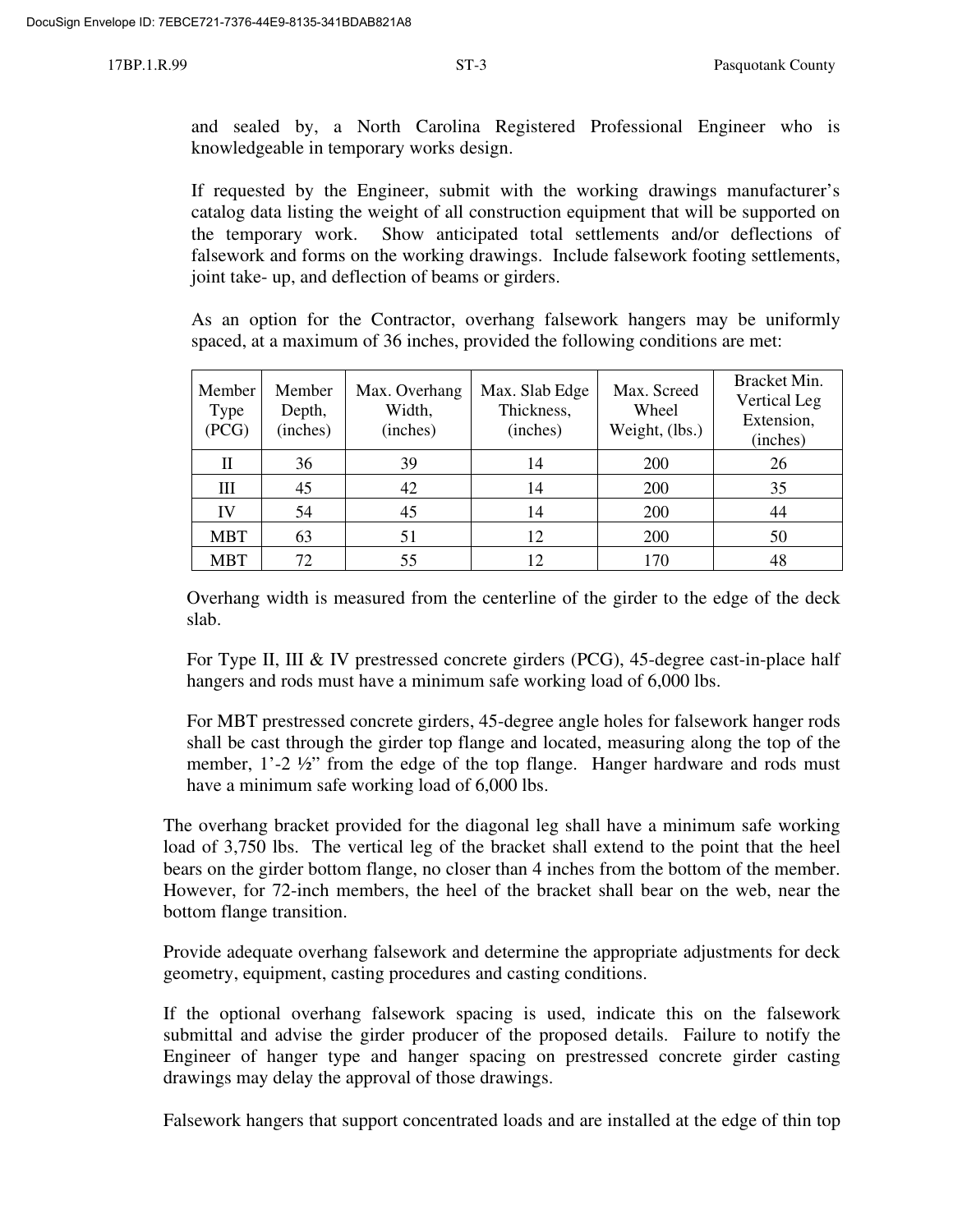flange concrete girders (such as bulb tee girders) shall be spaced so as not to exceed 75% of the manufacturer's stated safe working load. Use of dual leg hangers (such as Meadow Burke HF-42 and HF-43) are not allowed on concrete girders with thin top flanges. Design the falsework and forms supporting deck slabs and overhangs on girder bridges so that there will be no differential settlement between the girders and the deck forms during placement of deck concrete.

When staged construction of the bridge deck is required, detail falsework and forms for screed and fluid concrete loads to be independent of any previous deck pour components when the mid-span girder deflection due to deck weight is greater than  $\frac{3}{4}$ ".

Note on the working drawings any anchorages, connectors, inserts, steel sleeves or other such devices used as part of the falsework or formwork that remains in the permanent structure. If the plan notes indicate that the structure contains the necessary corrosion protection required for a Corrosive Site, epoxy coat, galvanize or metalize these devices. Electroplating will not be allowed. Any coating required by the Engineer will be considered incidental to the various pay items requiring temporary works.

Design falsework and formwork requiring submittals in accordance with the 1995 AASHTO *Guide Design Specifications for Bridge Temporary Works* except as noted herein.

1. Wind Loads

Table 2.2 of Article 2.2.5.1 is modified to include wind velocities up to 110 mph. In addition, Table 2.2A is included to provide the maximum wind speeds by county in North Carolina.

| Height Zone       | Pressure, lb/ft <sup>2</sup> for Indicated Wind Velocity, mph |     |    |    |    |
|-------------------|---------------------------------------------------------------|-----|----|----|----|
| feet above ground | 70                                                            | 110 |    |    |    |
| 0 to 30           | 15                                                            | 20  | 25 | 30 | 35 |
| 30 to 50          | 20                                                            | 25  | 30 | 35 | 40 |
| 50 to 100         | 25                                                            | 30  | 35 | 40 | 45 |
| over 100          | 30                                                            | 35  |    | 45 | 50 |

**Table 2.2 - Wind Pressure Values**

2. Time of Removal

The following requirements replace those of Article 3.4.8.2.

Do not remove forms until the concrete has attained strengths required in Article 420-16 of the Standard Specifications and these Special Provisions.

Do not remove forms until the concrete has sufficient strength to prevent damage to the surface.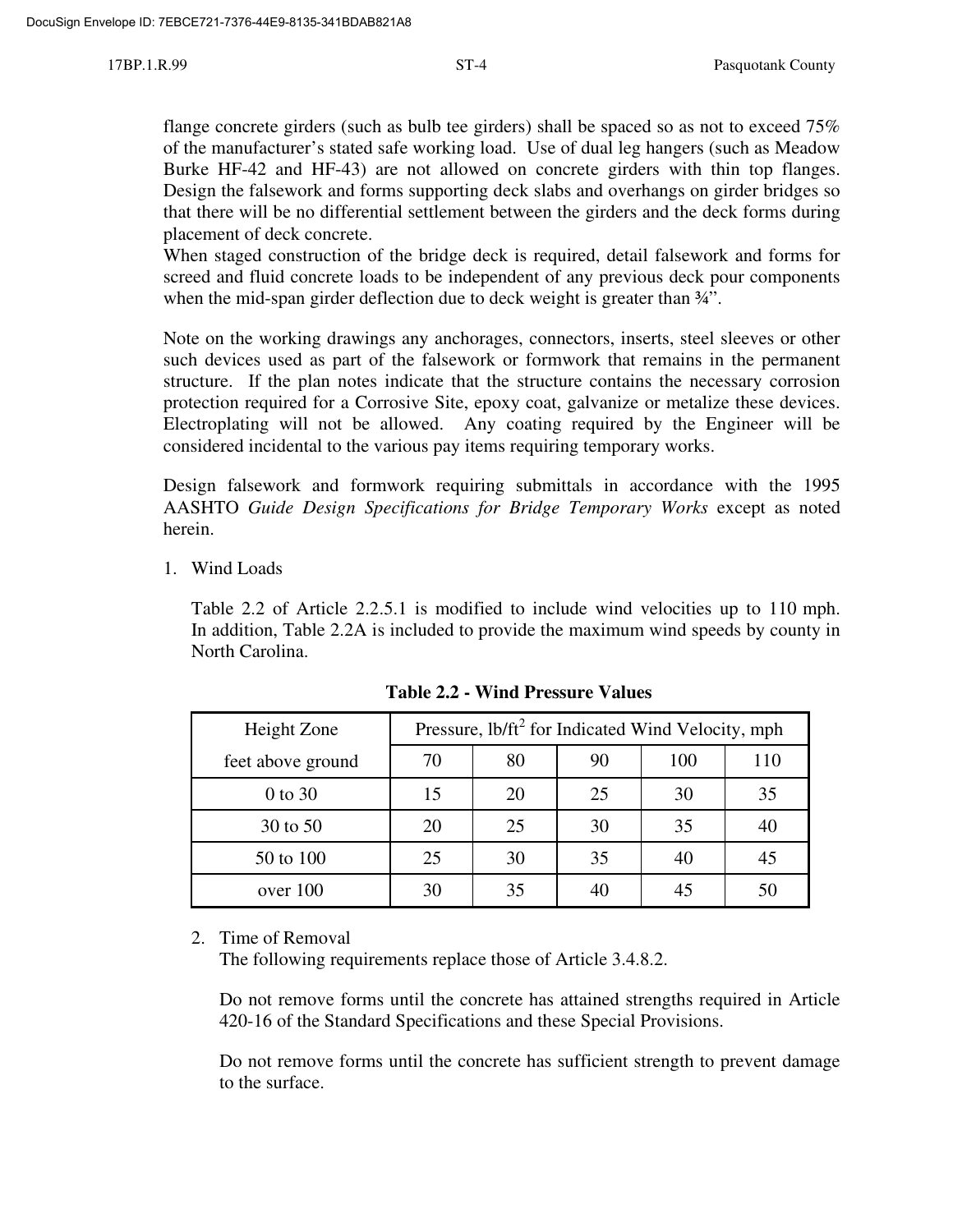| <b>COUNTY</b>    | 25 YR<br>(mph) | <b>COUNTY</b> | 25 YR<br>(mph) | <b>COUNTY</b> | 25 YR<br>(mph) |
|------------------|----------------|---------------|----------------|---------------|----------------|
| Alamance         | 70             | Franklin      | 70             | Pamlico       | 100            |
| Alexander        | 70             | Gaston        | 70             | Pasquotank    | 100            |
| Alleghany        | 70             | Gates         | 90             | Pender        | 100            |
| Anson            | 70             | Graham        | 80             | Perquimans    | 100            |
| Ashe             | 70             | Granville     | 70             | Person        | 70             |
| Avery            | 70             | Greene        | 80             | Pitt          | 90             |
| <b>Beaufort</b>  | 100            | Guilford      | 70             | Polk          | 80             |
| Bertie           | 90             | Halifax       | 80             | Randolph      | 70             |
| <b>Bladen</b>    | 90             | Harnett       | 70             | Richmond      | 70             |
| <b>Brunswick</b> | 100            | Haywood       | 80             | Robeson       | 80             |
| <b>Buncombe</b>  | 80             | Henderson     | 80             | Rockingham    | 70             |
| <b>Burke</b>     | 70             | Hertford      | 90             | Rowan         | 70             |
| Cabarrus         | 70             | Hoke          | 70             | Rutherford    | 70             |
| Caldwell         | 70             | Hyde          | 110            | Sampson       | 90             |
| Camden           | 100            | Iredell       | 70             | Scotland      | 70             |
| Carteret         | 110            | Jackson       | 80             | Stanley       | 70             |
| Caswell          | 70             | Johnston      | 80             | <b>Stokes</b> | 70             |
| Catawba          | 70             | Jones         | 100            | Surry         | 70             |
| Cherokee         | 80             | Lee           | 70             | Swain         | 80             |
| Chatham          | 70             | Lenoir        | 90             | Transylvania  | 80             |
| Chowan           | 90             | Lincoln       | 70             | Tyrell        | 100            |
| Clay             | 80             | Macon         | 80             | Union         | 70             |
| Cleveland        | 70             | Madison       | 80             | Vance         | 70             |
| Columbus         | 90             | Martin        | 90             | Wake          | 70             |
| Craven           | 100            | McDowell      | 70             | Warren        | 70             |
| Cumberland       | 80             | Mecklenburg   | 70             | Washington    | 100            |
| Currituck        | 100            | Mitchell      | 70             | Watauga       | 70             |
| Dare             | 110            | Montgomery    | 70             | Wayne         | 80             |
| Davidson         | 70             | Moore         | 70             | Wilkes        | 70             |
| Davie            | 70             | Nash          | 80             | Wilson        | 80             |
| Duplin           | 90             | New Hanover   | 100            | Yadkin        | 70             |
| Durham           | 70             | Northampton   | 80             | Yancey        | 70             |
| Edgecombe        | 80             | Onslow        | 100            |               |                |
| Forsyth          | 70             | Orange        | 70             |               |                |

**Table 2.2A - Steady State Maximum Wind Speeds by Counties in North Carolina**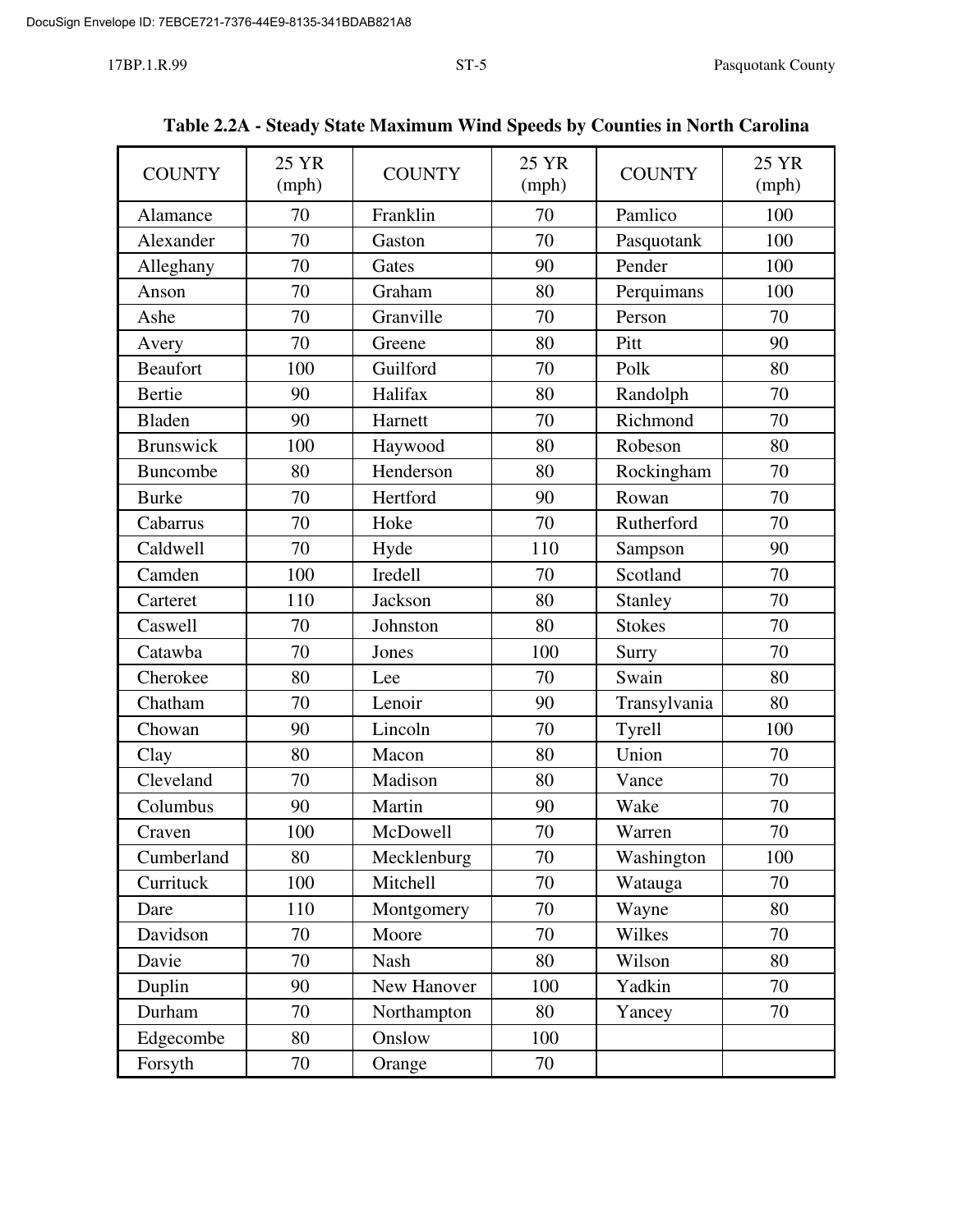#### B. Review and Approval

The Engineer is responsible for the review and approval of temporary works' drawings.

Submit the working drawings sufficiently in advance of proposed use to allow for their review, revision (if needed), and approval without delay to the work.

The time period for review of the working drawings does not begin until complete drawings and design calculations, when required, are received by the Engineer.

Do not start construction of any temporary work for which working drawings are required until the drawings have been approved. Such approval does not relieve the Contractor of the responsibility for the accuracy and adequacy of the working drawings.

### **4.0 CONSTRUCTION REQUIREMENTS**

All requirements of Section 420 of the Standard Specifications apply.

Construct temporary works in conformance with the approved working drawings. Ensure that the quality of materials and workmanship employed is consistent with that assumed in the design of the temporary works. Do not weld falsework members to any portion of the permanent structure unless approved. Show any welding to the permanent structure on the approved construction drawings.

Provide tell-tales attached to the forms and extending to the ground, or other means, for accurate measurement of falsework settlement. Make sure that the anticipated compressive settlement and/or deflection of falsework does not exceed 1 inch. For cast-in-place concrete structures, make sure that the calculated deflection of falsework flexural members does not exceed 1/240 of their span regardless of whether or not the deflection is compensated by camber strips.

A. Maintenance and Inspection

Inspect and maintain the temporary work in an acceptable condition throughout the period of its use. Certify that the manufactured devices have been maintained in a condition to allow them to safely carry their rated loads. Clearly mark each piece so that its capacity can be readily determined at the job site.

Perform an in-depth inspection of an applicable portion(s) of the temporary works, in the presence of the Engineer, not more than 24 hours prior to the beginning of each concrete placement. Inspect other temporary works at least once a month to ensure that they are functioning properly. Have a North Carolina Registered Professional Engineer inspect the cofferdams, shoring, sheathing, support of excavation structures, and support systems for load tests prior to loading.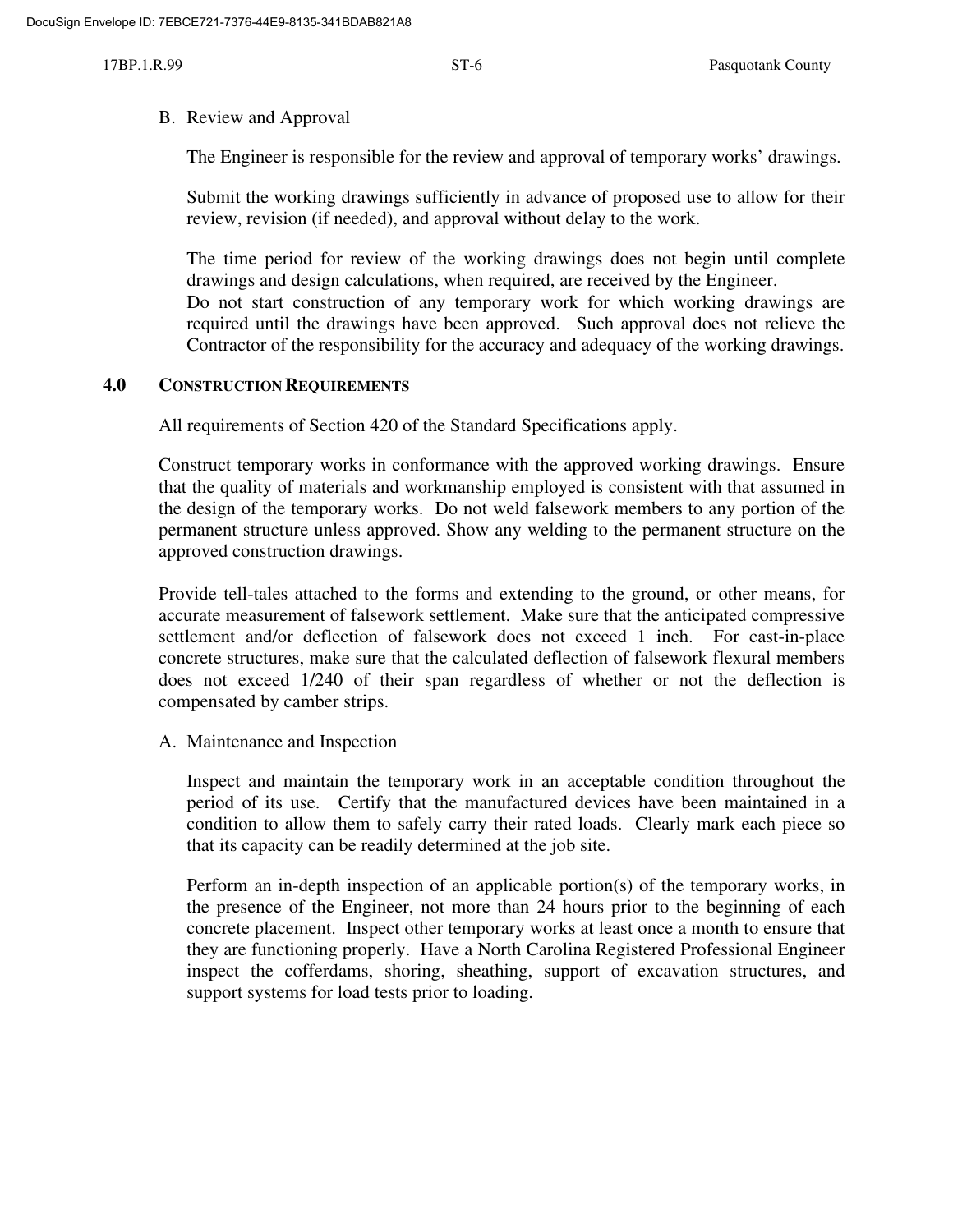#### B. Foundations

Determine the safe bearing capacity of the foundation material on which the supports for temporary works rest. If required by the Engineer, conduct load tests to verify proposed bearing capacity values that are marginal or in other high-risk situations.

The use of the foundation support values shown on the contract plans of the permanent structure is permitted if the foundations are on the same level and on the same soil as those of the permanent structure.

Allow for adequate site drainage or soil protection to prevent soil saturation and washout of the soil supporting the temporary works supports.

If piles are used, the estimation of capacities and later confirmation during construction using standard procedures based on the driving characteristics of the pile is permitted. If preferred, use load tests to confirm the estimated capacities; or, if required by the Engineer conduct load tests to verify bearing capacity values that are marginal or in other high risk situations.

The Engineer reviews and approves the proposed pile and soil bearing capacities.

### **5.0 REMOVAL**

Unless otherwise permitted, remove and keep all temporary works upon completion of the work. Do not disturb or otherwise damage the finished work.

Remove temporary works in conformance with the contract documents. Remove them in such a manner as to permit the structure to uniformly and gradually take the stresses due to its own weight.

### **6.0 METHOD OF MEASUREMENT**

Unless otherwise specified, temporary works will not be directly measured.

### **7.0 BASIS OF PAYMENT**

Payment at the contract unit prices for the various pay items requiring temporary works will be full compensation for the above falsework and formwork.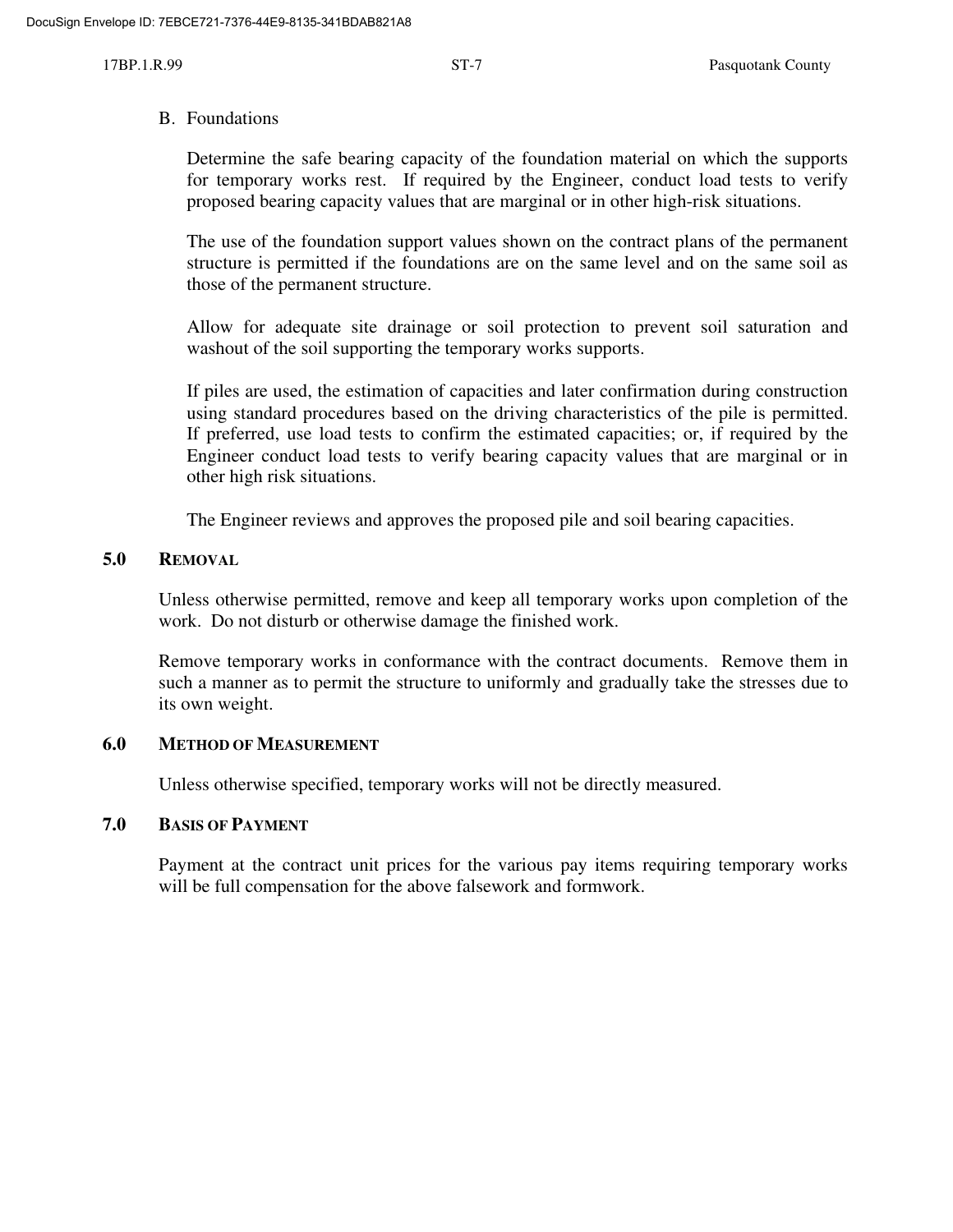#### **SUBMITTAL OF WORKING DRAWINGS (1-29-21)**

#### **1.0 GENERAL**

Submit working drawings in accordance with Article 105-2 of the *Standard Specifications* and this provision. For this provision, "submittals" refers to only those listed in this provision. The list of submittals contained herein does not represent a list of required submittals for the project. Submittals are only necessary for those items as required by the contract. Make submittals that are not specifically noted in this provision directly to the Engineer. Either the Structures Management Unit or the Geotechnical Engineering Unit or both units will jointly review submittals.

If a submittal contains variations from plan details or specifications or significantly affects project cost, field construction or operations, discuss the submittal with and submit all copies to the Engineer. State the reason for the proposed variation in the submittal. To minimize review time, make sure all submittals are complete when initially submitted. Provide a contact name and information with each submittal. Direct any questions regarding submittal requirements to the Engineer, Structures Management Unit contacts or the Geotechnical Engineering Unit contacts noted below.

In order to facilitate in-plant inspection by NCDOT and approval of working drawings, provide the name, address and telephone number of the facility where fabrication will actually be done if different than shown on the title block of the submitted working drawings. This includes, but is not limited to, precast concrete items, prestressed concrete items and fabricated steel or aluminum items.

#### **2.0 ADDRESSES AND CONTACTS**

For submittals to the Structures Management Unit, use the following addresses:

Via US mail: Via other delivery service:

Mr. B. C. Hanks, P. E. Mr. B. C. Hanks, P. E. State Structures Engineer State Structures Engineer North Carolina Department North Carolina Department of Transportation of Transportation Structures Management Unit Structures Management Unit 1581 Mail Service Center 1000 Birch Ridge Drive Raleigh, NC 27699-1581 Raleigh, NC 27610

Attention: Mr. J. L. Bolden, P. E. Attention: Mr. J. L. Bolden, P. E.

Submittals may also be made via email.

Send submittals to:

jlbolden@ncdot.gov (James Bolden)

Send an additional e-copy of the submittal to the following address:

eomile@ncdot.gov (Emmanuel Omile) mrorie@ncdot.gov (Madonna Rorie)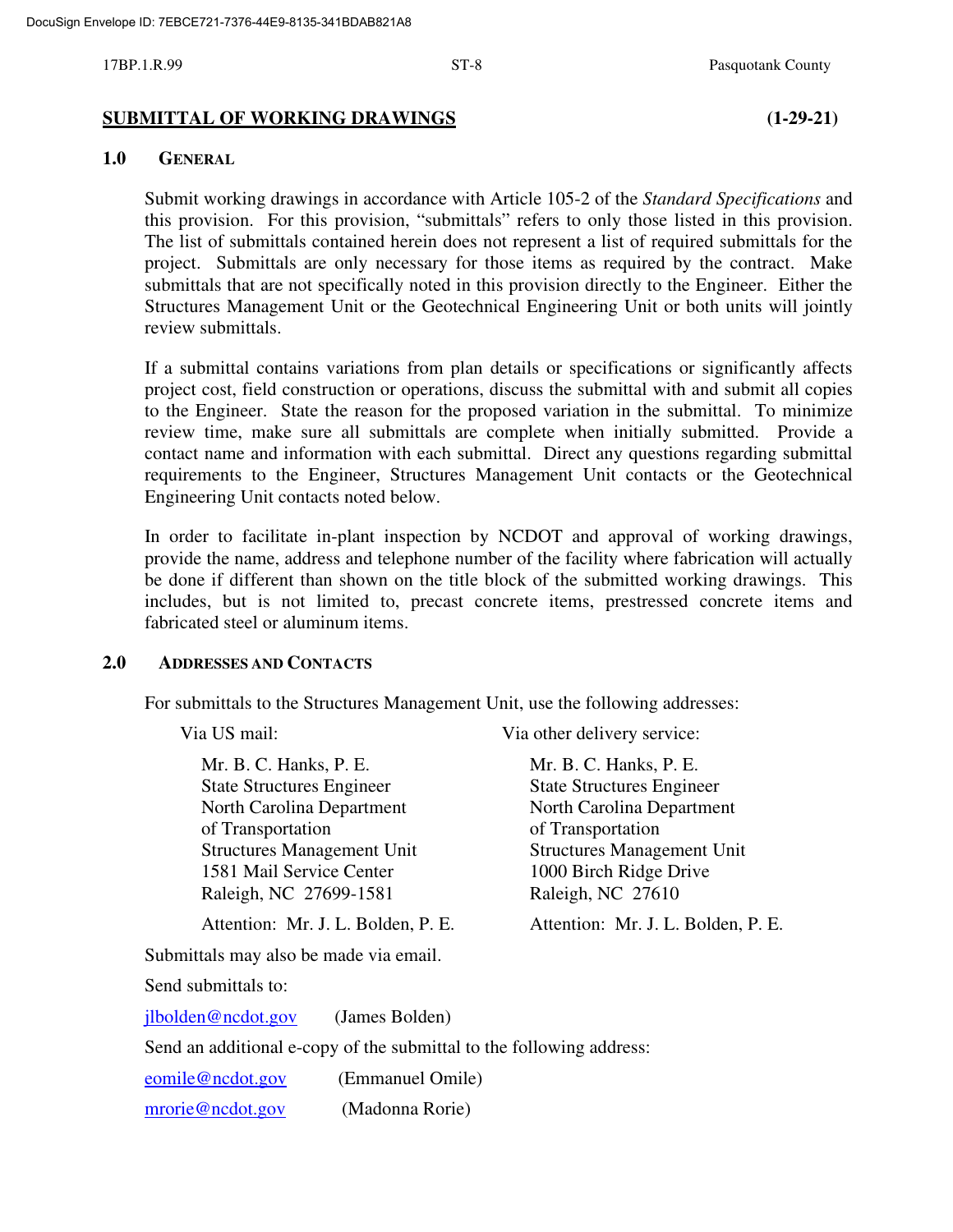For submittals to the Geotechnical Engineering Unit, use the following addresses:

For projects in Divisions 1-7, use the following Eastern Regional Office address:

| Mr. David Hering, l |
|---------------------|
| Eastern Regional G  |
| Manager             |
| North Carolina Dep  |
| of Transportation   |
| Geotechnical Engin  |
| Eastern Regional O  |
| 3301 Jones Sausage  |
| Garner, NC 27529    |
|                     |

Via US mail: Via other delivery service:

Mr. David Hering, L. G., P. E. Eastern Regional Geotechnical Eastern Regional Geotechnical Manager North Carolina Department of Transportation Geotechnical Engineering Unit Eastern Regional Office 3301 Jones Sausage Road, Suite 100

Via Email: EastGeotechnicalSubmittal@ncdot.gov

For projects in Divisions 8-14, use the following Western Regional Office address:

Via US mail or other delivery service:

Mr. Eric Williams, P. E. Western Regional Geotechnical Manager North Carolina Department of Transportation Geotechnical Engineering Unit Western Regional Office 5253 Z Max Boulevard Harrisburg, NC 28075

Via Email: WestGeotechnicalSubmittal@ncdot.gov

The status of the review of structure-related submittals sent to the Structures Management Unit can be viewed from the Unit's website, via the "Drawing Submittal Status" link.

The status of the review of geotechnical-related submittals sent to the Geotechnical Engineering Unit can be viewed from the Unit's website, via the "Geotechnical Construction Submittals" link.

Direct any questions concerning submittal review status, review comments or drawing markups to the following contacts:

Primary Structures Contact: James Bolden (919) 707 – 6408 (919) 250 – 4082 facsimile jlbolden@ncdot.gov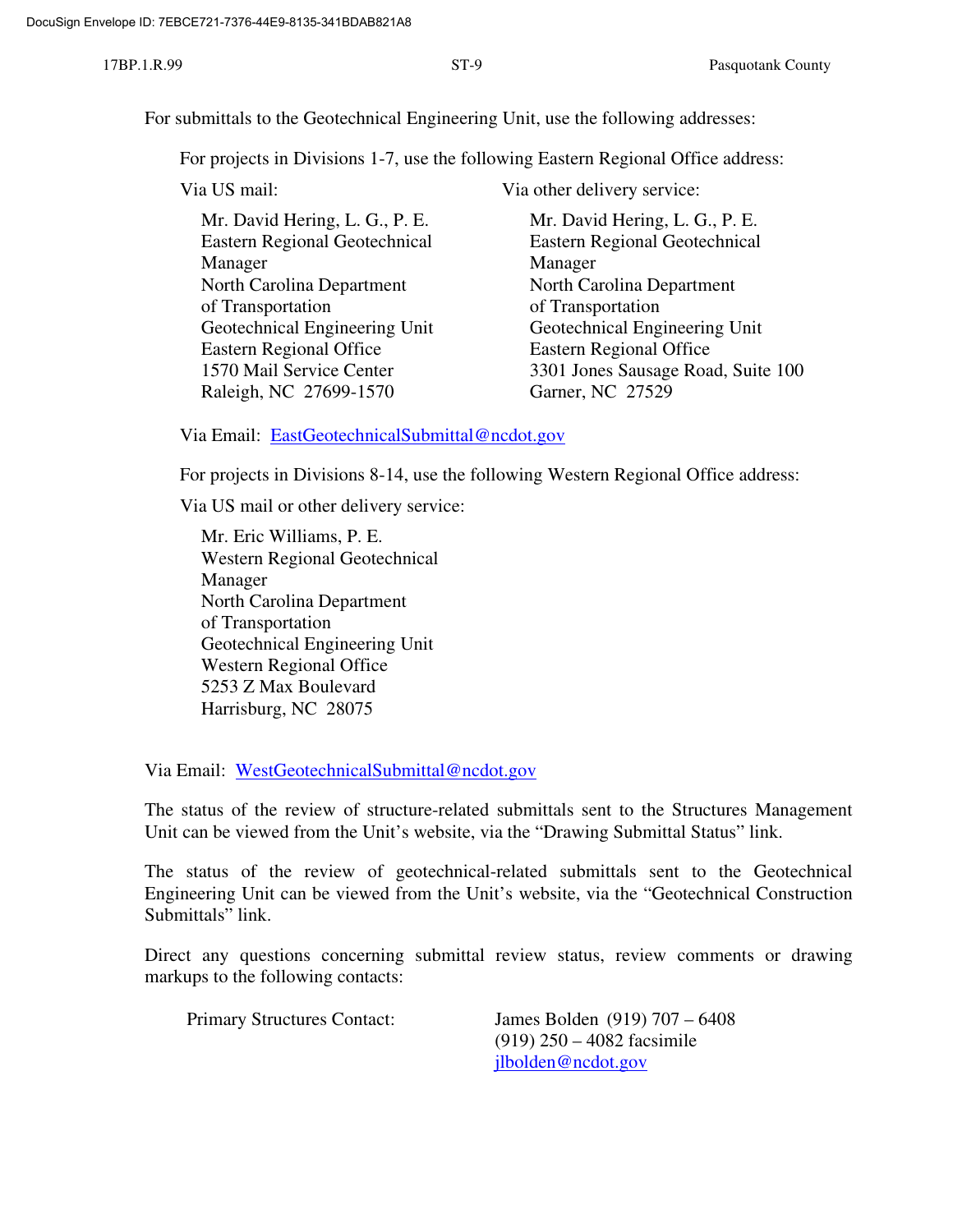| 17BP.1.R.99 |                                                         | $ST-10$                                | Pasquotank County                        |
|-------------|---------------------------------------------------------|----------------------------------------|------------------------------------------|
|             | <b>Secondary Structures Contacts:</b>                   | <b>Emmanuel Omile</b><br>Madonna Rorie | $(919)$ 707 – 6451<br>$(919)$ 707 – 6508 |
|             | Eastern Regional Geotechnical Contact (Divisions 1-7):  | David Hering<br>dthering@ncdot.gov     | $(919)$ 662 – 4710                       |
|             | Western Regional Geotechnical Contact (Divisions 8-14): | Eric Williams                          | $(704)$ 455 – 8902                       |

# **3.0 SUBMITTAL COPIES**

Furnish one complete copy of each submittal, including all attachments, to the Engineer. At the same time, submit the number of hard copies shown below of the same complete submittal directly to the Structures Management Unit and/or the Geotechnical Engineering Unit.

ewilliams3@ncdot.gov

The first table below covers "Structure Submittals". The Engineer will receive review comments and drawing markups for these submittals from the Structures Management Unit. The second table in this section covers "Geotechnical Submittals". The Engineer will receive review comments and drawing markups for these submittals from the Geotechnical Engineering Unit.

Unless otherwise required, submit one set of supporting calculations to either the Structures Management Unit or the Geotechnical Engineering Unit unless both units require submittal copies in which case submit a set of supporting calculations to each unit. Provide additional copies of any submittal as directed.

| <b>Submittal</b>                   | <b>Copies</b><br><b>Required by</b><br><b>Structures</b><br><b>Management</b><br>Unit | <b>Copies</b><br><b>Required by</b><br><b>Geotechnical</b><br><b>Engineering</b><br>Unit | <b>Contract Reference</b><br>Requiring Submittal 1   |
|------------------------------------|---------------------------------------------------------------------------------------|------------------------------------------------------------------------------------------|------------------------------------------------------|
| <b>Arch Culvert Falsework</b>      | 5                                                                                     | $\Omega$                                                                                 | Plan Note, SN Sheet $\&$<br>"Falsework and Formwork" |
| Box Culvert Falsework <sup>7</sup> | 5                                                                                     | $\overline{0}$                                                                           | Plan Note, SN Sheet $\&$<br>"Falsework and Formwork" |
| Cofferdams                         | 6                                                                                     | 2                                                                                        | Article 410-4                                        |
| Foam Joint Seals                   | 9                                                                                     | 0                                                                                        | "Foam Joint Seals"                                   |

# **STRUCTURE SUBMITTALS**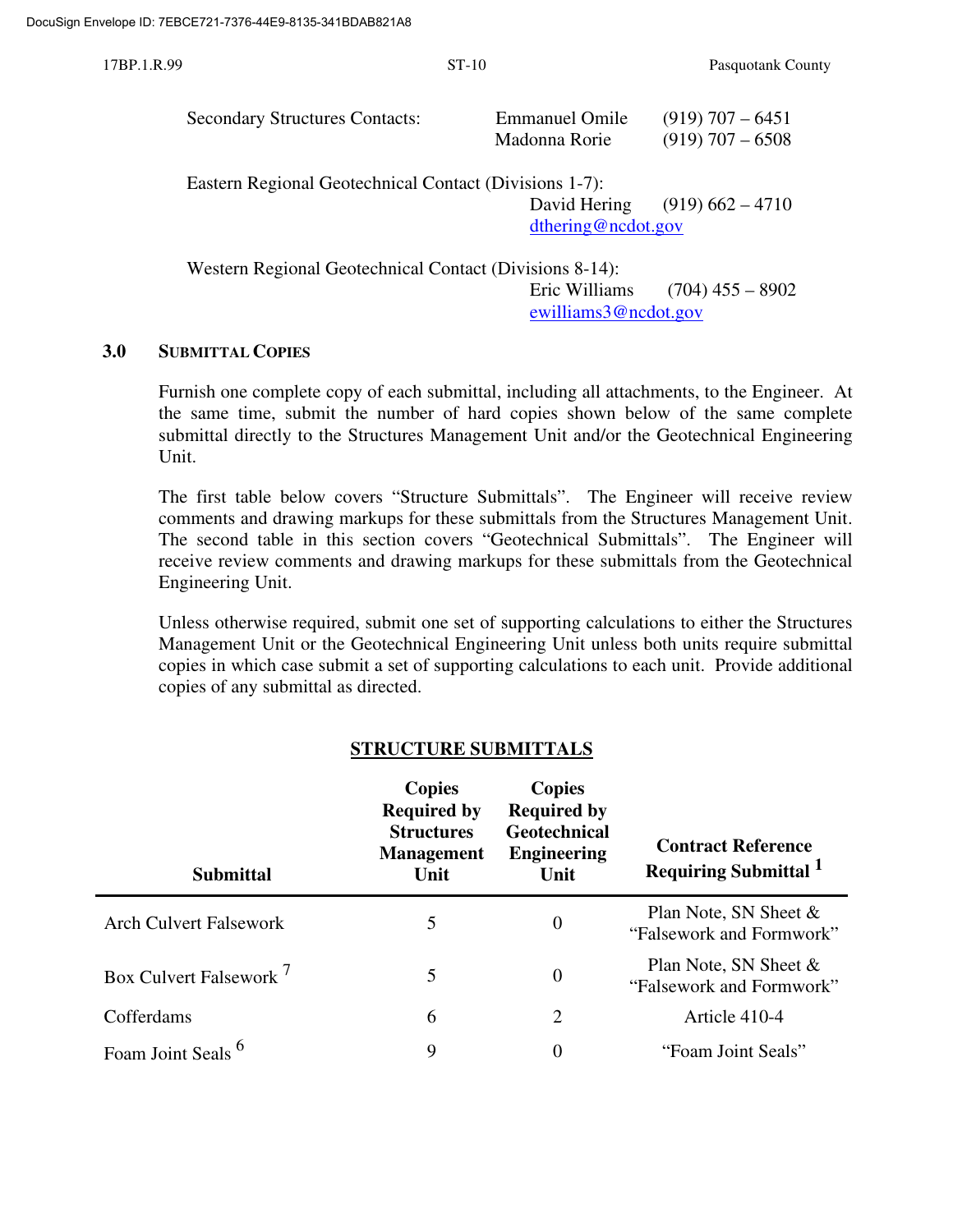| 17BP.1.R.99                                                                   | $ST-11$                   |                  | Pasquotank County                                                              |
|-------------------------------------------------------------------------------|---------------------------|------------------|--------------------------------------------------------------------------------|
| <b>Expansion Joint Seals</b><br>(hold down plate type with base<br>angle)     | 9                         | $\boldsymbol{0}$ | "Expansion Joint Seals"                                                        |
| <b>Expansion Joint Seals</b><br>(modular)                                     | $2$ , then $9$            | $\boldsymbol{0}$ | "Modular Expansion Joint<br>Seals"                                             |
| <b>Expansion Joint Seals</b><br>(strip seals)                                 | 9                         | $\boldsymbol{0}$ | "Strip Seals"                                                                  |
| Falsework & Forms <sup>2</sup><br>(substructure)                              | 8                         | $\boldsymbol{0}$ | Article 420-3 & "Falsework"<br>and Formwork"                                   |
| Falsework & Forms<br>(superstructure)                                         | 8                         | $\boldsymbol{0}$ | Article 420-3 & "Falsework"<br>and Formwork"                                   |
| Girder Erection over Railroad                                                 | 5                         | $\boldsymbol{0}$ | <b>Railroad Provisions</b>                                                     |
| Maintenance and Protection of<br><b>Traffic Beneath Proposed</b><br>Structure | 8                         | $\boldsymbol{0}$ | "Maintenance and<br>Protection of Traffic<br><b>Beneath Proposed Structure</b> |
| <b>Metal Bridge Railing</b>                                                   | 8                         | $\boldsymbol{0}$ | Plan Note                                                                      |
| Metal Stay-in-Place Forms                                                     | 8                         | $\boldsymbol{0}$ | Article 420-3                                                                  |
| Metalwork for Elastomeric<br>Bearings <sup>4,5</sup>                          | $\overline{7}$            | $\overline{0}$   | Article 1072-8                                                                 |
| Miscellaneous Metalwork <sup>4,5</sup>                                        | 7                         | $\boldsymbol{0}$ | Article 1072-8                                                                 |
| Disc Bearings <sup>4</sup>                                                    | $\Omega$<br>8             | $\boldsymbol{0}$ | "Disc Bearings"                                                                |
| Overhead and Digital Message<br>Signs (DMS) (metalwork and<br>foundations)    | 13                        | $\boldsymbol{0}$ | <b>Applicable Provisions</b>                                                   |
| Placement of Equipment on<br>Structures (cranes, etc.)                        | $\overline{7}$            | $\boldsymbol{0}$ | Article 420-20                                                                 |
| <b>Precast Concrete Box Culverts</b>                                          | 2, then<br>1 reproducible | $\boldsymbol{0}$ | "Optional Precast<br><b>Reinforced Concrete Box</b>                            |
| <b>Prestressed Concrete Cored Slab</b><br>(detensioning sequences) $3$        | 6                         | $\boldsymbol{0}$ | Article 1078-11                                                                |
| <b>Prestressed Concrete Deck Panels</b>                                       | 6 and<br>1 reproducible   | $\boldsymbol{0}$ | Article 420-3                                                                  |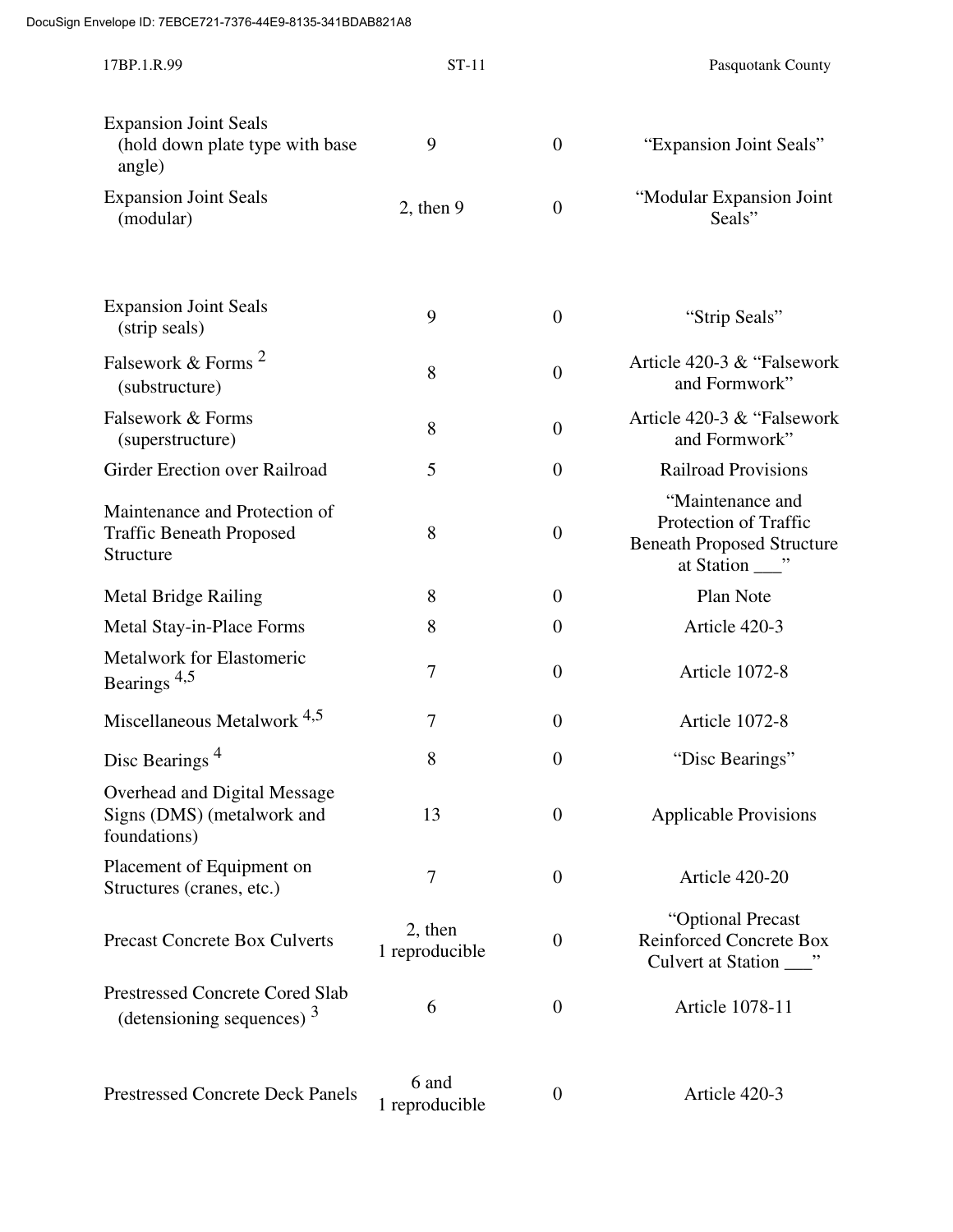| 17BP.1.R.99                                                                             | $ST-12$                   |                  | Pasquotank County                                                                           |
|-----------------------------------------------------------------------------------------|---------------------------|------------------|---------------------------------------------------------------------------------------------|
| <b>Prestressed Concrete Girder</b><br>(strand elongation and<br>detensioning sequences) | 6                         | $\overline{0}$   | Articles 1078-8 and 1078-<br>11                                                             |
| <b>Removal of Existing Structure</b><br>over Railroad                                   | 5                         | $\overline{0}$   | <b>Railroad Provisions</b>                                                                  |
| <b>Revised Bridge Deck Plans</b><br>(adaptation to prestressed deck<br>panels)          | 2, then<br>1 reproducible | $\overline{0}$   | Article 420-3                                                                               |
| <b>Revised Bridge Deck Plans</b><br>(adaptation to modular<br>expansion joint seals)    | 2, then<br>1 reproducible | $\boldsymbol{0}$ | "Modular Expansion Joint<br>Seals"                                                          |
| Sound Barrier Wall (precast<br>items)                                                   | 10                        | $\overline{0}$   | Article 1077-2 &<br>"Sound Barrier Wall"                                                    |
| Sound Barrier Wall Steel<br>Fabrication Plans <sup>5</sup>                              | 7                         | $\boldsymbol{0}$ | Article 1072-8 &<br>"Sound Barrier Wall"                                                    |
| Structural Steel <sup>4</sup>                                                           | $2$ , then $7$            | $\overline{0}$   | Article 1072-8                                                                              |
| <b>Temporary Detour Structures</b>                                                      | 10                        | $\overline{2}$   | Article 400-3 $&$<br>"Construction,<br>Maintenance and Removal<br>of Temporary Structure at |
| TFE Expansion Bearings <sup>4</sup>                                                     | 8                         | $\boldsymbol{0}$ | Article 1072-8                                                                              |

# **FOOTNOTES**

- 1. References are provided to help locate the part of the contract where the submittals are required. References in quotes refer to the provision by that name. Articles refer to the *Standard Specifications*.
- 2. Submittals for these items are necessary only when required by a note on plans.
- 3. Submittals for these items may not be required. A list of pre-approved sequences is available from the producer or the Materials & Tests Unit.
- 4. The fabricator may submit these items directly to the Structures Management Unit.
- 5. The two sets of preliminary submittals required by Article 1072-8 of the *Standard Specifications* are not required for these items.
- 6. Submittals for Fabrication Drawings are not required. Submittals for Catalogue Cuts of Proposed Material are required. See Section 5.A of the referenced provision.
- 7. Submittals are necessary only when the top slab thickness is 18" or greater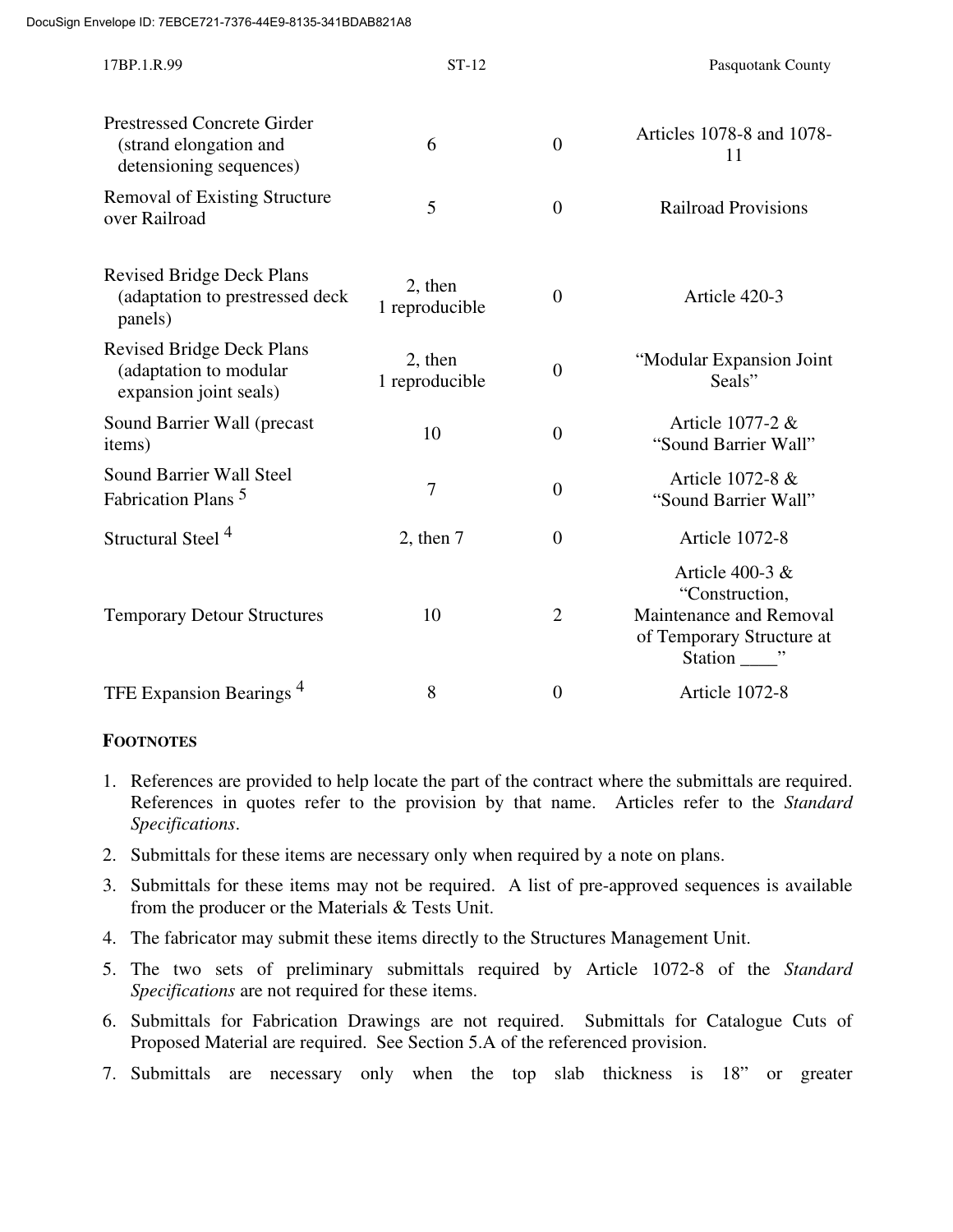# **GEOTECHNICAL SUBMITTALS**

| <b>Submittal</b>                                          | <b>Copies</b><br><b>Required by</b><br>Geotechnical<br><b>Engineering</b><br>Unit | <b>Copies</b><br><b>Required by</b><br><b>Structure</b><br><b>Design Unit</b> | <b>Contract Reference</b><br>Requiring Submittal <sup>1</sup> |
|-----------------------------------------------------------|-----------------------------------------------------------------------------------|-------------------------------------------------------------------------------|---------------------------------------------------------------|
| Drilled Pier Construction Plans <sup>2</sup>              |                                                                                   | $\theta$                                                                      | Subarticle $411-3(A)$                                         |
| Crosshole Sonic Logging (CSL)<br>Reports <sup>2</sup>     | $\mathbf{1}$                                                                      | $\theta$                                                                      | Subarticle $411-5(A)(2)$                                      |
| Pile Driving Equipment Data<br>Forms $^{2,3}$             | 1                                                                                 | $\theta$                                                                      | Subarticle $450-3(D)(2)$                                      |
| Analyzer<br>Pile Driving<br>(PDA)<br>Reports <sup>2</sup> |                                                                                   | $\theta$                                                                      | Subarticle $450-3(F)(3)$                                      |
| Retaining Walls <sup>4</sup>                              | 1 drawings,<br>1 calculations                                                     | 2 drawings                                                                    | <b>Applicable Provisions</b>                                  |
| Temporary Shoring <sup>4</sup>                            | 1 drawings,<br>1 calculations                                                     | 2 drawings                                                                    | "Temporary Shoring" $&$<br>"Temporary Soil Nail<br>Walls"     |

#### **FOOTNOTES**

- 1. References are provided to help locate the part of the contract where the submittals are required. References in quotes refer to the provision by that name. Subarticles refer to the *Standard Specifications*.
- 2. Submit one hard copy of submittal to the Engineer. Submit a second copy of submittal electronically (PDF via email), US mail or other delivery service to the appropriate Geotechnical Engineering Unit regional office. Electronic submission is preferred.
- 3. The Pile Driving Equipment Data Form is available from: https://connect.ncdot.gov/resources/Geological/Pages/Geotech\_Forms\_Details.aspx See second page of form for submittal instructions.
- 4. Electronic copy of submittal is required. See referenced provision.

### **CRANE SAFETY (6-20-19)**

Comply with the manufacturer specifications and limitations applicable to the operation of any and all cranes and derricks. Prime contractors, sub-contractors, and fully operated rental companies shall comply with the current Occupational Safety and Health Administration (OSHA) regulations.

Submit all items listed below to the Engineer prior to beginning crane operations. Changes in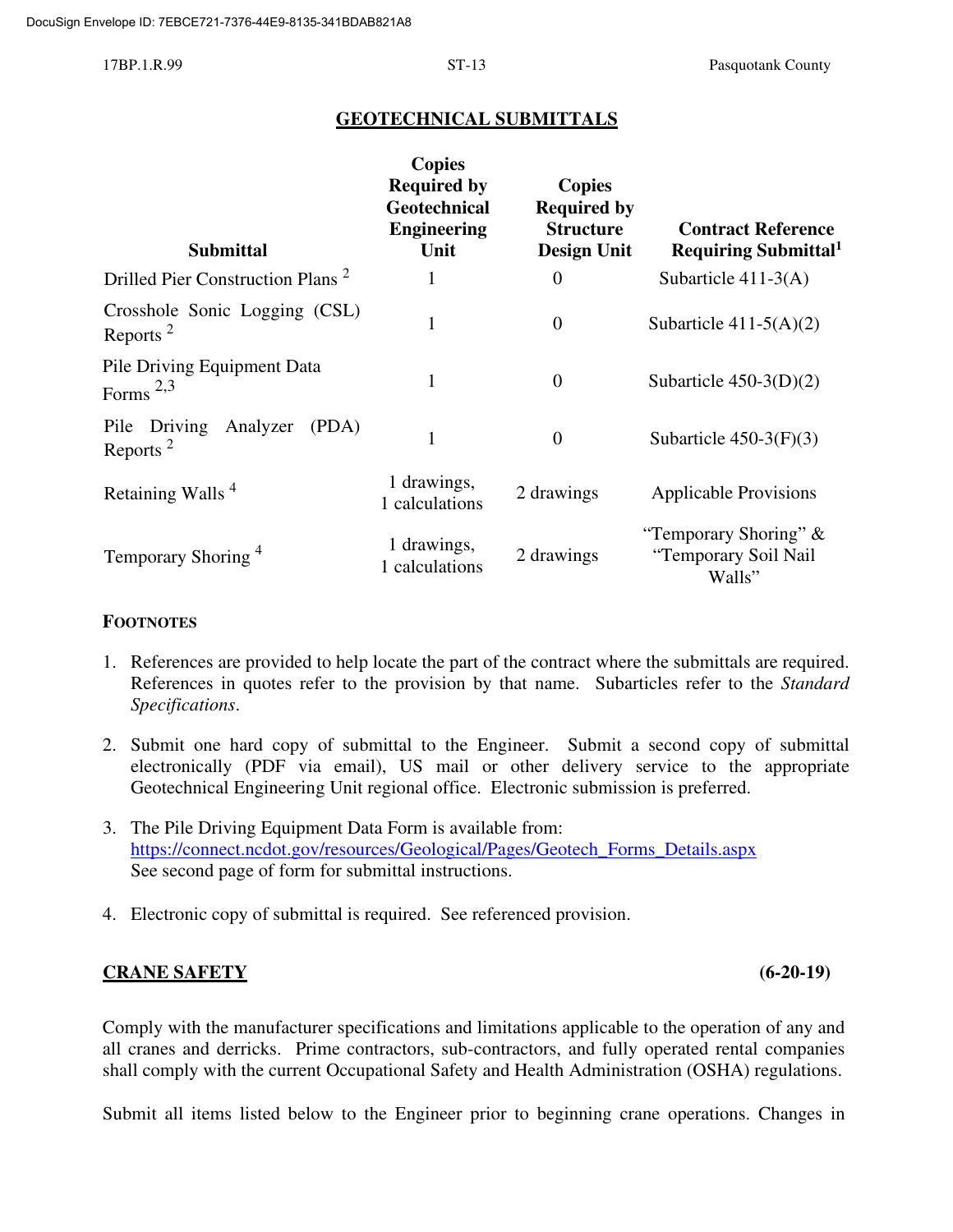personnel or equipment must be reported to the Engineer and all applicable items listed below must be updated and submitted prior to continuing with crane operations.

#### **CRANE SAFETY SUBMITTAL LIST**

- A. **Competent Person:** Provide the name and qualifications of the "Competent Person" responsible for crane safety and lifting operations. The named competent person will have the responsibility and authority to stop any work activity due to safety concerns.
- B. **Riggers:** Provide the qualifications and experience of the persons responsible for rigging operations. Qualifications and experience should include, but not be limited to, weight calculations, center of gravity determinations, selection and inspection of sling and rigging equipment, and safe rigging practices.
- C. **Crane Inspections:** Inspection records for all cranes shall be current and readily accessible for review upon request.
- D. **Certifications:** Crane operators shall be certified by the National Commission for the Certification of Crane Operators (NCCCO) or the National Center for Construction Education and Research (NCCER). Other approved nationally accredited programs will be considered upon request. In addition, crane operators shall have a current CDL medical card. Submit a list of crane operator(s) and include current certification for each type of crane operated (small hydraulic, large hydraulic, small lattice, large lattice) and medical evaluations for each operator.

### **GROUT FOR STRUCTURES (12-1-17)**

#### **1.0 DESCRIPTION**

This special provision addresses grout for use in pile blockouts, grout pockets, shear keys, dowel holes and recesses for structures. This provision does not apply to grout placed in post-tensioning ducts for bridge beams, girders, decks, end bent caps, or bent caps. Mix and place grout in accordance with the manufacturer's recommendations, the applicable sections of the Standard Specifications and this provision.

#### **2.0 MATERIAL REQUIREMENTS**

Unless otherwise noted on the plans, use a Type 3 Grout in accordance with Section 1003 of the Standard Specifications.

Initial setting time shall not be less than 10 minutes when tested in accordance with ASTM C266.

Construction loading and traffic loading shall not be allowed until the 3 day compressive strength is achieved.

#### **3.0 SAMPLING AND PLACEMENT**

Place and maintain components in final position until grout placement is complete and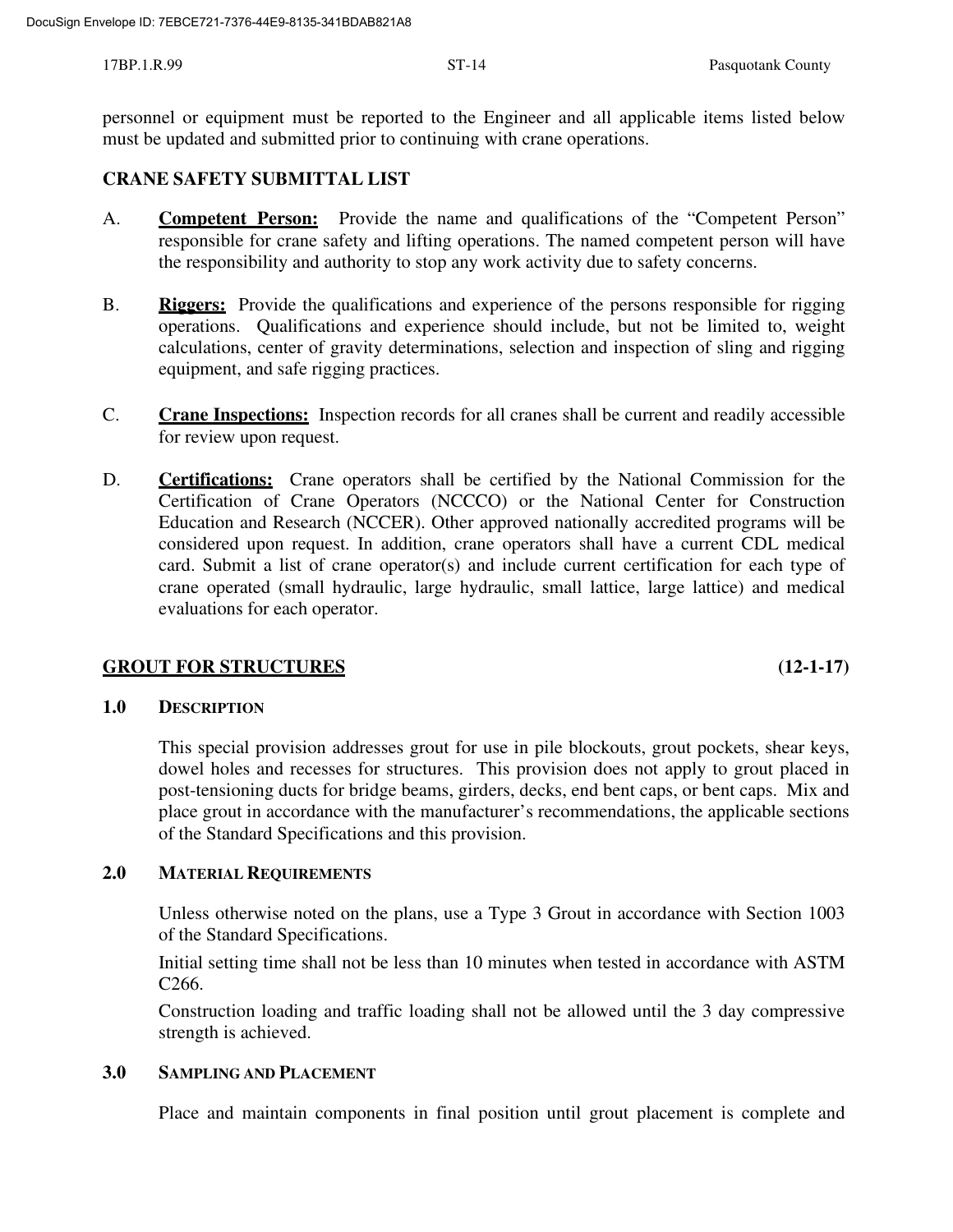accepted. Concrete surfaces to receive grout shall be free of defective concrete, laitance, oil, grease and other foreign matter. Saturate concrete surfaces with clean water and remove excess water prior to placing grout.

#### **4.0 BASIS OF PAYMENT**

No separate payment will be made for "Grout for Structures". The cost of the material, equipment, labor, placement, and any incidentals necessary to complete the work shall be considered incidental to the structure item requiring grout.

# **ASBESTOS ASSESSMENT FOR BRIDGE DEMOLITION AND (12-30-15) RENOVATION ACTIVITIES**

#### **1.0 INSPECTION FOR ASBESTOS CONTAINING MATERIAL**

Prior to conducting bridge demolition or renovation activities, the Contractor shall thoroughly inspect the bridge or affected components for the presence of asbestos containing material (ACM) using a firm prequalified by NCDOT to perform asbestos surveys. The inspection must be performed by a N.C. accredited asbestos inspector with experience inspecting bridges or other industrial structures. The N.C. accredited asbestos inspector must conduct a thorough inspection, identifying all asbestos-containing material as required by the Environmental Protection Agency National Emission Standards for Hazardous Air Pollutants (NESHAP) Code of Federal Regulations (CFR) 40 CFR, Part 61, Subpart M.

The Contractor shall submit an inspection report to the Engineer, which at a minimum must include information required in 40 CFR 763.85 (a)(4) vi)(A)- $(E)$ , as well as a project location map, photos of existing structure, the date of inspection and the name, N.C. accreditation number, and signature of the N.C. accredited asbestos inspector who performed the inspection and completed the report. The cover sheet of the report shall include project identification information. Place the following notes on the cover sheet of the report and check the appropriate box:

ACM was found \_\_\_ ACM was not found

### **2.0 REMOVAL AND DISPOSAL OF ASBESTOS CONTAINING MATERIAL**

If ACM is found, notify the Engineer. Compensation for removal and disposal of ACM is considered extra work in accordance with Article 104-7 of the Standard Specifications.

An Asbestos Removal Permit must be obtained from the Health Hazards Control Unit (HHCU) of the N.C. Department of Health & Human Services, Division of Public Health, if more than 35 cubic feet, 160 square feet, or 260 linear feet of regulated ACM (RACM) is to be removed from a structure and this work must be completed by a contractor prequalified by NCDOT to perform asbestos abatement. RACM is defined in 40 CFR, Part 61, Subpart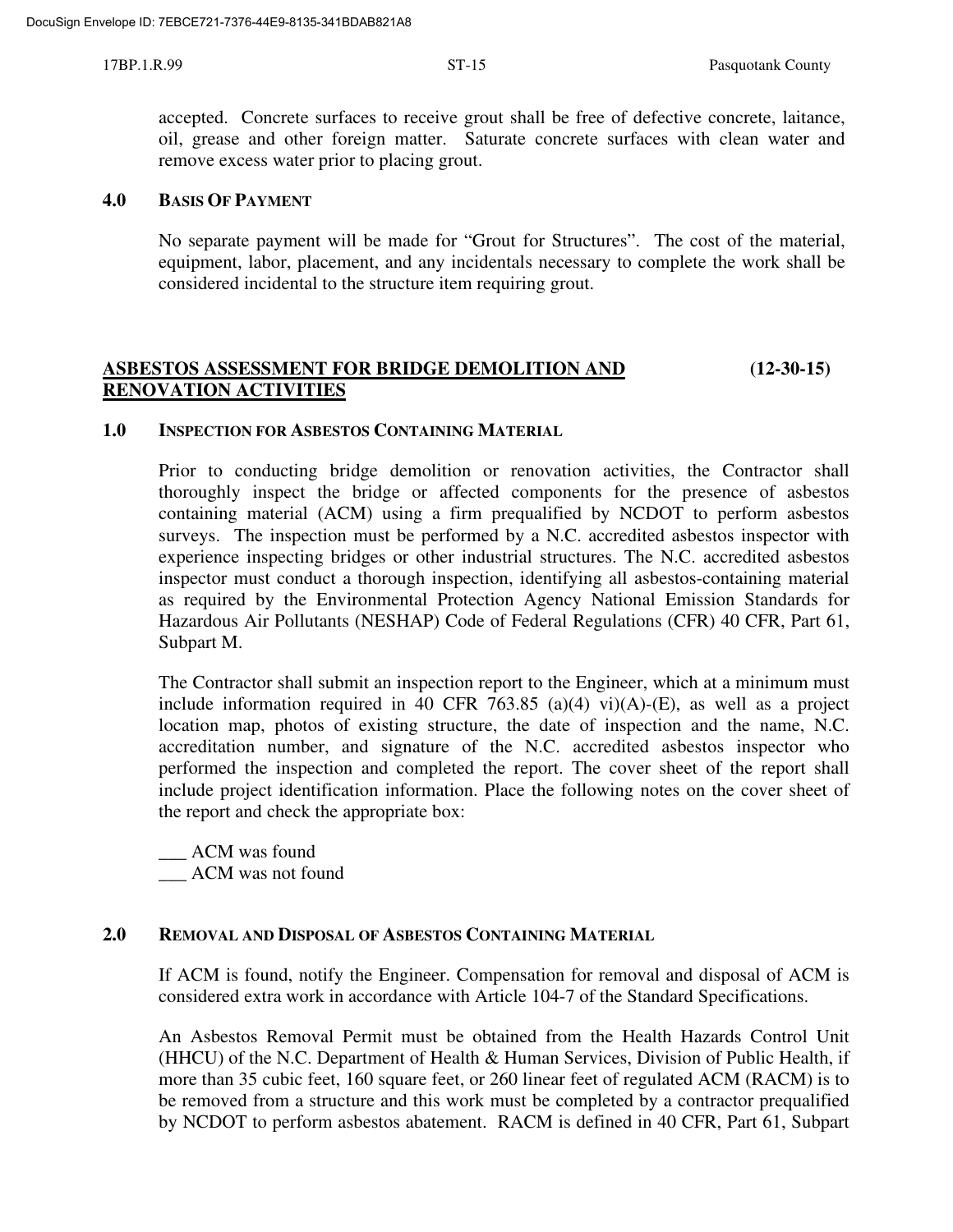M. Note: 40 CFR 763.85 (a)(4) vi)(D) defines ACM as surfacing, TSI and Miscellaneous which does not meet the NESHAP RACM.

#### **3.0 DEMOLITION NOTIFICATION**

Even if no ACM is found (or if quantities are less than those required for a permit), a Demolition Notification (DHHS-3768) must be submitted to the HHCU. Notifications and Asbestos Permit applications require an original signature and must be submitted to the HHCU 10 working days prior to beginning demolition activities. The 10 working day period starts based on the post-marked date or date of hand delivery. Demolition that does not begin as originally notified requires submission of a separate revision form HHCU 3768-R to HHCU. Reference the North Carolina Administrative Code, Chapter 10A, Subchapter 41C, Article .0605 for directives on revision submissions.

Contact Information Health Hazards Control Unit (HHCU) N.C. Department of Health and Human Services 1912 Mail Service Center Raleigh, NC 27699-1912 Telephone: (919) 707-5950 Fax: (919) 870-4808

#### **4.0 SPECIAL CONSIDERATIONS**

Buncombe, Forsyth, and Mecklenburg counties also have asbestos permitting and NESHAP requirements must be followed. For projects involving permitted RACM removals, both the applicable county and the state (HHCU) must be notified.

For demolitions with no RACM, only the local environmental agencies must be notified. Contact information is as follows:

Buncombe County WNC Regional Air Pollution Control Agency 49 Mt. Carmel Road Asheville, NC 28806 (828) 250-6777

Forsyth County Environmental Affairs Department 537 N. Spruce Street Winston-Salem, NC 27101 (336) 703-2440

Mecklenburg County Land Use and Environmental Services Agency Mecklenburg Air Quality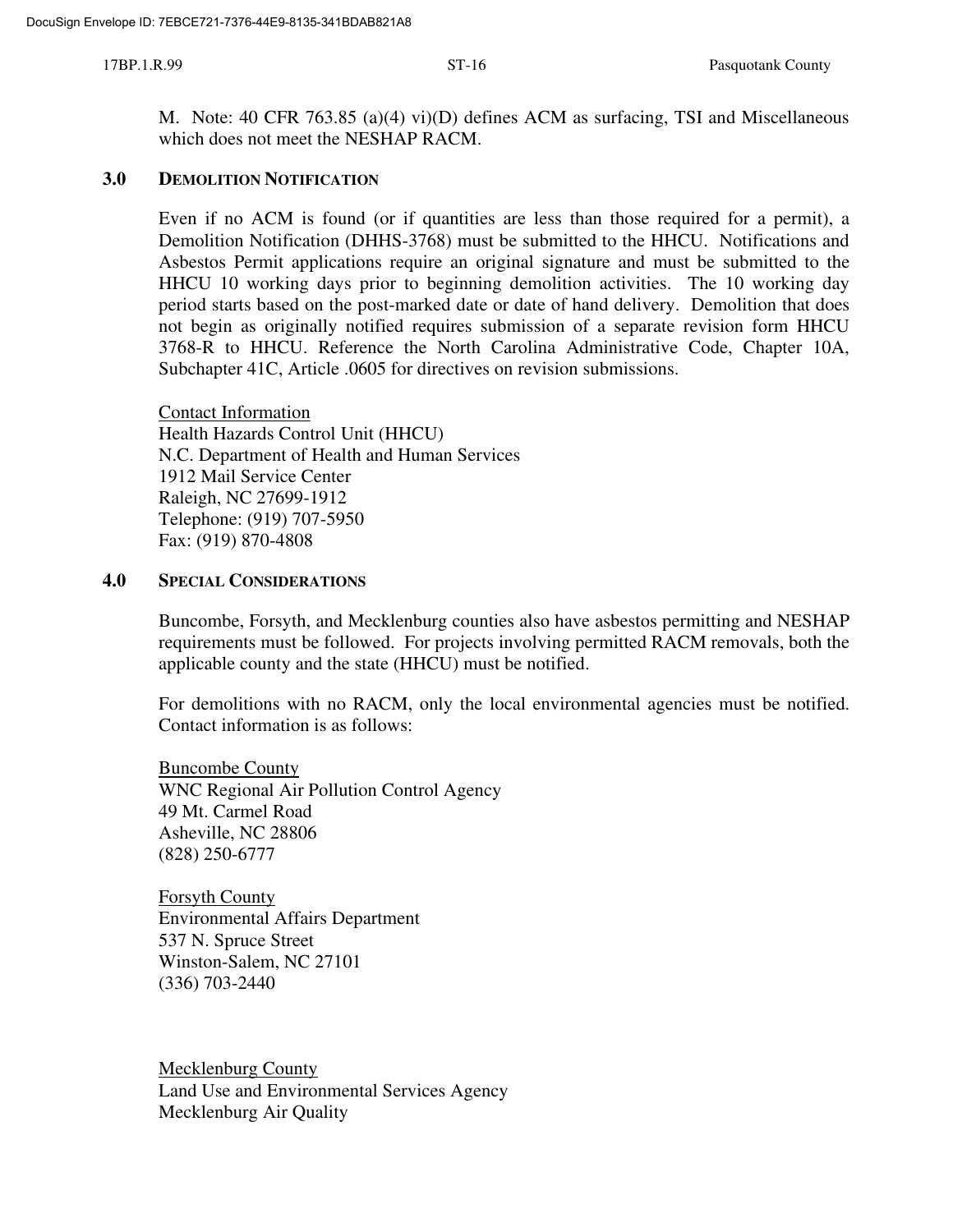700 N. Tryon Street Charlotte, NC 28202 (704) 336-5430

#### **5.0 ADDITIONAL INFORMATION**

Additional information may be found on N.C. asbestos rules, regulations, procedures and N.C. accredited inspectors, as well as associated forms for demolition notifications and asbestos permit applications at the N.C. Asbestos Hazard Management Program website:

www.epi.state.nc.us/epi/asbestos/ahmp.html

#### **6.0 BASIS OF PAYMENT**

Payment for the work required in this provision will be at the lump sum contract unit price for "Asbestos Assessment". Such payment will be full compensation for all asbestos inspections, reports, permitting and notifications.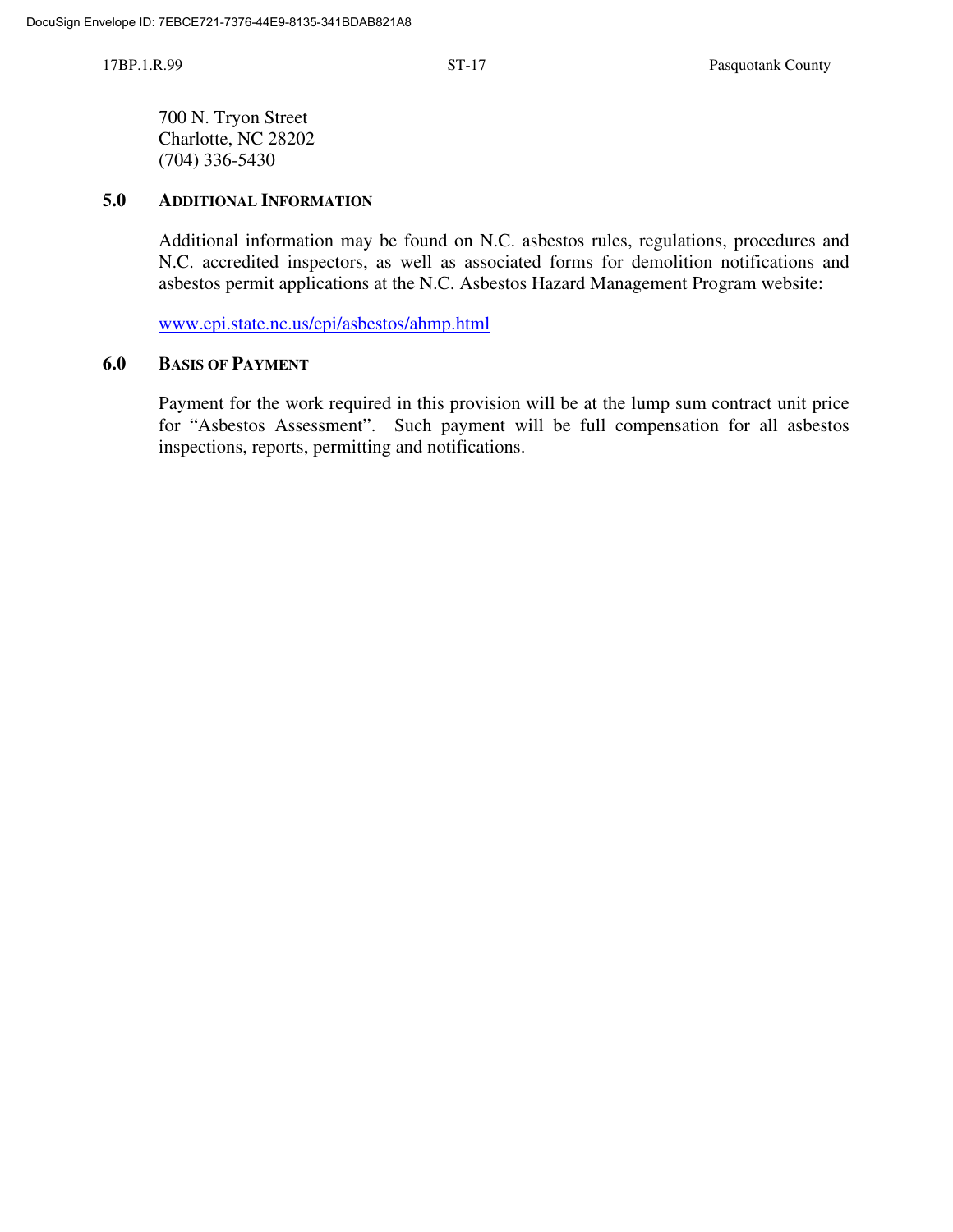Oct 26, 2021 10:29 am

Quantity

**Unit Cost** 

Page 1 of 5

Amount

County: Pasquotank Sec Description Line Item Number

| # |                   | #   |                                                                    |                              |      |  |
|---|-------------------|-----|--------------------------------------------------------------------|------------------------------|------|--|
|   |                   |     | <b>ROADWAY ITEMS</b>                                               |                              |      |  |
|   |                   |     |                                                                    |                              |      |  |
|   | 0001 0000100000-N |     | 800 MOBILIZATION                                                   | Lump Sum                     | L.S. |  |
|   | 0002 0000400000-N |     | 801 CONSTRUCTION SURVEYING                                         | Lump Sum                     | L.S. |  |
|   | 0003 0008000000-E |     | 200 SUPPLEMENTARY CLEARING & GRUB-<br><b>BING</b>                  | $\overline{1}$<br><b>ACR</b> |      |  |
|   | 0004 0030000000-N | SP  | TYPE II MODIFIED APPROACH<br>FILL, STATION *******<br>$(17+52.50)$ | Lump Sum L.S.                |      |  |
|   | 0005 0043000000-N |     | 226 GRADING                                                        | Lump Sum                     | L.S. |  |
|   | 0006 0057000000-E |     | 226 UNDERCUT EXCAVATION                                            | 300<br>CY                    |      |  |
|   | 0007 0134000000-E |     | 240 DRAINAGE DITCH EXCAVATION                                      | 3<br><b>CY</b>               |      |  |
|   | 0008 0195000000-E |     | 265 SELECT GRANULAR MATERIAL                                       | 300<br>CY.                   |      |  |
|   | 0009 0196000000-E |     | 270 GEOTEXTILE FOR SOIL STABILIZA-<br><b>TION</b>                  | 300<br>SY                    |      |  |
|   | 0010 0318000000-E | 300 | FOUNDATION CONDITIONING MATE-<br>RIAL, MINOR STRUCTURES            | 30<br><b>TON</b>             |      |  |
|   | 0011 0320000000-E | 300 | FOUNDATION CONDITIONING GEO-<br><b>TEXTILE</b>                     | 100<br>SY                    |      |  |
|   | 0012 0344000000-E |     | 310 18" SIDE DRAIN PIPE                                            | 136<br>LF                    |      |  |
|   | 0013 0448200000-E |     | 310 15" RC PIPE CULVERTS, CLASS IV                                 | 44<br>LF                     |      |  |
|   | 0014 0448300000-E |     | 310 18" RC PIPE CULVERTS, CLASS IV                                 | 100<br>LF                    |      |  |
|   | 0015 0995000000-E |     | 340 PIPE REMOVAL                                                   | 209<br>LF                    |      |  |
|   | 0016 1121000000-E |     | 520 AGGREGATE BASE COURSE                                          | 30<br><b>TON</b>             |      |  |
|   | 0017 1220000000-E |     | 545 INCIDENTAL STONE BASE                                          | 100<br><b>TON</b>            |      |  |
|   | 0018 1330000000-E | 607 | <b>INCIDENTAL MILLING</b>                                          | 280<br>SY                    |      |  |
|   | 0019 1491000000-E |     | 610 ASPHALT CONC BASE COURSE, TYPE<br><b>B25.0C</b>                | 120<br><b>TON</b>            |      |  |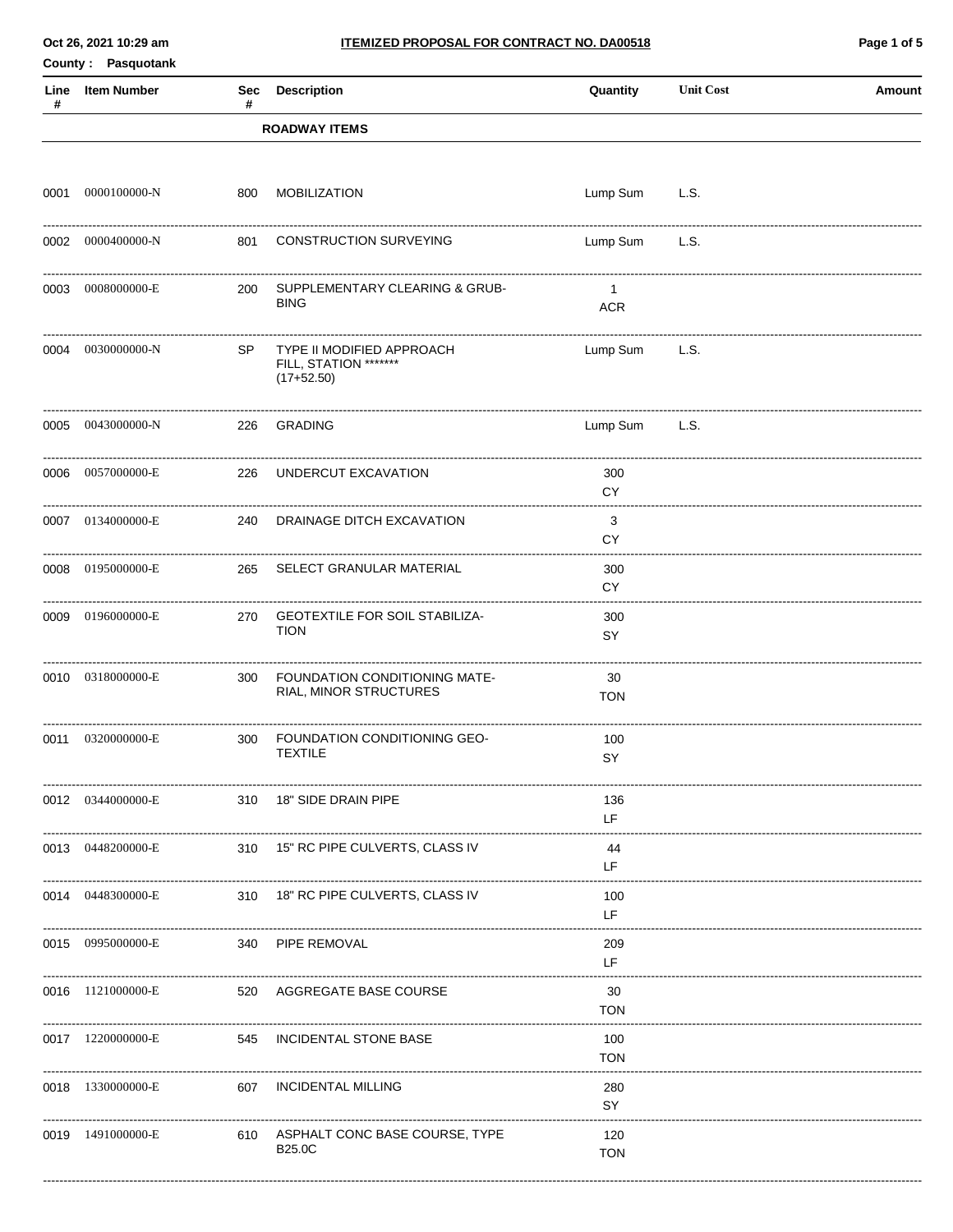County: Pasquotank

| # | Line Item Number      | # | Sec Description                                      | Quantity                                          | <b>Unit Cost</b> | Amount |
|---|-----------------------|---|------------------------------------------------------|---------------------------------------------------|------------------|--------|
|   |                       |   |                                                      |                                                   |                  |        |
|   | 0020 1519000000-E     |   | 610 ASPHALT CONC SURFACE COURSE,<br>TYPE S9.5B       | 415<br><b>TON</b>                                 |                  |        |
|   | 0021 1575000000-E     |   | 620 ASPHALT BINDER FOR PLANT MIX                     | 33<br><b>TON</b>                                  |                  |        |
|   | 0022 2022000000-E     |   | 815 SUBDRAIN EXCAVATION                              | 67<br>CY.                                         |                  |        |
|   | 0023 2026000000-E     |   | 815 GEOTEXTILE FOR SUBSURFACE<br><b>DRAINS</b>       | 200<br>SY                                         |                  |        |
|   | 0024 2036000000-E     |   | 815 SUBDRAIN COARSE AGGREGATE                        | 33.6<br>CY.                                       |                  |        |
|   | 0025 2044000000-E     |   | 815 6" PERFORATED SUBDRAIN PIPE                      | 200<br>LF.                                        |                  |        |
|   | 0026 2070000000-N     |   | 815 SUBDRAIN PIPE OUTLET                             | $\mathbf{1}$<br>EA                                |                  |        |
|   | 0027 2077000000-E     |   | 815 6" OUTLET PIPE                                   | 6<br>LF.                                          |                  |        |
|   | 0028 2286000000-N     |   | 840 MASONRY DRAINAGE STRUCTURES                      | 3<br>EA<br>-------------------------------------- |                  |        |
|   | 0029 2367000000-N     |   | 840 FRAME WITH TWO GRATES, STD<br>840.29             | 3<br>EA                                           |                  |        |
|   | 0030 2556000000-E     |   | 846 SHOULDER BERM GUTTER                             | 45<br>LF.                                         |                  |        |
|   | 0031 2612000000-E     |   | 848 6" CONCRETE DRIVEWAY                             | 90<br>SY                                          |                  |        |
|   | 0032 2815000000-N     |   | 858 ADJUSTMENT OF DROP INLETS                        | 2<br>EA                                           |                  |        |
|   | 0033 3030000000-E     |   | 862 STEEL BEAM GUARDRAIL                             | 175<br>LF.                                        |                  |        |
|   | 0034 3045000000-E     |   | 862 STEEL BEAM GUARDRAIL, SHOP<br><b>CURVED</b>      | 100<br>LF                                         |                  |        |
|   | <br>0035 3150000000-N |   | 862 ADDITIONAL GUARDRAIL POSTS                       | 5<br>EA                                           |                  |        |
|   |                       |   | 0036 3195000000-N 862 GUARDRAIL END UNITS, TYPE AT-1 | 2<br>EA                                           |                  |        |
|   | 0037 3215000000-N     |   | SP GUARDRAIL ANCHOR UNITS, TYPE<br>Ш                 | 4<br>ЕA                                           |                  |        |
|   |                       |   | 0038 3287000000-N SP GUARDRAIL END UNITS, TYPE TL-3  | $\overline{2}$<br>EA                              |                  |        |
|   |                       |   |                                                      |                                                   |                  |        |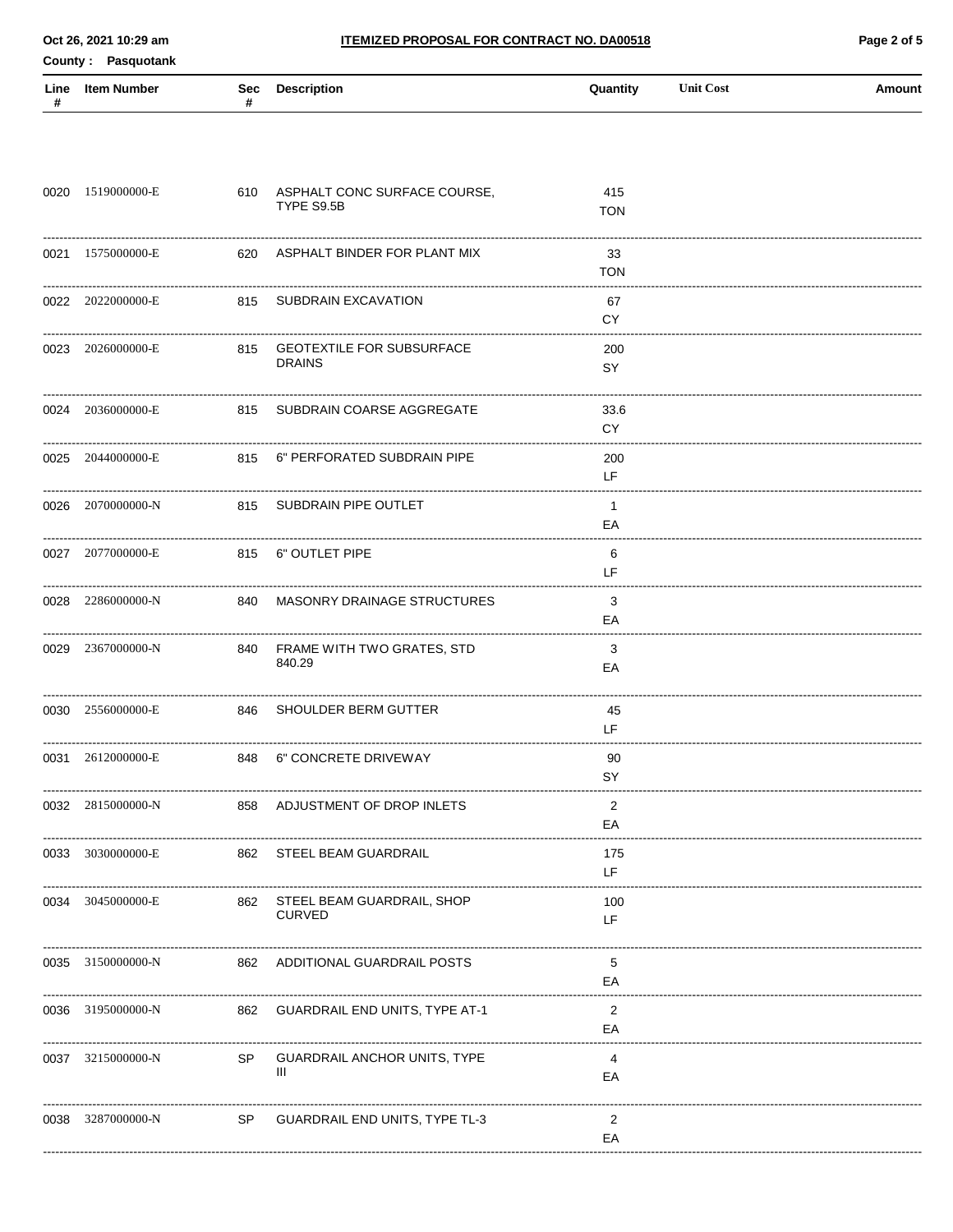County: Pasquotank

| Line<br># | Item Number<br>Sec | Description | Quantity | <b>Unit Cost</b> | Amount |
|-----------|--------------------|-------------|----------|------------------|--------|
|           |                    |             |          |                  |        |

| 0039 3649000000-E |     | 876 RIP RAP, CLASS B                                       | $\overline{2}$<br><b>TON</b> |  |
|-------------------|-----|------------------------------------------------------------|------------------------------|--|
| 0040 3656000000-E |     | 876 GEOTEXTILE FOR DRAINAGE                                | $\overline{7}$<br>SY         |  |
| 0041 4413000000-E | SP. | WORK ZONE ADVANCE/GENERAL<br><b>WARNING SIGNING</b>        | 183<br><b>SF</b>             |  |
| 0042 4445000000-E |     | 1145 BARRICADES (TYPE III)                                 | 80<br>LF.                    |  |
| 0043 4457000000-N |     | SP TEMPORARY TRAFFIC CONTROL                               | Lump Sum L.S.                |  |
| 0044 4685000000-E |     | 1205 THERMOPLASTIC PAVEMENT MARKING<br>LINES (4", 90 MILS) | 2,139<br>LF.                 |  |
| 0045 6000000000-E |     | 1605 TEMPORARY SILT FENCE                                  | 385<br>LF.                   |  |
| 0046 6006000000-E |     | 1610 STONE FOR EROSION CONTROL,<br><b>CLASS A</b>          | 75<br><b>TON</b>             |  |
| 0047 6009000000-E |     | 1610 STONE FOR EROSION CONTROL,<br><b>CLASS B</b>          | 75<br><b>TON</b>             |  |
| 0048 6012000000-E |     | 1610 SEDIMENT CONTROL STONE                                | 50<br><b>TON</b>             |  |
| 0049 6015000000-E |     | 1615 TEMPORARY MULCHING                                    | $\overline{1}$<br><b>ACR</b> |  |
| 0050 6018000000-E |     | 1620 SEED FOR TEMPORARY SEEDING                            | 100<br>LB                    |  |
| 0051 6021000000-E |     | 1620 FERTILIZER FOR TEMPORARY SEED-<br>ING.                | 0.5<br><b>TON</b>            |  |
| 0052 6024000000-E |     | 1622 TEMPORARY SLOPE DRAINS                                | 200<br>LF                    |  |
| 0053 6036000000-E |     | 1631 MATTING FOR EROSION CONTROL                           | 1,250<br>SY                  |  |
| 0054 6037000000-E | SP  | <b>COIR FIBER MAT</b>                                      | 250<br>SY                    |  |
| 0055 6042000000-E |     | 1632 1/4" HARDWARE CLOTH                                   | 125<br>LF                    |  |
| 0056 6048000000-E | SP  | <b>FLOATING TURBIDITY CURTAIN</b>                          | 140<br>SY                    |  |
| 0057 6071012000-E | SP  | <b>COIR FIBER WATTLE</b>                                   | 130<br>LF                    |  |
|                   |     |                                                            |                              |  |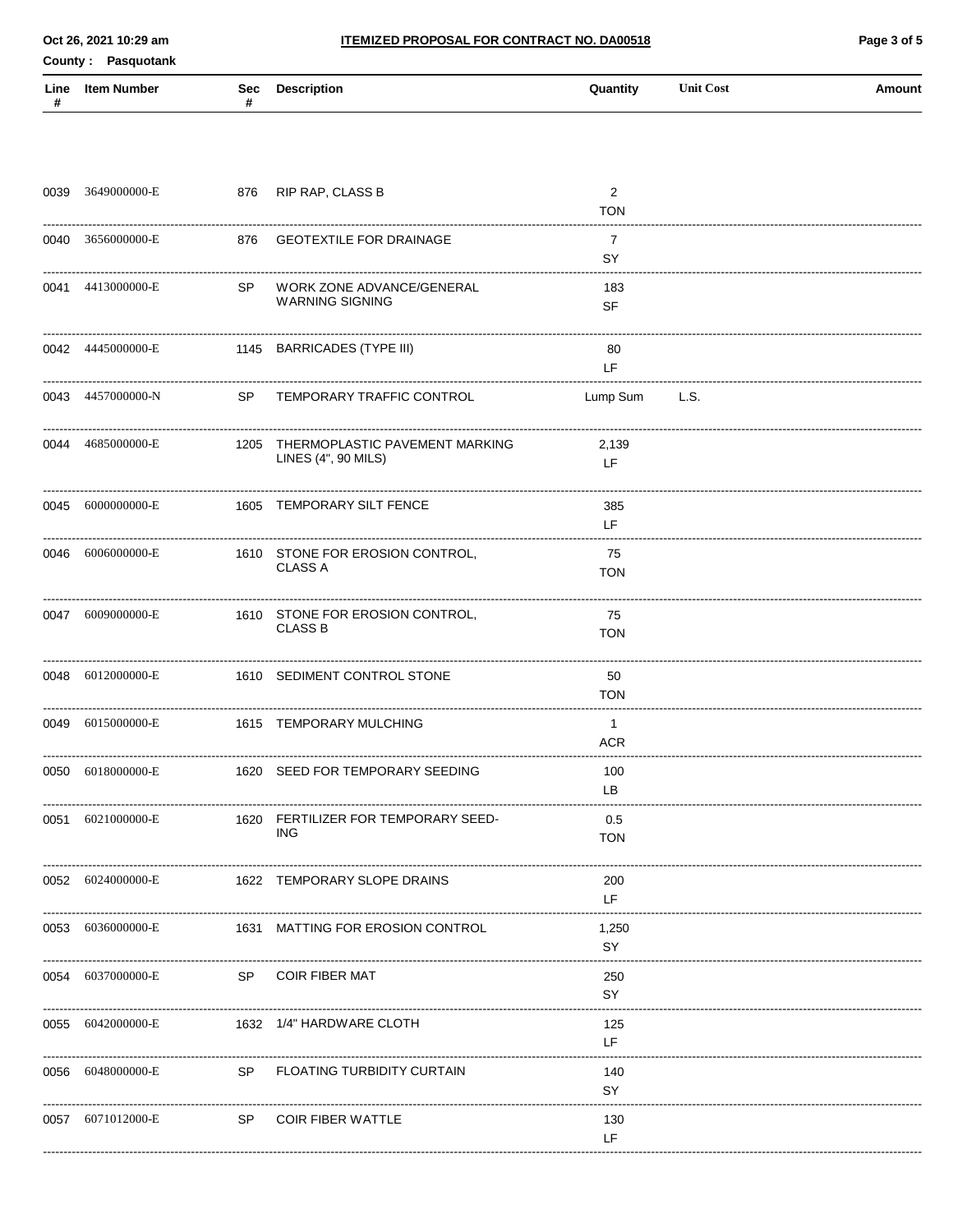Page 4 of 5

County: Pasquotank

| Line | ltem Number<br>Sec | <b>Description</b> | <b>Quantity</b> | <b>Unit Cost</b> | <b>\mount</b> |
|------|--------------------|--------------------|-----------------|------------------|---------------|
|      |                    |                    |                 |                  |               |

|      | 0058 6071014000-E | <b>SP</b> | <b>COIR FIBER WATTLE BARRIER</b>   | 230<br>LF.         |  |
|------|-------------------|-----------|------------------------------------|--------------------|--|
|      | 0059 6071020000-E | SP        | POLYACRYLAMIDE (PAM)               | 20<br>LB           |  |
|      | 0060 6084000000-E |           | 1660 SEEDING & MULCHING            | 3<br><b>ACR</b>    |  |
|      | 0061 6087000000-E |           | 1660 MOWING                        | -1<br><b>ACR</b>   |  |
|      | 0062 6090000000-E |           | 1661 SEED FOR REPAIR SEEDING       | 50<br>LB           |  |
|      | 0063 6093000000-E |           | 1661 FERTILIZER FOR REPAIR SEEDING | 0.25<br><b>TON</b> |  |
|      | 0064 6096000000-E |           | 1662 SEED FOR SUPPLEMENTAL SEEDING | 50<br>LB           |  |
|      | 0065 6108000000-E |           | 1665 FERTILIZER TOPDRESSING        | 0.5<br><b>TON</b>  |  |
|      | 0066 6114500000-N |           | 1667 SPECIALIZED HAND MOWING       | 10<br><b>MHR</b>   |  |
| 0067 | 6117000000-N      | <b>SP</b> | RESPONSE FOR EROSION CONTROL       | 13<br>EA           |  |

#### **STRUCTURE ITEMS**

| 0068 | 6117500000-N      | <b>SP</b> | CONCRETE WASHOUT STRUCTURE                                                  | 2<br>EA  |      |
|------|-------------------|-----------|-----------------------------------------------------------------------------|----------|------|
| 0069 | 8035000000-N      | 402       | REMOVAL OF EXISTING STRUCTURE<br>AT STATION *************<br>$(17+52.50)$   | Lump Sum | L.S. |
| 0070 | 8065000000-N      | SP.       | ASBESTOS ASSESSMENT                                                         | Lump Sum | L.S. |
| 0071 | 8112730000-N      | 450       | <b>PDA TESTING</b>                                                          | EA       |      |
|      | 0072 8121000000-N | 412       | UNCLASSIFIED STRUCTURE EXCAVA-<br>TION AT STATION *********<br>$(17+52.50)$ | Lump Sum | L.S. |
| 0073 | 8182000000-E      |           | 420 CLASS A CONCRETE (BRIDGE)                                               | 30<br>CY |      |
|      | 0074 8210000000-N |           | 422 BRIDGE APPROACH SLABS, STATION<br>************<br>$(17+52.50)$          | Lump Sum | L.S. |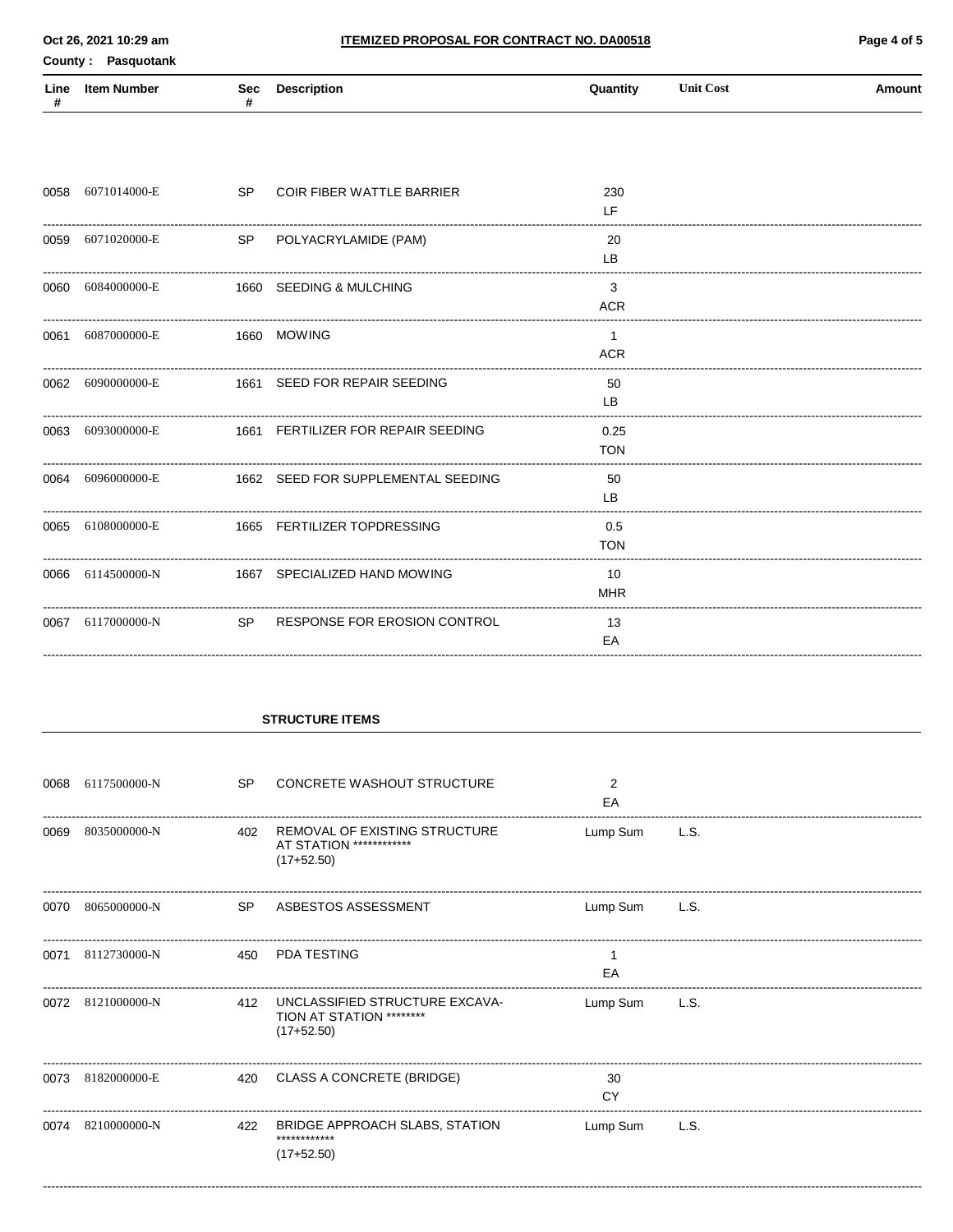County: Pasquotank

| Line | ltem Number<br>Sec | <b>Description</b> | Quantity | <b>Unit Cost</b><br>. | Amount |
|------|--------------------|--------------------|----------|-----------------------|--------|
|      |                    |                    |          |                       |        |

| 0075 | 8217000000-E      | 425 | REINFORCING STEEL (BRIDGE)                                                     | 4,362<br>LB         |      |
|------|-------------------|-----|--------------------------------------------------------------------------------|---------------------|------|
| 0076 | 8328400000-E      | 450 | PILE DRIVING EQUIPMENT SETUP<br>FOR *** GALVANIZED STEEL PILES<br>(HP 12 x 53) | 14<br>EA            |      |
|      | 0077 8365000000-E |     | 450 HP12X53 GALVANIZED STEEL PILES                                             | 875<br><b>IF</b>    |      |
|      | 0078 8393000000-N |     | 450 PILE REDRIVES                                                              | 8<br>EA             |      |
| 0079 | 8505000000-E      | 460 | VERTICAL CONCRETE BARRIER RAIL                                                 | 110.25<br><b>IF</b> |      |
| 0080 | 8608000000-E      |     | 876 RIP RAP CLASS II (2'-0" THICK)                                             | 231<br><b>TON</b>   |      |
| 0081 | 8622000000-E      |     | 876 GEOTEXTILE FOR DRAINAGE                                                    | 256<br><b>SY</b>    |      |
| 0082 | 8657000000-N      |     | 430 ELASTOMERIC BEARINGS                                                       | Lump Sum            | L.S. |
| 0083 | 8762000000-E      | 430 | 3'-0" X 1'-9" PRESTRESSED CONC<br><b>CORED SLABS</b>                           | 605<br>LF           |      |

1029/Oct26/Q15514.1/D351502176000/E83

**Total Amount Of Bid For Entire Project:**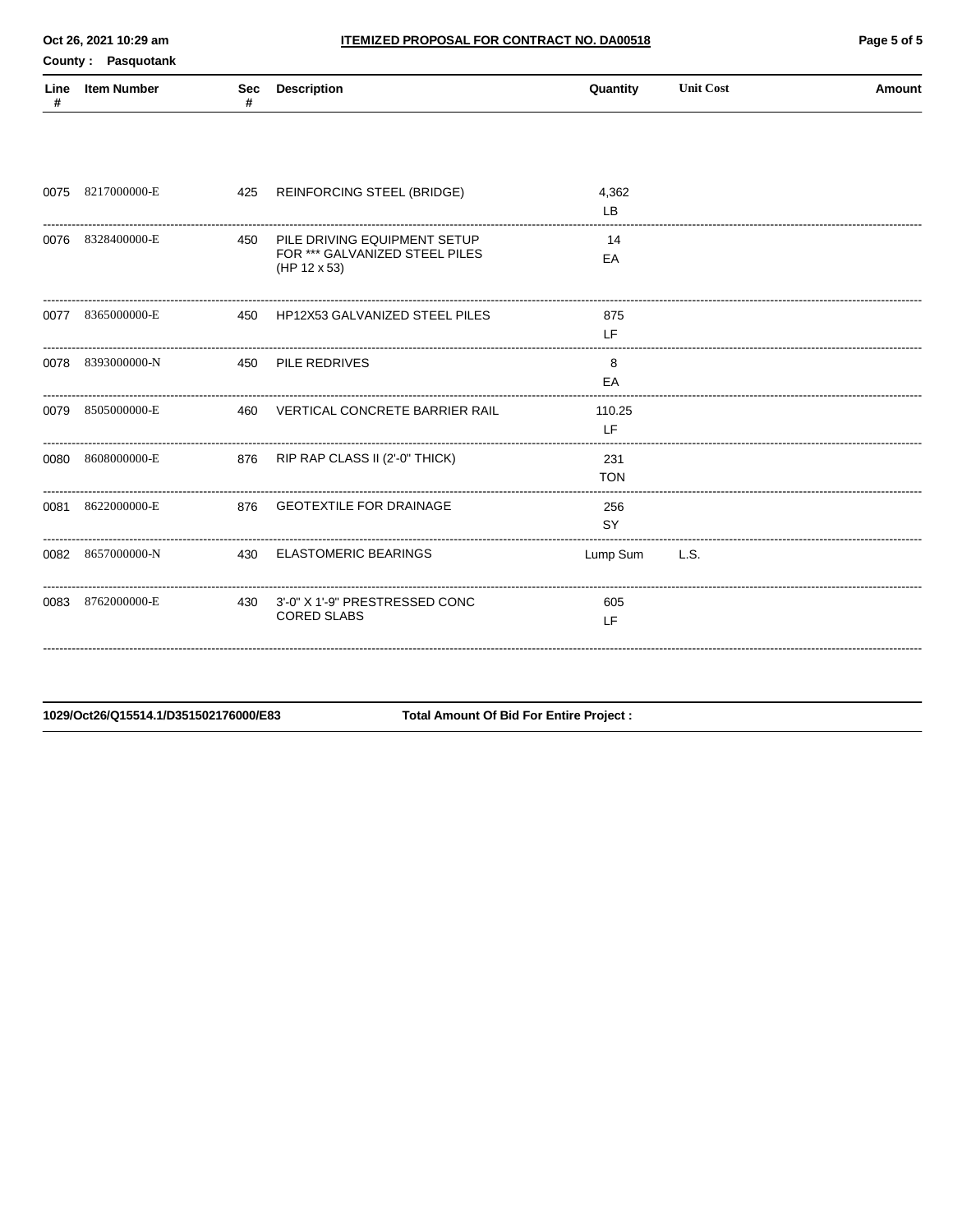## **ATTACHMENT "A"**

### **Utility Owners**

### **Pasquotank County Water Department**

David Smithson 252-335-2240 smithsond@co.pasquotank.nc.us

### **Piedmont Natural Gas**

Jason Smith 252-717-8298 Jason.Smith@duke-energy.com

#### **Charter Communications**

Wilbur Haynes 252-489-1194 Wilbur.haynes@charter.com

### **Centurylink**

Bobby Canipe 252-339-1466 bobby.e.canipe@centurylink.com Rod Medlin 252-413-7711 rod.m.medlin@lumen.com

#### **Albemarle EMC**

Kyle Craft 252-426-5735 kyle.craft@aemc.com